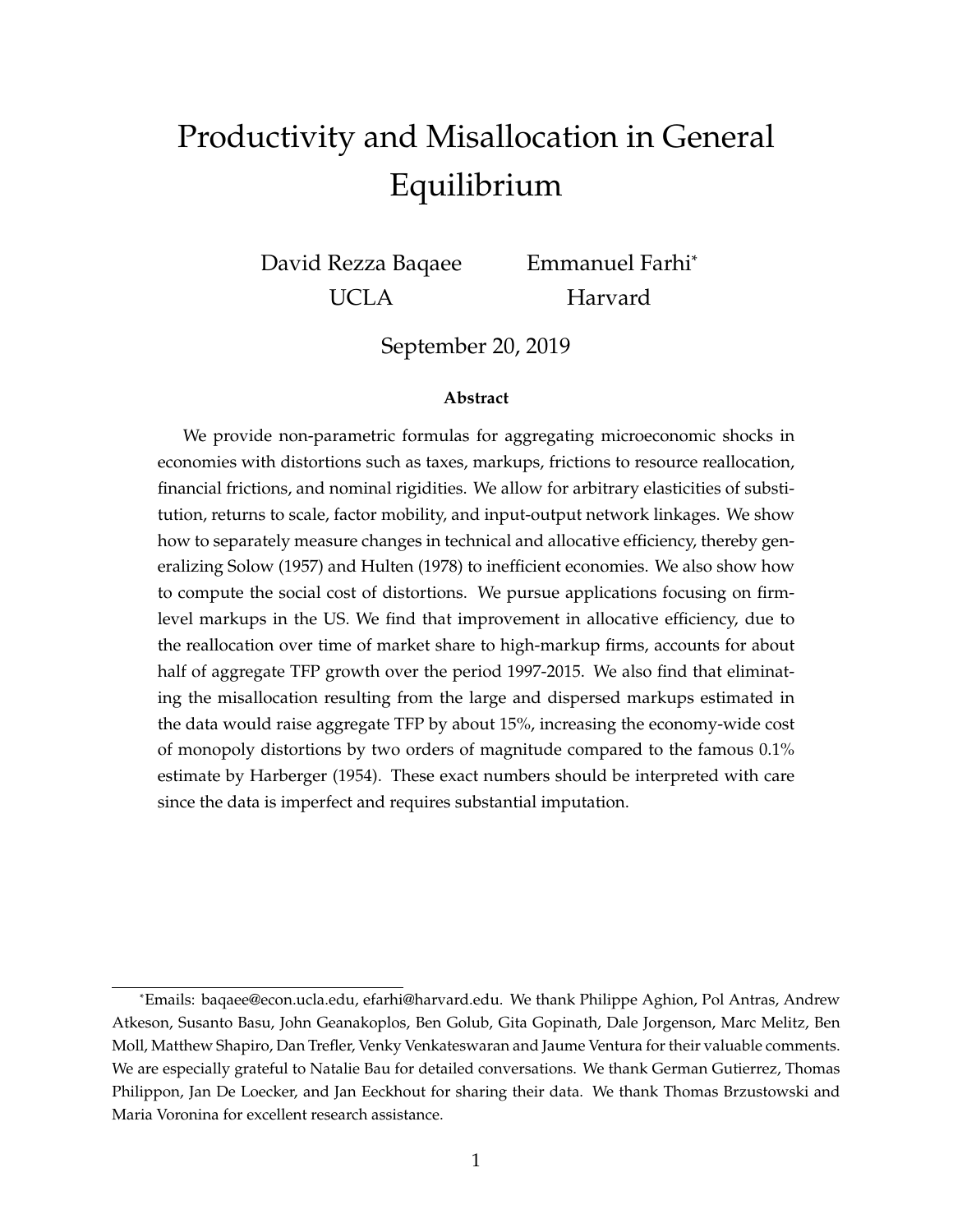## **1 Introduction**

The foundations of macroeconomics rely on Domar aggregation: changes in a constantreturns-to-scale index are approximated by the sales-weighted average of the changes in its components. [Hulten](#page-50-0) [\(1978\)](#page-50-0), building on the work of [Solow](#page-51-0) [\(1957\)](#page-51-0) and [Domar](#page-49-0) [\(1961\)](#page-49-0), provided a rationale for using Domar aggregation to construct measures of aggregate productivity. He showed that in perfectly competitive economies

$$
\frac{\Delta Y}{Y} - \sum_{f} \Lambda_f \frac{\Delta L_f}{L_f} \approx \sum_{k} \lambda_k \frac{\Delta T F P_k}{T F P_k},
$$

where  $Y$  is real GDP,  $L_f$  is the supply of factor  $f$ ,  $\Lambda_f$  is its income share in GDP,  $TFP_k$  is the TFP of producer *k,* and  $\lambda_k$  is its sales as a share of GDP, also known as its Domar weight. In other words, aggregate productivity (output growth minus input growth) is equal to a Domar-weighted sum of technology changes. Although Hulten's theorem is most prominent for its use in growth accounting, where it is used to measure movements in the economy's production possibility frontier, it is also *the* benchmark result in the resurgent literature on the macroeconomic impact of microeconomic shocks in multisector models and models with production networks.

The generality of Hulten's theorem comes from exploiting a macro-envelope condition resulting from the first welfare theorem. This means that the theorem requires perfect competition and frictionless markets — without these conditions, Hulten's theorem does not apply. This paper generalizes Hulten's theorem beyond efficient economies, and provides an aggregation result for disaggregated economies with arbitrary neoclassical production functions, input-output networks, and distortion wedges. Rather than relying on a macro-envelope condition like the first welfare theorem, our results are built on micro-envelope conditions, namely that all producers are cost minimizers.

Hulten's theorem is instrumental for both measuring and predicting the effects of microeconomic shocks on aggregate TFP. Our objective is to provide a workable generalization of Hulten's theorem for economies with distortions, and our results can also be used to both measure changes in productivity and to make predictions about how aggregate TFP will evolve in response to shocks.

Our results suggest a new and structurally interpretable decomposition of changes in aggregate TFP into pure (exogenous) changes in technology and (endogenous) changes in allocative efficiency. Loosely speaking, when a producer becomes more productive, the impact on aggregate TFP can be broken down into two components. First, given the initial distribution of resources, the producer increases its output, and this in turn increases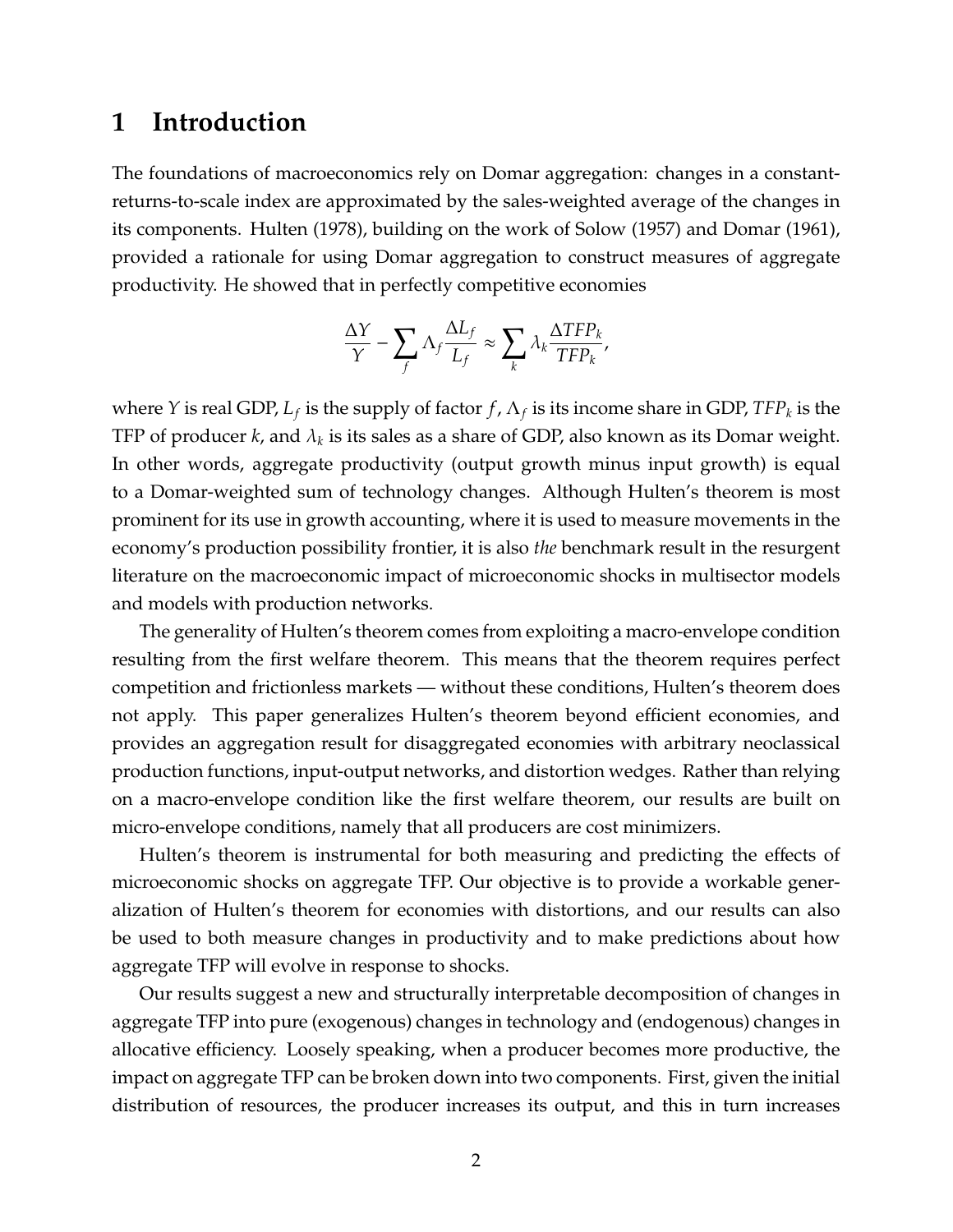the output of its direct and indirect customers; we call this the pure technology effect. Second, the distribution of resources across producers shifts in response to the shock, increasing some producers' output and reducing that of others; we call the impact of this reallocation of resources on aggregate TFP the change in allocative efficiency. In efficient economies, changes in allocative efficiency are zero to a first order, and so the overall effect characterized by [Hulten](#page-50-0) [\(1978\)](#page-50-0) boils down to the pure technology effect. In inefficient economies, changes in allocative efficiency are nonzero to a first order. Our theoretical contribution is to fully characterize the macroeconomic impact of microeconomic shocks as well as their decomposition into pure technology effects and changes in allocative efficiency in inefficient economies.

We define a new measure of aggregate TFP growth which nets out the purely technological impact of factor growth from output growth. Our distortion-adjusted Solow residual generalizes the construction of [Hall](#page-50-2) [\(1988\)](#page-50-2) to disaggregated economies with misallocation. We show that in the presence of misallocation, it is this measure, rather than the traditional Solow residual, which correctly measures aggregate TFP growth.

We then show that aggregate TFP growth can be further decomposed into changes in technical efficiency and changes in allocative efficiency. We explain why our decomposition of aggregate TFP into pure technology effects and changes in allocative efficiency is preferable on conceptual grounds to those of [Gollop et al.](#page-50-3) [\(1987\)](#page-50-3), [Basu and Fernald](#page-49-1) [\(2002\)](#page-49-1), and [Petrin and Levinsohn](#page-51-1) [\(2012\)](#page-51-1). We show that these differences matter quantitatively in empirical applications. For example, when we apply our decomposition to US data, we find that changes in allocative efficiency play a significantly larger role in explaining aggregate productivity growth than in the other decompositions.

Furthermore, we provide an analytical formula for the social cost of distortions, generalizing misallocation formulae like those of [Hsieh and Klenow](#page-50-4) [\(2009\)](#page-50-4) to economies with arbitrary input-output network linkages, numbers of factors, microeconomic elasticities of substitution, and distributions of distorting wedges. We show that these generalizations matter quantitatively in empirical applications. For example, we find that accounting for these details of the production structure triples the aggregate TFP losses from markups in the US relative to the commonly-used formula in [Hsieh and Klenow](#page-50-4) [\(2009\)](#page-50-4).

By bringing together the growth-accounting literature, which is concerned with measurement, and the misallocation literature, which is concerned with counterfactuals, we also hope to clarify some potentially confusing subtleties. Namely, the growth-accounting notion of changes in allocative efficiency due to the reallocation of resources to more or less distorted parts of the economy over time, is very different to the misallocation literature's notion of allocative efficiency measured as the distance to the Pareto-efficient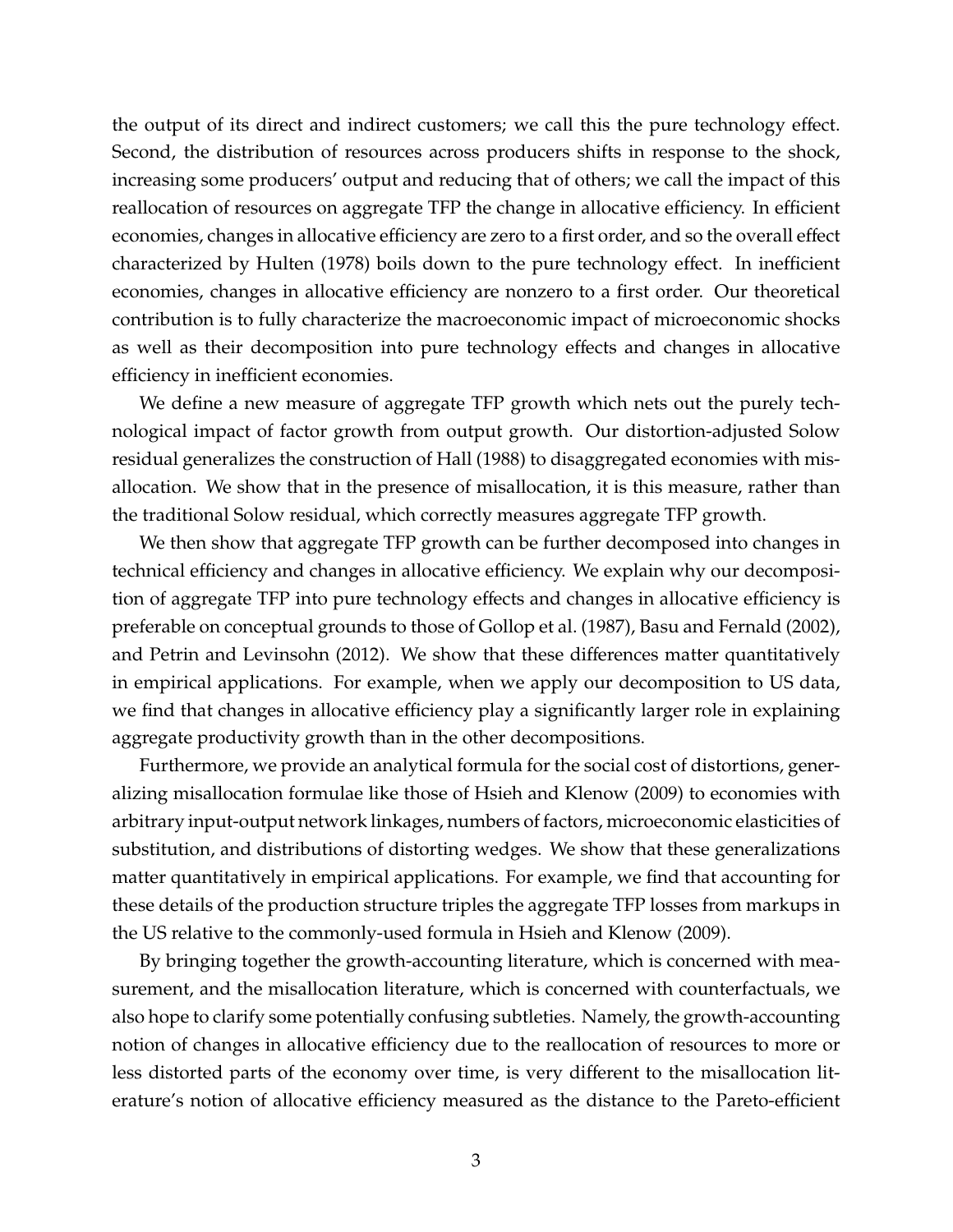frontier. Our formulas theoretically characterize and relate these two different notions, and our empirical applications show that these subtleties are important for understanding patterns in the data.

We demonstrate the framework's empirical relevance and scope of applicability with some proof-of-concept examples. Specifically, we answer two different questions about the role of firm-level markups in determining aggregate TFP. We focus on markups in light of the accumulating evidence that average markups have increased over the past decades in the US.

1. How have changes in the allocation of resources contributed to TFP growth in the US over the past 20 years?

We perform a non-parametric decomposition of measured TFP growth into a pure technology effect and an allocative efficiency effect. We implement our decomposition in the US over the period 1997-2014. Focusing on firm-level markups as a source of distortions, we find that the improvements in the allocation of resources across firms accounts for about 50% of the cumulated growth in aggregate TFP.

A rough intuition for this surprising result is that average markups have been increasing primarily due to an across-firms composition effect, whereby firms with high markups have been getting larger, and not a within-firm increase in markups. $1$ From a social perspective, these high-markup firms were too small to begin with, and so the reallocation of resources towards them increases measured aggregate TFP over time.

2. What are the gains from eliminating markups in the US, and how have these gains changed over time?

Using our structural results, we find that in the US in 2014/2015, eliminating markups would raise aggregate TFP by about 10-25% (depending on the markup series). This increases the estimated cost of monopoly distortions by two orders of magnitude compared to the famous estimates of  $0.1\%$  of [Harberger](#page-50-1) [\(1954\)](#page-50-1).<sup>[2](#page-0-0)</sup>

The reasons for this dramatic difference are that we use firm-level data, whereas Harberger only had access to sectoral data, and that the dispersion of markups is

<sup>&</sup>lt;sup>1</sup>This finding is consistent with [Vincent and Kehrig](#page-51-2) [\(2019\)](#page-48-0) and [Autor et al.](#page-48-0) (2019) who argue that the labor share of income has decreased because low labor-share firms have become larger, and not because the labor share has declined within firms. Our finding that this composition effect also holds for markups has since been corroborated by [Autor et al.](#page-48-0) [\(2019\)](#page-48-0) and [De Loecker et al.](#page-49-2) [\(2019\)](#page-49-2).

<sup>&</sup>lt;sup>2</sup> Like Harberger, we measure only the static gains from eliminating markups, holding fixed technology, and abstract away from the possibility that lower markups may reduce entry and innovation. In other words, even though markups play an important role in incentivizing entry and innovation, their presence also distorts the allocation of resources, and this latter effect is what we quantify.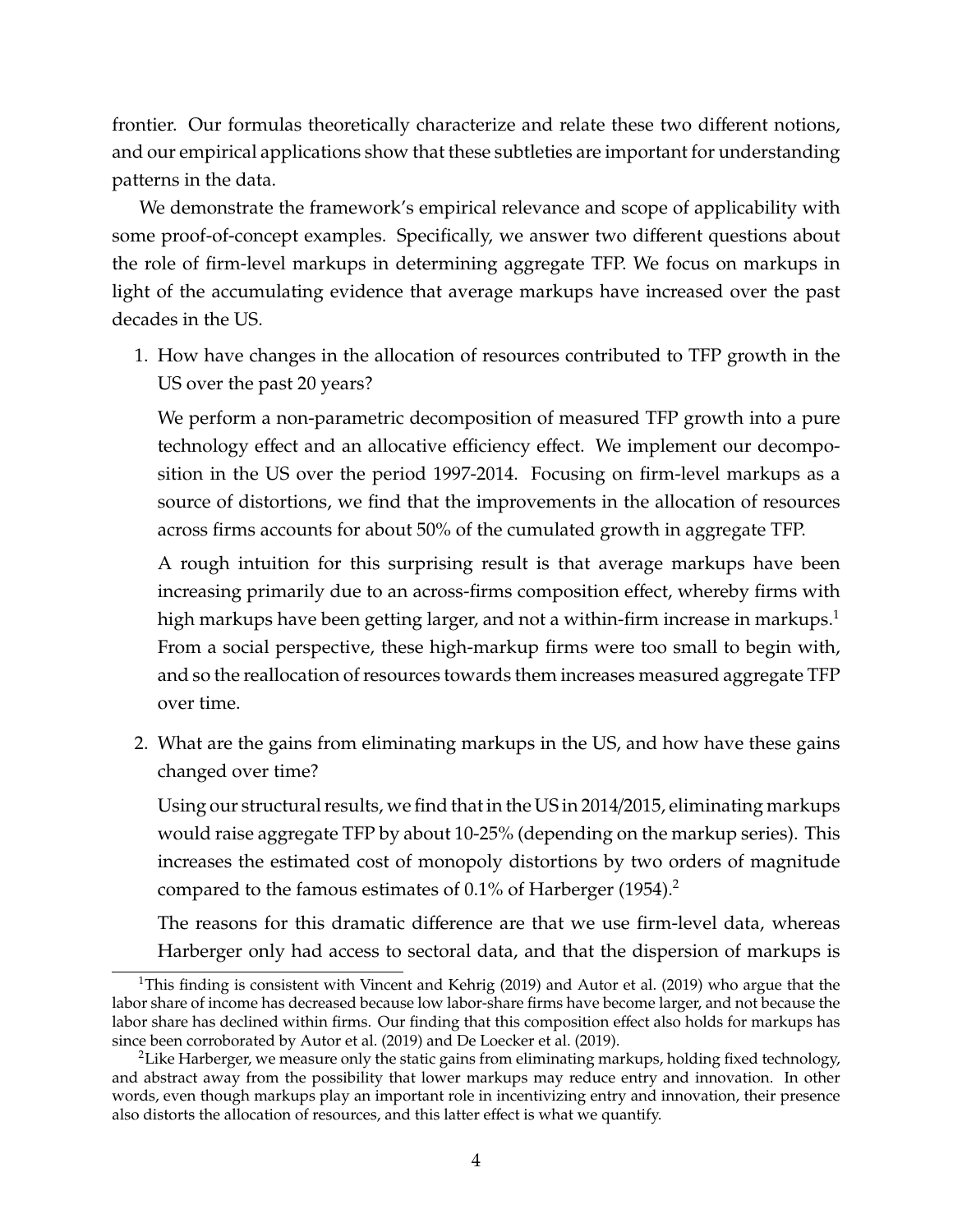higher across firms within a sector than across sectors.<sup>[3](#page-0-0)</sup> Moreover, the relevant elasticity of substitution is higher in our exercise than in Harberger's since it applies across firms within a sector rather than across sectors. Finally, the use of firmlevel data and higher elasticities of substitution is not enough: accounting for the existence of input-output linkages, instead of assuming value-added production functions, almost triples the losses.

We also find that the distance from the Pareto-efficient frontier has increased since 1997. This has happened because the dispersion in markups has increased over time. This finding may appear to contradict our conclusion that reallocation has made a positive contribution to measured TFP growth over the period. The resolution is that these results are conceptually different: the first is about how changes in the allocation of resources relative to the past have changed output, whereas the latter is about how output has changed relative to the optimal allocation of resources. We find that the reallocation of resources over time has contributed positively to output growth, but at the same time, the optimal allocation of output has grown more quickly, increasing the distance to the frontier.

Our empirical results are tentative due to a variety of compromises we are forced to make in mapping data to the theory. First, the theory demands that we observe inputoutput connections at the level of the distortions. Therefore, if there are heterogenous markups at the firm-level, then the input-output data must, in principle, also be at the firm-level. Since this data does not exist, we impute a firm-level network from sectoral input-output data by assuming that the productions functions within each industry are the same. Second, our firm-level dataset is Compustat, and to the extent that the patterns in Compustat are non-representative of the broader economy, this can contaminate our empirical conclusions about the behavior of economic aggregates. Finally, in our empirical applications, unlike in our theoretical results, we assume that markups are the only distorting wedges. In our view, convincingly measuring other wedges such as financial frictions for a whole economy is even more difficult than measuring markups. Nonetheless, the presence of unobserved wedges which interact with markups in non-trivial ways can contaminate our empirical conclusions.

Despite their generality, our theoretical results also have some important theoretical limitations. First, our basic framework abstracts away from entry and external econ-omy effects such as those studied by [Baqaee](#page-48-1)  $(2016)^4$  $(2016)^4$  $(2016)^4$  Second, in this paper we focus on

<sup>&</sup>lt;sup>3</sup>See also [Asker et al.](#page-48-2) [\(2019\)](#page-48-2), who use micro-data from the oil industry to show much higher amounts of economic waste than the classic Harberger analysis suggested.

<sup>&</sup>lt;sup>4</sup>Our results allow for a form of entry relying on individual demand curves with choke-prices. In this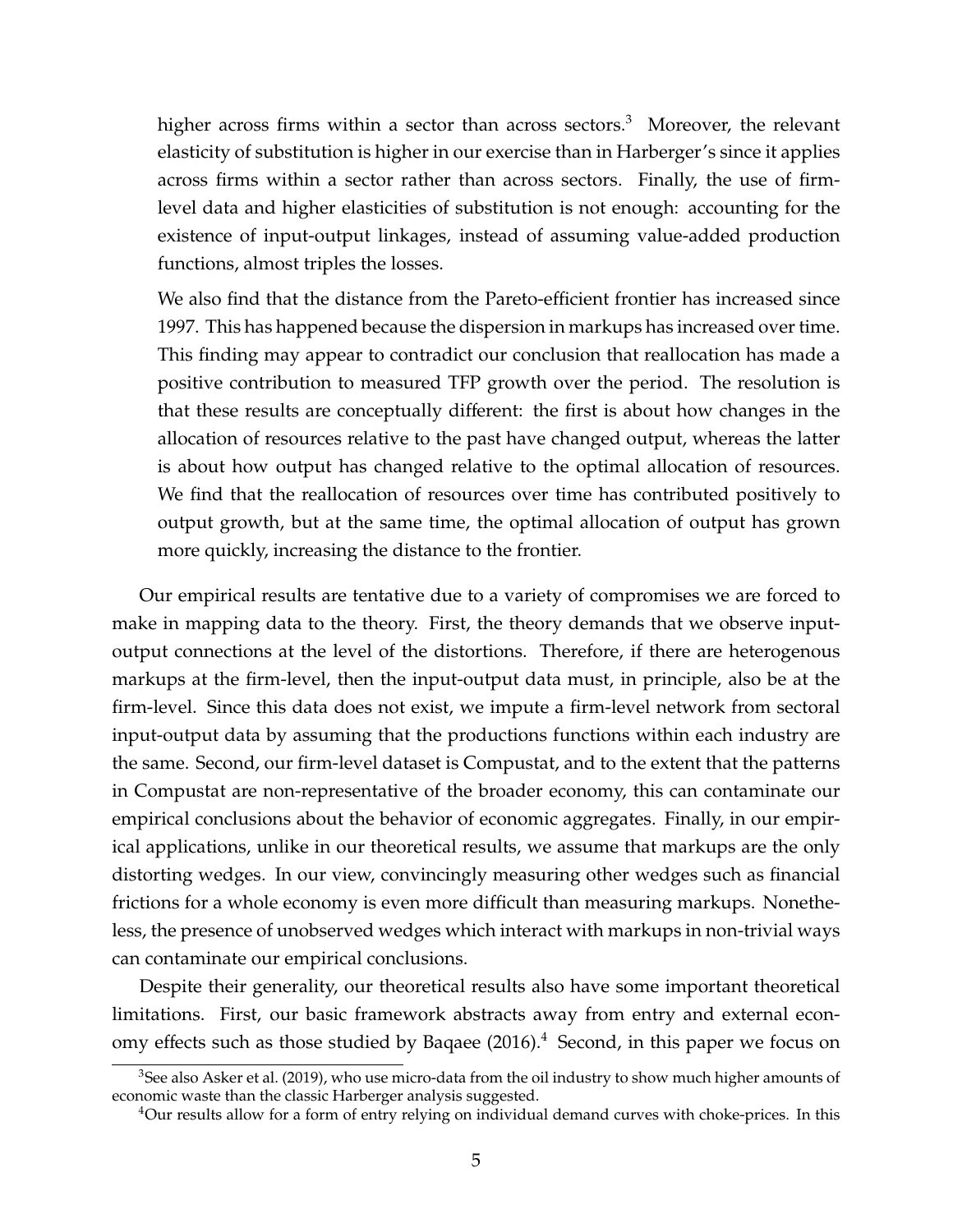first-order approximations.<sup>[5](#page-0-0)</sup> Finally, we model frictions using wedges, which we take as primitives. The advantage is that we characterize the response of the equilibrium to a change in the wedges without committing to any particular theory of wedge determination. The downside is that this makes it hard to perform counterfactuals when wedges are endogenous. However, in these cases, our results are still relevant as part of a larger analysis that accounts for the endogenous response of wedges.<sup>[6](#page-0-0)</sup>

The outline of the paper is as follows. In Section [2,](#page-7-0) we set up the general model, prove our growth-accounting results, and introduce our decomposition of aggregate TFP changes into pure changes in technology and changes in allocative efficiency. In Section [3,](#page-19-0) we define a new residual, show that it correctly measures aggregate productivity in inefficient economies, and compare our results to the existing literature, like [Gollop](#page-50-3) [et al.](#page-50-3) [\(1987\)](#page-50-3), [Basu and Fernald](#page-49-1) [\(2002\)](#page-49-1), and [Petrin and Levinsohn](#page-51-1) [\(2012\)](#page-51-1). Section [4](#page-24-0) shows explicitly how the components of our decomposition depend on microeconomic primitives. In the body of the paper, we use a parametric version of the general model with nested CES production and consumption functions with an arbitrary number of nests, input-output patterns, returns to scale, factors of production, and elasticities to show this dependence, but the more general results are in Appendix [H.](#page-73-0) In Section [5,](#page-30-0) we use these results to characterize the distance to the efficient frontier, and we discuss different notions of changes in allocative efficiency which can all be computed with our structural results. In Section [6,](#page-35-0) we discuss the data requirements of our results and some subtleties in implementing and interpreting them. In Section [7,](#page-38-0) we apply our results to the data by performing non-parametric decompositions of the sources of growth in the US, as well as exercises measuring the distance from the efficient frontier. In Section [8,](#page-47-0) we mention some extensions of the basic framework.

## **Related Literature**

Our paper is related to the literature on misallocation, growth-accounting, and production networks. The misallocation literature is perhaps the oldest of the three, tracing its way

case, small shocks can push a producer to enter a market, but at a small scale commensurate with the shocks, so that all producer-level variables evolve smoothly. This is in contrast to models with fixed costs and their associated non-convexities. We refer the reader to [Baqaee and Farhi](#page-48-3) [\(2019a\)](#page-48-3) for a general treatment of such models.

<sup>&</sup>lt;sup>5</sup>In Appendix [H,](#page-73-0) we discuss conditions under which the nonlinear analysis of efficient economies in [Baqaee and Farhi](#page-48-4) [\(2017a\)](#page-48-4) can be leveraged to characterize nonlinearities in inefficient economies.

 $\rm ^6$ In Appendix [F,](#page-70-0) we provide an example with endogenous markups using an oligopolistic model à la [Atkeson and Burstein](#page-48-5) [\(2008\)](#page-48-5). In the NBER working paper version of this paper [\(Baqaee and Farhi, 2017b\)](#page-48-6), we also showed how to use our results to analyze the effect of monetary policy and productivity shocks in a model with sticky prices captured as endogeneous markups.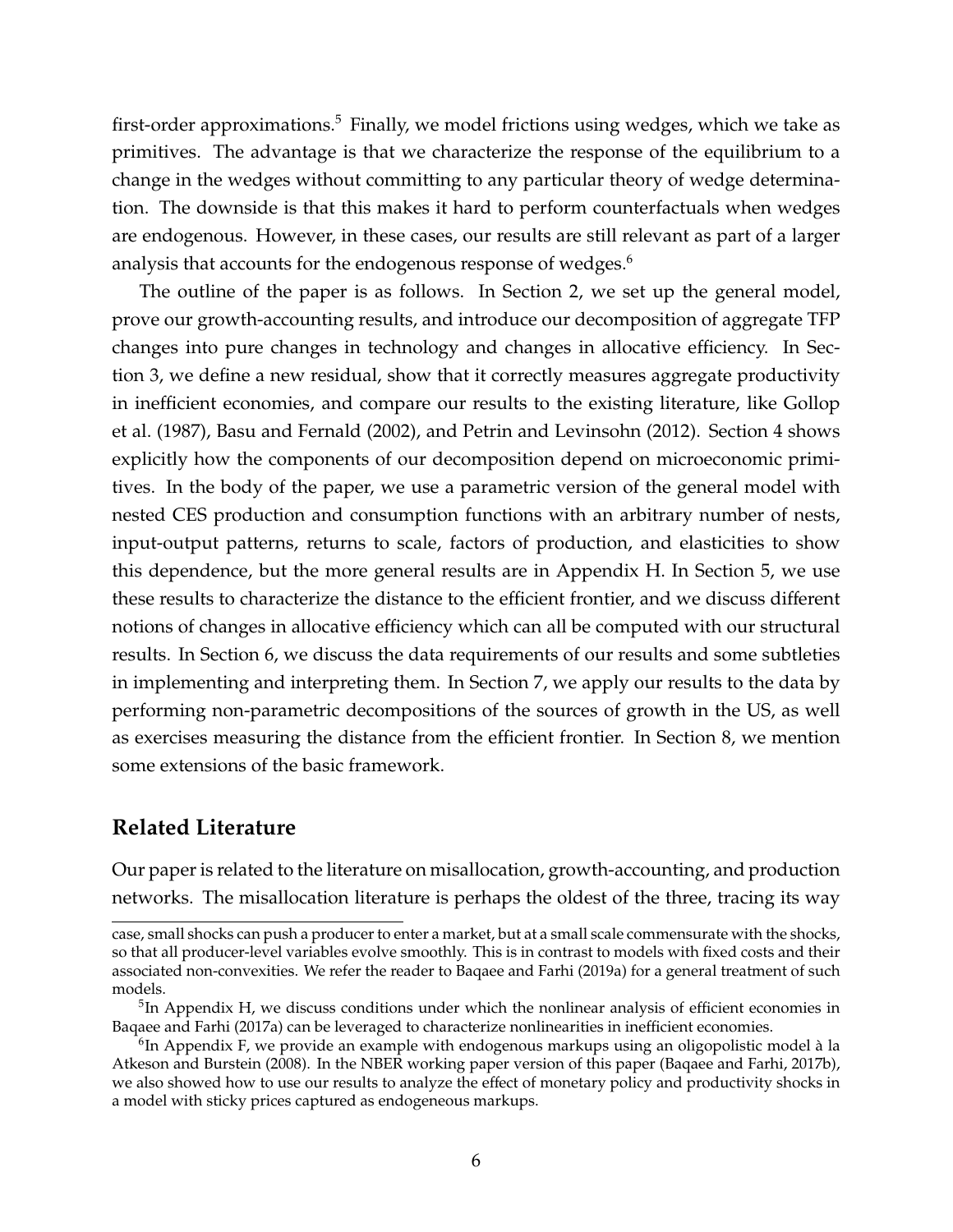from Alfred Marshall and Jules Dupuit to Arnold Harberger. More recently, the literature has been reinvigorated by [Restuccia and Rogerson](#page-51-3) [\(2008\)](#page-51-3) and [Hsieh and Klenow](#page-50-4) [\(2009\)](#page-50-4). Perhaps closest to us are [Edmond et al.](#page-49-3) [\(2018\)](#page-49-3) who use a calibrated model to study the costs of markup distortions in the US. They find that the social costs of markups are lower than we do primarily because they focus on size-related markup dispersion, whereas we take into account the total dispersion in markups.

The growth-accounting literature began with [Solow](#page-51-0) [\(1957\)](#page-51-0), and was extended by [Domar](#page-49-0) [\(1961\)](#page-49-0), [Hulten](#page-50-0) [\(1978\)](#page-50-0), [Hall](#page-50-5) [\(1990\)](#page-50-5), [Gollop et al.](#page-50-3) [\(1987\)](#page-50-3), [Basu and Fernald](#page-49-1) [\(2002\)](#page-49-1), [Petrin and Levinsohn](#page-51-1) [\(2012\)](#page-51-1), and [Osotimehin](#page-51-4) [\(2019\)](#page-51-4), among others.

Finally, our paper is related to other studies of inefficient production networks. [Jones](#page-51-5) [\(2013\)](#page-51-5) considers an input-output economy with Cobb-Douglas production and consumption functions, distortionary wedges, and two factors. [Bigio and La'O](#page-49-4) [\(2019\)](#page-49-4) expand on [Jones](#page-51-5) [\(2013\)](#page-51-5) by considering input-output economies with Cobb-Douglas production and consumption functions with distortionary wedges and elastic labor supply. They characterize the elasticity of output with respect to productivities and wedges. They present an application to the 2008-09 financial crisis in the US and find that input-output linkages double the output effects of financial frictions. Our non-parametric results show that the Cobb-Douglas case, while tractable, is also special. For example, it implies that the allocation of resources is invariant to productivity shocks and this matters both qualitatively and quantitatively.

[Baqaee](#page-48-1) [\(2016\)](#page-48-1) also considers input-output economies with distortionary wedges (due to endogenous markups) but allows for CES production and consumption functions with two nests, assuming that the cross-industry elasticities of substitution are the same for all agents. He studies how productivity shocks affect aggregate TFP in this environment, allowing for the possibility that there is free entry and external economies of scale. [Grassi](#page-50-6) [\(2017\)](#page-50-6) considers input-output economies that are Cobb-Douglas across sectors, CES within sectors, and without entry. He allows for oligopolistic competition within industries and studies the way productivity shocks propagate through the network. Our analysis differs from [Baqaee](#page-48-1) [\(2016\)](#page-48-1) and [Grassi](#page-50-6) [\(2017\)](#page-50-6) in that our results are non-parametric, allowing for more general substitution elasticities and multiple factors, but do not allow for free entry or explicitly model oligopolistic competition.

Finally, [Liu](#page-51-6) [\(2019\)](#page-51-6) considers an input-output economy with one factor, constant returns to scale, and some pre-existing non-tax wedge distortions. Unlike in the previous papers mentioned above, but like in our paper, the results are non-parametric. However, the object of interest of the paper is not GDP but GDP minus the revenues generated by nontax wedges (taken to be offset by non-pecuniary costs). The main result characterizes the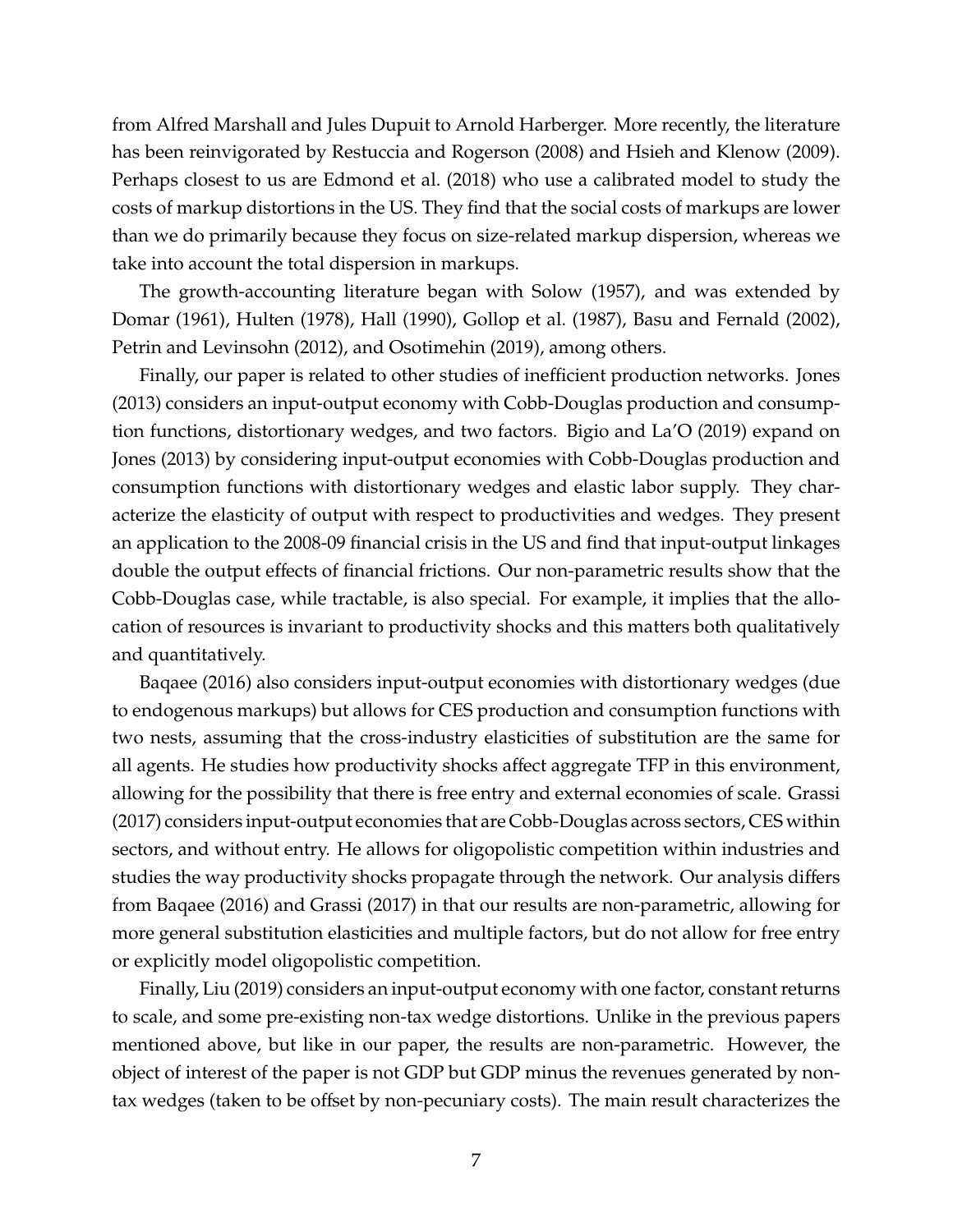elasticity of this object with respect to taxes at the zero-tax point. It shows that this elasticity depends on the network and on the wedges but not on the elasticities of substitution. The paper applies this result to conclude that in South Korea and China, industrial policy rightfully targets upstream sectors which are more distorted. Our non-parametric results show that the irrelevance of elasticities of substitution for aggregates, while convenient, is also special. This irrelevance breaks away from the zero-tax point, when there are multiple factors or decreasing returns to scale, or when the object of interest is GDP or aggregate TFP.

Since we apply our results to data on US markups, our analysis is also related to the debate about the recent trends in factor and profit shares in the US. See for example, [Elsby et al.](#page-49-5) [\(2013\)](#page-49-5), [Rognlie](#page-51-7) [\(2016\)](#page-51-7), [Barkai](#page-49-6) [\(2019\)](#page-49-6), [Caballero et al.](#page-49-7) [\(2017\)](#page-49-7), [Gutierrez](#page-50-7) [\(2017\)](#page-50-7), [Farhi and Gourio](#page-49-8) [\(2018\)](#page-49-8), [Koh et al.](#page-51-8) [\(2019\)](#page-51-8), [Vincent and Kehrig](#page-51-2) [\(2019\)](#page-51-2), [Autor et al.](#page-48-0) [\(2019\)](#page-48-0), and [De Loecker et al.](#page-49-2) [\(2019\)](#page-49-2). Here our contribution is to point out that the changes in the aggregate profit share (and in the aggregate markup) seem primarily to be driven by composition effects within industries, whereby the high profit (and high markup) firms have been getting larger. Our analysis shows that this composition effect has implications for aggregate TFP growth.

## <span id="page-7-0"></span>**2 Ex-Post Reduced-Form Results**

In this section, we set up our framework, characterize how shocks to wedges and productivity affect output and TFP, and define a notion of change in allocative efficiency.

## **2.1 Set up**

The model has *N* producers indexed by *i* and *F* factors indexed by *f* with inelastic supply *Lf* . Each producer uses intermediate inputs and factors, and sells its output as both an intermediate good to other producers and as a final good.

## **Final Demand**

Real GDP is the maximizer of a constant-returns aggregator of final uses of goods

$$
Y = \max_{\{c_1,\ldots,c_N\}} \mathcal{D}(c_1,\ldots,c_N)
$$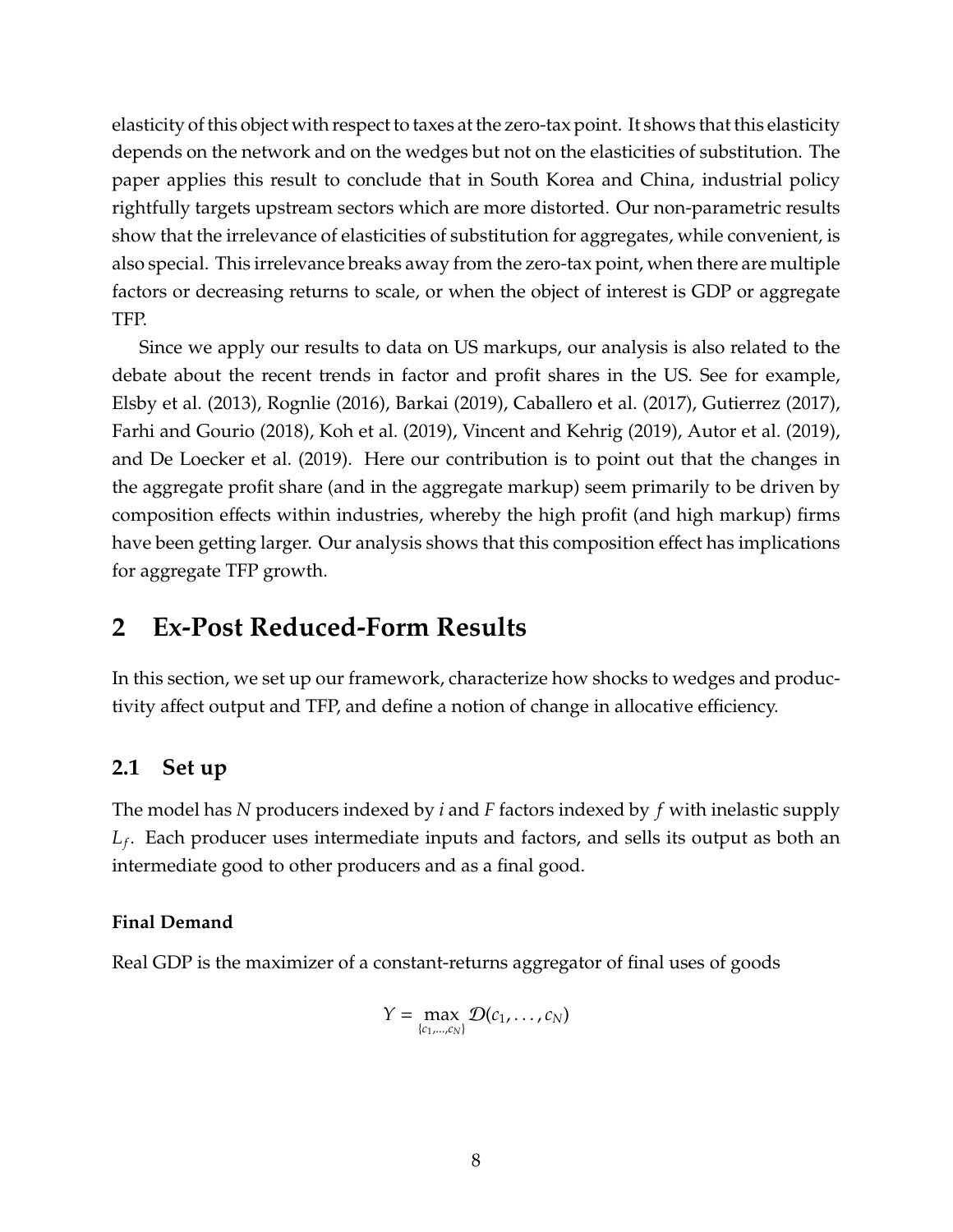subject to the budget constraint

$$
\sum_{i}^{N} (1 + \tau_{0i}) p_i c_i = \sum_{f=1}^{F} w_f L_f + \sum_{i=1}^{N} \pi_i + \tau,
$$

where  $p_i$  is the price of good  $i$ ,  $w_f$  is the wage of factor  $f$ ,  $\tau_{0i}$  is the consumption wedge on good *i*, π*<sup>i</sup>* is the profits of the producer of good *i*, and τ is a net lump-sum rebate.[7](#page-0-0)

### **Producers**

Good *i* is produced using a constant-returns technology described by the cost function

$$
\frac{1}{A_i}\mathbf{C}_i\big((1+\tau_{i1})p_1,\ldots,(1+\tau_{iN})p_N,(1+\tau_{i1}^f)w_1,\ldots,(1+\tau_{iF}^f)w_F\big)y_i,
$$

where *A<sup>i</sup>* is a Hicks-neutral productivity shifter, *y<sup>i</sup>* is total output, τ*ij* is the input-specific tax wedge on good *j,* and  $\tau_{ig}^f$  is a factor-specific tax wedge on factor  $g$ . We assume that producer *i* sets a price  $p_i = \mu_i \mathbf{C}_i / A_i$  equal to an exogenous markup  $\mu_i$  times marginal cost  $\mathbf{C}_i/A_i$ .

### **General Equilibrium**

Given productivities  $A_i$ , markups  $\mu_i$ , wedges  $\tau_{ij}$  and  $\tau_{ij'}^f$  general equilibrium is a set of prices  $p_i$ , factor wages  $w_f$ , intermediate input choices  $x_{ij}$ , factor input choices  $l_{if}$ , outputs  $y_i$ , and final demands *c<sup>i</sup>* , such that: each producer minimizes its costs and charges the relevant markup on its marginal cost; final demand maximizes the final demand aggregator subject to the budget constraint, where profits and revenues from wedges are rebated lump sum; and the markets for all goods and factors clear.

### **Variable Returns to Scale, Non-Hicks-Neutral Shocks, andMarkup-Wedge Equivalence**

Without loss of generality, we exploit three simplifications.<sup>[8](#page-0-0)</sup> First, despite specifying constant-returns cost functions, our setup can accommodate variable (increasing or decreasing) returns to scale. This is because, as pointed out by [McKenzie](#page-51-9) [\(1959\)](#page-51-9), variable returns to scale can be modeled with constant returns to scale and producer-specific fixed

 $7$ The existence of a constant-returns-to-scale aggregate real GDP function allows us to avoid indexnumber complications. In follow-up work, [Baqaee and Farhi](#page-48-7) [\(2018\)](#page-48-7), we show how these results can be extended to environments with heterogeneous final consumers (i.e. non-aggregable final consumption).

 ${}^{8}$ In Section [6,](#page-35-0) we discuss how these simplifications affect the mapping of the theory to the data.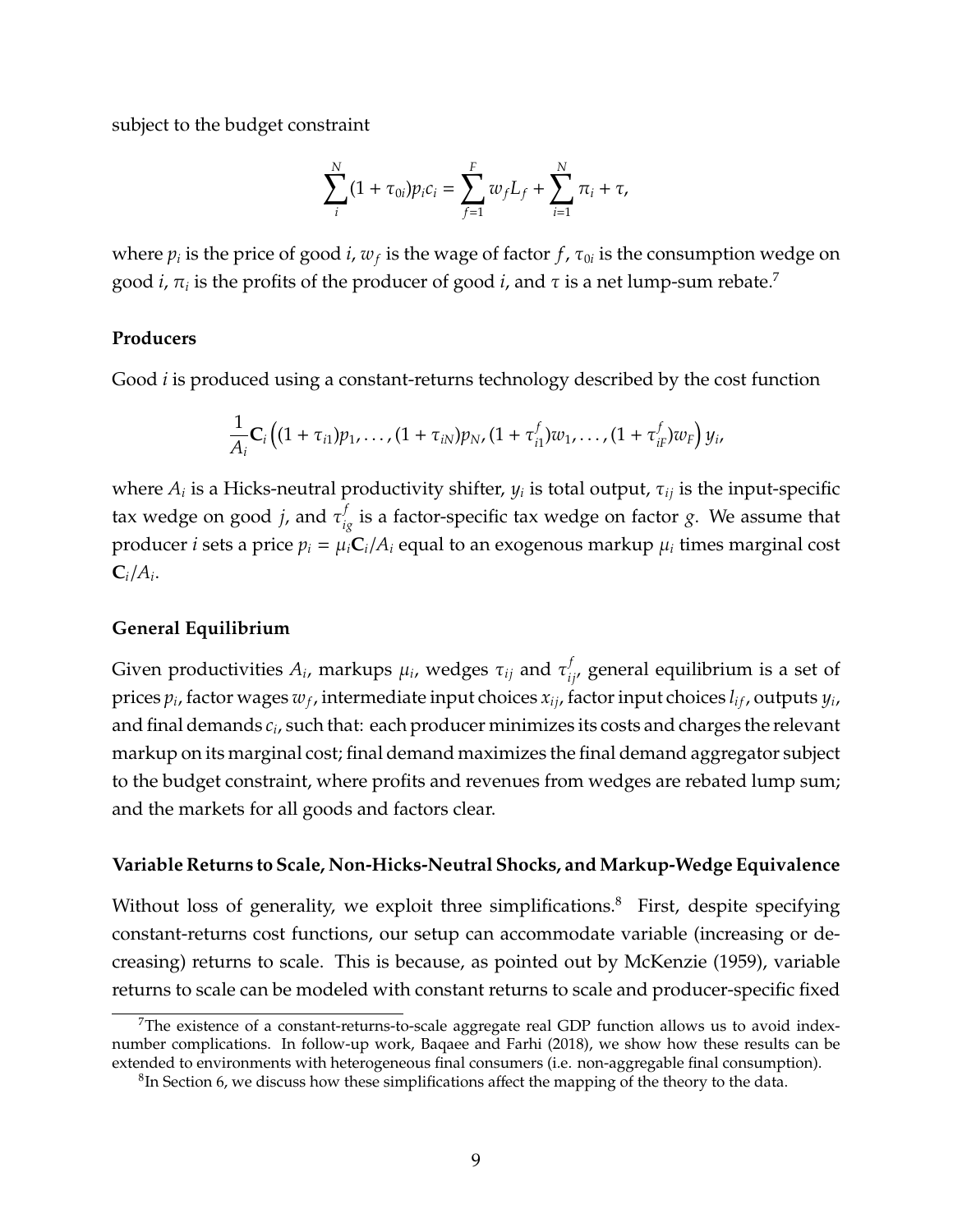factors. Going forward, we proceed with our constant-returns setup with the understanding that it can be reinterpreted to capture variable returns to scale provided that the original set of factor is expanded to include producer-specific fixed factors.

Second, although the model is written in terms of Hicks-neutral productivity shocks, this is done without loss of generality. We can always capture non-neutral (biased) productivity shocks to the use of input *j* by producer *i* by introducing a fictitious producer buying input *j* and selling to producer *i* with a linear technology, and by considering Hicks-neutral shocks to this fictitious producer. Demand shocks can also be modeled in this way by considering combinations of positive and negative non-neutral productivity shocks to the different inputs of producer *i*. [9](#page-0-0)

Third, all the wedges  $\tau_{ij}$  and  $\tau_{ig}^f$  can be represented as markups in a setup with additional producers. For example, the good-specific wedge  $\tau_{ij}$  in the original setup can be modeled in a modified setup as a markup charged by a new producer which buys input *j* and sells it to producer *i*. Going forward, we take advantage of this equivalence and assume that all wedges take the form of markups. We do this to simplify the notation.

## **2.2 Input-Output Definitions**

To state our generalization of Hulten's theorem, we introduce some input-output notation and definitions. Our results are comparative statics describing how, starting from an initial decentralized equilibrium, the equilibrium level of output changes in responses to shocks to productivities *A<sup>k</sup>* and markups/wedges µ*<sup>k</sup>* . Without loss of generality, we normalize the initial productivity levels to one. We now define accounting objects such as input-output matrices, Leontief inverse matrices, and Domar weights. Each of these quantities has a revenue-based version and a cost-based version, and we present both. All these objects are defined at the initial equilibrium.

### **Final Expenditure Shares**

Let *b* be the *N* × 1 vector whose *i*th element is equal to the share of good *i* in the budget of the final consumers

$$
b_i = \frac{p_i c_i}{\sum_{j=1}^N p_j c_j},
$$

where the sum of final expenditures  $\sum_{j=1}^{N} p_j c_j$  is nominal GDP.

 $9$ In an efficient economy, Hulten's theorem implies that such changes in the composition of demand have no effect on aggregate TFP, since the positive demand shock cancels out the negative demand shock to the rest. However, in a model with distortions, the change in the composition of demand can affect TFP by changing allocative efficiency.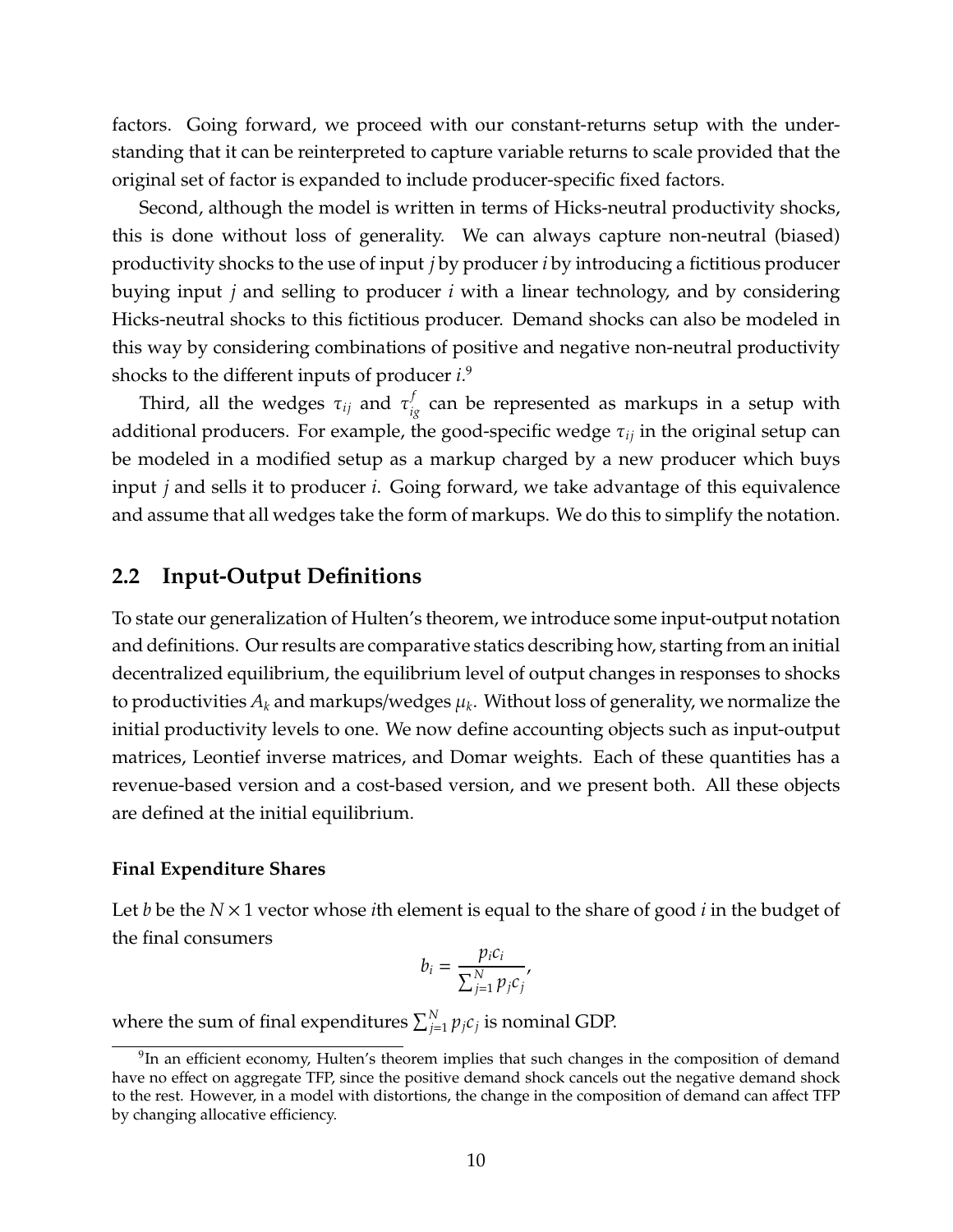### **Input-Output Matrices**

To streamline the exposition, we treat factors as special endowment producers which do not use any input to produce. We form an  $(N + F) \times 1$  vector of producers, where the first *N* elements correspond to the original producers and the last *F* elements to the factors. For each factor, we interchangeably use the notation  $w_f$  or  $p_{N+f}$  to denote its wage, and the notation  $L_{if}$  or  $x_{i(N+f)}$  to denote its use by producer *i*.

The revenue-based input-output matrix  $\Omega$  is the  $(N + F) \times (N + F)$  matrix whose *i*jth element is equal to *i*'s expenditures on inputs from *j* as a share of its total revenues

$$
\Omega_{ij} \equiv \frac{p_j x_{ij}}{p_i y_i}.
$$

The first *N* rows and columns of Ω correspond to goods, and the last *F* rows and columns correspond to the factors of production. Since factors require no inputs, the last *F* rows of Ω are zeros.

The cost-based input-output matrix  $\Omega$  is the  $(N+F) \times (N+F)$  matrix whose *i* jth element is equal to the elasticity of *i*'s marginal costs with respect to the price of *j*

$$
\tilde{\Omega}_{ij} \equiv \frac{\partial \log \mathbf{C}_i}{\partial \log p_j} = \frac{p_j x_{ij}}{\sum_{k=1}^{N+f} p_k x_{ik}}.
$$

The second equality uses Shephard's lemma. Since factors require no inputs, the last *F* rows of  $\tilde{\Omega}$  are identically zero.

The revenue-based and cost-based input-output matrices are related by

$$
\tilde{\Omega} = \text{diag}(\mu)\Omega
$$

where  $\mu$  is the vector of markups/wedges, and diag( $\mu$ ) is the diagonal matrix with *i*th diagonal element given by µ*<sup>i</sup>* .

### **Leontief Inverse Matrices**

We define the revenue-based and cost-based Leontief inverse matrices as

$$
\Psi \equiv (I - \Omega)^{-1} = I + \Omega + \Omega^2 + \dots \quad \text{and} \quad \tilde{\Psi} \equiv (I - \tilde{\Omega})^{-1} = I + \tilde{\Omega} + \tilde{\Omega}^2 + \dots
$$

While the input-output matrices  $\Omega$  and  $\Omega$  record the *direct* exposures of one producer to another, in revenues and in costs respectively, the Leontief inverse matrices  $\Psi$  and  $\Psi$ record instead the *direct and indirect* exposures through the production network. This can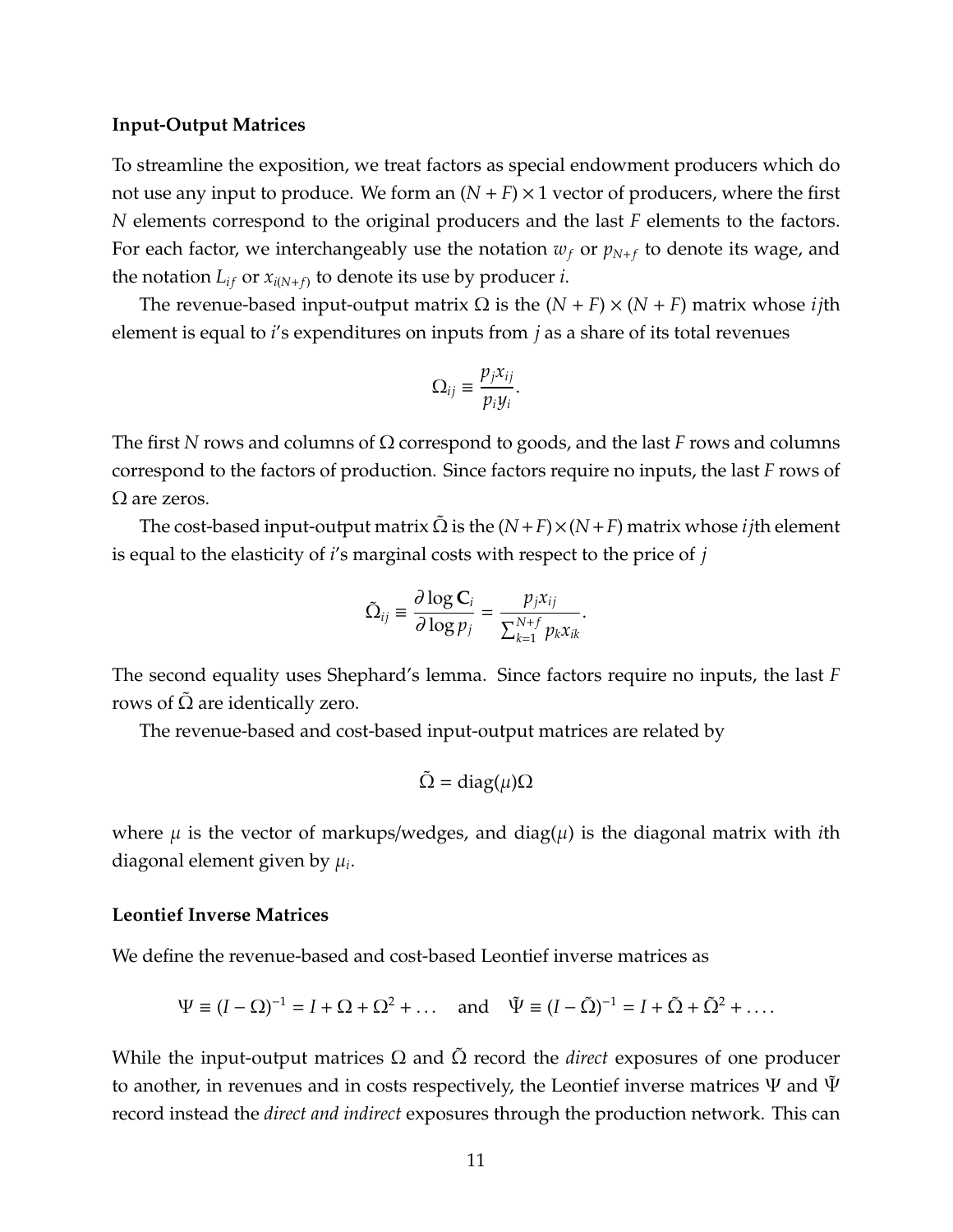be seen most clearly by noting that  $(\Omega^n)_{ij}$  and  $(\tilde{\Omega}^n)_{ij}$  measure the weighted sums of all paths of length *n* from producer *i* to producer *j*.

#### **Domar Weights**

The revenue-based Domar weight  $\lambda_i$  of producer *i* is its sales as a fraction of GDP

$$
\lambda_i \equiv \frac{p_i y_i}{\sum_{j=1}^N p_j c_j}.
$$

Note that  $\sum_{i=1}^N\lambda_i>1$  in general since some sales are not final sales but intermediate sales. The accounting identity

$$
p_i y_i = p_i c_i + \sum_j p_i x_{ji} = b_i \left( \sum_{j=1}^N p_j c_j \right) + \sum_j \Omega_{ji} p_j y_j
$$

relates Domar weights to the Leontief inverse via

$$
\lambda' = b'\Psi = b'I + b'\Omega + b'\Omega^2 + \dots \tag{1}
$$

Similarly, we define cost-based Domar weights to be

$$
\tilde{\lambda}' \equiv b'\tilde{\Psi} = b'I + b'\tilde{\Omega} + b'\tilde{\Omega}^2 + \dots.
$$

We choose the name cost-based Domar weight for  $\lambda$  to contrast it with the traditional revenue-based Domar weight  $\lambda$ . Intuitively,  $\tilde{\lambda}_k$  measures the importance of  $k$  as a supplier in final demand, both directly and indirectly through the network. This can be seen most clearly by noting that the *i*-th element of  $b'$ Ω̃" measures the weighted sum of all paths of length *n* from producer *i* to final demand.

For expositional convenience, for a factor  $f$  we use  $\Lambda_f$  and  $\tilde{\Lambda}_f$  instead of  $\lambda_f$  and  $\tilde{\lambda}_f$ . Note that revenue-based Domar weight Λ*<sup>f</sup>* of factor *f* is simply its income share.

### **2.3 Ex-Post Reduced-Form Results**

In this section, we derive our comparative-static results stated in terms of ex-post reducedform sufficient statistics. Take as given the factor supplies  $L_f$ , the cost functions  $\mathbf{C}_i$ , and final demand D. Let X be an  $(N+F) \times (N+F)$  admissible allocation matrix, where  $X_{ij} = x_{ij}/y_j$ is the share of the physical output *y<sup>j</sup>* of producer *j* used by producer *i*. Specify the vector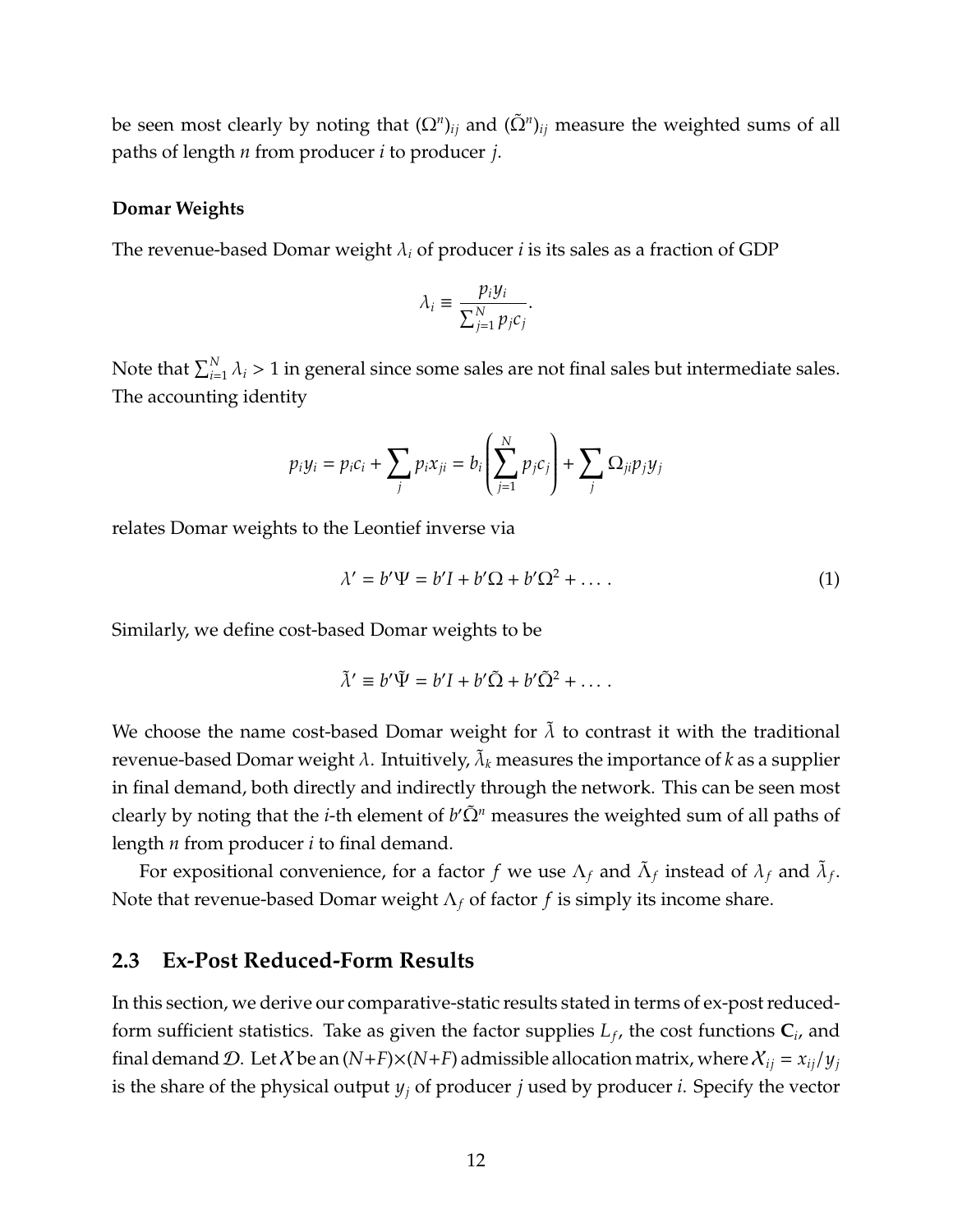of productivities A and denote by  $\mathcal{Y}(A, \mathcal{X})$  the output Y achieved by this allocation.<sup>[10](#page-0-0),[11](#page-0-0)</sup> Finally, define  $X_{ij}(A,\mu)$  to be equal to  $x_{ij}(A,\mu)/y_j(A,\mu)$  at the decentralized equilibrium when the vector of productivities is  $A$  and the vector of markups/wedges is  $\mu$ . The level of output at this equilibrium is given by  $\mathcal{Y}(A, \mathcal{X}(A, \mu)).$ 

Now consider shocks d log A and d log  $\mu$  and the associated change in the equilibrium allocation matrix  $dX = (dX/d \log A) d \log A + (dX/d \log \mu) d \log \mu$ . The change in aggregate output in response to these shocks is given by

d log Y = 
$$
\frac{\partial \log \mathcal{Y}}{\partial \log A}
$$
d log A +  $\frac{\partial \log \mathcal{Y}}{\partial X}$ d X.  
\n $\Delta$ 

The change in output can be broken down into two components: the direct or pure effect of changes in technology d  $log A$ , holding the distribution of resources X constant; and the indirect effects arising from the equilibrium changes in the distribution of resources  $dX$ , holding technology constant.

Now, we extend [Hulten](#page-50-0) [\(1978\)](#page-50-0) to cover inefficient economies and provide an interpretation for the result. We also extend Hulten's theorem along another dimension by characterizing changes in output following changes in markups/wedges.

<span id="page-12-0"></span>**Theorem 1.** *Consider some distribution of resources* X *corresponding to the general equilibrium allocation at the point* (*A*, µ)*, then*

$$
\frac{d \log Y}{d \log A_k} = \tilde{\lambda}_k - \sum_{f} \tilde{\Lambda}_f \frac{d \log \Lambda_f}{d \log A_k},
$$
\n(2)

*and*

$$
\frac{d \log Y}{d \log \mu_k} = -\tilde{\lambda}_k - \sum_{f} \tilde{\Lambda}_f \frac{d \log \Lambda_f}{d \log \mu_k}.
$$
\n(3)

*Furthermore, the decomposition of output changes into pure changes in technology and changes in*

<sup>&</sup>lt;sup>10</sup>The allocation matrix is admissible if the following conditions are verified:  $0 \leq X_{ij} \leq 1$  for all *i* and *j*;  $\mathcal{X}_{ij} = 0$  for all j and for  $N+1 \le i \le N+F$ ;  $\sum_{i=1}^{N+F} \mathcal{X}_{ij} \le 1$  for all  $1 \le j \le N$ ;  $\sum_{i=1}^{N+F} \mathcal{X}_{ij} = 1$  for all  $N+1 \le j \le N+F$ ; and there exists a unique resource-feasible allocation such that the share  $x_{ij}/y_j$  of the output  $y_j$  of producer *j* which is used by producer *i* is equal to  $X_{ij}$ , so that  $X_{ij} = \frac{x_{ij}}{y_{ij}}$  $\frac{y_j}{y_j}$ .

<sup>&</sup>lt;sup>11</sup>To see how to construct this allocation, consider the production functions  $F_i$  defined as dual to the cost functions  $C_i$  in the usual way. Then the vector of outputs  $y_i$  solves the system of equations  $y_i$  =  $F_i(X_{1i}y_1,\ldots,X_{(N+F)i}y_{N+F})$  for  $1\leq i\leq N$  and  $y_{N+f}=L_f$  for  $1\leq f\leq F$ . The corresponding level of final consumption of good *i* is  $c_i = y_i(1 - \sum_{j=1}^{N+F} X_{ji})$  and the level of output is  $\mathcal{D}(c_1, \ldots, c_N)$ .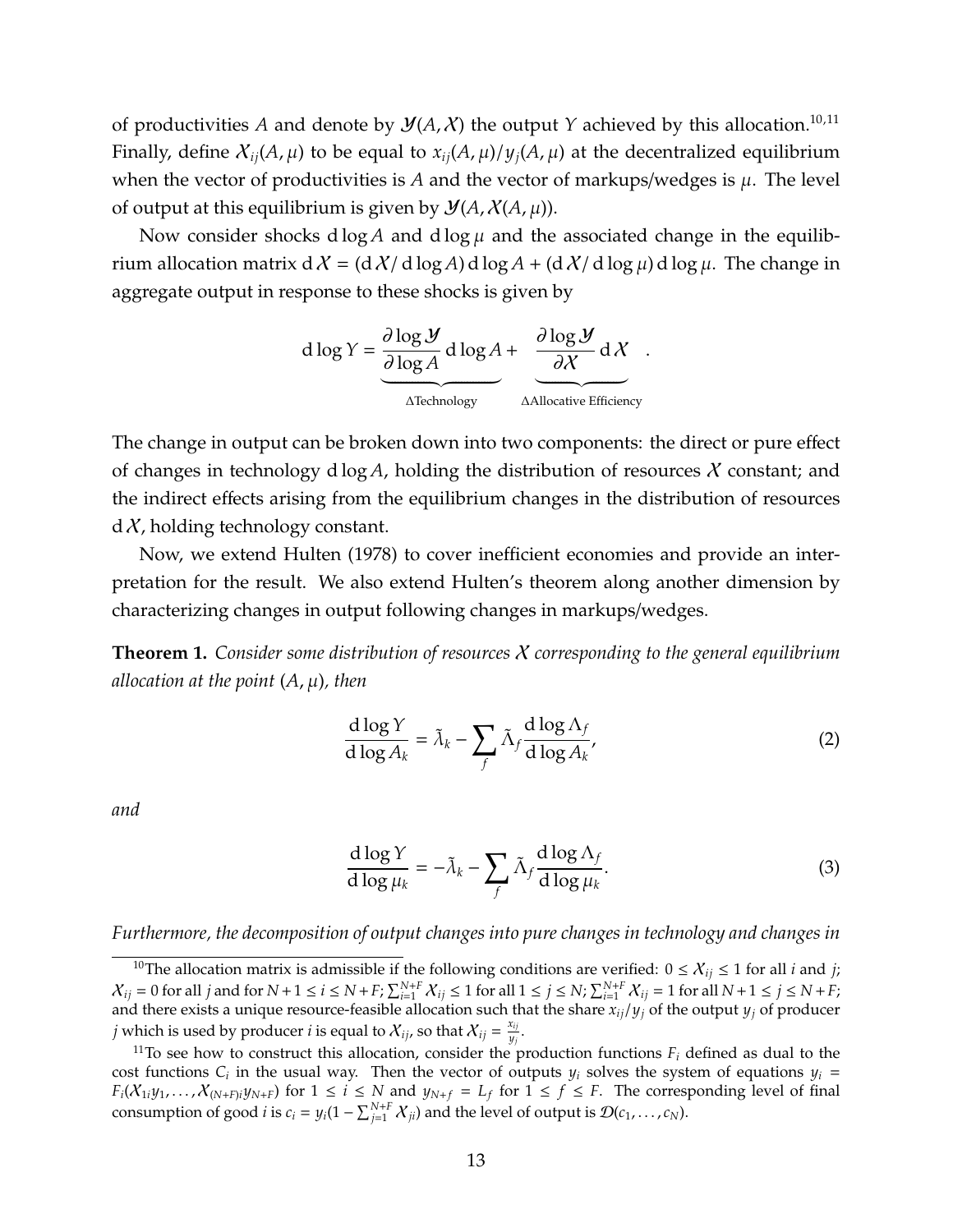*allocative e*ffi*ciency is given by*

d log Y = 
$$
\underbrace{\tilde{\lambda}' \text{d log } A}_{\Delta \text{Technology}} - \underbrace{\tilde{\lambda}' \text{d log } \mu - \tilde{\Lambda}' \text{d log } \Lambda}_{\Delta \text{Allocative Efficiency}}
$$
 (4)

Theorem [1](#page-12-0) not only provides a formula for the macroeconomic output impact of microeconomic productivity and markup/wedge shocks, but it also provides an interpretable decomposition of the effect. Specifically, the first component  $(\partial \log \mathcal{Y}/\partial \log A)$  d log  $A =$  $\lambda'$  d log  $A$  is the pure technology effect: the change in output holding fixed the share of resources going to each user; the second component  $(\partial \log \mathcal{Y}/\partial \mathcal{X}) d\mathcal{X} = -\lambda' d \log \mu$  –  $\tilde{\Lambda}'$  d log  $\Lambda$  is the change in output resulting from the reallocation of shares of resources across users.[12](#page-0-0)

Hulten's theorem obtains as a special case of Theorem [1](#page-12-0) when there are no markups/wedges. Even this special case is actually a slight generalization of Hulten's theorem since it only requires the initial equilibrium to be efficient, whereas Hulten's theorem applies only to the case where the equilibrium is efficient before and after the shock.

**Corollary 1** [\(Hulten\)](#page-50-0)**.** *If the initial equilibrium is e*ffi*cient so that there are no markups*/*wedges*  $\mu = 1$ , then

<span id="page-13-0"></span>
$$
\frac{d \log Y}{d \log A_k} = \lambda_k \quad \text{and} \quad \frac{d \log Y}{d \log \mu_k} = 0.
$$

In efficient economies, the first-welfare theorem implies that the allocation matrix  $X(A, \mu)$  maximizes output given resource constraints. The envelope theorem then implies that  $(\partial \log \mathcal{Y}/\partial X) dX = 0$  so that there are no changes in allocative efficiency. Furthermore, because of marginal cost pricing, the direct effect of changes in technology are based on the vector of sales shares or revenue-based Domar weights  $\lambda$  and are given by (∂ log Y/∂ log *A*) d log *A* = λ <sup>0</sup> d log *A*. Hence, Hulten's theorem is a macro-envelope theorem of sorts.

When the initial equilibrium is inefficient so that  $\mu \neq 1$ , this macro-envelope theorem fails. Intuitively, in equilibrium, from a social perspective, some shares are too large and some shares are too small. Equilibrium changes in shares  $dX$  can therefore lead to changes in output. This is precisely what we call a change in allocative efficiency  $(\partial \log \mathcal{Y}/\partial X) dX = -\lambda' d \log \mu - \Lambda' d \log \Lambda$ , which is nonzero in general. Furthermore, because of wedges between prices and marginal costs, the direct effect of changes in

<sup>&</sup>lt;sup>12</sup>The term  $-\tilde{\Lambda}'d \log \Lambda$  can be interpreted as the change in the gap between the probability distribution defined by  $\tilde{\Lambda}$  and  $\Lambda$ , as measured by relative entropy. That is, when there are no shocks to wedges, an increase in the distance between  $\tilde{\Lambda}$  and  $\Lambda$  implies an improvement in allocative efficiency due to reallocation. At the efficient allocation, the change in this distance is zero, so reallocation has no effects on efficiency.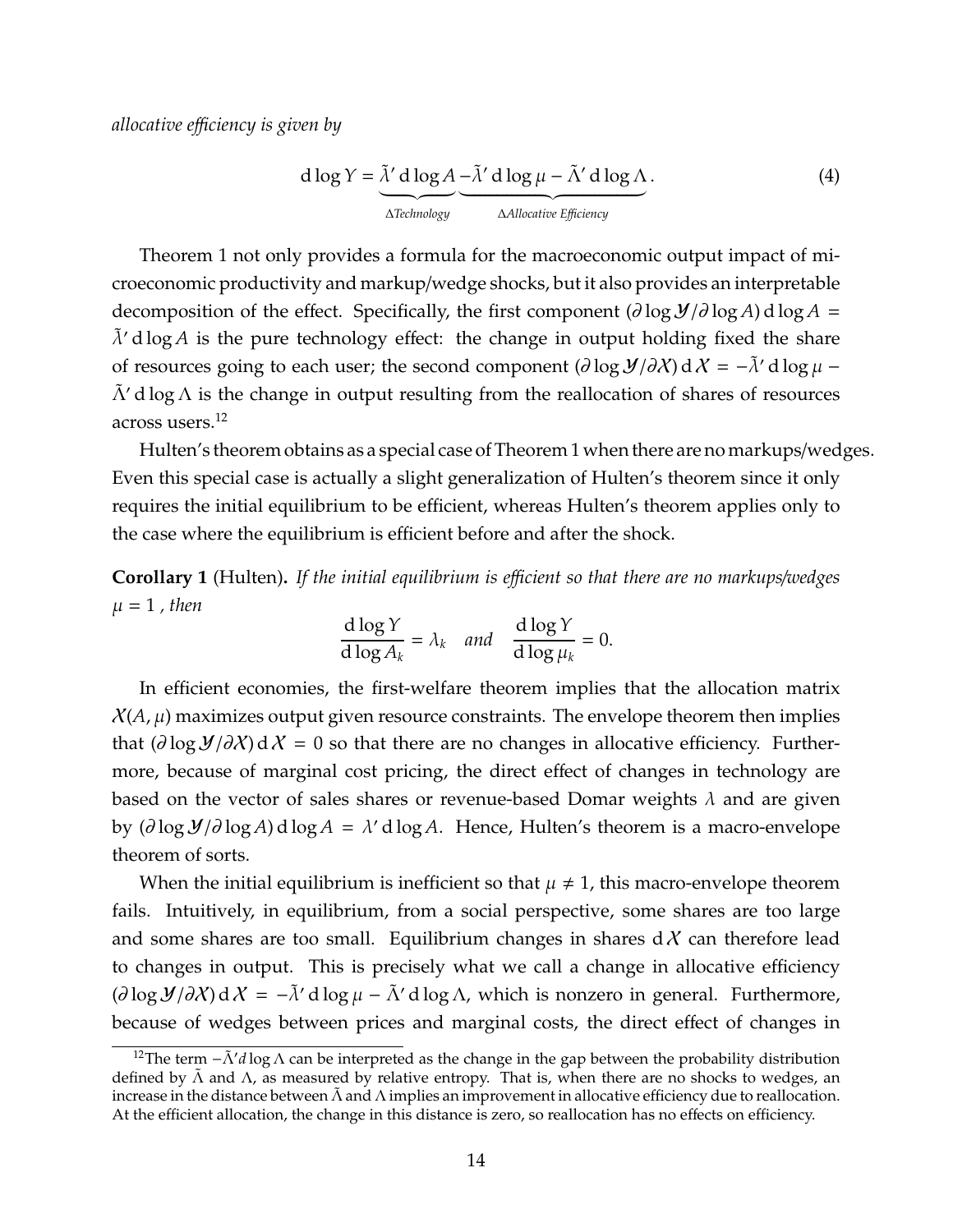technology are now based on the vector of cost-based Domar weights  $\lambda$  rather than on the vector of revenue-based Domar weights  $\lambda$  and are given by  $(\partial \log \mathcal{Y}/\partial \log A)$  d log  $A =$  $\lambda'$  d  $\log A$ .

In the case of productivity shocks, Theorem [1](#page-12-0) implies that changes in allocative efficiency are given by a simple sufficient statistic  $-\tilde{\Lambda}'$  d log  $\Lambda = -\sum_{f} \tilde{\Lambda}_f$  d log  $\Lambda_f$ . This is simply a weighted average of the reductions in factor shares – d  $\log\Lambda_f$  with weights  $\tilde{\Lambda}_f$  satisfying  $\sum_f \tilde\Lambda_f=1.$  A decrease in the weighted average of factor shares  $\sum_f \tilde\Lambda_f$  d log  $\Lambda_f< 0$ indicates that resources are reallocated to the more monopolized or downwardly distorted parts of the economy. Allocative efficiency improves because from a social perspective, these monopolized or downwardly distorted parts of the economy received too few resources to begin with.

Similarly, in the case of markup/wedge shocks, Theorem [1](#page-12-0) implies that changes in allocative efficiency are given by a simple sufficient statistic:  $-\tilde{\lambda}'$  d log  $\mu - \tilde{\Lambda}'$  d log  $\Lambda =$  $-\tilde{\lambda}'$  d log  $\mu - \sum_f \tilde{\Lambda}_f$  d log  $\Lambda_f$ . Now  $-\tilde{\Lambda}'$  d log  $\Lambda = -\sum_f \tilde{\Lambda}_f$  d log  $\Lambda_f$  reflects both the direct reduction  $\tilde{\lambda}'$  d log  $\mu$  of factor shares from increased markups for a given allocation of resources, and the reallocation of workers towards or away from more distorted producers. To isolate the changes in allocative efficiency, which arise from the latter, we must net out the former.

It is remarkable that in both cases, it is not necessary to track how the allocation of every single good is changing across its users. Instead, it suffices to track how factor income shares change. In Section [4,](#page-24-0) we also provide an explicit characterization of  $-\sum_f \tilde{\Lambda}_f d \log \Lambda_f / d \log A_k$  and  $-\sum_f \tilde{\Lambda}_f d \log \Lambda_f / d \log \mu_k$  in terms of the microeconomic elasticities of substitutions of the production functions and final demand, the properties of the input-output network, and the markups/wedges. In the main body of the paper, we focus on nested-CES economies. In Appendix [H,](#page-73-0) we show how to fully generalize the results to general non-CES economies.

## <span id="page-14-0"></span>**2.4 Illustrative Examples**

In this section, we introduce some bare-bones examples to illustrate the intuition of Theorem [1.](#page-12-0) In Section [4,](#page-24-0) we specialize Theorem [1](#page-12-0) to the case of general nested constantelasticity-of-substitution (CES) economies with arbitrary input-output linkages. The examples here are special cases of these upcoming general results.

Consider the three economies depicted in Figure [1.](#page-15-0) In all three economies, there is a single factor called labor. The only distortions in these examples are the markups charged by the producers.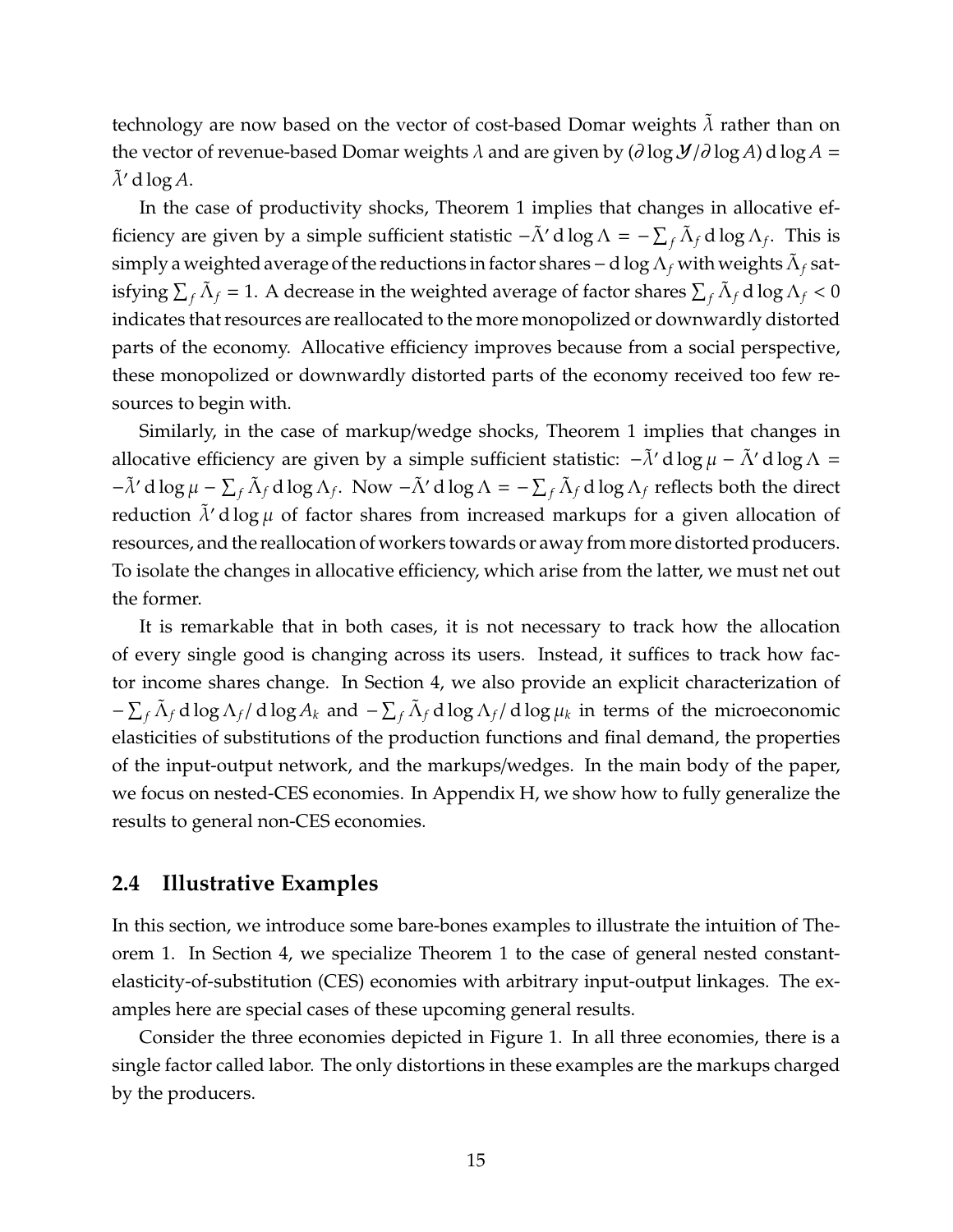<span id="page-15-0"></span>

Figure 1: The solid arrows represent the flow of goods. The flow of profits and wages from firms to households has been suppressed in the diagram. The sole factor for this economy is indexed by *L*.

The economy in Figure [1a](#page-15-0) is a production line where producer *N* produces linearly using labor and downstream producers transform (linearly) the output of the producer immediately upstream from them. The household purchases the output of the most downstream producer. The horizontal economy in Figure [1b](#page-15-0) features downstream pro-ducers who produce linearly from labor.<sup>[13](#page-0-0)</sup> The household purchases the output of the downstream producers according to a CES aggregator with elasticity  $\theta_0$ . The roundabout economy in Figure [1c](#page-15-0) features only one producer, who combines labor and its own products using a CES production function.

These different economies help illustrate the two ways Hulten's theorem can break down: (1) the equality of revenue-based and cost-based Domar weights (used to weigh the pure effects of technology); and (2) the absence of changes in allocative efficiency (reflecting the efficiency of the initial allocation). The vertical economy breaks (1) but not (2), the horizontal economy breaks (2) but not (1), and the round-about economy breaks (1) and (2).

#### **Vertical Economy**

For the economy in Figure [1a,](#page-15-0) Theorem [1](#page-12-0) implies that

$$
\frac{d \log Y}{d \log A_k} = \tilde{\lambda}_k - \tilde{\Lambda}_L \frac{d \log \Lambda_L}{d \log A_k} = \tilde{\lambda}_k - \frac{d \log \Lambda_L}{d \log A_k} = \tilde{\lambda}_k = 1
$$

<sup>&</sup>lt;sup>13</sup>The terms "vertical" and "horizontal" economies are due to Bigio and La<sup>'</sup>O [\(2019\)](#page-49-4), although for our example, we relax the Cobb-Douglas assumption.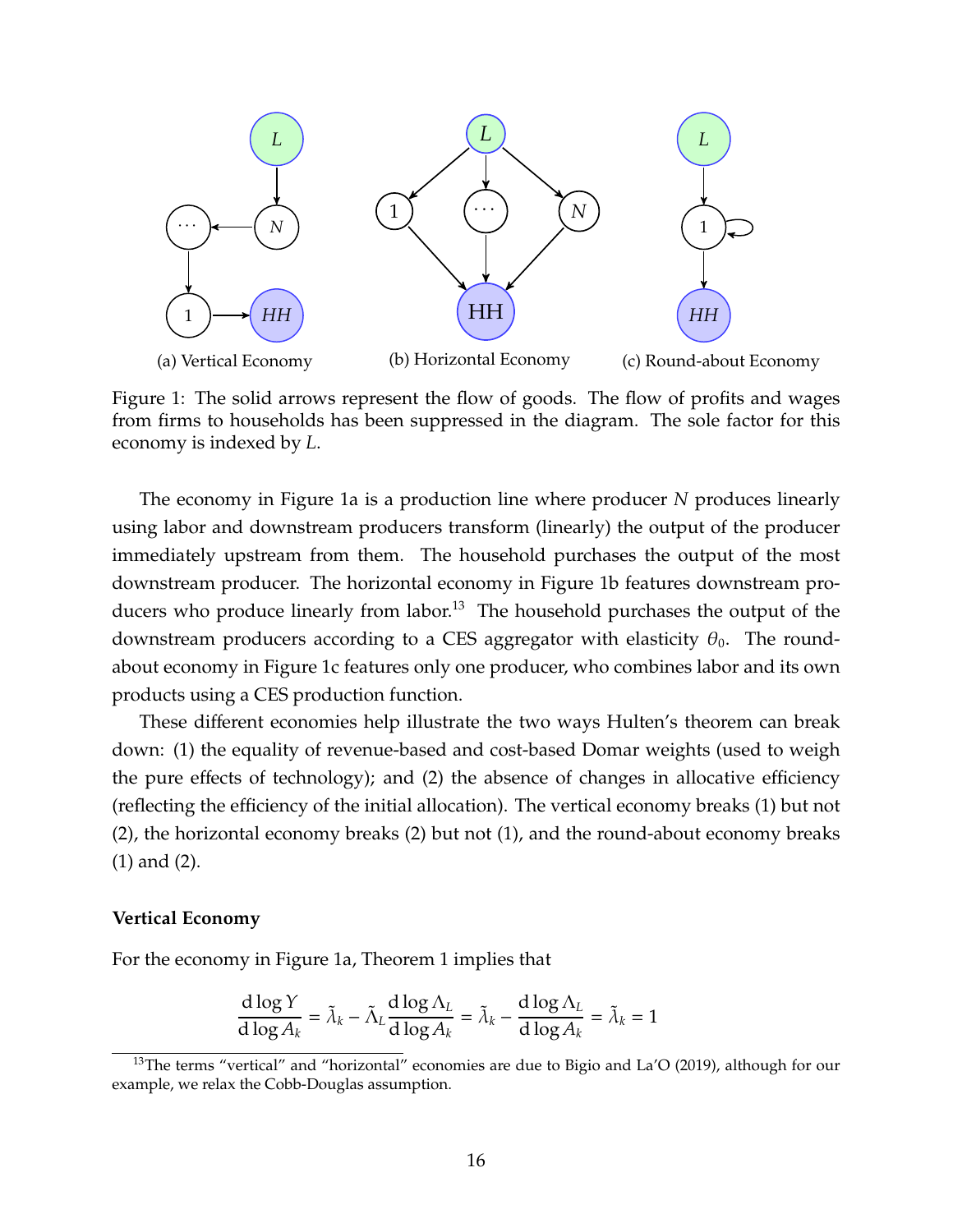and

$$
\frac{d \log Y}{d \log \mu_k} = -\tilde{\lambda}_k - \tilde{\Lambda}_L \frac{d \log \Lambda_L}{d \log \mu_k} = -\tilde{\lambda}_k - \frac{d \log \Lambda_L}{d \log \mu_k} = -\tilde{\lambda}_k + \tilde{\lambda}_k = 0,
$$

where for this special case,  $\tilde{\lambda}_k = 1$ ,  $\tilde{\Lambda}_L = 1$ , d log  $\Lambda_L$ / d log  $A_k = 0$ , and d log  $\Lambda_L$ / d log  $\mu_k = 1$ −1.

In this economy, there is only one feasible allocation of resources, so the equilibrium allocation is efficient regardless of the wedges. Therefore, our decomposition detects no changes in allocative efficiency in response to shocks since  $-λ'$  d log  $μ - λ_L$  d log  $Λ_L$  =  $-\tilde{\lambda}'$  d log  $\mu$  – d log  $\Lambda_L$  = 0.

Even though its equilibrium is efficient, Hulten's theorem fails for the vertical economy. This is because for this example, the revenue-based Domar weight  $\lambda_k = \prod_{i=1}^{k-1} \mu_i^{-1}$  $i<sup>-1</sup>$  is not the same as the cost-based Domar weight  $\tilde{\lambda}_k = 1$ . When markups are positive so that  $\mu_i > 1$ for all *i*, we have  $\tilde{\lambda}_k > \lambda_k$ . This is a consequence of downstream double-marginalization which divorces the revenues earned by a producer from that producer's share in the costs faced by the household.

### **Horizontal Economy**

Next consider the horizontal economy represented in Figure [1b.](#page-15-0) The consumption of the household, or final output, is given by

$$
\frac{Y}{Y} = \left(\sum_{i} \omega_{0i} \left(\frac{c_i}{\overline{c}_i}\right)^{\frac{\theta_0 - 1}{\theta_0}}\right)^{\frac{\theta_0}{\theta_0 - 1}},
$$

where  $\theta_0$  is the elasticity of substitution in consumption,  $\omega_{0i}$  are consumption weights, and variables with overlines in the denominator are normalizing constants measured in the same units as the numerator.

Theorem [1](#page-12-0) then yields

$$
\frac{d \log Y}{d \log A_k} = \tilde{\lambda}_k - \tilde{\Lambda}_L \frac{d \log \Lambda_L}{d \log A_k} = \lambda_k - \lambda_k (\theta_0 - 1) \left( \frac{\mu_k^{-1}}{\sum_j \lambda_j \mu_j^{-1}} - 1 \right)
$$
(5)

and

$$
\frac{\mathrm{d}\log Y}{\mathrm{d}\log\mu_k} = -\tilde{\lambda}_k - \tilde{\Lambda}_L \frac{\mathrm{d}\log\Lambda_L}{\mathrm{d}\log\mu_k} = \lambda_k \theta_0 \left(\frac{\mu_k^{-1}}{\sum_i \lambda_i \mu_i^{-1}} - 1\right). \tag{6}
$$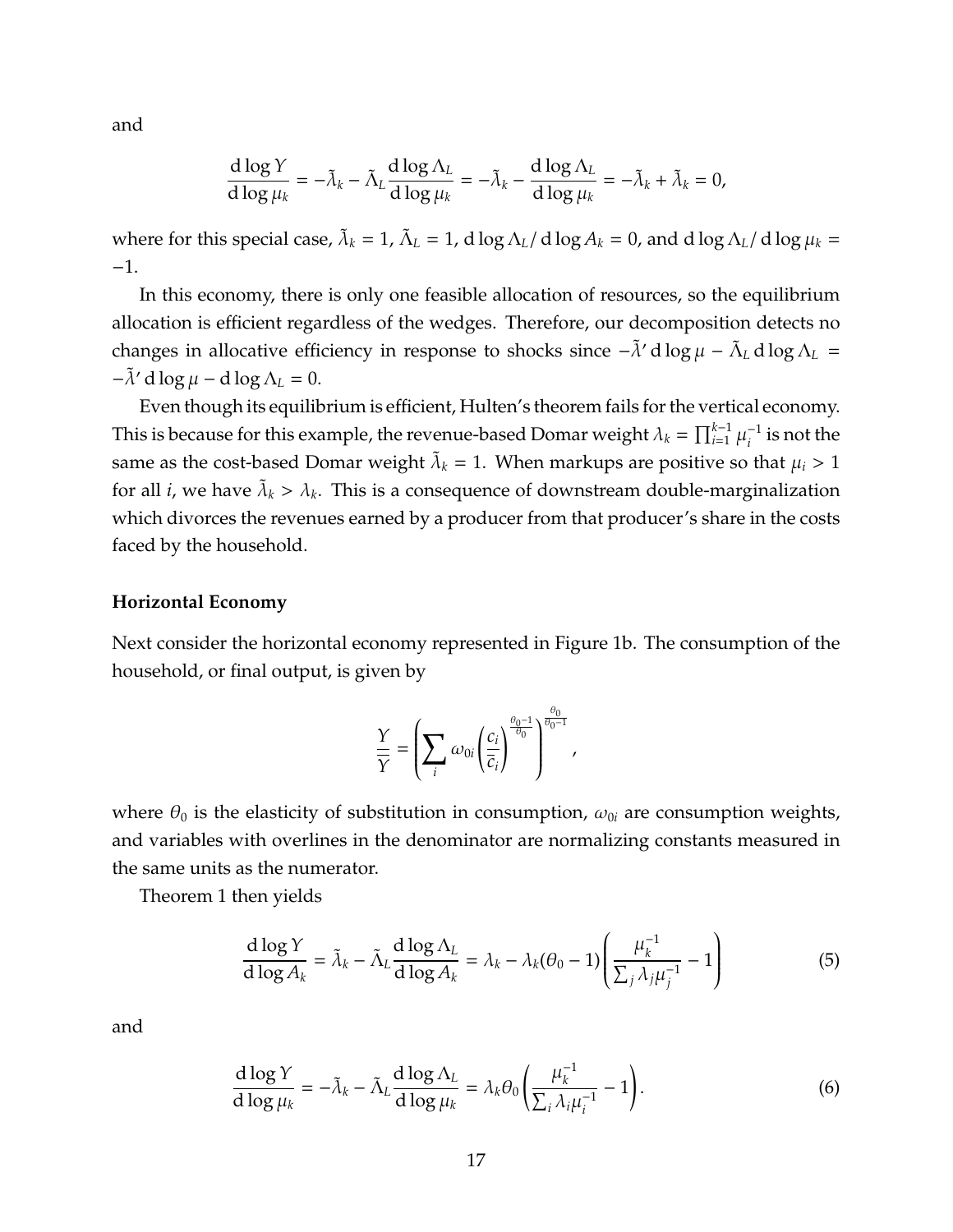In the horizontal economy,  $\tilde{\lambda}_k = \lambda_k$  since there is no markup downstream from producer *k* and  $1 = \tilde{\Lambda}_L \neq \Lambda_L$  since there are markups downstream from labor. The pure effects of a technology shock are still given by  $\lambda'$  d log A exactly as in Hulten's theorem. However, technology shocks and markup shocks can now trigger nonzero changes in allocative efficiency  $-\tilde{\lambda}'$  d log  $\mu - \tilde{\Lambda}_L$  d log  $\Lambda_L = -\tilde{\lambda}'$  d log  $\mu -$  d log  $\Lambda_L$ .

Consider equation [\(5\)](#page-13-0): the effects of a positive technology shock d  $\log A_k$  to producer *k*. For this economy, the allocation matrix  $X$  determines the share of labor used by each producer. Holding fixed the allocation matrix, the productivity shock increases the output of producer *k*. However, the shock also reduces its price, which in turn increases the demand for its output via a substitution effect. Whether workers are reallocated towards or away from producer *k* depends on whether the increase in demand from the substitution effect is stronger than the increase in supply from the productivity shock. This in turn hinges on the whether  $\theta_0$  is greater than or less than 1, i.e. on the direction of the departure from Cobb Douglas. When  $\theta_0 > 1$ , workers are reallocated towards producer *k*. When  $\theta_0 < 1$ , workers are reallocated away from producer *k*. And when  $\theta_0 = 1$ , the allocation of workers is unchanged. Whether this reallocation of workers increases or decreases allocative efficiency and output in turn depends of the comparison of the markup  $\mu_k$  to the (harmonic) average markup ( $\sum_i \lambda_i \mu_i^{-1}$  $i^{-1}$ )<sup>-1</sup>.

When  $\theta_0 > 1$ , workers are reallocated towards producer *k*. If its markup is larger than the (harmonic) average markup  $\mu_k > (\sum_i \lambda_i \mu_i^{-1})$  $\binom{-1}{i}$ , then this producer is too small from a social perspective to begin with.[14](#page-0-0) The reallocation of labor towards producer *k* therefore improves allocative efficiency and increases output.<sup>[15](#page-0-0)</sup> The opposite occurs when the markup of producer *k* is smaller than the average markup. This effect works in the opposite direction when  $\theta_0 < 1$ , since in that case, the shock would reallocate workers away from producer *k*. Of course, in the Cobb-Douglas case when  $\theta_0 = 1$ , the allocation of labor remains unchanged, and hence there are no changes in allocative efficiency.<sup>[16](#page-0-0)</sup>

Finally, note that there are no changes in allocative efficiency if  $\mu_k = (\sum_i \lambda_i \mu_i^{-1})$  $j_i^{-1})^{-1}$ , since in this case the initial allocation of resources between *k* and the rest the economy is efficient, and therefore, we recover Hulten's theorem.

All of this information is summarized by a simple sufficient statistic: the change in allocative efficiency is exactly the reduction in the labor share −d log Λ*L*. The labor share of

<sup>&</sup>lt;sup>14</sup>Note that the average markup is simply the inverse of the labor share so that  $(\sum_i \lambda_i \mu_i^{-1})^{-1} = 1/\Lambda_L$ .

<sup>&</sup>lt;sup>15</sup>When  $\theta_0 > 1$  and producer *k* is significantly more competitive than the average producer  $\mu_k$  <  $(\sum_i \lambda_i \mu_i^{-1} \theta_0/(\theta_0 - 1))^{-1}$ , then the reduction in allocative efficiency can be so extreme that a positive productivity shock can actually reduce output.

<sup>&</sup>lt;sup>16</sup>This last property is a more general property of Cobb-Douglas economies which we shall encounter in Section [4:](#page-24-0) productivity shocks do not lead to any change in allocative efficiency for Cobb-Douglas economies since their allocation matrix does not depend on the level of productivity.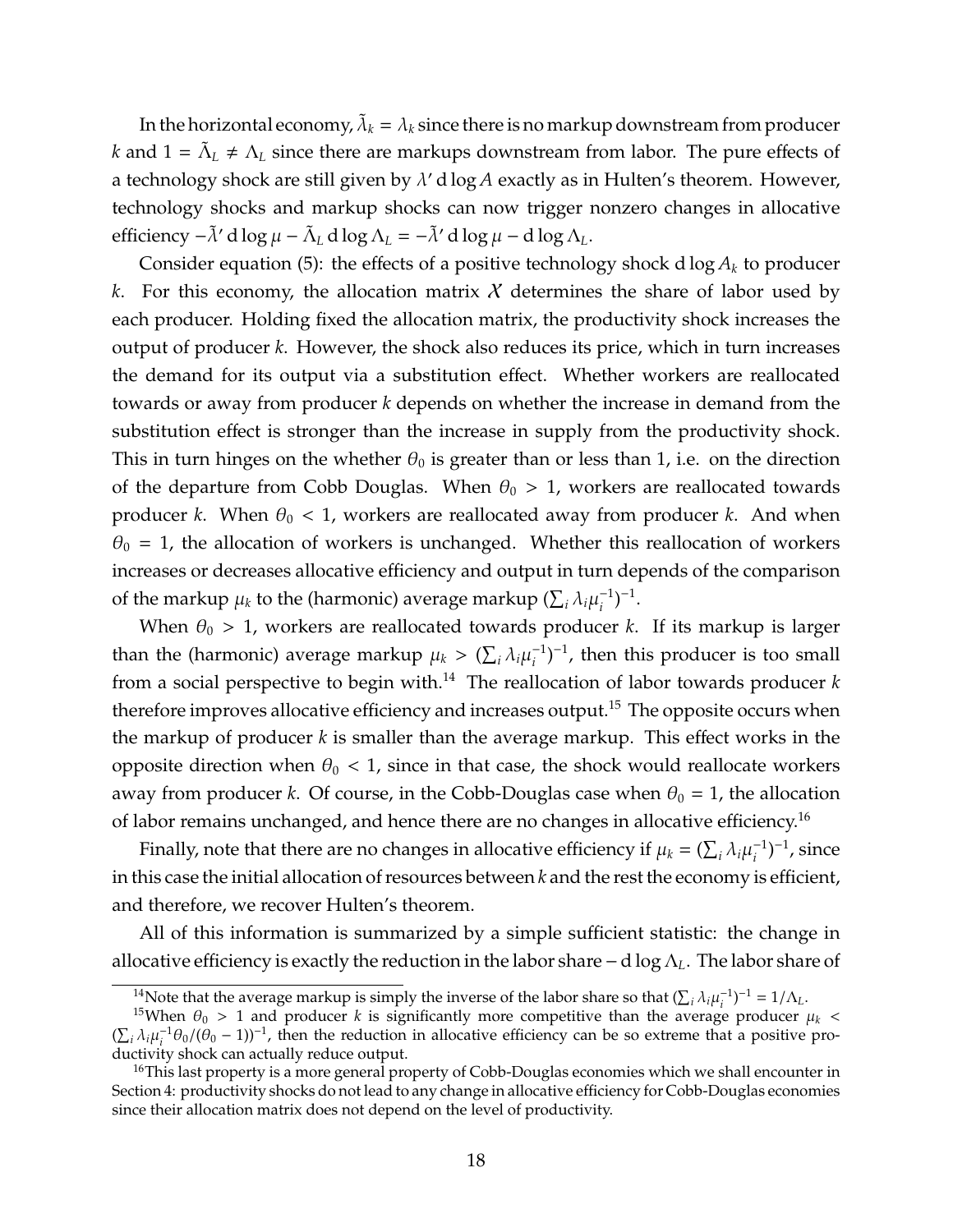income decreases (increases), and allocative efficiency improves (worsens), when workers are reallocated to producers that were too small (large) from a social perspective to begin with because they were charging above-average (below-average) markups.

For a markup shock d log  $\mu_k$  to producer *k*, as long as  $\theta_0 > 0$ , the price of producer *k* increases, the demand for its output decreases, and workers are reallocated away from it. Allocative efficiency and output decrease (increase) if its markup is larger (smaller) than the average markup. All of this information is again summarized by a simple sufficient statistic −λ˜ *<sup>k</sup>* d log µ*<sup>k</sup>* − d log Λ*L*. Now the reduction in the labor share −d log Λ*<sup>L</sup>* reflects both the direct reduction  $\tilde{\lambda}_k$  d log  $\mu_k$  of the labor share from the increase in the price of good *k* for a given wage, and the reallocation of workers towards or away from more distorted producers. To isolate the changes in allocative efficiency, which arise from the latter, we must net out the former.

When consumption is Leontief  $\theta_0 = 0$  the household consumes a fixed quantity of each good regardless of its price. As a result, the allocation of labor does not change in response to  ${\rm d}\log\mu_{k}$ , and there are therefore no associated changes in allocative efficiency.

To summarize, with productivity shocks, the benchmark elasticity with no changes in allocative efficiency  $d X/d \log A$  is Cobb Douglas  $\theta_0 = 1$ . With markup shocks, the benchmark elasticity with no changes in allocative efficiency d  $\chi$  d log  $\mu$  is Leontief  $\theta_0 = 0$ instead. In Section [4,](#page-24-0) we show that these are generic properties of Cobb-Douglas and Leontief economies.

### **Round-about Economy**

Finally, we consider the round-about economy in Figure [1c.](#page-15-0) There is a single producer producing using labor and its own goods according to

$$
\frac{y_1}{\overline{y}_1} = A_1 \left( \omega_{11} \left( \frac{x_{11}}{\overline{x}_{11}} \right)^{\frac{\theta_0 - 1}{\theta_0}} + \omega_{1L} \left( \frac{L_1}{\overline{L}_1} \right)^{\frac{\theta_0 - 1}{\theta_0}} \right)^{\frac{\theta_0}{\theta_0 - 1}}.
$$

Theorem [1](#page-12-0) implies that

$$
\frac{d \log Y}{d \log A_1} = \tilde{\lambda}_1 - \tilde{\Lambda}_L \frac{d \log \Lambda_L}{d \log A_1} = \tilde{\lambda}_1 - (\theta_0 - 1)\lambda_1(\tilde{\lambda}_1 - 1)(\mu^{-1} - 1),
$$

and

$$
\frac{d \log Y}{d \log \mu_1} = -\tilde{\lambda}_1 - \tilde{\Lambda}_L \frac{d \log \Lambda_L}{d \log \mu_1} = \theta_0 \lambda_1 (\tilde{\lambda}_1 - 1)(\mu^{-1} - 1).
$$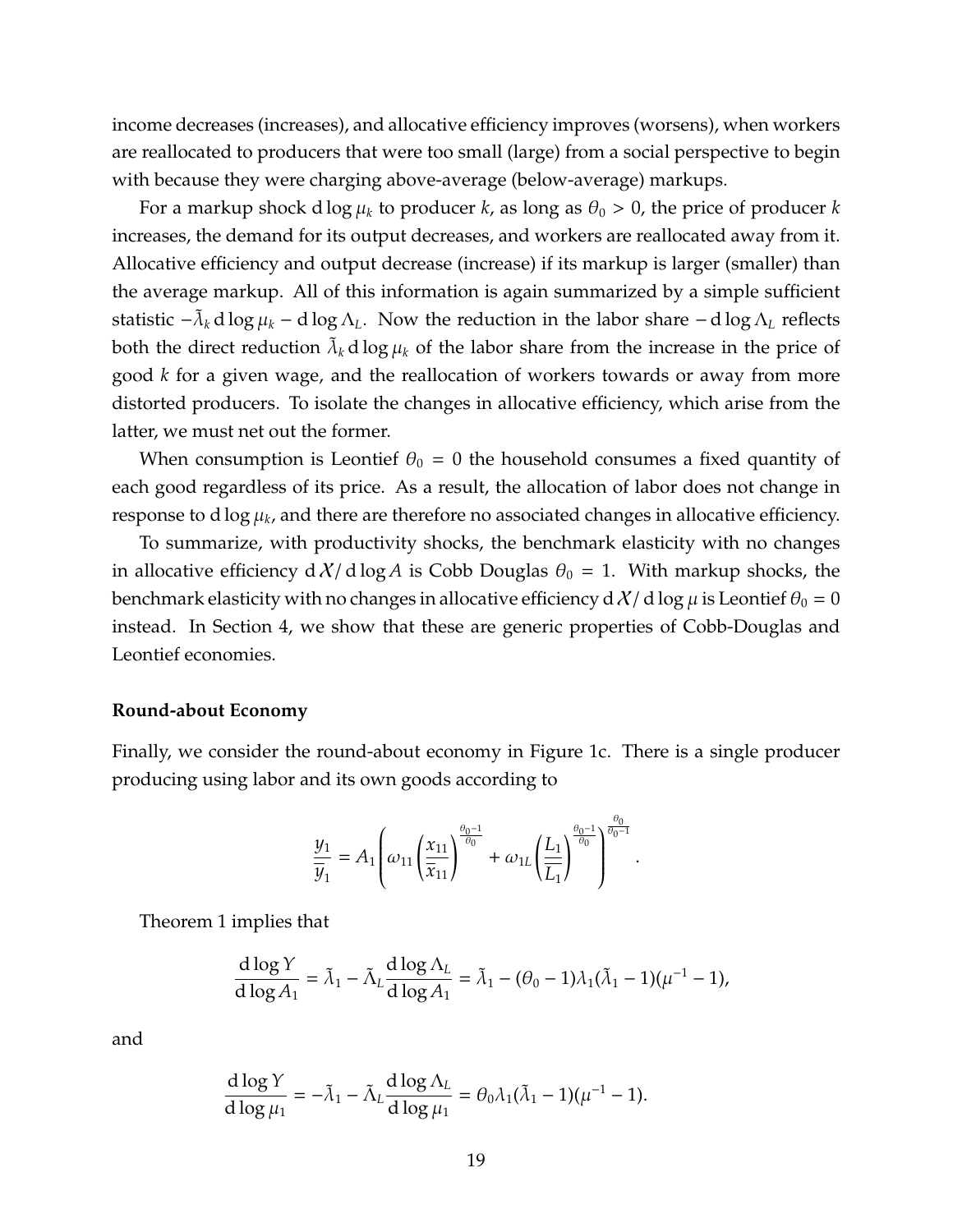The round-about economy combines features of the vertical economy and of the horizontal economy. As in the vertical economy, revenue-based and cost-based Domar weights differ since  $\tilde{\lambda}_1 = \mu_1 / [\mu_1 - (1 - \lambda_1^{-1})]$  $\left[\begin{smallmatrix} -1 \\ 1 \end{smallmatrix}\right]$   $\neq \lambda_1$  as long as  $\mu_1 \neq 1$ . As in the horizontal economy, we have non-trivial changes in allocative efficiency in response to shocks. The intuitions for these results combine those of the vertical economy and of the horizontal economy.

## <span id="page-19-0"></span>**3 Growth Accounting**

In this section, we explain how the results derived in Section [2](#page-7-0) can be used for growth accounting. We show that in inefficient economies, the traditional Solow residual, which weighs factor growth according to factor shares, cannot be interpreted as a measure of changes in aggregate TFP. To remedy this problem, we propose a distortion-adjusted Solow residual that weighs factor growth according to cost-based factor shares. The modified Solow residual can be decomposed into changes in pure technology and changes in allocative efficiency. We argue that our decomposition is preferable to the related decompositions of [Gollop et al.](#page-50-3) [\(1987\)](#page-50-3), [Basu and Fernald](#page-49-1) [\(2002\)](#page-49-1), and [Petrin and Levinsohn](#page-51-1) [\(2012\)](#page-51-1).

## **3.1 Distortion-Adjusted Solow Residual and Aggregate TFP Decomposition**

For the purpose of this section, we introduce a small but simple modification to allow for changes in factor supplies. We denote the supply of factor *f* by *L<sup>f</sup>* and by *L* the vector of factor supplies. The impact of a shock to the supply of a factor is given by d log *Y*/ d log  $L_f = \tilde{\Lambda}_f - \sum_g \tilde{\Lambda}_g$  d log  $\Lambda_g$ / d log  $L_f$ .

The appropriate measure of aggregate TFP growth  $\Delta \log Y_t - \tilde{\Lambda}'_{t-1} \Delta \log L_t$  is the part of the growth in aggregate output ∆log*Y* that cannot be attributed to the pure technology effect Λ˜ <sup>0</sup> *<sup>t</sup>*−1∆log *L<sup>t</sup>* of the growth of factors. This *distortion-adjusted Solow residual* weighs the change in  $L_{f,t}$  by the cost-based Domar weight  $\tilde{\Lambda}_{f,t}$  rather than by its share in aggregate income.[17](#page-0-0)

A clear example of why the traditional Solow residual is an inappropriate measure of TFP growth in the presence of distortions is the vertical economy in Figure [1a.](#page-15-0) In that example, since the equilibrium is efficient, output increases one-for-one with an increase

 $17$ In practice, the traditional Solow residual attributes all non-labor income to capital (and has no room for profit income). The capital share of the traditional Solow residual would therefore be different from our capital share.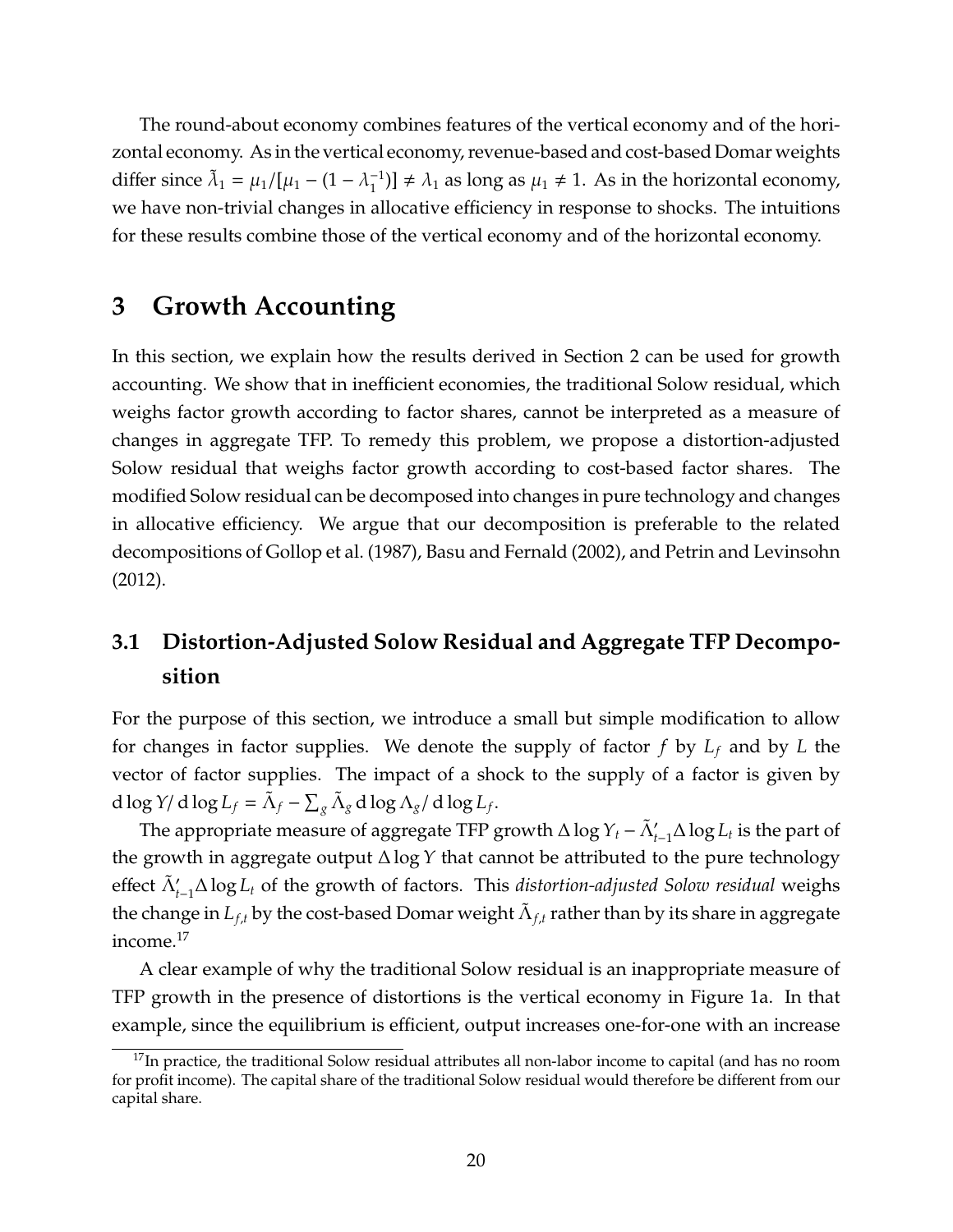in labor. Since  $\tilde{\Lambda}_L$  = 1, this means that the distortion-adjusted Solow residual does not change in response to changes in labor supply. However, if the profit share is non-zero, then the traditional Solow residual ∆log*Y*−Λ*L*∆log *L* increases in response to an increase in the quantity of labor, despite there being no change in either physical or allocative productivity. In other words, the Solow residual detects changes in aggregate TFP even though aggregate TFP has not changed.<sup>[18](#page-0-0)</sup>

We now show how to decompose changes in aggregate TFP, captured by the distortionadjusted Solow residual, into pure changes in technology and changes in allocative efficiency.

**Proposition 1** (Distortion-Adjusted Solow Residual and Decomposition)**.** *To the first order,*  $\alpha$  *we can measure aggregate TFP with the distortion-adjusted Solow residual*  $\Delta \log Y_t - \tilde{\Lambda}'_{t-1}\Delta \log L_t$ *and decompose it into pure changes in technology and changes in allocative e*ffi*ciency as*

<span id="page-20-0"></span>
$$
\underbrace{\Delta \log Y_t - \tilde{\Lambda}'_{t-1} \Delta \log L_t}_{\Delta \text{ Aggregate TFP}} \approx \underbrace{\tilde{\Lambda}'_{t-1} \Delta \log A_t}_{\Delta \text{ Technology}} - \underbrace{\tilde{\Lambda}'_{t-1} \Delta \log \mu_t - \tilde{\Lambda}'_{t-1} \Delta \log \Lambda_t}_{\Delta \text{ Allocation.}}. \tag{7}
$$

In the case of an efficient economy, the envelope theorem implies that the reallocation terms are zero (to a first order) and can be ignored. Furthermore, the appropriate weights on the technology shocks  $\tilde{\lambda}_t$  coincide with the observable sales shares. In the presence of distortions, these serendipities disappear. However, given the input-output expenditure shares across producers, the level of markups/wedges and their changes, and the changes in factor income shares, we can compute the right-hand side of equation [\(7\)](#page-20-0) without having to make any parametric assumptions. This is an ex-post decomposition in the sense that it requires us to observe factor income shares and factor supplies at the beginning and at

<sup>&</sup>lt;sup>18</sup>This point relates to [Hall](#page-50-2) [\(1988,](#page-50-2) [1990\)](#page-50-5) who considers environments where aggregate output is generated from factors  $L = (L_1, \dots, L_F)$  by a representative producer charging an aggregate markup  $\mu$  via a structural aggregate production function  $Y = AF(L)$ . Hall showed that under these restrictive assumptions implying that there is no misallocation given factor supplies, changes in aggregate TFP can be recovered via a modified Solow residual Δ log *A* = Δ log *Y* − ( $\mu$ Λ)′Δ log *L*, where the growth of each factor Δ log *L<sub>f</sub>* is weighted by its share of total cost µΛ*<sup>f</sup>* rather than by its share of total revenue Λ*<sup>f</sup>* . This can be seen as a particular case of our result since under these assumptions,  $μΛ_f = Λ_f$  and so Hall's modified Solow residual coincides with our distortion-adjusted Solow residual.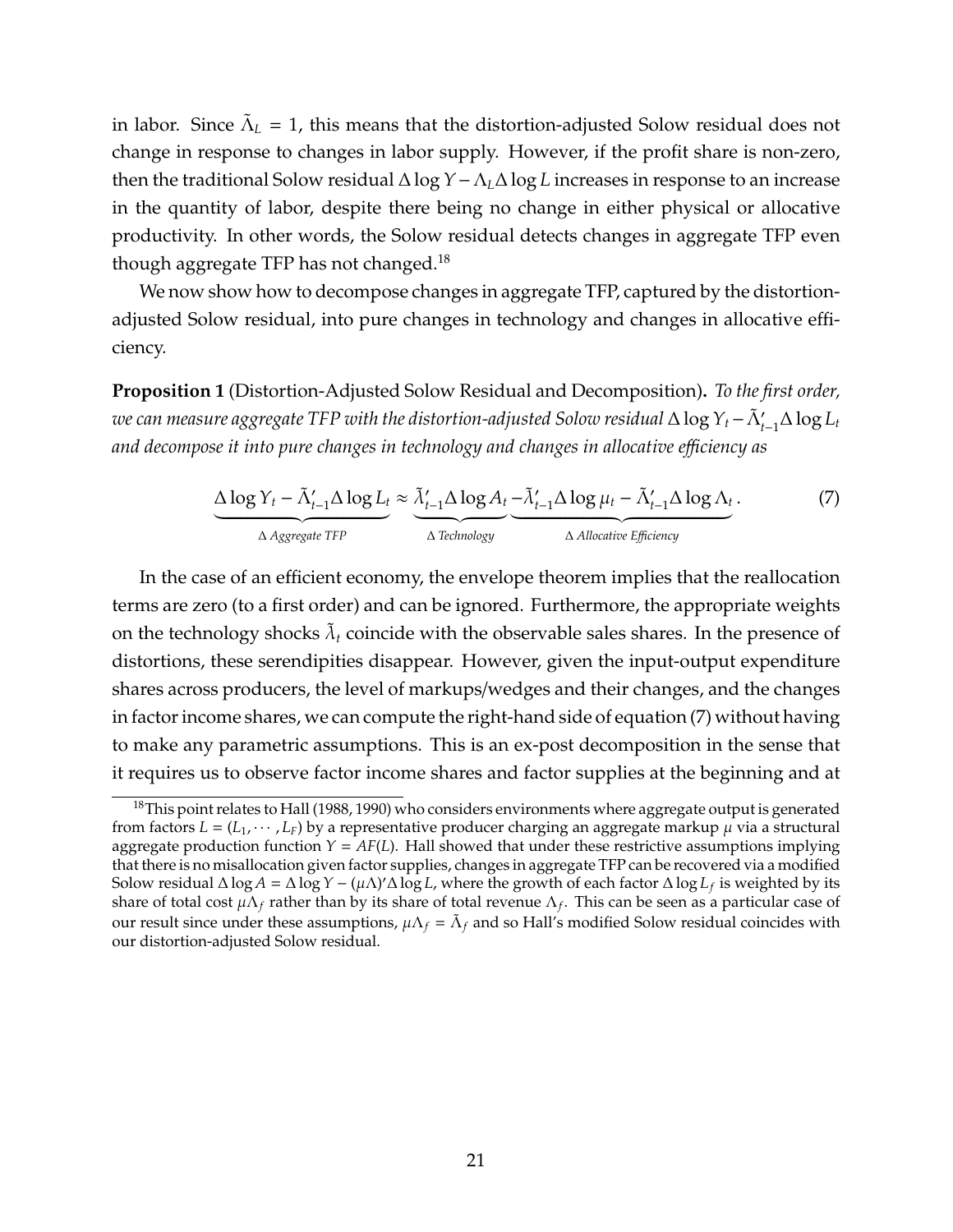the end of the period. $19,20$  $19,20$  $19,20$ 

### **3.2 Gollop et al., Basu-Fernald, and Petrin-Levinsohn**

Seminal papers by [Gollop et al.](#page-50-3) [\(1987\)](#page-50-3), [Basu and Fernald](#page-49-1) [\(2002\)](#page-49-1), and [Petrin and Levinsohn](#page-51-1) [\(2012\)](#page-51-1) propose alternative decompositions of aggregate TFP changes into pure technology changes and changes in allocative efficiency for economies with markups/wedges. Just like our decomposition, changes in allocative efficiency seek to isolate the aggregate TFP changes which are due to the reallocation of resources to more or less distorted parts of the economy. In this section, we discuss how these alternative decompositions differ from ours, point out that they suffer from a conceptual problem, and argue that our decomposition is preferable.<sup>[21](#page-0-0)</sup>

Gollop et al. only allow for markups/wedges in factor markets, but not in intermediate input markets. Unlike ours, this decomposition is therefore inapplicable when there are also markups/wedges in intermediate input markets. When there are no markups/wedges in intermediate input markets, it coincides with the decomposition of [Petrin and Levin-](#page-51-1)

 $19$ [We can cumulate the distortion-adjusted Solow residual over time to get](#page-51-1)

$$
\sum_{t=t_0}^{t_1} \underbrace{\Delta \log Y_t - \tilde{\Lambda}'_{t-1} \Delta \log L_t}_{\Delta \text{ Aggregate TFP}} \approx \sum_{t=t_0}^{t_1} \underbrace{\tilde{\lambda}'_{t-1} \Delta \log A_t}_{\Delta \text{ Technology}} + \sum_{t=t_0}^{t_1} \underbrace{-\tilde{\lambda}'_{t-1} \Delta \log \mu_t - \tilde{\Lambda}'_{t-1} \Delta \log \Lambda_t}_{\Delta \text{ Allocation}}
$$

.

[This is a \(Riemann-sum\) approximation to the integral of \(7\). The approximation is exact in the limit of](#page-51-1) [small time intervals \(assuming the shocks are continuous in time\) where we get the exact integral formula](#page-51-1)  $\int_{t_0}^{t_1} d\log Y_t - \int_{t_0}^{t_1} \tilde{\Lambda}'_t d\log L_t = \int_{t_0}^{t_1} \tilde{\lambda}'_t d\log A_t - \int_{t_0}^{t_1} \tilde{\lambda}'_t d\log \mu_t - \int_{t_0}^{t_1} \tilde{\Lambda}'_t d\log \Lambda_t$ [. Note that the cost-based Domar](#page-51-1) weights  $\tilde{\Lambda}_t$  and  $\tilde{\lambda}_t$  [are updated over time, just like the factor shares](#page-51-1)  $\Lambda_t$  are updated over time in the [cumulation of the traditional Solow residual. Cumulated pure changes in technology do reflect changes in](#page-51-1) [the allocation of resources across producers over time via changes in](#page-51-1)  $\tilde{\lambda}_t$ . But these effects are not first-order, [and can only be detected at higher orders of approximation or over time when the cumulated shocks are](#page-51-1) large. Furthermore, they are also present in effi[cient economies, and we refer the reader to Baqaee and Farhi](#page-51-1) [\(2017a\) for a comprehensive analysis of these nonlinearities in this context.](#page-51-1)

 $20$ [We can use the exact integral formula to give a second-order approximation of changes in real output](#page-51-1)  $\Delta \log Y_t \approx (\tilde{\Lambda}'_t + \Delta \tilde{\Lambda}'_t/2) \Delta \log \tilde{L}_t + (\tilde{\lambda}'_t + \Delta \tilde{\lambda}'_t/2) \Delta \log A_t - (\tilde{\lambda}'_t + \Delta \tilde{\lambda}'_t/2) \Delta \log \mu_t - (\tilde{\Lambda}'_t + \Delta \tilde{\Lambda}'_t/2) \Delta \log \Lambda_t$  via a Törnqvist adjustment.

 $^{21}$ [Like ours, these approaches are economic decompositions based on explicit general equilibrium models.](#page-51-1) [This feature distinguishes them from a popular set of purely statistical decompositions, such as, for example,](#page-51-1) [Baily et al. \(1992\), Griliches and Regev \(1995\), Olley and Pakes \(1996b\), and Foster et al. \(2001\). These](#page-51-1) [statistical approaches start by defining an ad-hoc aggregate TFP index. They \(wrongly\) take changes in this](#page-51-1) [index to be changes in aggregate TFP. They then somewhat arbitrarily decompose them into technology](#page-51-1) effects and reallocation eff[ects. Beyond the fact that the object that they decompose is not aggregate TFP](#page-51-1) [\(neither the distortion-adjusted nor the traditional Solow residual\), these decompositions are problematic](#page-51-1) because they detect reallocation effects even in effi[cient economies and in economies where there are](#page-51-1) [no reallocations of resources. This happens for example in the acyclic economies discussed below. See](#page-51-1) [Osotimehin \(2019\) for related criticisms. Nevertheless, such decompositions provide moments in the data](#page-51-1) [that can be used to distinguish between competing models \(e.g. Bartelsman et al., 2013\).](#page-51-1)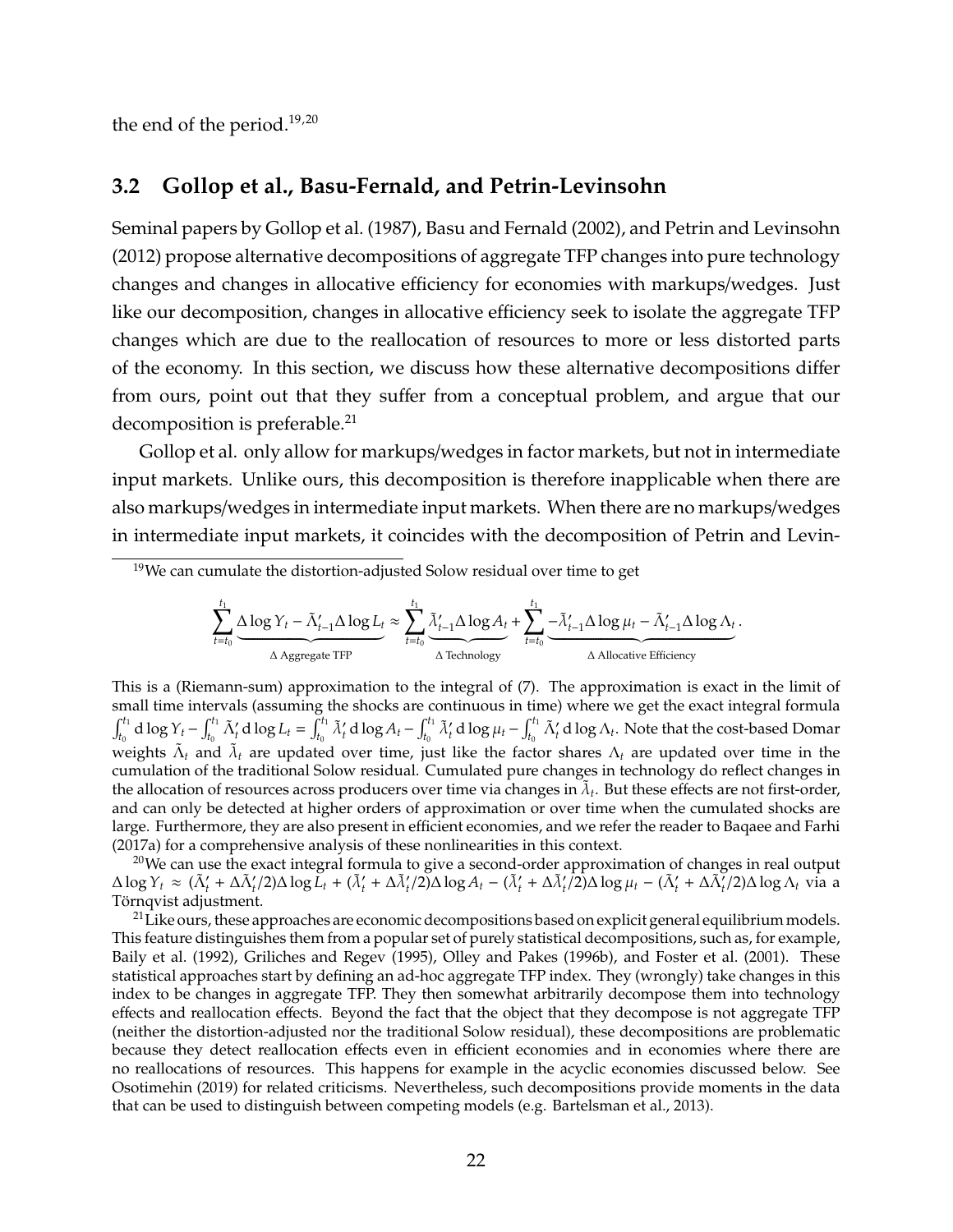[sohn](#page-51-1) [\(2012\)](#page-51-1) up to the first order. In what follows, we therefore restrict our discussion to Basu-Fernald, and Petrin-Levinsohn.<sup>[22](#page-0-0)</sup>

Whereas we decompose changes in aggregate TFP as appropriately measured by the distortion-adjusted Solow residual, these alternatives decomposition actually adopt different, and as we have argued inadequate, measures of changes in aggregate TFP: the traditional Solow residual for Petrin-Levinsohn and a Solow residual which strips out profits from capital income to compute the share of capital for Basu-Fernald. But the differences between these approaches and ours go beyond this observation. To make this clear, we conduct the whole discussion under the assumption that factor supplies are fixed. All the aforementioned notions of changes in aggregate TFP then coincide with changes in aggregate output.

At a high level, the difference between these alternative decompositions and our approach is that our approach decomposes output changes into two feasible counterfactual allocations: the allocation where the allocation matrix is held constant but productivities change, and the allocation where productivities are held constant but the allocation matrix changes. The alternative decompositions we discuss in this section do not have a similar interpretation in terms of feasible counterfactual allocations.

Each of these decompositions defines changes in pure technology by weighting microeconomic productivity shocks, and then constructs changes in allocative efficiency as the residual between the pure technology effect and aggregate output growth. To understand the differences between these decompositions, it is enough to compare their pure technology components since the allocative efficiency components are just the residual differences between aggregate output changes and pure technology changes. The pure technology terms for Petrin-Levinsohn are

$$
\sum_k \lambda_{kt} \Delta \log A_{kt},
$$

while for Basu-Fernald they are

$$
\sum_k \lambda_{kt} \frac{1 - s_{Mkt}}{1 - \mu_{kt} s_{Mkt}} \Delta \log A_{kt},
$$

where *sMkt* is *k*'s expenditures on intermediate inputs as a share of its revenues in period *t*. These expressions, like ours, are weighted averages of technology changes ∆log *Akt* across

<sup>&</sup>lt;sup>22</sup>Technically, Basu-Fernald only allows for one type of intermediate input ("materials"), which is restrictive. However, their decomposition can be extended to allow for multiple types of intermediate inputs. We use this extension in our discussion.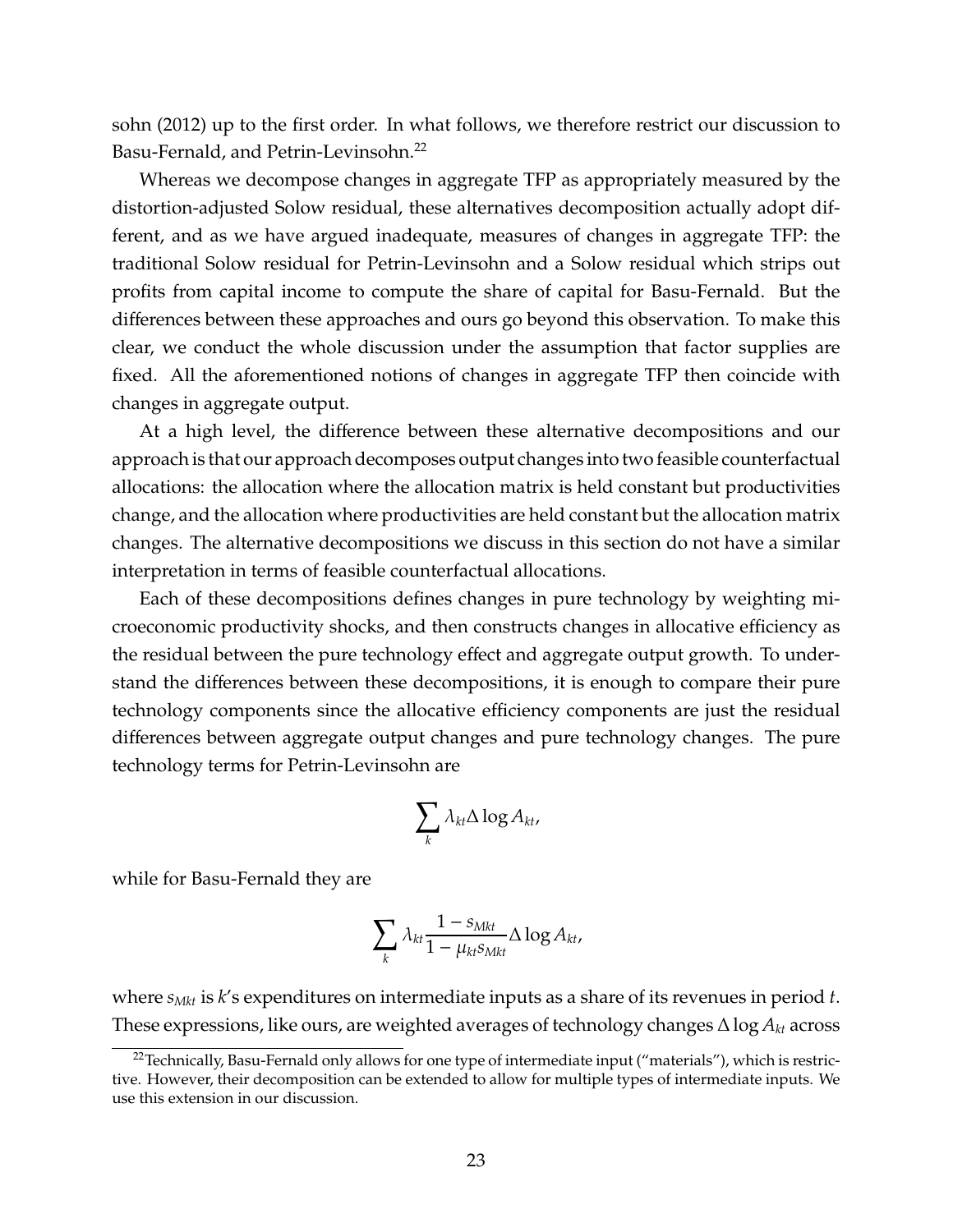producers, but the weights are different. For Petrin-Levinsohn, the weight  $\lambda_{kt}$  attached to producer *k* is the usual sales share  $\lambda_{kt}$ . With Basu-Fernald, the weight  $\lambda_{kt}(1 - s_{Mkt})/(1 \mu_{kt}$ *s*<sub>*Mkt</sub>*) attached to a given producer *k* is its share in aggregate value added  $\lambda_{kt}$ (1 − *s*<sub>*Mkt*</sub>)</sub> multiplied by a correction  $1/(1 - \mu_{kt} s_{Mkt})$  involving its own intermediate input share in revenues  $s_{Mkt}$  and its own markup  $\mu_{kt}$ .

In either case, the weights differ from the cost-based Domar weights  $\tilde{\lambda}_{kt}$  of our decomposition. In fact, the (micro) information required to calculate their weights for producer  $k$  — its sales share, value added share, intermediate-input share, and markup — is not enough in general to calculate our cost-based Domar weight which requires more (macro) information — the whole input-output matrix and the whole set of markups. This (macro) information is used in our pure technology term precisely because it is corresponds to a counterfactual feasible allocation and not to a grouping of residual terms.<sup>[23](#page-0-0)</sup> Overall, the pure technology components of these alternative decompositions are different from ours, and by implication, so are the allocative efficiency components.

To see the problem with the decompositions of Gollop et al., Basu-Fernald, and Petrin-Levinsohn consider an economy where the production network  $Ω$  is an acylic graph, as illustrated in Figure [2.](#page-24-1) The term acyclic here means that any two goods are connected to one another by exactly one undirected path, so that each factor and each good has a unique consumer. Such economies have a unique feasible allocation, simply because there is no option to allocate a given factor or good to different uses. This allocation is necessarily efficient. Markups/wedges have no effect on the allocation of resources, and as a result, there is no misallocation. As consequence, it is unambiguous a priori that there should be no changes in allocative efficiency in response to shocks.

**Corollary 2** (Acyclic Economies)**.** *If the production network of the economy is acyclic, then*

$$
\frac{d \log Y}{d \log A_k} = \tilde{\lambda}_k, \quad \frac{d \log Y}{d \log \mu_k} = 0.
$$
\n(8)

This corollary follows immediately from the fact that by construction, acyclic economies hold the allocation matrix fixed. An important consequence of this corollary is that for

<sup>&</sup>lt;sup>23</sup>Relative to the decompositions of Basu-Fernald, and Petrin-Levinsohn, there is a sense in which our decomposition also economizes on information by recognizing that the system of first-order conditions arising from cost-minimization by every producer gives rise to a system that can be solved. This is what allows us to summarize all the information necessary to compute changes in allocative efficiency into changes in the markups/wedges and changes in the primary factor shares. By contrast, to isolate changes in allocative efficiency, the other decompositions require tracking the change of every output and input quantity for every producer (for brevity, we do not reproduce here their exact expressions for changes in allocative efficiency). This requirement leads to another disadvantage: it necessitates the observation of prices and quantities at the micro level, which is typically only possible in selected datasets. By contrast, our approach does not require such information.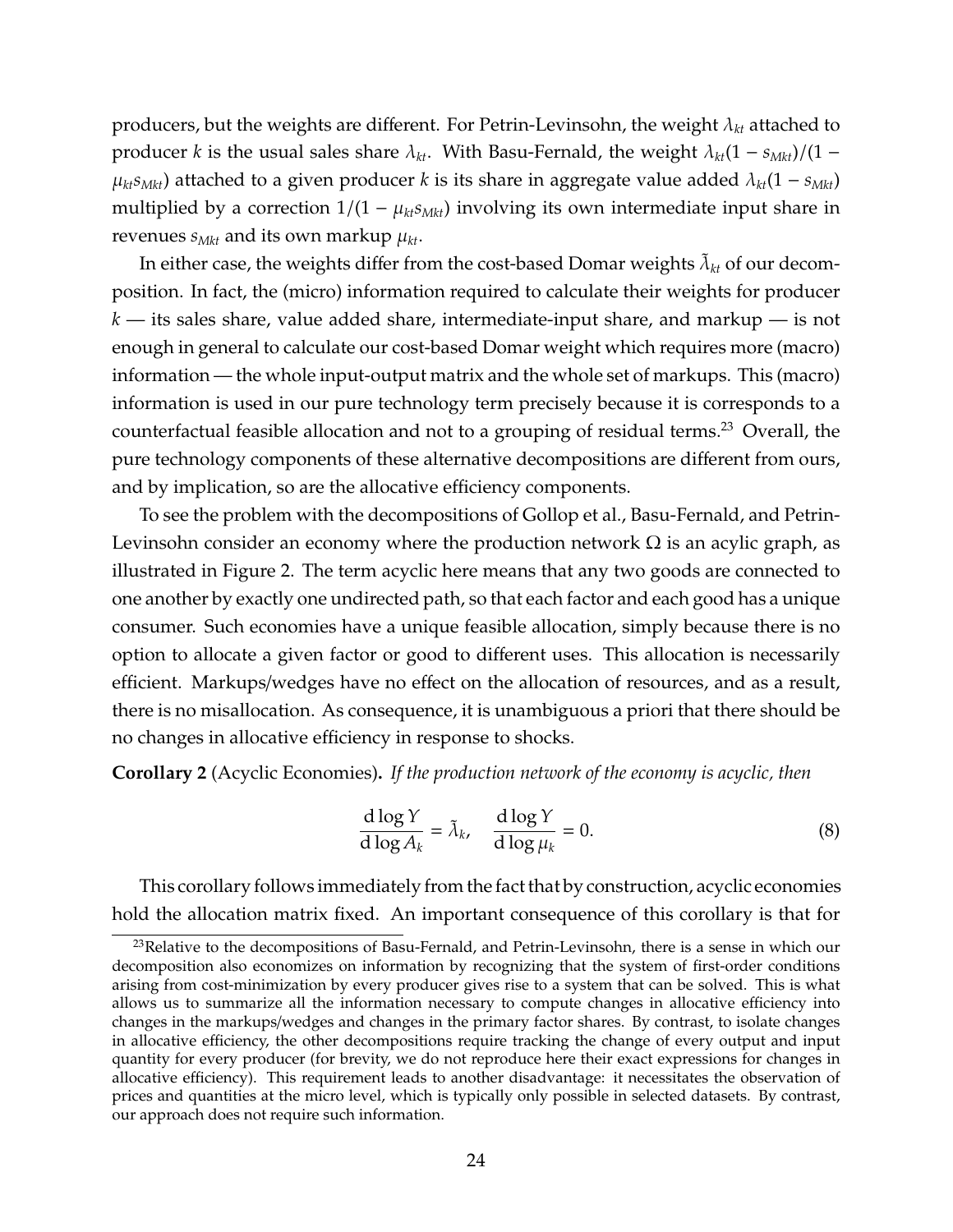

<span id="page-24-1"></span>Figure 2: An acyclic economy, where the solid arrows represent the flow of goods. The factors are the green nodes. Each supplier (including factors) have at most one customer, whereas a single customer may have more than one supplier. Economies without cycles can be represented as directed trees with the household being the root.

acyclic economies, our decomposition correctly identifies that there are no changes in allocative efficiency in response to productivity (or wedge shocks). On the other hand, the decompositions of Basu-Fernald, and Petrin-Levinsohn, which are not based on counterfactual allocations but instead on grouping of residual terms, do detect changes in allocative efficiency in response to productivity shocks. This follows from the fact that, as explained above, their pure changes in technology differ from ours. For a fully worked-out example, we refer the reader to Appendix [E.](#page-69-0)

Of course, acyclic economies are not realistic. They are only useful because they reveal clearly a conceptual problem with these alternative decompositions, but this conceptual problem applies to generic economies.

In this section, we have highlighted the conceptual advantage of our approach over these alternative approaches. It turns out that these approaches also lead to very different empirical results. In Section [7,](#page-38-0) we empirically implement our decomposition in the US at the firm level in the presence of markups. In Appendix [B](#page-55-0) we do the same for the Petrin-Levinsohn decomposition.<sup>[24](#page-0-0)</sup> The results, displayed in Figures [6b](#page-52-0) and [8,](#page-55-1) illustrate material quantitative differences between the results of these two approaches. In particular, changes in allocative efficiency are much lower under the Petrin-Levinsohn approach than under ours.

## <span id="page-24-0"></span>**4 Ex-Ante Structural Results**

Our results so far rely on the response of factor shares  $d \log \Lambda$ , which are endogenous objects determined in equilibrium. In this section, we show how d  $\log \Lambda$  depends on

<sup>&</sup>lt;sup>24</sup>We could not perform the same comparison for Basu-Fernald because its implementation would require data on the quantity of intermediate-input changes at the firm level which are not available.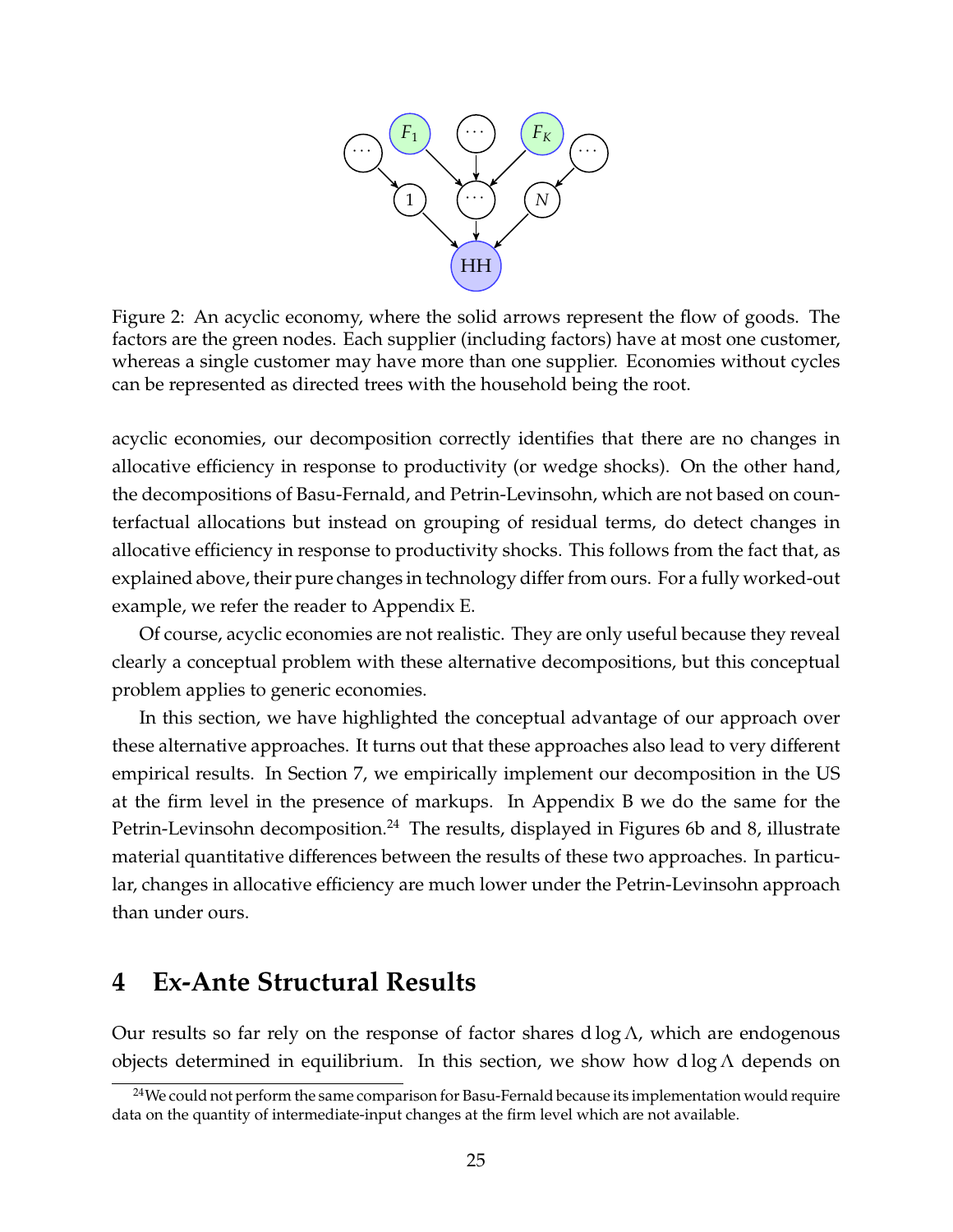the (exogenous) primitives of the model. This allows us to use Theorem [1,](#page-12-0) not just for measurement, but also for prediction.

For expositional clarity, in this section, we focus on a special parametric class of models. In particular, we work with nested CES-economies, where every production and consumption function can be written as a nested-CES function (albeit with an arbitrary number of nests, weights, and elasticities). Working through this parametric class of models greatly helps build intuition and allows us to calibrate a structural model for quantifying the mechanisms that we identify. The examples in Section [2.4](#page-14-0) (the vertical, horizontal, and round-about economies) are all special cases. In Appendix [H,](#page-73-0) we show how to generalize these results to non-CES economies with arbitrary production functions.

## **4.1 Model Setup**

Any CES economy with a representative consumer, an arbitrary numbers of nests, elasticities, and intermediate input use, can be re-written in what we call *standard form*, which is more convenient to study. A nested CES economy in standard form is one where every CES aggregator is treated as a separate producer in the input-output matrix. This means that every row of the input-output matrix *i*, or equivalently every producer *i*, has associated with it a unique elasticity of substitution parameter  $\theta_i$ . For more details, see Appendix [G.](#page-72-0)

In order to state our results, we introduce the following *input-output covariance operator*:

<span id="page-25-0"></span>
$$
Cov_{\tilde{\Omega}^{(j)}}(\tilde{\Psi}_{(k)},\Psi_{(f)})=\sum_i\tilde{\Omega}_{ji}\tilde{\Psi}_{ik}\Psi_{if}-\left(\sum_i\tilde{\Omega}_{ji}\tilde{\Psi}_{ik}\right)\left(\sum_i\tilde{\Omega}_{ji}\Psi_{if}\right),
$$

where  $\tilde{\Omega}^{(j)}$  corresponds to the *j*th row of  $\tilde{\Omega}$ ,  $\tilde{\Psi}_{(k)}$  to *k*th column of  $\tilde{\Psi}$ , and  $\Psi_{(f)}$  to the *f*th column of Ψ. In words, this is the covariance between the *k*th column of Ψ˜ and the *f*th column of Ψ using the *j*th row of  $\Omega$  as the distribution. Since the rows of  $\Omega$  always sum to one for each producer *j*, we can formally think of this as a covariance (when *j* corresponds to a factor, the operator always returns 0).

### **4.2 Ex-Ante Structural Results**

Propositions [2](#page-26-0) and [3](#page-28-0) below characterize the macroeconomic impact of microeconomic productivity and markup/wedge shocks as well as their decomposition into pure changes in technology and changes in allocative efficiency as a function of the properties of the network and the elasticities of substitution.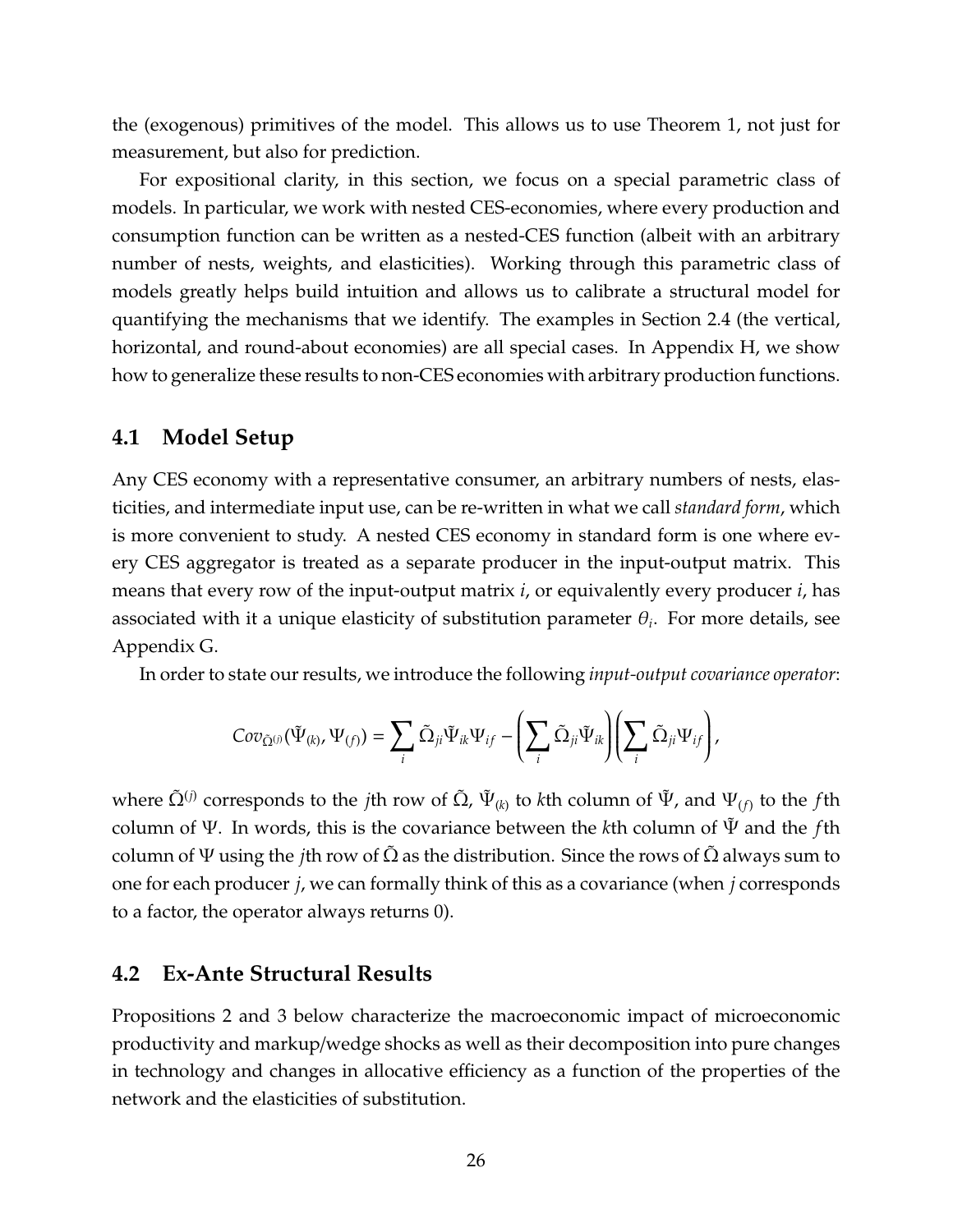#### **Productivity Shocks**

We first consider the case of productivity shocks.

<span id="page-26-0"></span>**Proposition 2** (Productivity Shocks)**.** *In response to a productivity shock, the following linear system describes the change in factor income shares:*

$$
\frac{\mathrm{d}\log\Lambda_f}{\mathrm{d}\log A_k} = \sum_j (\theta_j - 1)\mu_j^{-1} \lambda_j Cov_{\tilde{\Omega}^{(j)}}(\tilde{\Psi}_{(k)} - \sum_g \tilde{\Psi}_{(g)} \frac{\mathrm{d}\log\Lambda_g}{\mathrm{d}\log A_k}, \frac{\Psi_{(f)}}{\Lambda_f}).
$$
\n(9)

*Given* d log Λ*<sup>f</sup>* / d log *A<sup>k</sup> , we know, from Theorem [1](#page-12-0) that*

$$
\frac{d \log Y}{d \log A_k} = \tilde{\lambda}_k - \sum_{f} \tilde{\Lambda}_f \frac{d \log \Lambda_f}{d \log A_k}.
$$

To gain some intuition for equation [\(9\)](#page-25-0), it is useful to start with the case where there is a single factor  $F = 1$ . We call this factor labor *L* and apply the equation to  $f = L$ . In this case, the term  $\sum_g \tilde{\Psi}_{(g)}$  d log  $\Lambda_g$ /d log  $A_k$  can be dropped in the covariance on the right-hand side of equation [\(9\)](#page-25-0) because all the elements of this vector are identical, and so we get<sup>[25](#page-0-0)</sup>

$$
\frac{\mathrm{d}\log\Lambda_L}{\mathrm{d}\log\Lambda_k} = \sum_{j=1}^N (\theta_j - 1)\mu_j^{-1} \lambda_j Cov_{\tilde{\Omega}^{(j)}}(\tilde{\Psi}_{(k)}, \frac{\Psi_{(L)}}{\Lambda_L}).
$$
\n(10)

The numbers Ψ*iL* are the payments to labor as a share of the total revenue of *i* taking into account the entire supply chain of *i*. In an efficient economy with one factor, we have  $\Psi_{iL} = \tilde{\Psi}_{iL} = 1$  and  $\Lambda_L = \tilde{\Lambda}_L = 1$ . By contrast, in an inefficient economy we still have  $\Psi_{iL} = 1$ , and  $\tilde{\Lambda}_L = 1$  but we no longer necessarily have  $\Psi_{iL} = 1$  or  $\Lambda_L = 1$ . For example, if all markups/wedges are positive, we have  $\Psi_{iL}$  < 1 and  $\Lambda_L$  < 1. A low value of  $\Psi_{iL}$ indicates that on average, markups/wedges are high along the supply chain of *i*, and a low value of Λ*<sup>L</sup>* indicates that on average, markups/wedges are high in the economy as a whole. The lower Ψ*iL*/Λ*L*, the more marked up is the supply chain of *i* relative to the economy as a whole.

In response to a positive productivity shock to producer *k*, the relative prices of all producers *i* change according to their exposure to *k*, measured by  $\tilde{\Psi}_{ik}$ . If  $\theta_j > 1$ , the *j*th producer substitutes its expenditures across its inputs towards the producers with higher exposure  $\tilde{\Psi}_{ik}$  to *k*, since their relative prices decline by more. If  $Cov_{\tilde{\Omega}^{(j)}}(\tilde{\Psi}_{(k)},\frac{\Psi_{(L)}}{\Lambda_L})$  $\frac{d^{2}(L)}{\Delta_{L}}$ ) < 0, then those producers also have more marked up supply chains, and substitution by *j* lowers the labor share. Of course, these effects on the labor share must be summed over all

<sup>&</sup>lt;sup>25</sup>This follows immediately from the fact that  $\tilde{\Psi}_{iL}$  = 1 for all *i*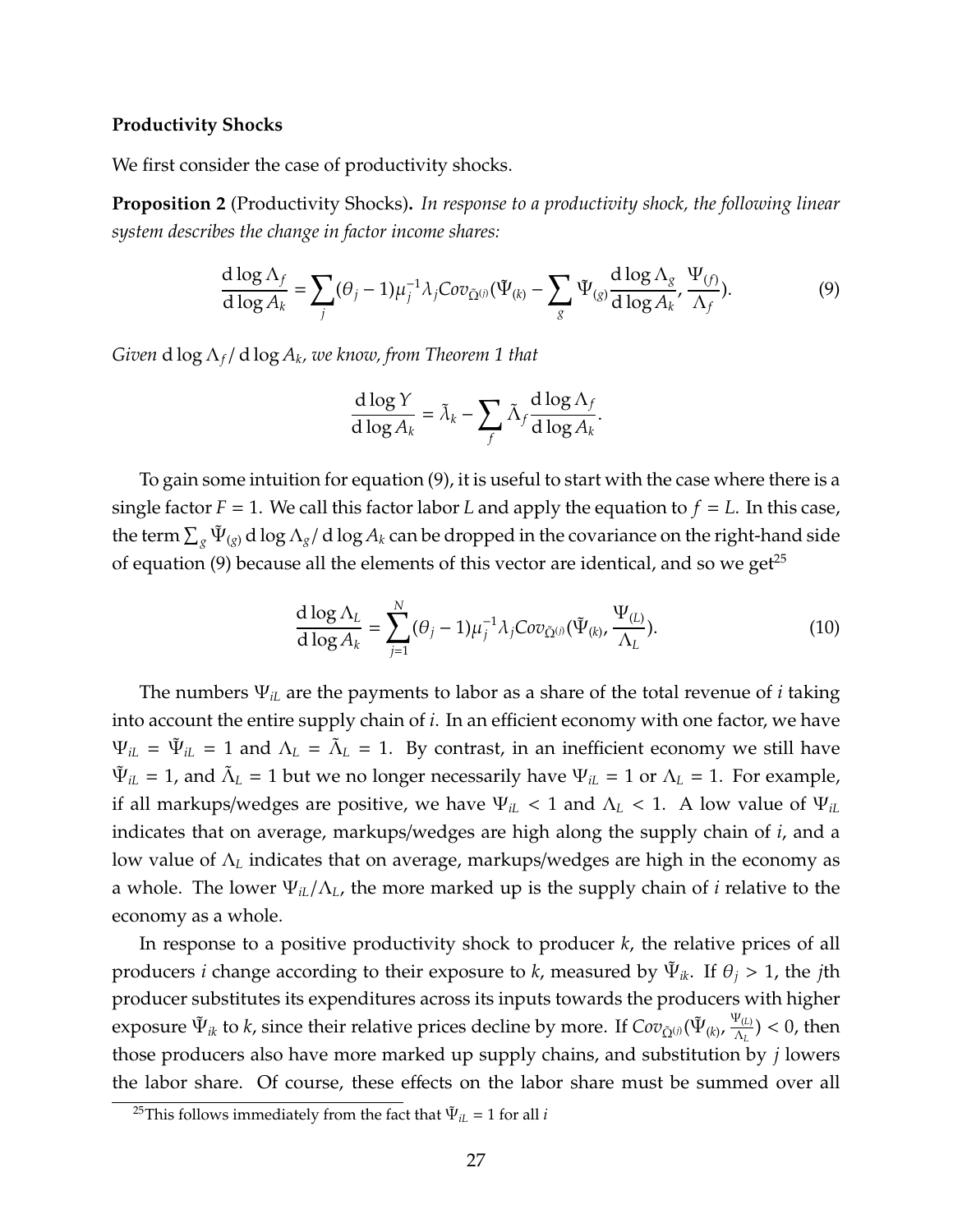producers *j*. If the overall effect is a decline in the labor share, then resources are overall reallocated towards more marked up parts of the economy, and there are positive changes in allocative efficiency which increase output over and above the pure technology effect of the shock.[26](#page-0-0)

The complication brought on by having multiple factors is that relative factor prices change in response to substitution, and changes in factor prices can trigger additional substitution. To understand how things work with multiple factors, we rewrite equation [\(9\)](#page-25-0) as the following linear system

$$
\frac{d \log \Lambda}{d \log A_k} = \Gamma \frac{d \log \Lambda}{d \log A_k} + \delta_{(k)},\tag{11}
$$

with

$$
\Gamma_{fg} = -\sum_j (\theta_j - 1) \lambda_j \mu_j^{-1} Cov_{\tilde{\Omega}^{(j)}}(\tilde{\Psi}_{(g)}, \frac{\Psi_{(f)}}{\Lambda_f}),
$$

and

$$
\delta_{fk} = \sum_j (\theta_j - 1) \mu_j^{-1} \lambda_j Cov_{\tilde{\Omega}^{(j)}}(\tilde{\Psi}_{(k)}, \frac{\Psi_{(f)}}{\Lambda_f}).
$$

We call δ the *factor share impulse matrix*. Its *k*th column encodes the effects of a shock to the productivity of producer *k* on factor income shares, taking relative factor prices as given. We call Γ the *factor share propagation matrix*. It encodes the effects of changes in relative factor prices on factor income shares and is independent of the source of the shock *k*. When there is only factor,  $\Gamma$  is a zero  $1 \times 1$  matrix, and we are left with only the first-round effects  $\delta_{(k)}$ . However, when there are multiple factors, productivity shocks lead to changes in factor prices, which lead to further changes in factor income shares, etc. ad infinitum via higher-round effects captured by  $\Gamma^{.27}$  $\Gamma^{.27}$  $\Gamma^{.27}$ 

We now turn to the effects of markups/wedge shocks. We rely on the intuitions developed for the effects of productivity shocks and emphasize only the main differences.

#### **Markup**/**Wedge Shocks**

We now consider the case of markup/wedge shocks. We leverage the intuitions developed for the case of productivity shocks.

 $^{26}$ [Baqaee and Farhi](#page-48-4) [\(2017a\)](#page-48-4) show that for an economy like the one in Proposition [2,](#page-26-0) if the economy is efficient, then the output response to a shock to producer *k* depends *only* on *k*'s role as a supplier. Proposition [2](#page-26-0) shows that this fails if the equilibrium is inefficient. In particular, Ψ(*L*) — which captures information about how distorted the supply chain of each producer is (i.e. it depends on the producer's role as a consumer of inputs), also matters, since it affects the response of misallocation.

 $27$ See Example [J.1](#page-81-0) in Appendix [J](#page-81-1) for a simple illustration.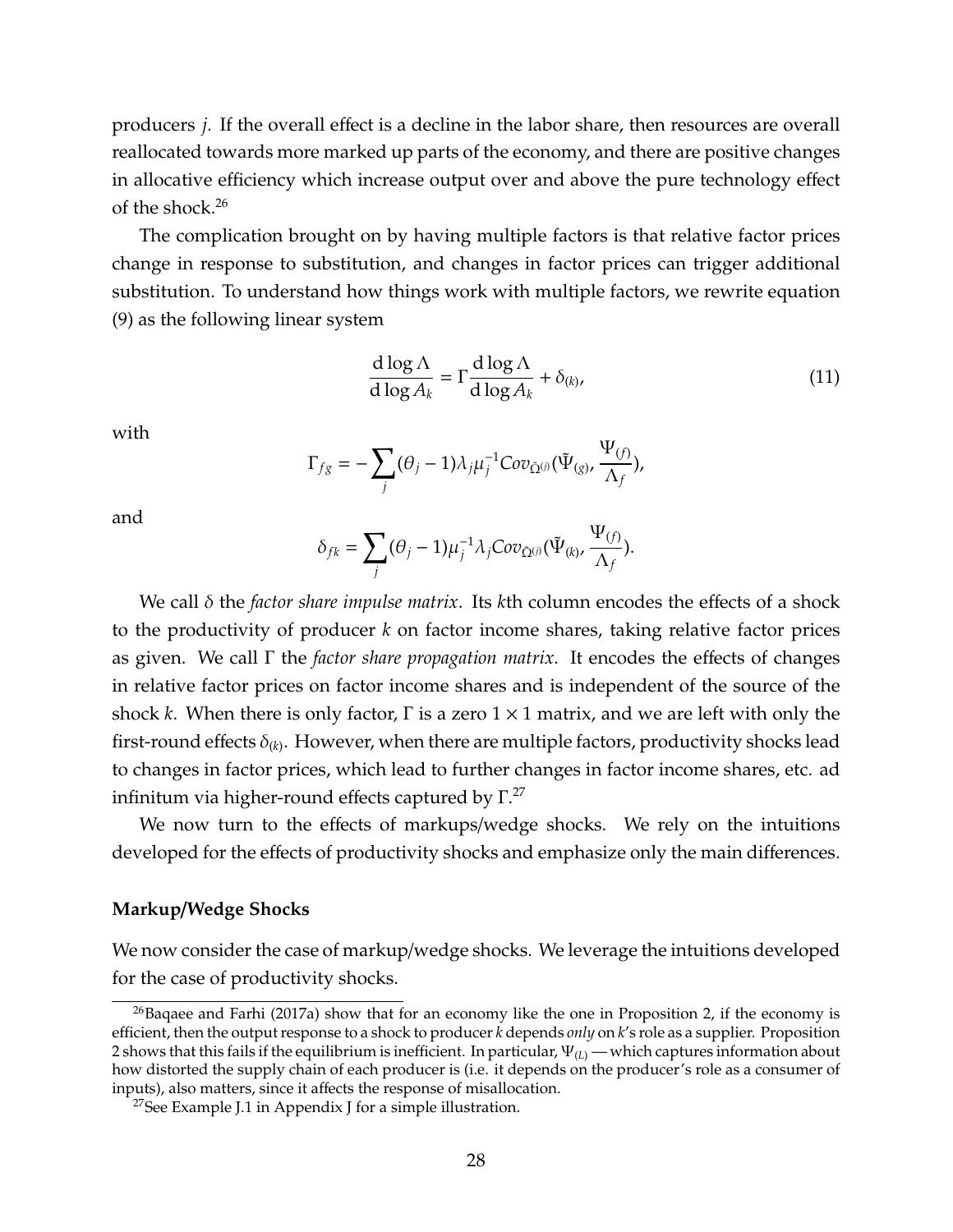<span id="page-28-0"></span>**Proposition 3** (Markup/Wedge Shocks)**.** *In response to a markup*/*wedge shock, the following linear system describes the change in factor income shares:*

$$
\frac{d \log \Lambda_f}{d \log \mu_k} = -\sum_j (\theta_j - 1) \mu_j^{-1} \lambda_j Cov_{\tilde{\Omega}^{(j)}}(\tilde{\Psi}_{(k)} + \sum_g \tilde{\Psi}_{(g)} \frac{d \log \Lambda_g}{d \log \mu_k}, \frac{\Psi_{(f)}}{\Lambda_f}) - \lambda_k \frac{\Psi_{kf}}{\Lambda_f}.
$$
 (12)

*Given* d log Λ*<sup>f</sup>* / d log µ*<sup>k</sup> , we know, from Theorem [1](#page-12-0) that*

<span id="page-28-2"></span><span id="page-28-1"></span>
$$
\frac{d \log Y}{d \log \mu_k} = -\tilde{\lambda}_k - \sum_{f} \tilde{\Lambda}_f \frac{d \log \Lambda_f}{d \log \mu_k}.
$$

To gain some intuition for equation [\(12\)](#page-28-1), it is once again useful to focus on the case where there is a single factor  $F = 1$ . We call this factor labor and apply the equation to *f* = *L*. In this case, exactly like for productivity shocks and for the same reason, the term  $\sum_g \tilde{\Psi}_{(g)}$  d log  $\Lambda_g$ / d log  $\mu_k$  can be dropped in the covariance on the right-hand side of the equation, so we get

$$
\frac{\mathrm{d}\log\Lambda_L}{\mathrm{d}\log\mu_k} = -\sum_j (\theta_j - 1)\mu_j^{-1} \lambda_j Cov_{\tilde{\Omega}^{(j)}}(\tilde{\Psi}_{(k)}, \frac{\Psi_{(L)}}{\Lambda_f}) - \lambda_k \frac{\Psi_{kL}}{\Lambda_L}.\tag{13}
$$

An increase in the markup/wedge of producer *k* changes the labor share via two effects. First, it changes relative prices like a negative productivity shock to producer *k* and triggers corresponding substitution effects, with an overall effect on labor demand and on the labor share captured by the first term on the right-hand side of equation [\(13\)](#page-28-2). Second, it reduces the wage by reducing input and hence ultimately labor demand, which reduces the labor share according to the second term −λ*k*Ψ*kL*/Λ*<sup>L</sup>* on the right-hand side of equation  $(13).^{28}$  $(13).^{28}$  $(13).^{28}$  $(13).^{28}$ 

To get the effect on output, we must isolate the part of the reduction in the labor share −d log Λ*L*/ d log µ*<sup>k</sup>* which is due to the reallocation of resources to more distorted parts of the economy. To do so, we must net out from the reduction in the labor share the mechanical reduction  $\tilde{\lambda}_k$  in the labor share arising, for a given wage, from the increase in prices. Overall, the positive markup shock to producer *k* acts on output like a negative productivity shock to producer *k* combined with a release of resources  $\lambda_k \Psi_{k} / \Lambda_L$  (since unlike negative productivity shocks, positive markups do not destroy physical resources).

<sup>&</sup>lt;sup>28</sup>See Example [J.3](#page-83-0) in Appendix [J](#page-81-1) for a simple illustration with a Cobb-Douglas example.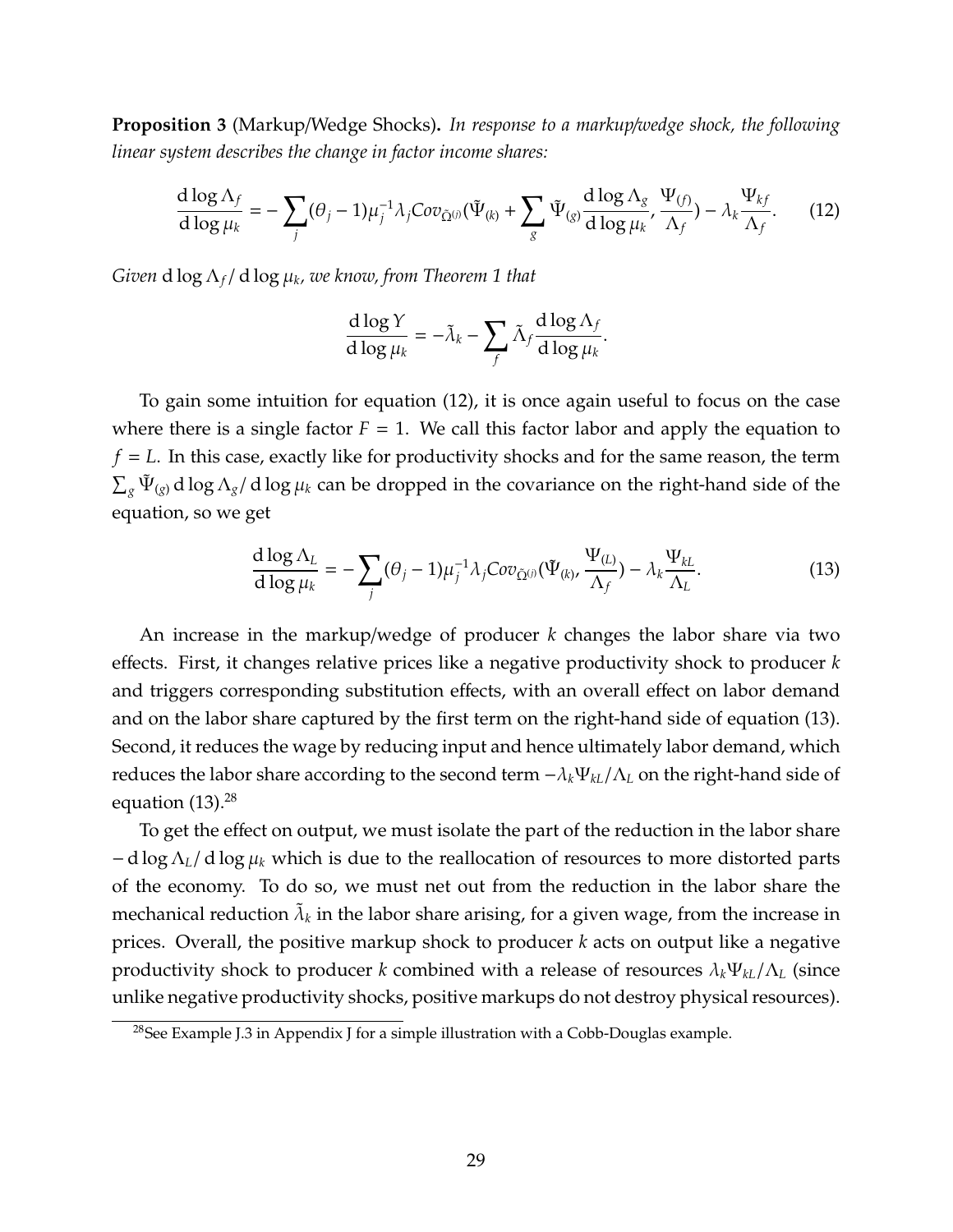## **4.3 Cobb-Douglas and Leontief**

In this section, we isolate two benchmark specifications with no changes in allocative efficiency: Cobb-Douglas with productivity shocks and Leontief with markup/wedges shocks.

**Proposition 4** (Cobb-Douglas and Leontief). *If the economy is Cobb-Douglas with*  $\theta_i = 1$  *for all j, then there are no changes in allocative e*ffi*ciency in response to productivity shocks and we have*

<span id="page-29-0"></span>
$$
\frac{\mathrm{d}\log Y}{\mathrm{d}\log A_k} = \tilde{\lambda}_k.
$$

*If the economy is Leontief with*  $\theta_i = 0$  *for all j, then there are no changes in allocative efficiency in response to markup*/*wedge shocks and we have*

$$
\frac{\mathrm{d}\log Y}{\mathrm{d}\log\mu_k}=0.
$$

The Cobb-Douglas result follows directly from Proposition [2.](#page-26-0) Basically, when all elasticities are unitary, the allocation matrix is not a function of productivity shocks. Productivity shocks only affect output via pure changes in technology captured by the cost-based Domar weights.

The Leontief result can be obtained by manipulating the expressions in Proposition [3](#page-28-0) to obtain the following useful general formula

$$
\frac{d \log Y}{d \log \mu_k} = \sum_{f} \sum_{j} \lambda_j \mu_j^{-1} \theta_j \text{Cov}_{\tilde{\Omega}^{(j)}} (\sum_{k} \tilde{\Psi}_{(k)} - \sum_{g} \tilde{\Psi}_{(g)} \frac{d \log \Lambda_g}{d \log \mu_k}, \frac{\tilde{\Lambda}_f}{\Lambda_f} \Psi_{(f)}),
$$
(14)

where d log Λ*g*/ d log µ*<sup>k</sup>* is given by equation [\(12\)](#page-28-1). From this, it is immediate that output does not change all elasticities  $\theta_i = 0$ . This means that for a Leontief economy, the allocation matrix is not a function of the wedges. Hence, shocks to markups/wedges have no effect on output.

## **4.4 Endogenous Productivities and Wedges**

Our framework treats productivity and wedges as exogenous primitives. However, our results can also be used to study situations in which these are endogenous to some more fundamental parameter.[29](#page-0-0) For example, consider some parameter *Z* which gives rise to

<sup>&</sup>lt;sup>29</sup>Of course, conditional on knowing the changes in productivity and the wedges, we can use our results without modification (for example, as we do in the growth accounting application in Section [7.2\)](#page-42-0).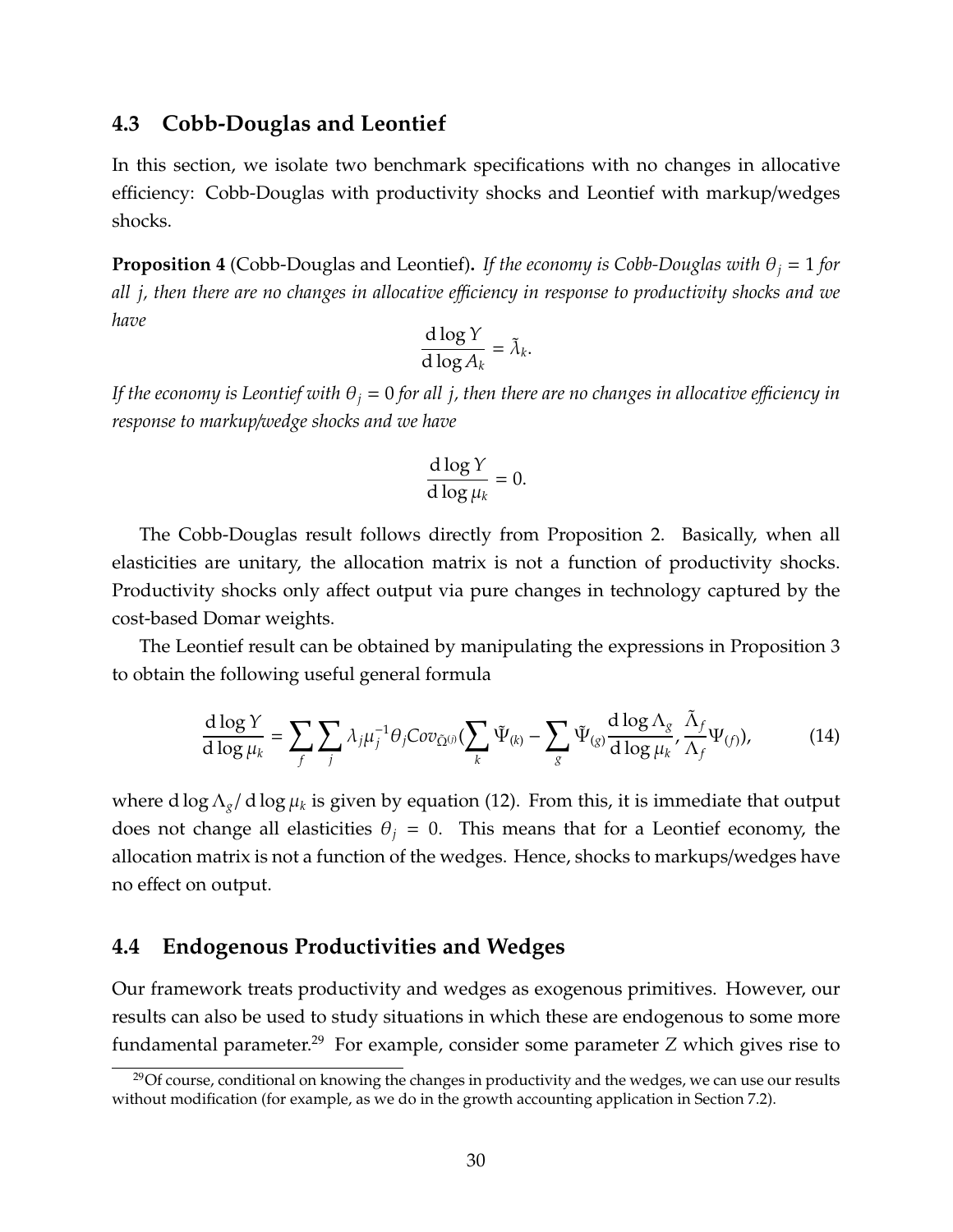some endogenous vector of equilibrium productivities  $A(Z)$  and markups/wedges  $\mu(Z)$ , for example a theory of innovation or market structure. These functions are not primitives of the model, instead they are equilibrium objects, the determination of which could be complex and interesting in and of itself. This is however not the focus of our paper. Our results can be used to understand the comparative statics of output with respect to *Z* by using the chain rule. The effect of a shock to *Z* can then be decomposed in two: how *A* and  $\mu$  respond to a change in Z, and how output responds to the change in A and  $\mu$ . The advantage of our approach is that we can characterize the latter effect, in general, without committing to a specific theory of productivity or markup/wedge determination.

Our ex-post reduced form results,

$$
d \log Y = \tilde{\lambda}' d \log A - \tilde{\lambda}' d \log \mu - \tilde{\Lambda}' d \log \Lambda,
$$
 (15)

can be used with no modification if the changes in productivities d  $\log A = (d \log A / dZ) dZ$ and wedges (d log µ/ d*Z*) d*Z* in response to a shock d*Z* are observed. Our ex-ante structural results

$$
\frac{d \log Y}{d Z} = \sum_{k} \frac{d \log Y}{d \log A_k} \frac{d \log A_k}{d Z} + \sum_{k} \frac{d \log Y}{d \log \mu_k} \frac{d \log \mu_k}{d Z},
$$
(16)

can also be used for counterfactuals since the expressions for d log *Y*/ d log *A<sup>k</sup>* and for d log  $Y$ / d log  $\mu_k$  are still given by Propositions [2](#page-26-0) and [3.](#page-28-0)

In Appendix [F,](#page-70-0) we follow this approach to fully solve a simple example of an economy with endogenous markups inspired by [Atkeson and Burstein](#page-48-5) [\(2008\)](#page-48-5). We use our results to characterize by how much incomplete pass-through of productivity shocks to prices mitigates the impact of microeconomic productivity shocks on aggregate output. $30$ 

## <span id="page-30-0"></span>**5 Distance to the Frontier and Other E**ffi**ciency Measures**

In this section, we show how the ex-ante structural results of Section [4](#page-24-0) can be used to calculate the "distance to the frontier," that is, the increase in aggregate productivity that would result from the elimination of all wedges. We then discuss the relation between our notion of changes in allocative efficiency and alternative measures such as the change in the distance to the frontier. We use the nested-CES setup of Section [4](#page-24-0) throughout. We refer the reader to Appendix [H](#page-73-0) for an explanation of how to generalize the results of this section to non-CES economies with arbitrary production functions.

 $30$ For a different example we refer the reader to the working paper of this version [Baqaee and Farhi](#page-48-6) [\(2017b\)](#page-48-6) where we show how to handle nominal rigidities. The model can be recast as a model with endogenous markups ensuring that the relevant prices stay constant and can be analyzed via the chain rule.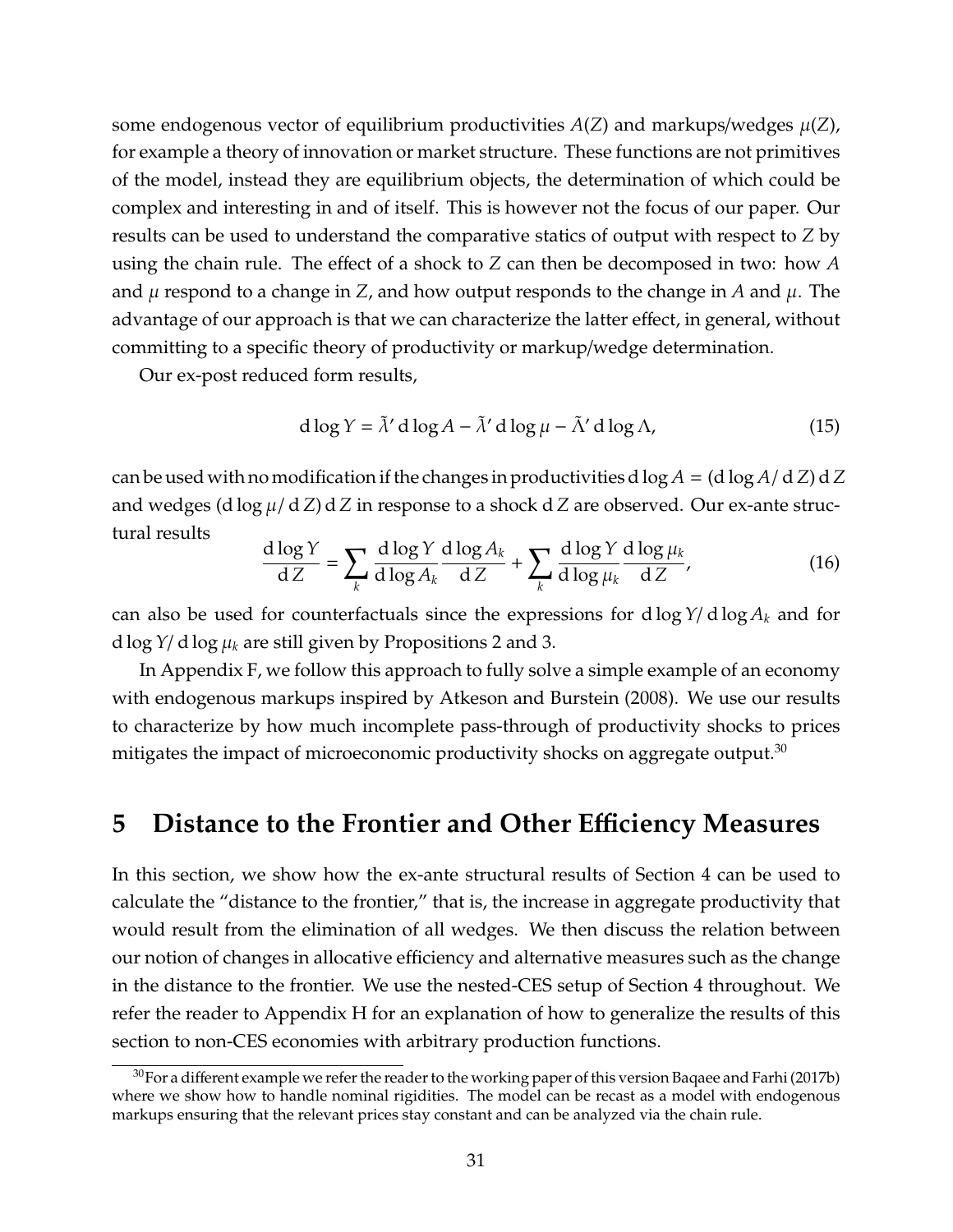### **5.1 Distance to the Frontier**

Recall that  $Y(A, \mu) = \mathcal{Y}(A, \mathcal{X}(A, \mu))$  is the equilibrium level of output given the productivity vector *A* and the markup/wedge vector  $\mu$ . By the first welfare theorem, the efficient level of output is  $Y^* = Y(A, 1)$  and the distance to the frontier is  $\mathcal{L} = \log(Y^*/Y)$ .

### **Second-Order Approximation**

We use equations [\(12\)](#page-28-1) and [\(14\)](#page-29-0) derived in Section [4](#page-24-0) to compute a second-order approximation of the distance to the frontier for small markups/wedges.

**Proposition 5** (Distance to the Frontier)**.** *For small markups*/*wedges* µ*<sup>k</sup>* = exp∆log µ*<sup>k</sup> , the distance to frontier up to the second-order in the markups*/*wedges* ∆log µ*<sup>k</sup> is*

$$
\mathcal{L} \approx \frac{1}{2} \sum_{j} \lambda_{j} \theta_{j} Var_{\Omega^{(j)}} \left( \sum_{k} \Psi_{(k)} \Delta \log \mu_{k} \right) + \frac{1}{2} \sum_{j} \lambda_{j} \theta_{j} Cov_{\Omega^{(j)}} \left( \sum_{g} \Psi_{(g)} \Delta \log \Lambda_{g}, \sum_{l} \Psi_{(l)} \Delta \log \mu_{l} \right), \quad (17)
$$

 $with \Delta log \Lambda_g = \sum_k (d log \Lambda_g / d log \mu_k) \Delta log \mu_k$ , where  $d log \Lambda_g / d log \mu_k$  is given by equation [\(12\)](#page-28-1)*, applied either at the distorted equilibrium with markups*/*wedges or at the e*ffi*cient equilibrium without markups*/*wedges.*

This approximation gives the distance to the frontier as a function of the markups/wedges, the elasticities of substitution, and the production network. It generalizes the results of [Hsieh and Klenow](#page-50-4) [\(2009\)](#page-50-4) to arbitrary production networks and patterns of elasticities of substitution, and without imposing distributional assumptions on markups/wedges and productivities.

The approximation simplifies greatly in the case of a single factor  $F = 1$ . In this case, the terms on the second line of equation  $(17)$  drop out and we are left with<sup>[31](#page-0-0)</sup>

<span id="page-31-0"></span>
$$
\mathcal{L} \approx \frac{1}{2} \sum_{j} \lambda_{j} \theta_{j} Var_{\Omega^{(j)}} (\sum_{k} \Psi_{(k)} \Delta \log \mu_{k}). \tag{18}
$$

Some general lessons are immediately available. First, all the terms scale with the square of the markups/wedges  $\mu$ . There is therefore a sense in which misallocation increases with the markups/wedges. Second, all the terms scale with the elasticities of substitution  $\theta$  of the different producers. There is therefore a sense in which higher

<sup>31</sup>[Osotimehin and Popov](#page-51-11) [\(2018\)](#page-51-11) present related results.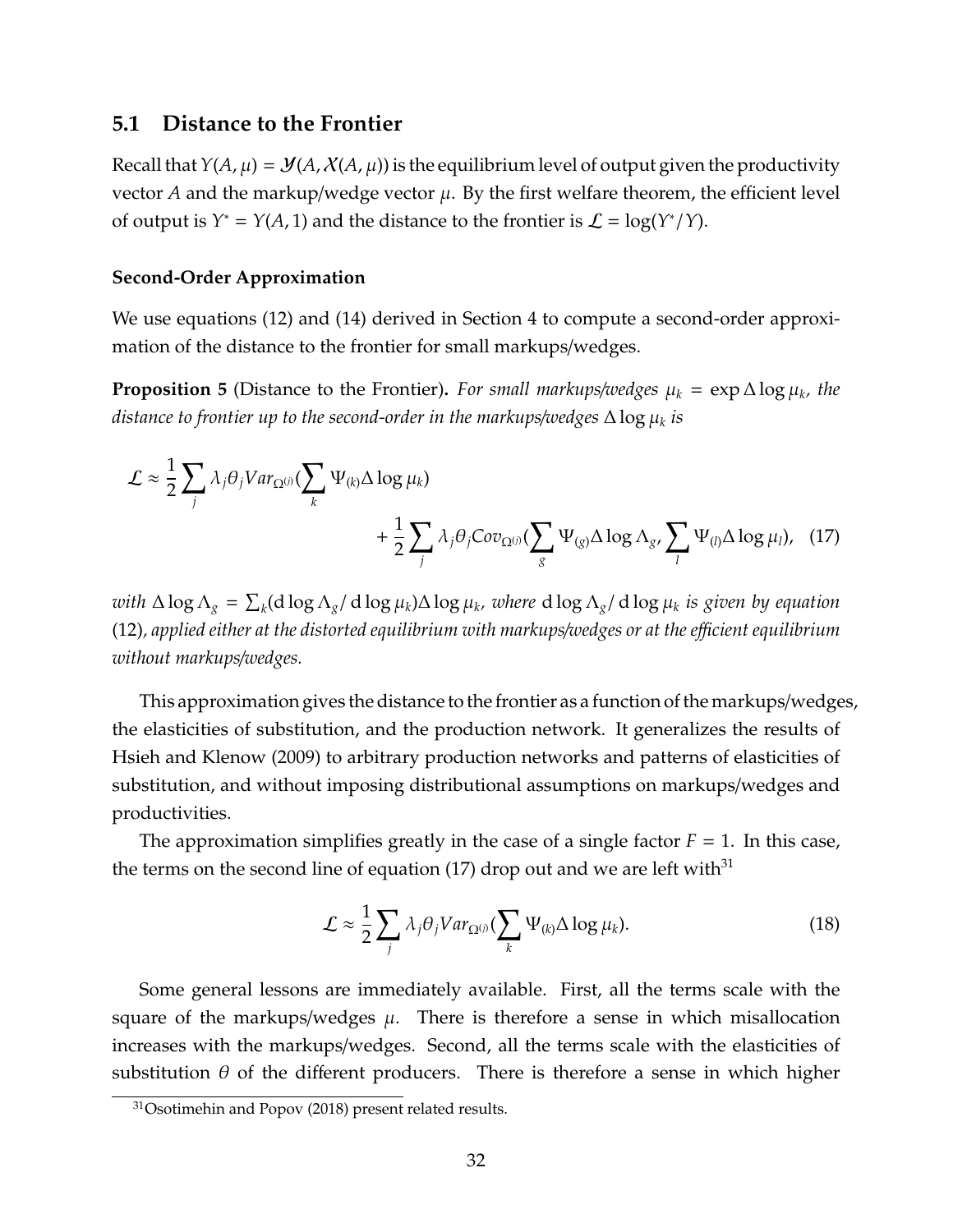elasticities of substitution magnify the extent of misallocation. For example, the distance to the frontier is always zero when the economy is Leontief. Third, all the terms also scale with the sales shares  $\lambda$  of the different producers and with the square of the Leontief inverse matrix Ψ. There is therefore also a sense in which accounting for intermediate inputs magnifies the extent of misallocation from markups/wedges. Fourth, all the terms mix the markups/wedges, the elasticities of substitution, and of properties of the network. Hence, in general, the distance to the frontier depends on how the markups/wedges are distributed over the network and not simply on their univariate probability distribution, a point to which we will return in the context of a simple example below. Fifth, in general, the distance to the frontier is not zero when markups/wedges are uniform due to double-marginalization (for instance, consider the round-about economy in Figure [1c\)](#page-15-0).

### **Relation to Hsieh-Klenow in a Simple Example**

Applying this formula to the horizontal economy of Section [2.4,](#page-14-0) we get

<span id="page-32-0"></span>
$$
\mathcal{L} \approx \frac{1}{2} \theta_0 Var_{\Omega^{(0)}}(\sum_k \Psi_{(k)} \Delta \log \mu_k) = \frac{1}{2} \theta_0 Var_{\lambda}(\Delta \log \mu). \tag{19}
$$

In words, the distance to the frontier depends positively on the elasticity of substitution  $\theta_0$ and the sales-share weighted variance of the markups/wedges. The specialization of the general formula to this simple example clarifies a potential source of confusion: whether the joint distribution of productivities and wedges matters. Formula [\(19\)](#page-32-0) shows that in general, the joint distribution of productivities and wedges does matter via the joint distribution of sales shares and markups/wedges.

In the particular case where producers differ only by their productivities and markups, and where productivities and markups are jointly log-normally distributed, [Hsieh and](#page-50-4) [Klenow](#page-50-4) [\(2009\)](#page-50-4) show that the distance to the frontier can be approximated, up to the second order, by

<span id="page-32-1"></span>
$$
\mathcal{L} \approx \frac{1}{2} \theta_0 Var(\Delta \log \mu). \tag{20}
$$

In contrast to formula [\(19\)](#page-32-0), this formula implies that the joint distribution of  $(A, \mu)$  is irrelevant, and only the marginal distribution of the markups/wedges matters.

Only under the assumption that A and  $\mu$  are jointly log-normal is equation [\(20\)](#page-32-1) consis-tent with equation [\(19\)](#page-32-0). In this special case,  $Var(\Delta \log \mu)$  is, to a second-order approximation, equal to  $Var_{\lambda}(\Delta \log \mu)$ .<sup>[32](#page-0-0)</sup> Formula [\(19\)](#page-32-0) is a generalization of formula [\(20\)](#page-32-1) beyond the

 $32$ The reason for the irrelevance of the joint distribution of markups and sales shares in this lognormal case is best understood using the decomposition  $Var_\lambda(\Delta \log \mu) = E_\lambda[Var(\Delta \log \mu|\lambda)] + Var_\lambda[E(\Delta \log \mu|\lambda)].$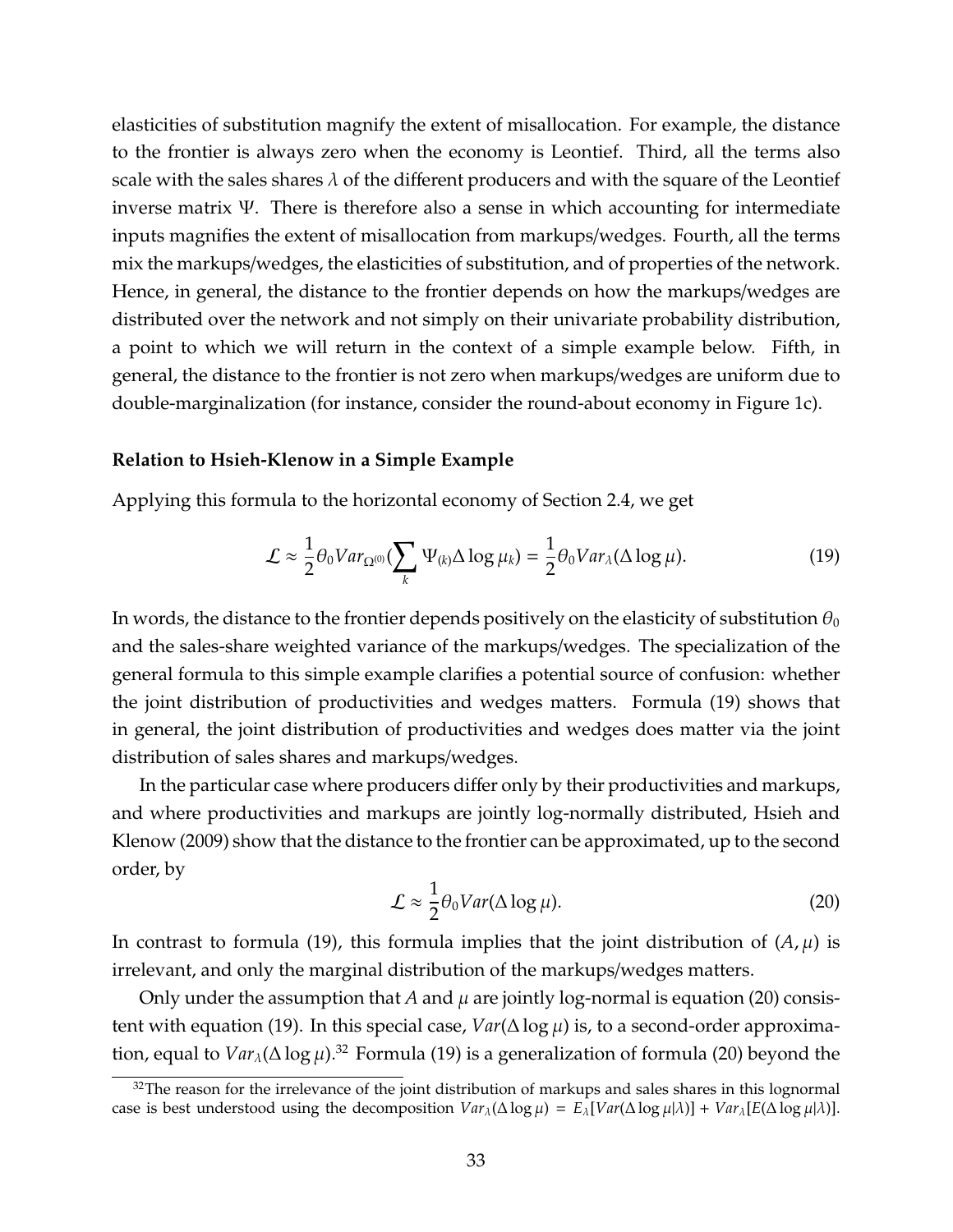jointly log-normal case. It captures the general dependence of misallocation on the joint distribution of sales and wedges. It sheds light on the results of [Restuccia and Rogerson](#page-51-3) [\(2008\)](#page-51-3), who do not assume log-normality, and who find that the correlation of wedges and sales matters greatly for their results. See Appendix [A](#page-52-1) for a worked out example.

## **5.2 Three Di**ff**erent Notions of Changes in Allocative E**ffi**ciency**

In this section, we define and discuss different notions of changes in allocative efficiency to the one defined in Section [7.2.](#page-42-0) We discuss their interpretations, differences, and connections.

## **Definitions and Interpretation**

In general, changes in allocative efficiency can defined relative to a benchmark alternative allocation rule. For example, in Theorem [1,](#page-12-0) we defined changes in allocative efficiency relative to the allocation of resources in the previous period:

d log Y = 
$$
\frac{\partial \log \mathcal{Y}}{\partial \log A}
$$
d log A +  $\frac{\partial \log \mathcal{Y}}{\partial X}$ d X.  
\n $\Delta$ 

So, if resources are reallocated in such a way that they yield more output relative to the previous period for given microeconomic technologies and factor supplies, then this represents an improvement in the efficiency of the allocation relative to the previous allocation matrix. We call this *changes in allocative e*ffi*ciency due to reallocation*.

However, other notions of changes in allocative efficiency can be defined relative to other allocation rules. For example, one could also compute changes in allocative efficiency relative to the allocation where wedges are kept constant:

$$
d \log Y = \underbrace{\left[\frac{\partial \log Y}{\partial \log A} + \frac{\partial \log Y}{\partial X} \frac{\partial X}{\partial \log A}\right] d \log A}_{\text{ATechnology}} + \underbrace{\frac{\partial \log Y}{\partial X} \frac{\partial X}{\partial \log \mu}}_{\text{AAllocative Efficiency}} d \log \mu.
$$

This notion, due to [Osotimehin](#page-51-4) [\(2019\)](#page-51-4), measures changes in the efficiency of the allocation relative to the allocation where wedges are held constant, and may be called *changes in*

Under joint log-normality, changes in the variance of sales or in its covariance with markups/wedges create exactly-offsetting changes in  $E_\lambda[Var(\mu|\lambda)]$  and  $Var_\lambda[E(\mu|\lambda)]$  up to the second order in the markups/wedges. For example, increasing the covariance between sales and markups/wedges reduces the average variance of markups/wedges given sales  $E_{\lambda}[Var(\mu|\lambda)]$  but increases the variance of average markups given sales  $Var_{\lambda}[E(\mu|\lambda)]$ , but the two effects exactly offset each other up to the second order in the markups/wedges.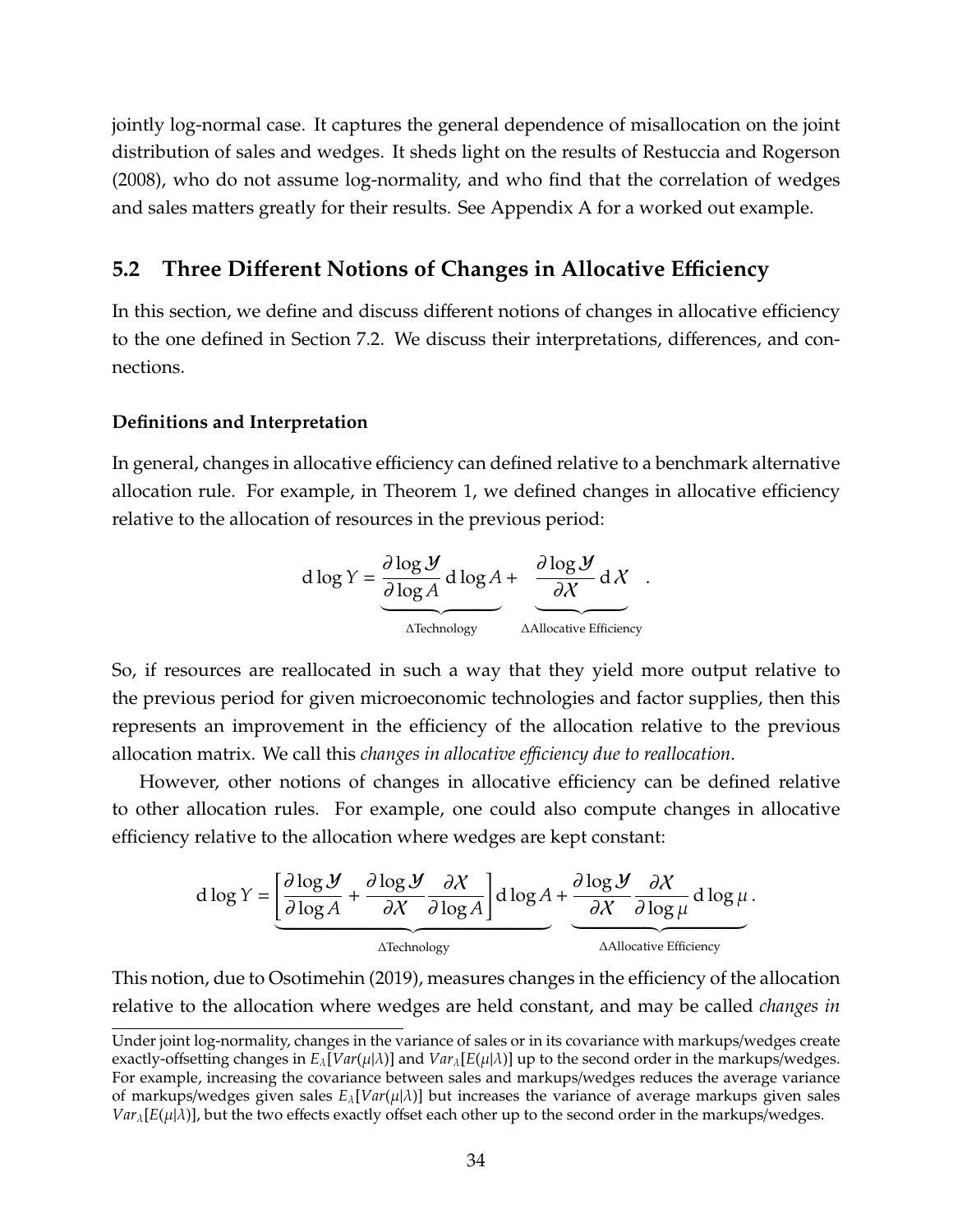*allocative e*ffi*ciency due to changes in wedges*.

Finally, an alternative is to define allocative efficiency relative to an optimal allocation:

$$
d \log Y = \underbrace{d \log Y^*}_{\Delta \text{Technology}} + \underbrace{d \log Y - d \log Y^*}_{\Delta \text{Allocative Efficiency}},
$$

where Y<sup>\*</sup> is the efficient level of output. This notion goes back to [Debreu](#page-49-10) [\(1951\)](#page-49-10) and [Farrell](#page-50-10) [\(1957\)](#page-50-10). We call this *changes in allocative e*ffi*ciency relative to the frontier*, because it measures changes in the efficiency of the allocation relative to the optimal allocation.

These three different concepts of changes in allocative efficiency are all admissible. Actually, they coincide when there are only changes in the wedges/markups.<sup>[33](#page-0-0)</sup> By contrast, they typically differ when there are also changes in productivities. They then have different economic interpretations based on different underlying counterfactuals and different data requirements.

### **Di**ff**erences in Results in a Simple Example**

These three measures of changes in allocative efficiency may easily move in different directions. To see how this could happen, consider a horizontal economy with two producers and  $\theta_0 > 1$ . Suppose that  $\mu_1 > \mu_2$  and  $A_1/\mu_1 < A_2/\mu_2$  so that  $\lambda_1 < 1/2 < \lambda_2$ . Write  $\mu_i = \exp(\Delta \log \mu_i)$  and consider for simplicity the case of small markups/wedges with Δlog  $\mu_i$  close to 0. Now suppose that the first producer receives a positive productivity shock d  $\log A_1 > 0$ , but that  $A_2$ ,  $\mu_1$ , and  $\mu_2$  remain unchanged. Allocative efficiency due to reallocation (the first concept) *increases* by approximately  $\lambda_1 \lambda_2(\theta_0 -$ 1)( $\Delta$ log μ<sub>1</sub> −  $\Delta$ log μ<sub>2</sub>) d log A<sub>1</sub> because workers are reallocated from the lower-markup producer 2 to the higher-markup producer 1. Allocative efficiency due to changes in wedges (the second concept) *stays unchanged* because markups/wedges do not change. Allocative efficiency relative to the frontier (the third concept) *decreases* by approximately  $(1/2)\theta_0 \text{Var}_\lambda(\Delta \log \mu)(1 - 2\lambda_1)(\theta_0 - 1) \,d \log A_1$  because the sales-weighted dispersion of markups increases.

$$
\mathcal{L} = \int_0^1 \frac{\partial \log \mathcal{Y}(A, X(A, \hat{\mu}(t)))}{\partial \log \mu} \frac{d \log \hat{\mu}(t)}{dt} dt = \int_0^1 \frac{\partial \log Y(A, \hat{\mu}(t))}{\partial \log \mu} \frac{d \log \hat{\mu}(t)}{dt} dt.
$$

 $33$ It follows from this observation that the first and second concepts can be used to compute the level of the distance to the frontier. Take an economy with productivity vector *A* and markup vector  $\mu$ . Consider a transformation of each markup  $\hat{\mu}_i(t) = (1 - t)\mu_i + t$ . When  $t = 0$ , this transformation leaves markups as they are. On the other hand, all distortions are eliminated at  $t = 1$ . The distance to the frontier is then the integral along this path of changes in allocative efficiency due to reallocation/wedges: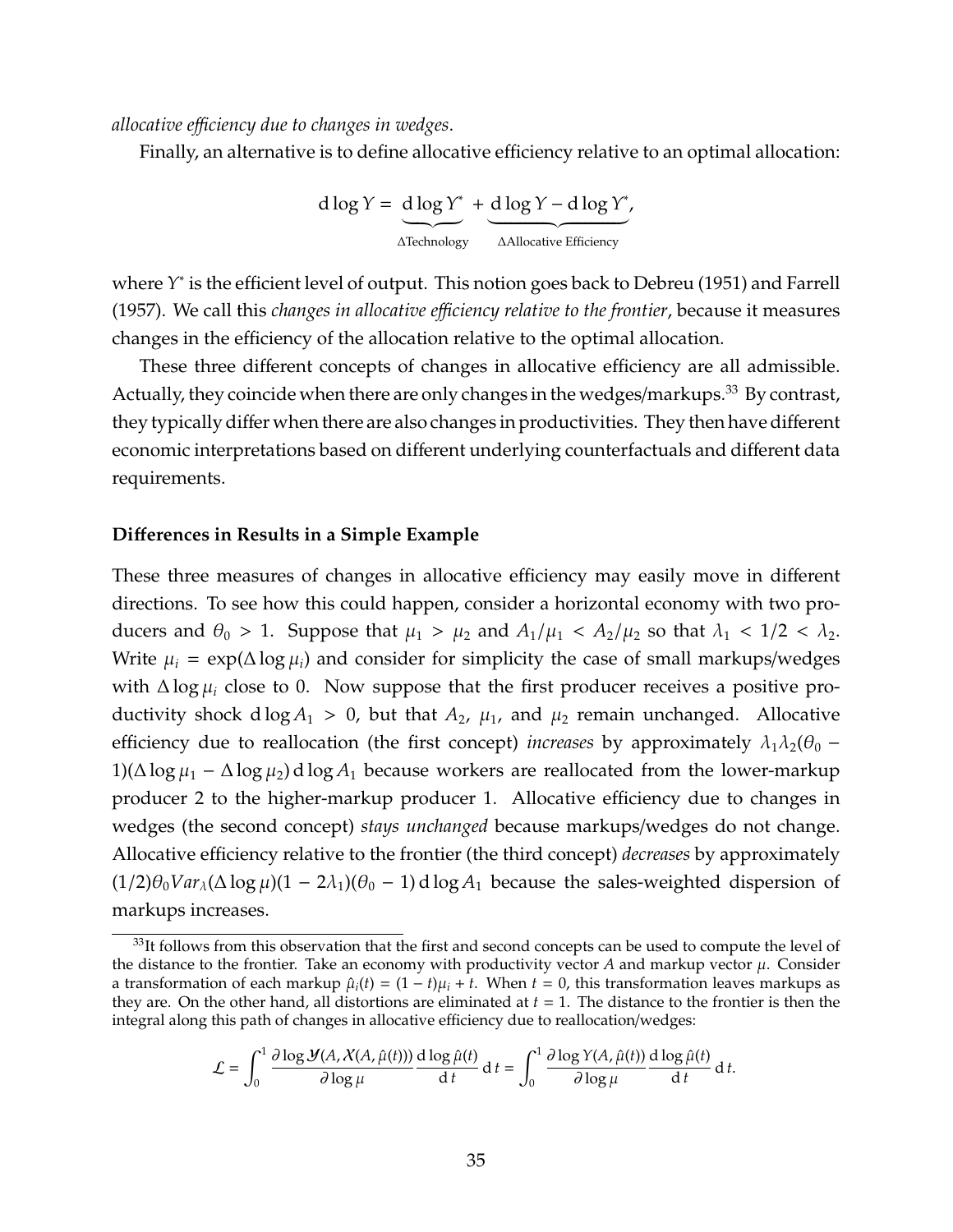### **Di**ff**erences in Data Requirements**

Other than answering different questions, these three different concepts also have different information requirements. The first and second concepts are both local notions computing the effects of local changes along the equilibrium path. The third concept is a global notion comparing local changes in equilibrium output to changes in the globally efficient frontier.[34](#page-0-0) The first concept requires the least information: the network and the markups/wedges. The second concept requires more information: the network, the markups/wedges, and the elasticities. The third concept requires the most information: not just the network, the markups/wedges, and the elasticities, but also the full global nonlinear functional forms of the production and final demand functions. However, with small markups/wedges, the full global nonlinear functional forms are not needed and the network, markups/wedges, and elasticities are enough to approximate it. Given the required information, all these notions can be computed using the results in Sections [2](#page-7-0) (first concept) and [4](#page-24-0) (second and third concepts).

## <span id="page-35-0"></span>**6 Applying and Interpreting the Results**

Before moving on to applications, we pause to discuss some implementation and interpretation issues. Applying our formulas for inefficient economies requires more care than when handling Hulten's theorem for efficient economies. Over and above the difficulties involved with reliably estimating wedges, there are three important issues that have to be confronted: the identification of the factors of production, the level of aggregation of the data, and the mapping of model wedges to the data frictions. We discuss these issues in turn after reviewing data requirements. We also discuss how to account for issues like endogenous wedges in interpreting our results.

## **Observability**

The vector of final expenditure shares *b* and the revenue-based input-output matrix  $\Omega$  are directly observable from input-output data at the industry level and even sometimes even at the firm-level using value-added tax data. The vector of revenue-based Domar weights  $\lambda$  is observable even without input-output data. Unlike revenues, however, we do not typically directly observe costs, and so the cost-based input-output matrix  $\Omega$  and the

 $34$  For growth accounting purposes, the first two concepts seem more natural since the change in aggregate TFP along the equilibrium path measured by the traditional or distortion-adjusted Solow residual is also a local notion.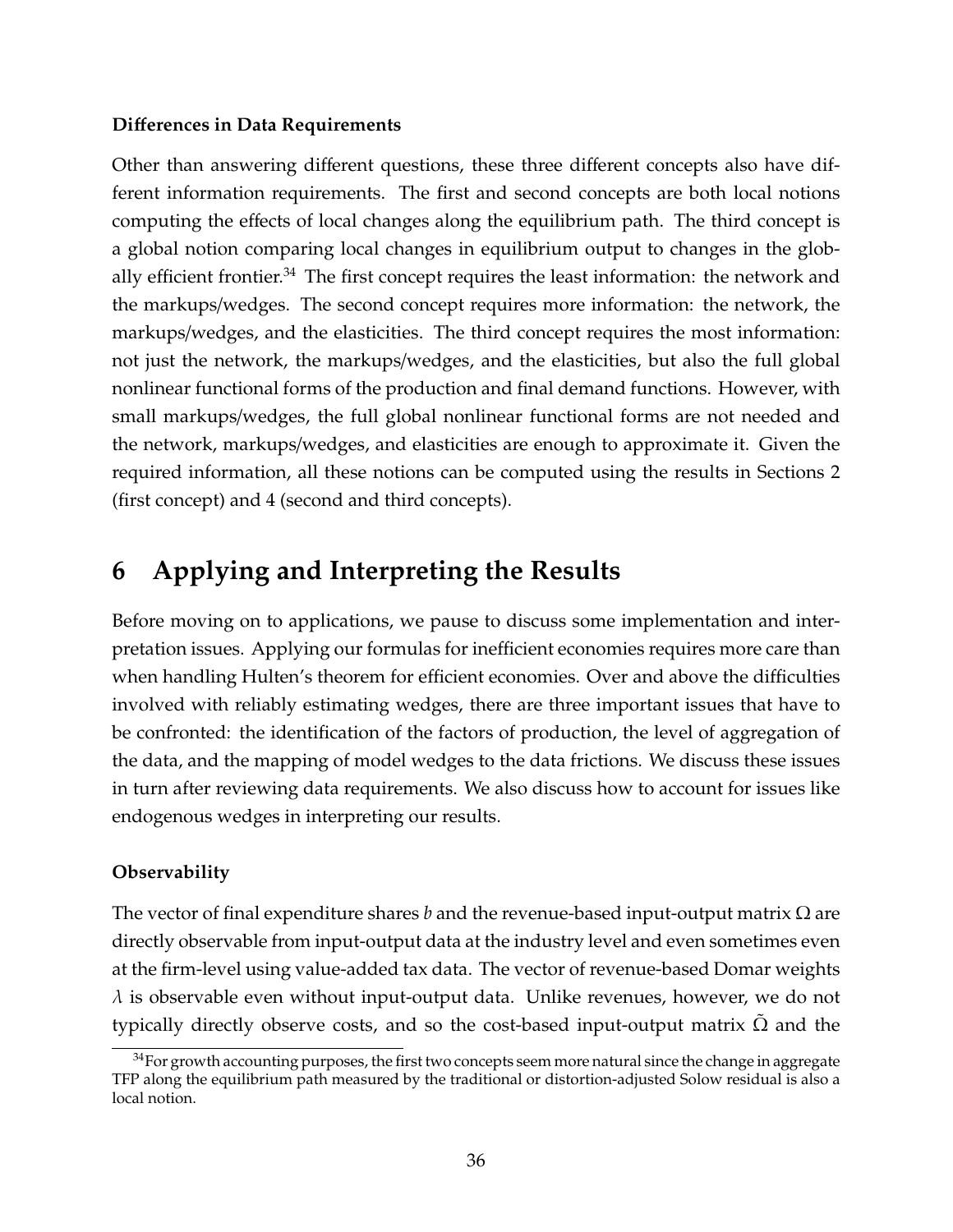vector of cost-based Domar weights  $\lambda$  are not readily observable from input-output data. Instead, these cost-based objects must be inferred from their observable revenue-based counterparts using the vector of wedges  $\mu$ :

$$
\Omega = (\text{diag }\mu)^{-1} \tilde{\Omega}, \quad \tilde{\Psi} = (I - \tilde{\Omega})^{-1}, \text{ and } \tilde{\lambda}' = b' \tilde{\Psi}.
$$

Of course, this requires knowledge of the vector of wedges. These wedges can sometimes be directly observed (taxes for example) or independently estimated (as in our markups applications for example). Alternatively, the cost-based objects can be inferred from elasticities of the production or cost function, if these objects can be directly estimated.

#### **Identification of the Factors**

One issue we have to confront when working with inefficient models is that we have to identify the factors of production. For an efficient economy, we do not need to worry about reallocation of resources, and hence we do not need to specifically identify and track the changes in factor income shares. For an inefficient economy, we must take a stance on this issue. The most challenging problem here is to identify "fixed" or quasi-fixed factors of production – namely, those factors whose presence gives rise to decreasing returns to scale for a producer, and whose factor payments need to be separated from pure profits.

In other words, when the equilibrium is inefficient, we need to take a stance on whether factors are "stuck" due to technological restrictions or market imperfections. In mapping the model to the data, we need to choose whether two factors that receive a different wage are being paid different wages due to frictions, or due to the fact that there are technological differences between the factors. These are issues that we do not have to confront when the equilibrium is efficient, since the consequences of reallocation are null to the first order.

#### **Data Aggregation Level**

The second issue is the aggregation of the data before it reaches the researcher. Up to a first-order approximation, efficient economies have a tremendously useful aggregation property: for a common productivity shock *A* to a collection of producers  $S \subset \{1, \ldots, N\}$ , the first order impact of the shock is given by d log  $Y$ / d log  $A = \sum_{i \in S} \lambda_i$ . In other words, the total sales of all producers in *S* will yield the impact of an aggregate shock to all producers in *S*. [35](#page-0-0) So, we only need to observe sales data at the level of disaggregation at which a

<sup>&</sup>lt;sup>35</sup>[Baqaee and Farhi](#page-48-0) [\(2017a\)](#page-48-0) present an important caveat to this observation: this first-order approximation can be highly unreliable in certain contexts.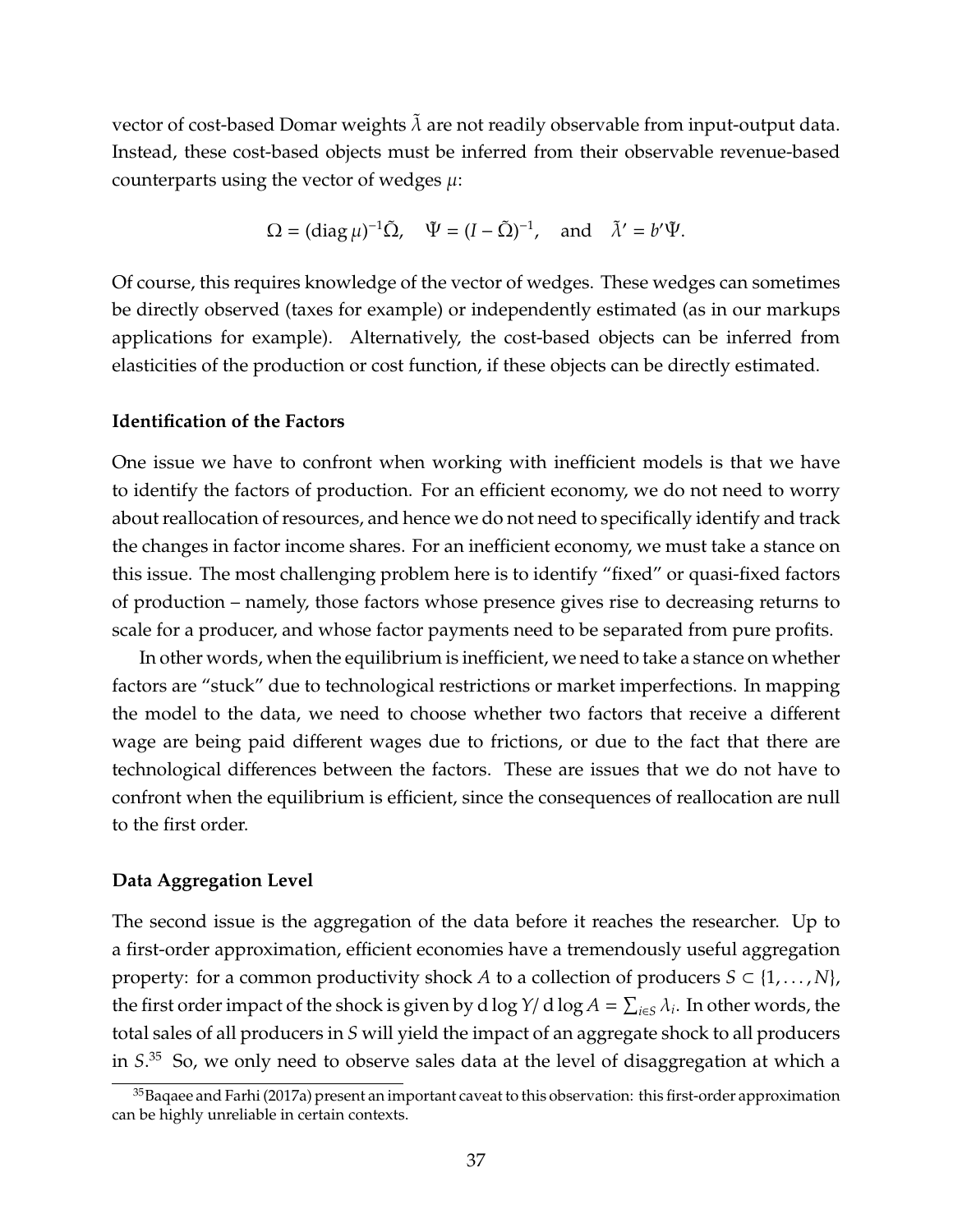shock occurs.

This aggregation property does not hold for distorted economies, even in the Cobb-Douglas or acyclic cases where we do not need to account for changes in allocative efficiency. Unlike sales, cost-based Domar weights  $\lambda$  are not directly observable, and instead need to be computed from input-output data *at* the level of disaggregation at which the wedges appear. If wedges apply at the firm or establishment level, then firm or establishment-level input-output data is in general necessary, even if shocks are aggregate. See Appendix [I](#page-80-0) for a worked-out example.<sup>[36](#page-0-0)</sup> When we discuss quantitative and empirical applications in Section [7,](#page-38-0) we return to how aggregation bias can affect our results.

#### **Mapping Model Wedges to the Data Frictions**

Throughout, we model distortions via wedges. The wedges act like linear taxes, the revenues of which are rebated lump sum.<sup>[37](#page-0-0)</sup> Beyond actual taxes, these wedges can also implicitly capture frictions preventing the reallocation of resources.

In mapping our results to the data, we assume that expenditures by *i* on inputs from *j* are recorded *gross* of the wedge τ*ij*. This is an accounting convention which does not change anything about the underlying allocation or real GDP. It is the natural convention for markups where sales are recorded inclusive of markups, but for other distortions, it might not coincide with the accounting convention for expenditures in the data. In that case, the data must be converted into the format required by our theory.

To make this point very clearly, consider two examples based on different modifications of the horizontal economy in Section [2.4.](#page-14-0) The first example introduces three modifications to capture an economy with financial frictions: the factor of production is capital *K* instead of labor *L*; producers do not charge any markup; and producers incur a non-pecuniary proportional cost  $\delta_i \geq 1$  from using capital. The cost  $\delta_i$  is a wedge which changes the cost of capital perceived (but not paid) by producer*i*. [38](#page-0-0) To apply our formulas, the revenue-based input-output matrix which would be observed would need to be adjusted as follows: for each producer *i*, introduce a new fictitious producer  $\phi(i)$  purchasing capital, selling it to

 $36$ In Section [7,](#page-38-0) we apply our results in the case of markups using firm-level data. Firms are grouped into industries. We make the assumption that all firms within an industry have the same production function but have heterogenous markups and productivities. Given this assumption, we can recover, using the structure of the model, the input-output data at the firm level (which we do not observe) from the input-output data at the industrial level and the joint distribution of markups and size at the firm level within an industry (which we observe).

 $37$ If the taxes were not rebated, then they would act as reductions in productivity since resources would actually be destroyed, and hence the first welfare theorem and Hulten's theorem would still apply.

 $38$ In some cases, financial frictions take the form of credit constraints, in which case they have to be interpreted as the Lagrange multipliers on the constraints in the individual firms' cost minimization problem.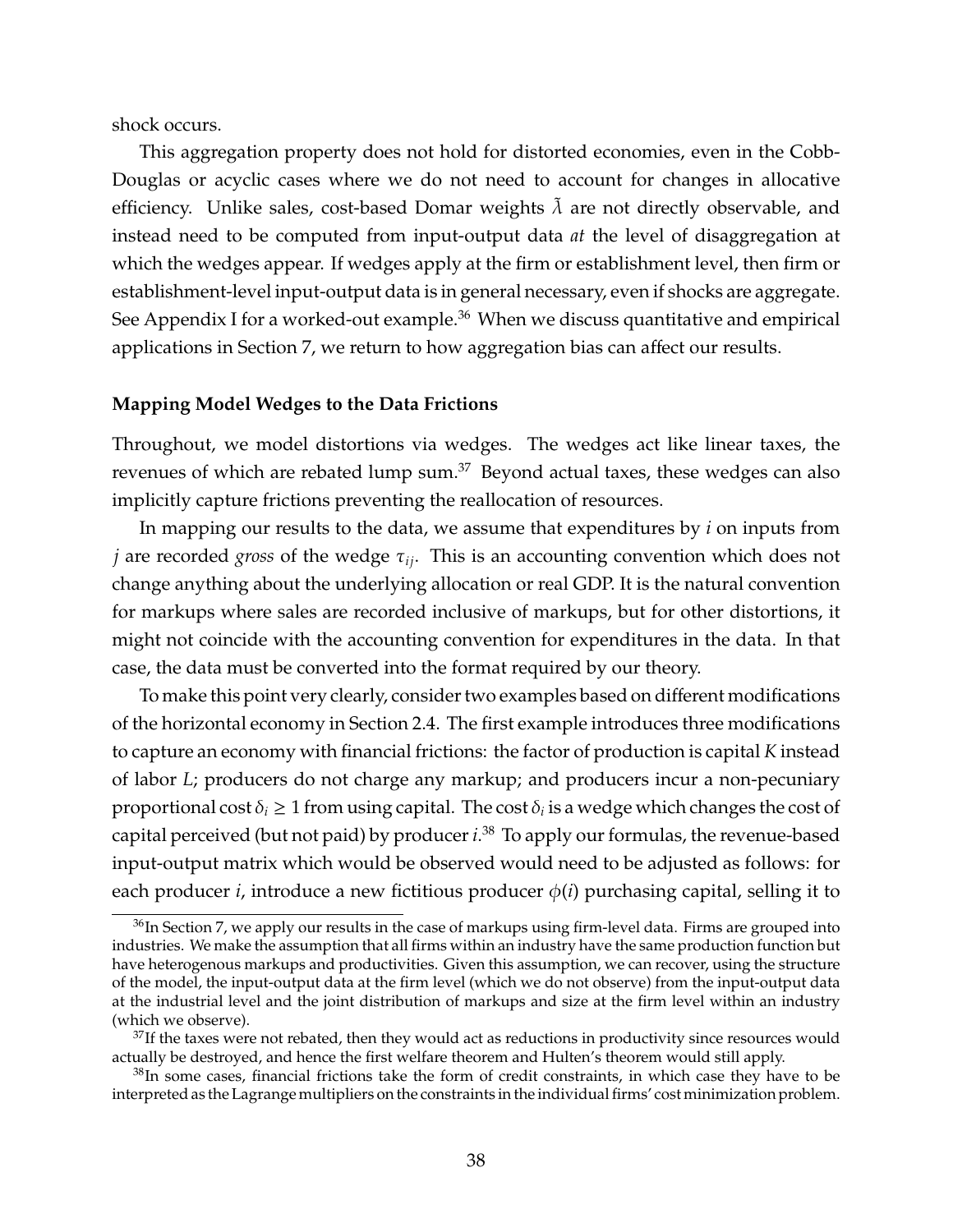producer *i,* and charging a markup  $\mu_{\phi(i)} = \delta_i$ ; take the expenditure share of *i* on  $\phi(i)$  to be  $1 = \delta_i^{-1}$  $\int_i^{-1} \delta_i$ , which is the expenditure share  $\delta_i^{-1}$ *i* of *i* on capital in the data *reflated* by a factor  $\delta_i$ ; take the expenditure share of  $\phi(i)$  on capital to be equal to  $\delta_i^{-1}$  $i^{\text{-}1}$ . The sales shares  $\lambda_i$  of producer *i* is the same in the data and in the adjusted model. The capital share in the data is also the same as in the adjusted model  $\sum_i \lambda_i \delta_i^{-1}$  $i<sup>j</sup> \leq 1$ . This is because in the data, the expenditure share on capital of producer *i* is recorded *net* of the wedge δ*<sup>i</sup>* , and therefore corresponds to the expenditure share on capital of producer  $\phi(i)$  in the adjusted model.

The second example introduces the following modification to capture an economy with compensating differentials: producers do not charge any markup; and labor incurs a non-pecuniary proportional cost  $\delta_i$  when employed by producer *i*. The cost  $\delta_i \geq 1$  is a wedge which changes the cost of labor  $w_i$  paid by producer  $i$ , with  $w_i/w_j = \delta_i/\delta_j$ . To apply our formulas, the revenue-based input-output matrix which would be observed would need to be adjusted as follows: for each producer *i*, introduce a new fictitious producer  $\phi$ (*i*) purchasing labor, selling it to producer *i*, and charging a markup  $\mu_{\phi(i)} = \delta_i$ ; take the expenditure share of *i* on  $\phi(i)$  to be 1, which is the expenditure share of *i* on labor in the data; and take the expenditure share of  $\phi(i)$  on labor to be  $\delta_i^{-1}$  $i^{\text{-}1}$ . The sales shares  $\lambda_i$  of producer *i* is the same in the data and in the adjusted model. But now the labor share in the data  $\sum_i \lambda_i = 1$  is not the same as in the adjusted model  $\sum_i \lambda_i \delta_i^{-1}$  $i<sup>j</sup> \leq 1$ . This is because in the data, the expenditure share on labor of producer *i* is recorded *gross* of the wedge  $\delta_i$ , and is therefore higher by a factor  $\delta_i$  than the expenditure share on labor of producer φ(*i*) in the adjusted model. The labor share in the data therefore needs to be *deflated* by a factor ( $\sum_i \lambda_i \delta_i^{-1}$  $i^{-1}$ <sup>-1</sup> ≥ 1.

### <span id="page-38-0"></span>**7 Applications**

In this section, we pursue some quantitative applications of our results, focusing on markups as the source of inefficiency. These applications are proofs of concept for the usefulness of the theoretical framework laid out above.

In Section [7.1,](#page-39-0) we describe our data and its mapping to the theory. In Section [7.2,](#page-42-0) we measure changes in allocative efficiency in the US over time, and decompose the distortion-adjusted Solow residual into changes in pure-technology and changes in allocative efficiency. In Section [7.3,](#page-44-0) we use our structural results to measure the distance to the frontier in a version of the parametric model calibrated to match firm-level size and markup data as well as industry-level input-output data.<sup>[39](#page-0-0)</sup>

 $39$ In Appendix [K,](#page-84-0) we also use the structural model to estimate the amount of macroeconomic volatility arising from microeconomic shocks. We find that markups materially affect the impact of microeconomic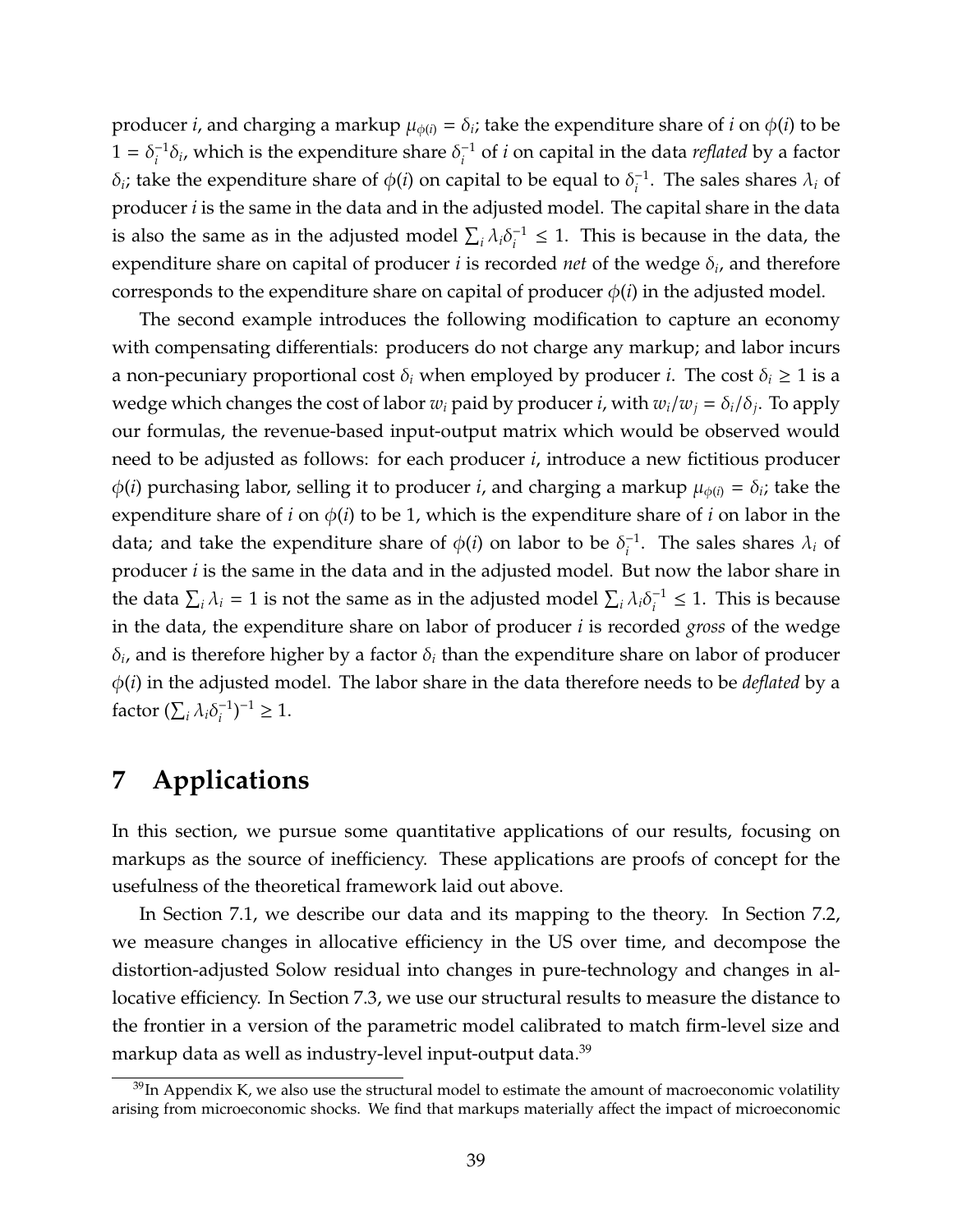#### <span id="page-39-0"></span>**7.1 Data**

We apply our results to US data assuming markups are the only wedges in the economy. The details of how we clean and map the data to the model are in Appendix [C.](#page-56-0) Here, we give a brief account of how we proceed.

To apply our formulas, we need a measure of the input shares and markup of each producer. This data is not available at the firm level and so we are forced to make compromises and rely on a large degree of imputation.

We use the annual US input-output data from the BEA, dropping the government, noncomparable imports, and second-hand scrap industries. The dataset contains industrial output and inputs from 1997 to 2015 with 66 industries. We also use sales and markup data from publicly listed firms in Compustat. We assume that each firm produces a single output. We explain below the different methods that we use to estimate markups for Compustat firms.

We make the following assumptions. Compustat firms are assigned to BEA industries. The outputs of the different firms in a given industry are aggregated into an industry bundle using a homothetic aggregator. The inputs used by firms and by households are these industry bundles. All the firms in a given industry have the same production functions up to Hicks-neutral productivity shifters. Finally, we assume that within each industry, the sales-share-weighted distribution of markups and its transition matrix can be extrapolated from Compustat. These assumptions imply that we can construct both  $Ω$  and  $Ω$  using industry-level input-output data from the BEA and firm-level data from Compustat.

With a slight abuse of notation, we denote industry variables with capital letters (e.g. *I*) and firm-level variables with lower-case letters (e.g. *i*), where  $i \in I$  to means firm *i* is in industry *I*. In the data, we observe: the industry-level sales shares  $\lambda_I$  and input-output entries  $\Omega_{II}$  for industries *I* and *J*; the sales shares of the Compustat firms *i* in industry *I*, which we rescale so that  $\sum_{i\in I}\lambda_i = \lambda_I$ ; and the markup  $\mu_i$  of Compustat firm *i* (see below). We then compute: industry-level markups as  $\mu_I = (\sum_{i \in I} (\lambda_i/\lambda_I) \mu_i^{-1})$  $i^{-1}$ )<sup>-1</sup>; industry-level cost-based input-output matrix entries as  $\tilde{\Omega}_{IJ} = \mu_I \Omega_{IJ}$ ; firm-level cost-based input-output matrix entries as  $\tilde{\Omega}_{ij} = (\lambda_j/\lambda_J)\tilde{\Omega}_{IJ}$  when firms *i* and *j* belong to industries *I* and *J;* and firm-level revenue-based input-output matrix entries as  $\Omega_{ij} = \mu_i^{-1} \tilde{\Omega}_{ij}$ .

productivity and markup shocks on output, both at the sector and at the firm level. They amplify some shocks and attenuate others. Unlike a perfectly competitive model, shocks to industries and firms have different effects on output, even controlling for size. Firm-level shocks trigger larger reallocations of resources across producers than industry-level shocks (since firms are more substitutable). On the whole, we find that output is more volatile than in a perfectly competitive model, especially with respect to firm-level shocks.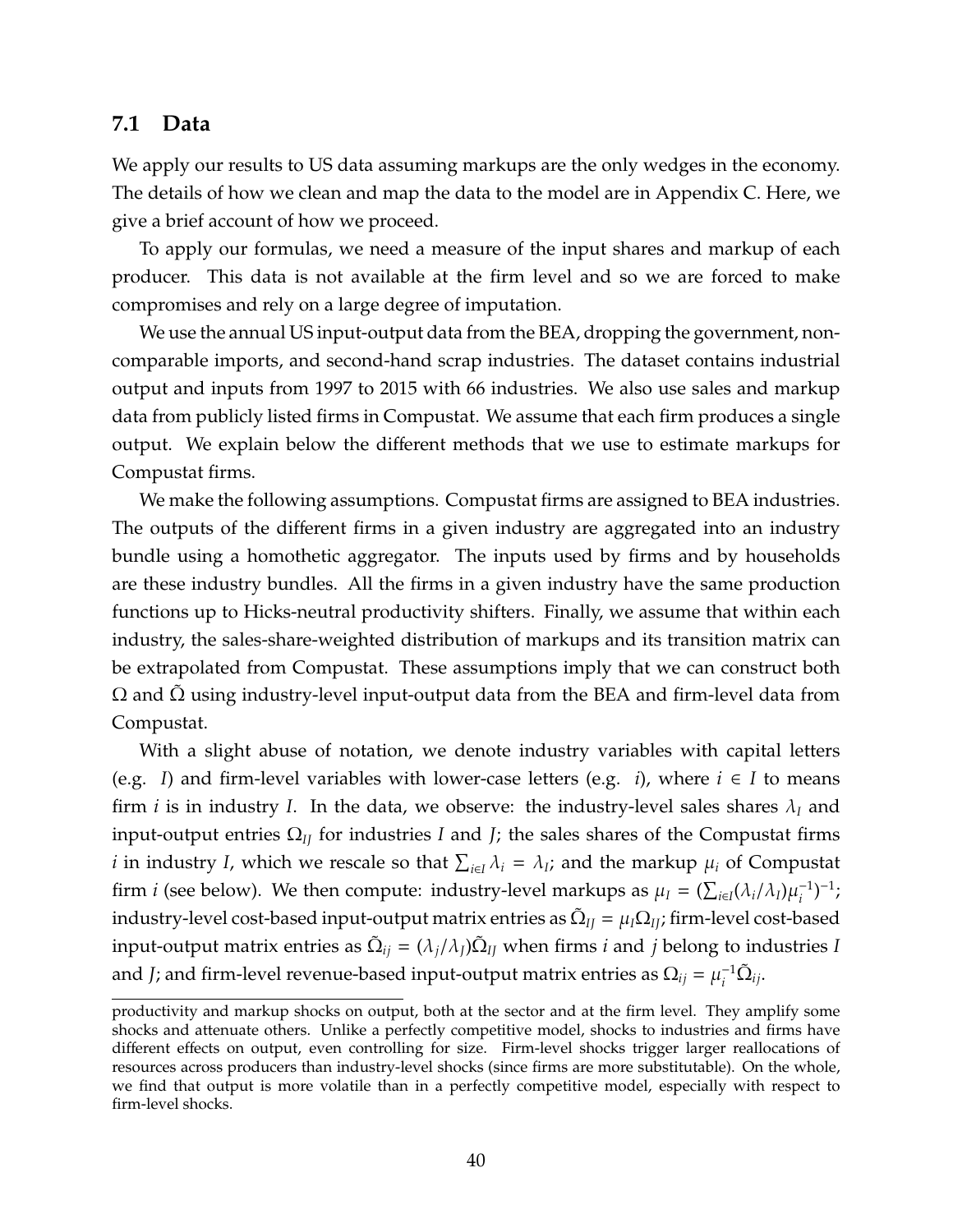For the estimates of firm-level markups, we use three different measures: (1) the user-cost approach (UC), (2) the production function estimation approach (PF), and (3) the accounting profits approach (AP). Our benchmark estimates use the UC approach, which we compute following Gutiérrez and Philippon [\(2016\)](#page-50-0) and [Gutierrez](#page-50-1) [\(2017\)](#page-50-1). This markup estimate relies on measuring each firm's total costs and computing the markup by comparing total costs to sales. This method is also used by [Foster et al.](#page-50-2) [\(2008\)](#page-50-2), and (as a robustness check) by [De Loecker et al.](#page-49-0) [\(2019\)](#page-49-0). Measuring total costs requires estimating each firm's user-cost of capital and capital stock. We compute the user-cost of capital in the spirit of [Hall and Jorgenson](#page-50-3) [\(1967\)](#page-50-3) where the rental price takes into account, not just the riskless rate and industry-specific depreciation, but also industry-level risk premia.

The second measure comes from estimates of the production function similar to the benchmark estimates from [De Loecker et al.](#page-49-0) [\(2019\)](#page-49-0) and following the methodology of [De Loecker and Warzynski](#page-49-1) [\(2012\)](#page-49-1). These markups are given by the ratio of the elasticity of the production function to a variable input (estimated at the industry-year level) to the share of that input in revenues (estimated at the firm-year level). This measure bypasses having to estimate a firm's total costs by instead relying on the firm's first-order condition that equates the output elasticity with respect to a variable input to the expenditures on that input as a share of costs (in our case, the variable input is the "cost of goods sold").

The last set of estimates are the accounting profits approach, where we assume that operating income is equal to profits, and hence markups are equal to sales divided by costs (sales minus profits). Although quite simplistic, this approach has the virtue of requiring very little manipulation of the raw data and is similar to the method employed by [Harberger](#page-50-4) [\(1954\)](#page-50-4). Since this accounting approach yields roughly similar conclusions as the more sophisticated approaches, it suggests that firms' reports of their operating income (which is all the AC markups rely on) is the important source of the variation across the different approaches.

Each markup series comes with its own pros and cons. The UC markups require industry-level estimates of the risk premium and depreciation, both of which are notoriously difficult to measure, and assumes that all inputs are flexible in production. The PF markups on the other hand, rely on more parametric methods, and face tough identification challenges. On the other hand, while the UC and AP markups capture "average" markup margins (by stripping out expenses from revenues), the PF markups are designed to capture markups at the margin (gaps between the expenditure shares and output elasticities). For our empirical application, we maintain the assumption of constant returns, so there is no theoretical reason to prefer one set of markups over another on these grounds.

We use the UC markups for our benchmark numbers, and we report numbers for the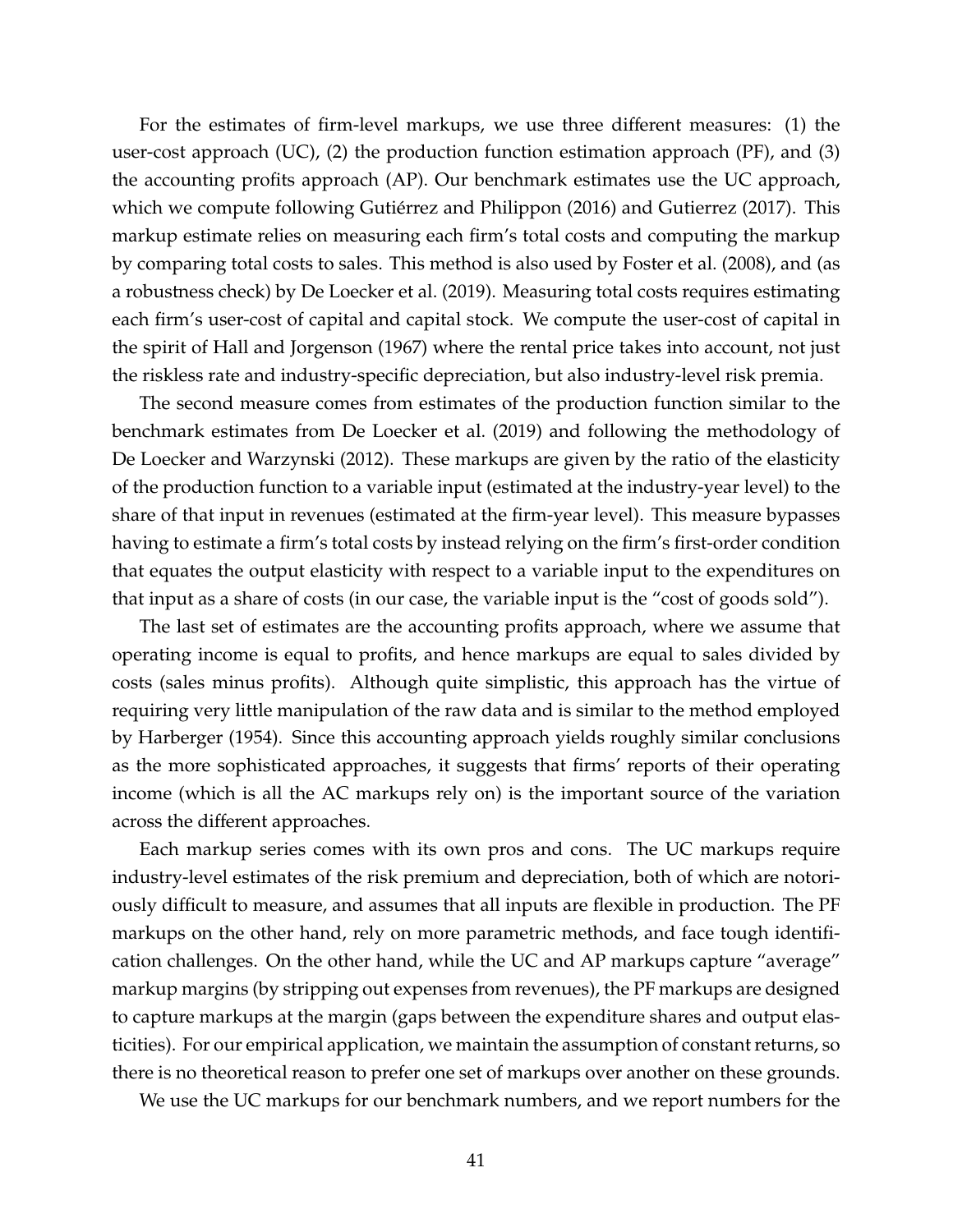<span id="page-41-0"></span>

Figure 3: Decomposition of the increase in the average markup into a between and a within effect, using the user-cost approach markup data. All the changes are cumulated over time.

other two markup series in the tables and in Appendix  $A<sup>40</sup>$  $A<sup>40</sup>$  $A<sup>40</sup>$  Our hope is that by reporting estimates using three different measures, we uncover patterns that are reasonably robust.

The three markup series give different levels of markups: the UC markups are the smallest (and average around 5%), the AP markups are higher (averaging around 10%), and the PF markups are the largest (averaging around 16%).

Despite their differences, all three markup series share some commonalities. Average markups (as measured by the profit share) have been increasing over the sample for all three series, as has been documented by [Gutierrez](#page-50-1) [\(2017\)](#page-50-1). More importantly for us, we find that for all three series, this increase in the average markup is driven by compositional effects. Namely, when we decompose changes in the average markup into a withinfirms effect and a between firms effect, we find that the trend is overwhelmingly due to the between effect. In other words, average markups are increasing mostly because high-markup firms are getting larger on average, and not because firms are increasing their markups on average. Figure [3](#page-41-0) illustrates this decomposition for the UC markups.<sup>[41](#page-0-0)</sup>

 $40$ Note that our method allows for capital-biased technical change. In particular, we measure changes in allocative efficiency independently of the nature of productivity shocks (Hicks neutral or factor biased). For more details see the discussion in Section [6.](#page-35-0)

<sup>&</sup>lt;sup>41</sup>The average markup is computed as the harmonic sales-weighted average  $(\hat{\lambda}'_t \mu_t^{-1})^{-1}$  of firm markups, where the vector of weights  $\hat{\lambda_t}$  is proportional to the vector  $\lambda_t$  of firm sales shares, with the constant of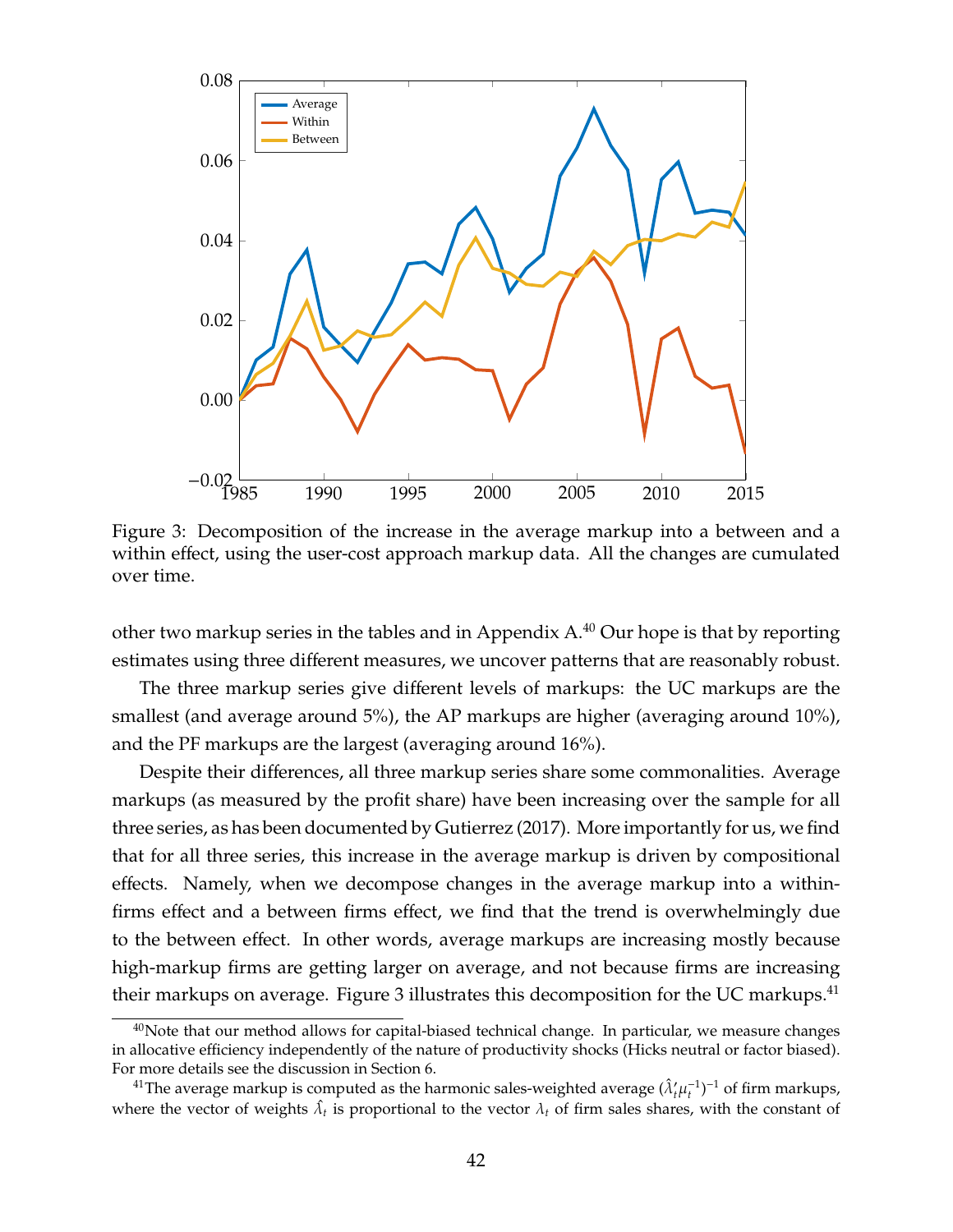This accords with the contemporaneous findings of [Autor et al.](#page-48-1) [\(2019\)](#page-48-1) and [Vincent and](#page-51-0) [Kehrig](#page-51-0) [\(2019\)](#page-51-0) who find a similar composition effect in firms' labor shares. It has also been corroborated by [De Loecker et al.](#page-49-0) [\(2019\)](#page-49-0), who find a similar pattern in US markups. As we shall see shortly, this composition effect has profound implications for the evolution of aggregate TFP, since it implies positive contributions of changes in allocative efficiency due to reallocation.

### <span id="page-42-0"></span>**7.2 Decomposing Aggregate TFP Growth**

In this section, we implement our growth accounting results to decompose the sources of TFP growth as measured by the cumulated distortion-adjusted Solow residual in the US over the period 1997-2015, in the presence of these changing markups.

Since we are interested in long-run trends, we assume that the only factors are labor and capital, and we abstract away from barriers to reallocation of factors like adjustment costs as well as from variable capacity utilization which matter more at business-cycle frequencies.

Conditional on markups and the input-output matrix at a given point in time *t*, we calculate  $-\tilde{\Lambda}'_{t-1}\Delta \log \Lambda_t$  from  $t-1$  to  $t$  using the change in observed factor income shares. Then we can decompose aggregate TFP using Theorem [1.](#page-20-0) The results are plotted in Figure [4](#page-43-0) using the UC markups. The red line (allocative efficiency) is measured as  $-\tilde{\lambda}'_{t-1}\Delta\log\mu_t$  –  $\tilde{\Lambda}'_{t-1}\Delta\log\Lambda_t$ , and the yellow line (pure technology) is the residual difference between the red line and the distortion-adjusted Solow residual.

Since the start of the sample, cumulated changes in allocative efficiency due to reallocation account for about 50% of aggregate TFP growth as measured by the cumulated Solow residual. This implies that pure changes in technology, which are computed as a residual, also account for about 50% of aggregate TFP growth.

The fundamental intuition behind these large cumulated improvements in allocative efficiency is that the increase over time in average markup is largely driven by a composition effect, whereby firms with high markups, which were too small to begin with have been getting larger.

In Figure [5,](#page-43-0) we repeat our exercise but instead using data that has been aggregated to the industry-level. That is, we assume that each industry contains a representative firm

proportionality given by the inverse of the sum of the firm sales shares, so that the weights sum up to one, and  $\mu_t$  is the vector of firm markups. This is the correct way to aggregate markups to match the aggregate profit share. The change in the average markup is computed as  $d\log((\hat{\lambda}'_t\mu_t^{-1})^{-1})$ . The contribution of the within effect is  $(\hat{\lambda}'_t \mu_t^{-1} d \log \mu_t) / (\hat{\lambda}'_t \mu_t^{-1})$ . The contribution of the between effect is the residual. For the purposes of documentation, in this figure, we have rolled back the data to 1985 because these purely statistical calculations do not require the input-output matrix, which we only have from 1997 onwards.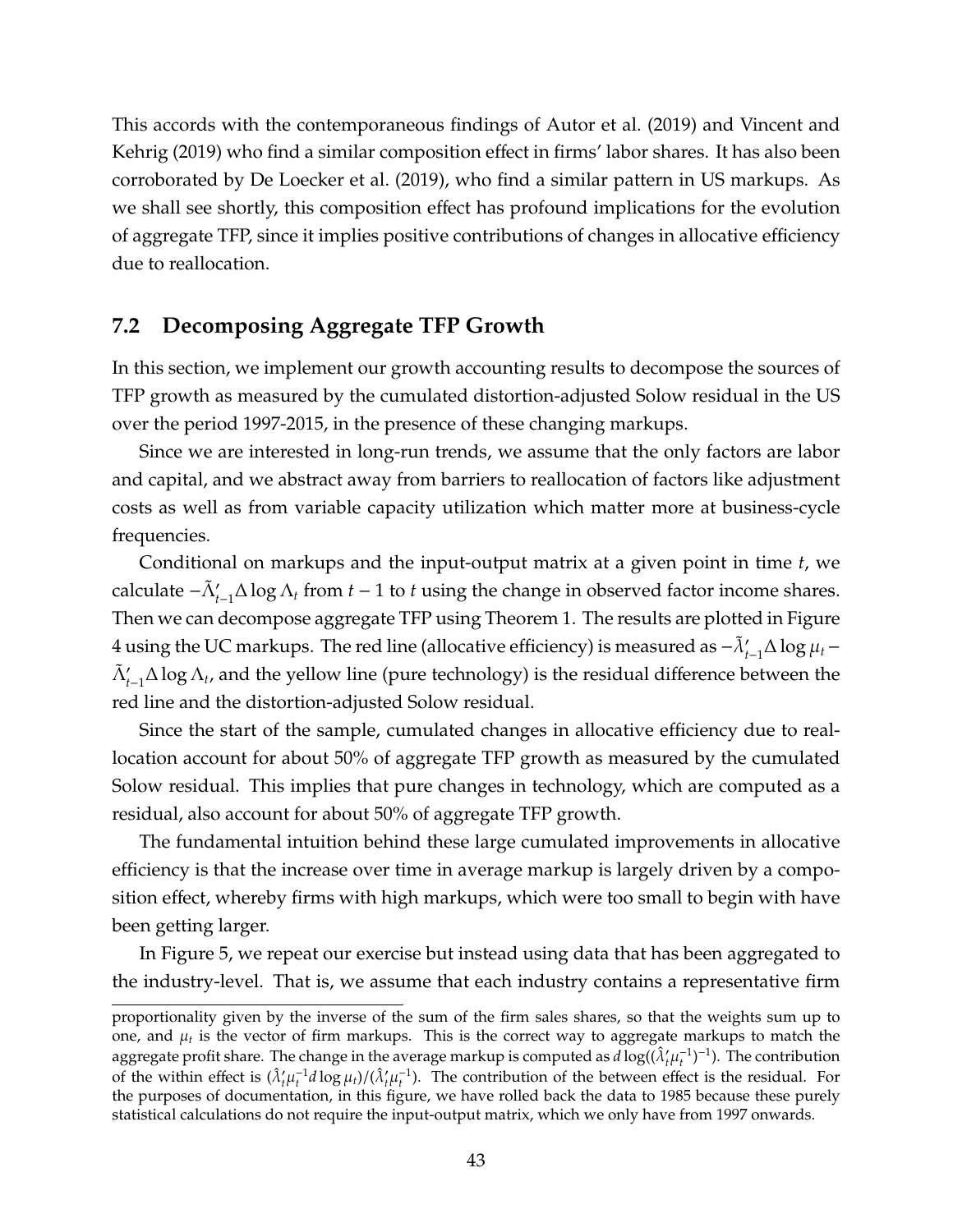<span id="page-43-0"></span>

Figure 4: Cumulative decomposition of changes in aggregate TFP (distortion-adjusted Solow residual) into pure changes in technology and changes in allocative efficiency along the lines of equation [\(7\)](#page-20-1), with markups obtained from the user-cost approach.



Figure 5: The same decomposition as in Figure [4](#page-43-0) but the user-cost markup data was first aggregated to the industry-level. In effect, this decomposition assumes that each industry contains a representative firm (ruling out reallocations within the industry).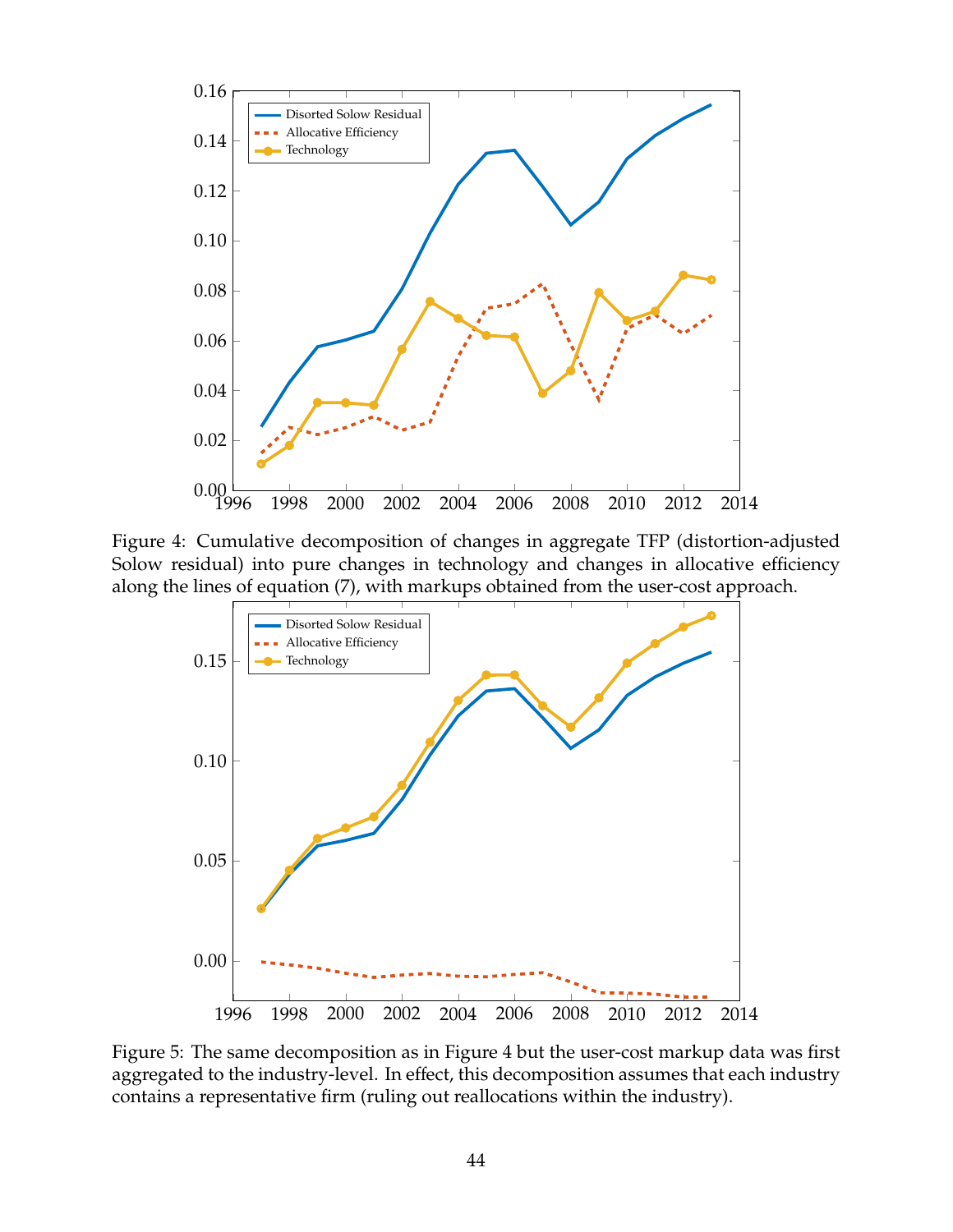charging a markup equal to the harmonic industry average. In this case, the cumulated contributions of changes in allocative efficiency due to reallocation are drastically reduced and even flip signs. Basically, the compositional effects in Figure [3,](#page-41-0) and the reallocation effects in Figure [4,](#page-43-0) have occurred across firms within industries and not across industries. Once we aggregate up to the industry-level the pattern disappears, underscoring the importance of disaggregation in inefficient economies, as discussed in Section [6.](#page-35-0)

These patterns are also borne out when we use the PF and AP markups, although the magnitudes are somewhat different (see Figures [7a-](#page-52-1) [6b](#page-52-2) in Appendix [A\)](#page-52-0). The contribution of changes in allocative efficiency due to reallocation to aggregate TFP growth is large at the firm level, and becomes negligible at the industry level. In Appendix [B,](#page-55-0) we use the [Petrin and Levinsohn](#page-51-1) [\(2012\)](#page-51-1) decomposition on the firm-level data and also find that it vastly undermeasures the importance of reallocation effects.

#### <span id="page-44-0"></span>**7.3 Gains From Eliminating Markups**

In this section, we calibrate a simplified version of the parametric model presented in Section [4](#page-24-0) and use our structural results to compute the gains to aggregate TFP from eliminating markups. Our calculation in this section quantitatively illustrates the intuition from Proposition [5,](#page-31-0) namely that accounting for intermediate inputs and higher elasticities of substitution (say, across firms within an industry as opposed to across industries) magnifies the losses from misallocation.

To calibrate the model, we need estimates for industry-specific firm-level and industrylevel structural elasticities of substitution. Unfortunately, detailed disaggregated estimates of these elasticities do not exist. We consider a nested CES structure where each firm *i* in industry *j* produces using a CES aggregator of value-added and intermediate inputs with an elasticity of substitution  $\theta$ . The value-added component is a CES aggregator of labor and capital with an elasticity of substitution  $\eta$ . The intermediate input component is a CES aggregator of inputs from other industries with an elasticity of substitution ε .Finally, inputs purchased by firms in industry *j* from industry *k* are a CES aggregate of all varieties in that industry with elasticity of substitution  $\xi$ .

Following our previous work in [Baqaee and Farhi](#page-48-0) [\(2017a\)](#page-48-0), and drawing on estimates from [Atalay](#page-48-2) [\(2017\)](#page-48-2) and [Boehm et al.](#page-49-2) [\(2014\)](#page-49-2), we set  $\theta = 0.5$ ,  $\theta_0 = 0.9$ , and  $\varepsilon = 0.2$ . We set  $\eta =$ 1 which is a focal point in the literature about the micro-elasticity of substitution between labor and capital. Finally, we set  $\xi = 8$ , which is within the range of estimates of the variety-level elasticity of substitution from the industrial organization and international trade literatures. We also experiment with  $\xi = 4$ , reflecting a lower elasticity of substitution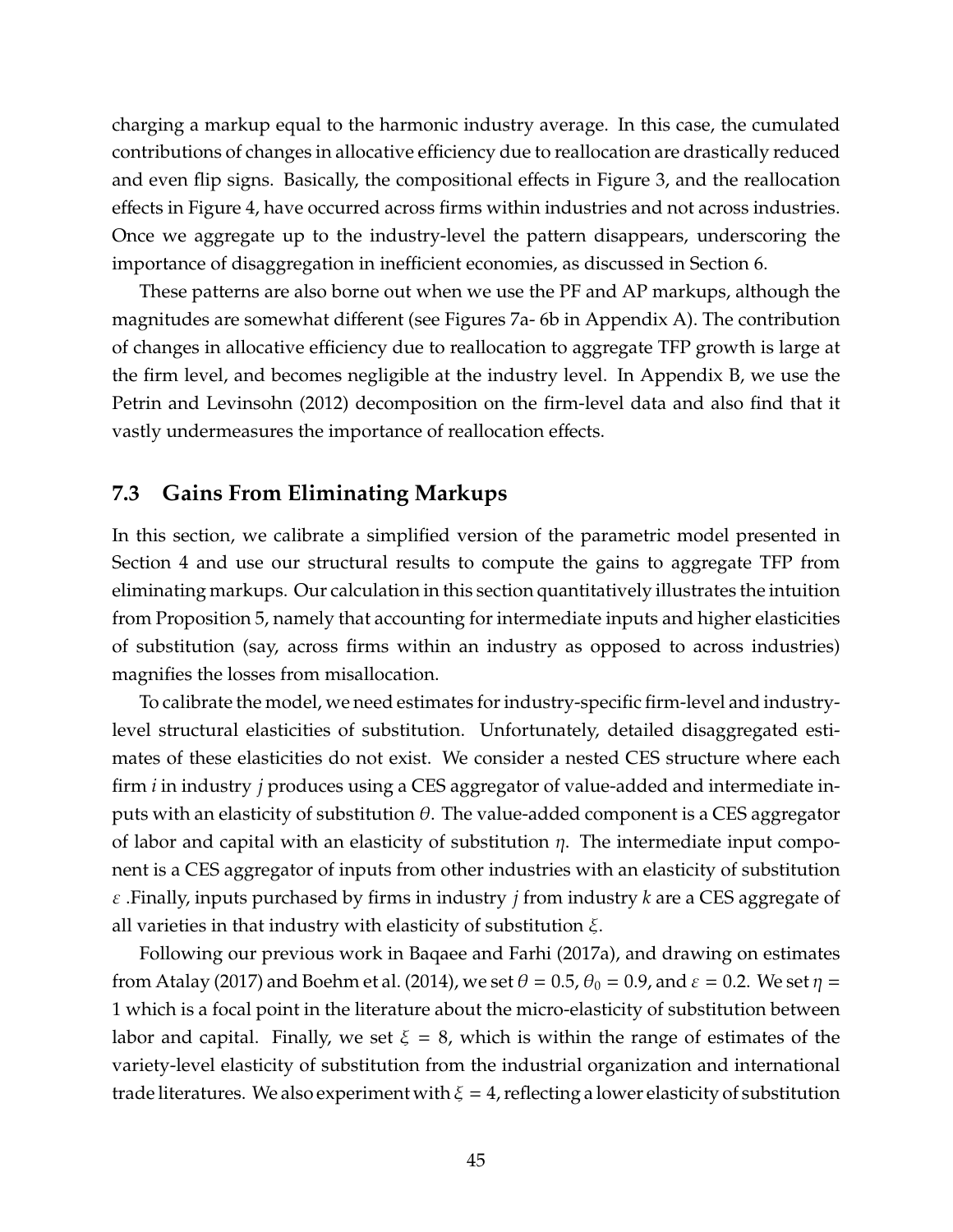<span id="page-45-0"></span>

|                  |        | User Cost (UC) Accounting (AP) Production Function (PF) |
|------------------|--------|---------------------------------------------------------|
| $2015 \mid 13\%$ | $11\%$ | 25%                                                     |
| $1997 \mid 3\%$  | 5%     | <b>23%</b>                                              |

Table 1: Gains from eliminating markups for the beginning and end of our sample.

across firms within each industry.

We use the calibrated model to approximate the gains to aggregate TFP from eliminating markups following the result in Proposition [5.](#page-31-0) This corresponds to the sum of the areas of the deadweight loss triangles in our general equilibrium model. The results are reported in Table [1.](#page-45-0)

Using the benchmark UC markups, we find that eliminating markups, holding fixed technology, would increase aggregate TFP by around 13%. The AP markups imply somewhat smaller gains of 11% and the PF markups imply larger gains of 25%.

Our estimate that eliminating markups in the US economy in 2015 would increase TFP by between 11% and 25% raises the estimated cost of monopoly distortions by two orders of magnitude compared to the famous estimates of 0.1% of [Harberger](#page-50-4) [\(1954\)](#page-50-4). The reasons for this dramatic difference can be traced back to Proposition [5.](#page-31-0) First, we use firm-level data, whereas Harberger only had access to sectoral data, and the dispersion of markups is higher across firms within a sector than across sectors. Second, a key elasticity of substitution is higher in our exercise than in Harberger's since it applies across firms within a sector rather than across sectors. Finally, we properly take into account the input-output structure of the economy to aggregate the numbers in all industries whereas Harberger only focused on manufacturing and did not offer a full treatment of inputoutput linkages.

Of course, both our estimate and Harberger's are static, taking as given the level of productivity in the economy. Markups may be playing an important role in incentivizing innovation and entry, so that exogenously eliminating markups may harm productivity. But even if markups do play an important role in incentivizing innovation, they also distort the allocation of resources and our calculation shows that this effect is quantitatively large.

Interestingly, we find that the gains from reducing markups have increased substantially since the start of the sample for all three series. For example, using our benchmark UC markups, we find that the gain from eliminating markups is 3% in 1997, much smaller than the 13% in 2014. As we described in Section [5.2,](#page-33-0) this finding is entirely consistent with our other finding that changes in allocative efficiency due to reallocation have contributed positively to aggregate TFP growth since the start of the sample. Intuitively, the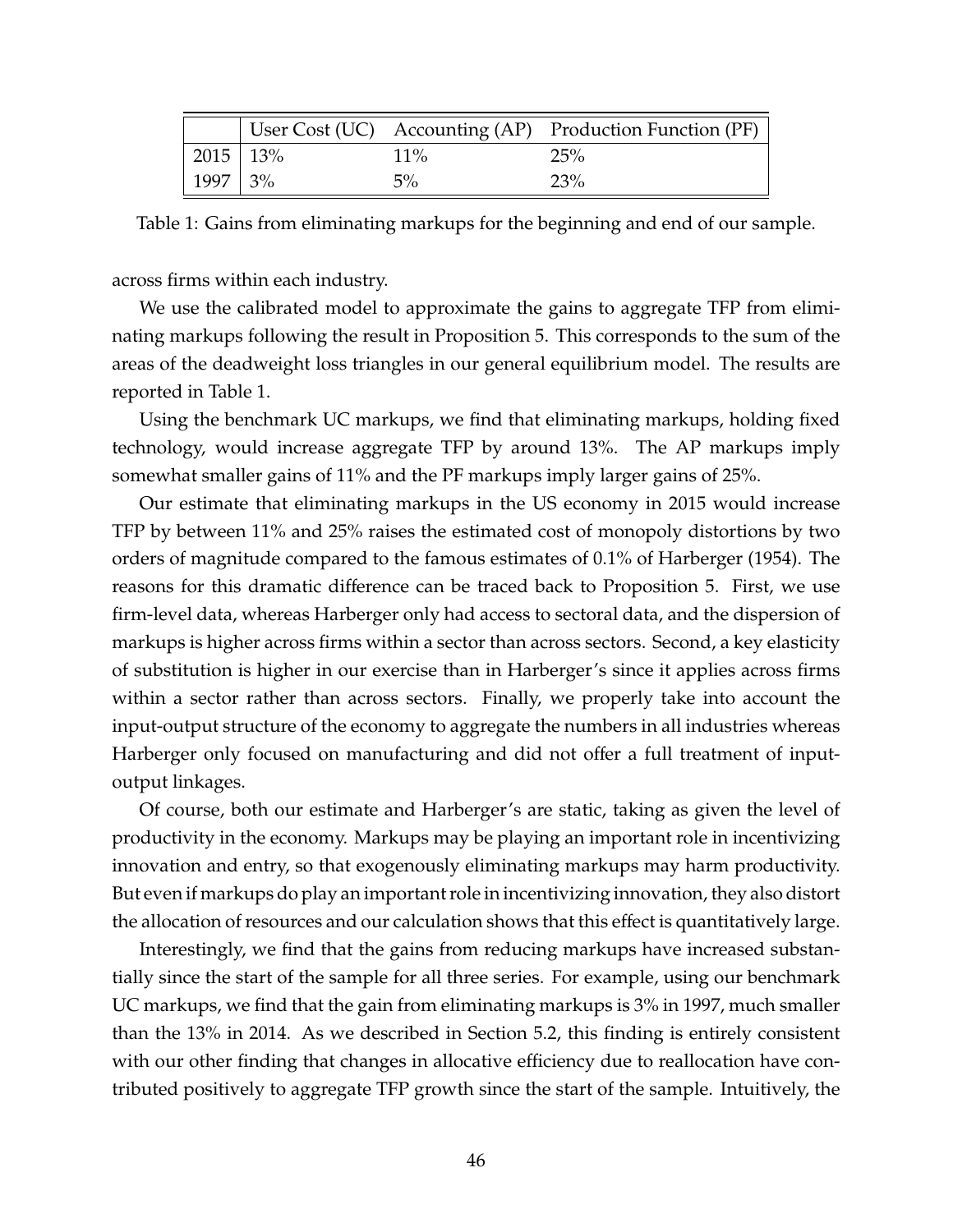<span id="page-46-0"></span>

|    |     |     |        | Benchmark $CD + CES \xi = 4$ Cobb-Douglas No IO Sectoral |     |         |
|----|-----|-----|--------|----------------------------------------------------------|-----|---------|
| UC | 13% | 14% | 8%     | 3%                                                       | 5%  | $0.7\%$ |
| AP | 11% | 12% | 6%     | 3%                                                       | 5%  | $1\%$   |
| PF | 25% | 29% | $14\%$ | $10\%$                                                   | 14% | $4\%$   |

Table 2: Gains in aggregate TFP from eliminating for different markup series and different calibrations. The first column are the benchmark numbers in Table [1.](#page-45-0) The third column sets all elasticities except  $\xi$  equal to one. The third column lowers the elasticity of substitution ξ between firms within each industry. The fourth column sets all elasticities in the model to be equal to one. The fifth column recalibrates the model using value-added production functions, ignoring the input-output connections, similar to [Hsieh and Klenow](#page-50-5) [\(2009\)](#page-50-5). The final column uses data aggregated to the sectoral level rather than firm-level similar to [Harberger](#page-50-4) [\(1954\)](#page-50-4).

distance to the frontier has increased because markups have become more dispersed over time. By contrast, changes in allocative efficiency have contributed positively to measured aggregate TFP growth because high-markup firms have been getting larger. The frontier has shifted faster, resulting in a simultaneous increase in the distance to the frontier.

In Table [2,](#page-46-0) we repeat the markup reduction exercise for some alternative specifications of the structural model. The first column repeats the benchmark numbers from Table [1.](#page-45-0) The second column considers a situation where all elasticities of substitution are set equal to one except the one across firms within industries (which is kept at 8). The distance to the frontier is not very sensitive to this change, which is in line with Proposition [5](#page-31-0) since most of the dispersion in markups is across firms within a sector and not across sectors or factors, and since the change keeps the elasticities across industries and factors relatively low (from values below one to one).

The third column shows the gains implied by a much lower elasticity of substitution across firms within industries  $\xi = 4$  rather than  $\xi = 8$ . Halving this elasticity more or less halves the losses from misallocation, which is in line with Proposition [5](#page-31-0) since most of the dispersion between markups is across firm within industries.

The fourth column shows the gains implied by a Cobb-Douglas specification of the model which imposes that all elasticities of substitution are equal to 1, including those across firms within industries. This model conforms to the assumption in [Harberger](#page-50-4) [\(1954\)](#page-50-4) that all demand curves are unit elastic, though we use a more detailed model with multiple factors, intermediate inputs, and disaggregated at the firm level. Once again, moving to the Cobb-Douglas specification significantly reduces the losses from misallocation.

The fifth column shows the gains implied by using value-added production functions which ignore the role of the production network. We find that working with value-added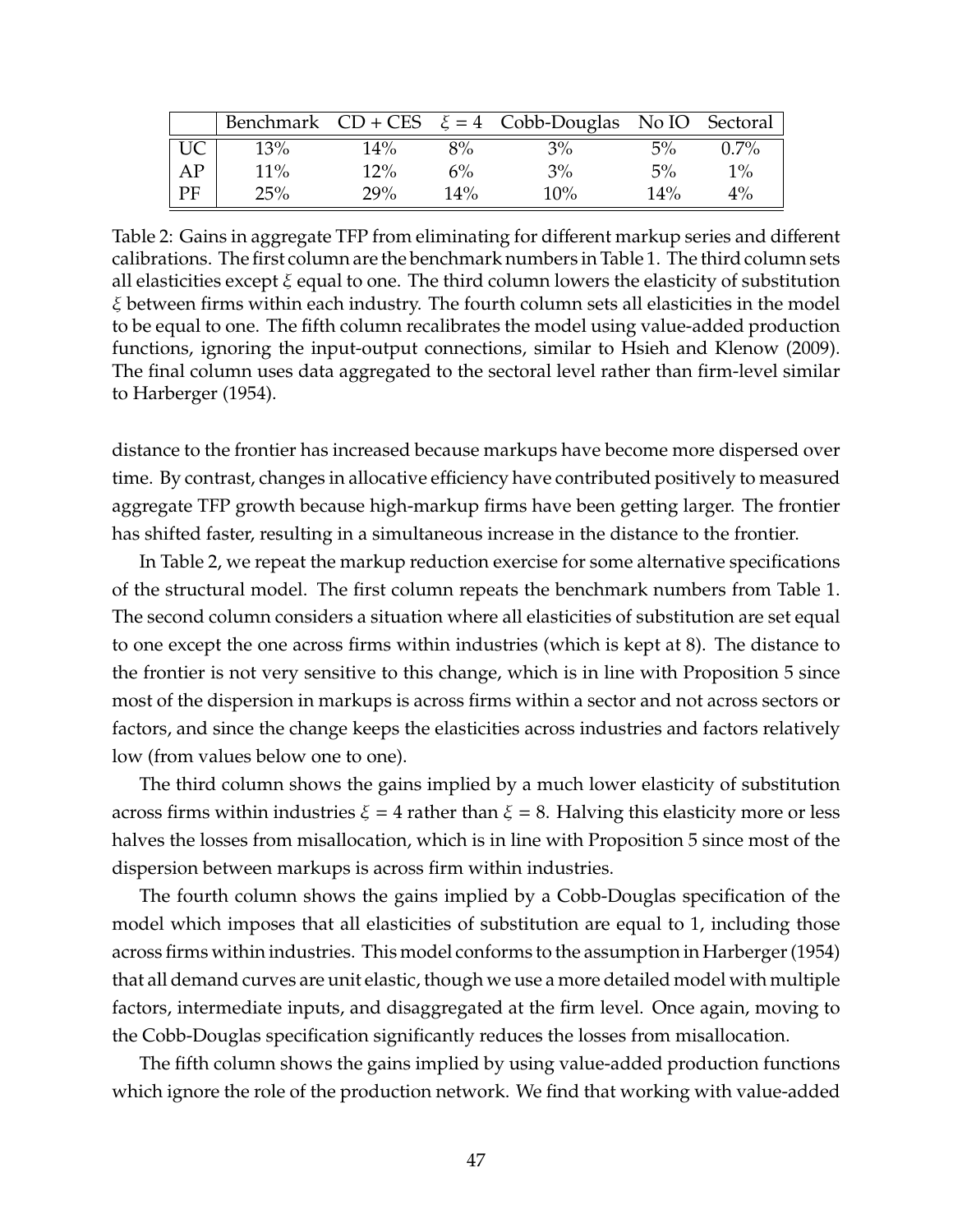productions can cut the estimated gains from reducing markups by more than half, which is in line with Proposition [5](#page-31-0) given that the distance to the frontier scales in both the sales shares and the Leontief inverse. Value-added production functions are commonly used in the literature on misallocation, and our results suggest that relying on this simplification can substantively reduce the gains from eliminating distortions.

Finally, the last column shows the losses from using a sectoral version of the model — one which aggregates each industry to contain a single firm charging a markup equal to the harmonic average of markups in that industry. This model is similar to the one used by [Harberger](#page-50-4) [\(1954\)](#page-50-4), although we stray from his unit-elastic demand assumption, model the whole economy rather than just manufacturing, and properly take input-output linkages into account. But at any rate, as expected, the numbers in this case are much smaller, and not drastically dissimilar to Harberger's 0.1% estimate. All in all, Table [2](#page-46-0) shows the importance of modeling micro-level heterogeneity, the input-output network, and realistic elasticities when using structural models to measure economic waste.

### **8 Robustness and Extensions**

In Appendix [H,](#page-73-0) we extend our results to address some limitations. We discuss, and in some cases fully characterize, how our basic framework can be adapted to handle the following complications: arbitrary non-CES production functions, elastic factor supplies, capital accumulation, adjustment costs, variable capacity utilization, and nonlinearities. All these issues introduce additional forces into the model, and we plan to squarely focus on these in future work. However, these discussions show that the intuitions gleaned from the basic framework continue to be useful in analyzing these more complex scenarios.

### **9 Conclusion**

We provide a non-parametric framework for analyzing and aggregating productivity and wedge shocks in a general equilibrium economy with arbitrary neoclassical production. Our results generalize the results of [Solow](#page-51-2) [\(1957\)](#page-51-2) and [Hulten](#page-50-6) [\(1978\)](#page-50-6) to economies with distortions. We show how, locally, the impact of a shock can be decomposed into a pure technology effect and an allocative efficiency effect. We also show how to compute the distance to the efficient frontier. Although our results are comparative statics that take productivity and markups as exogenous, they can be used, in conjunction with the chain rule, to study models where productivity or markups are themselves endogenous.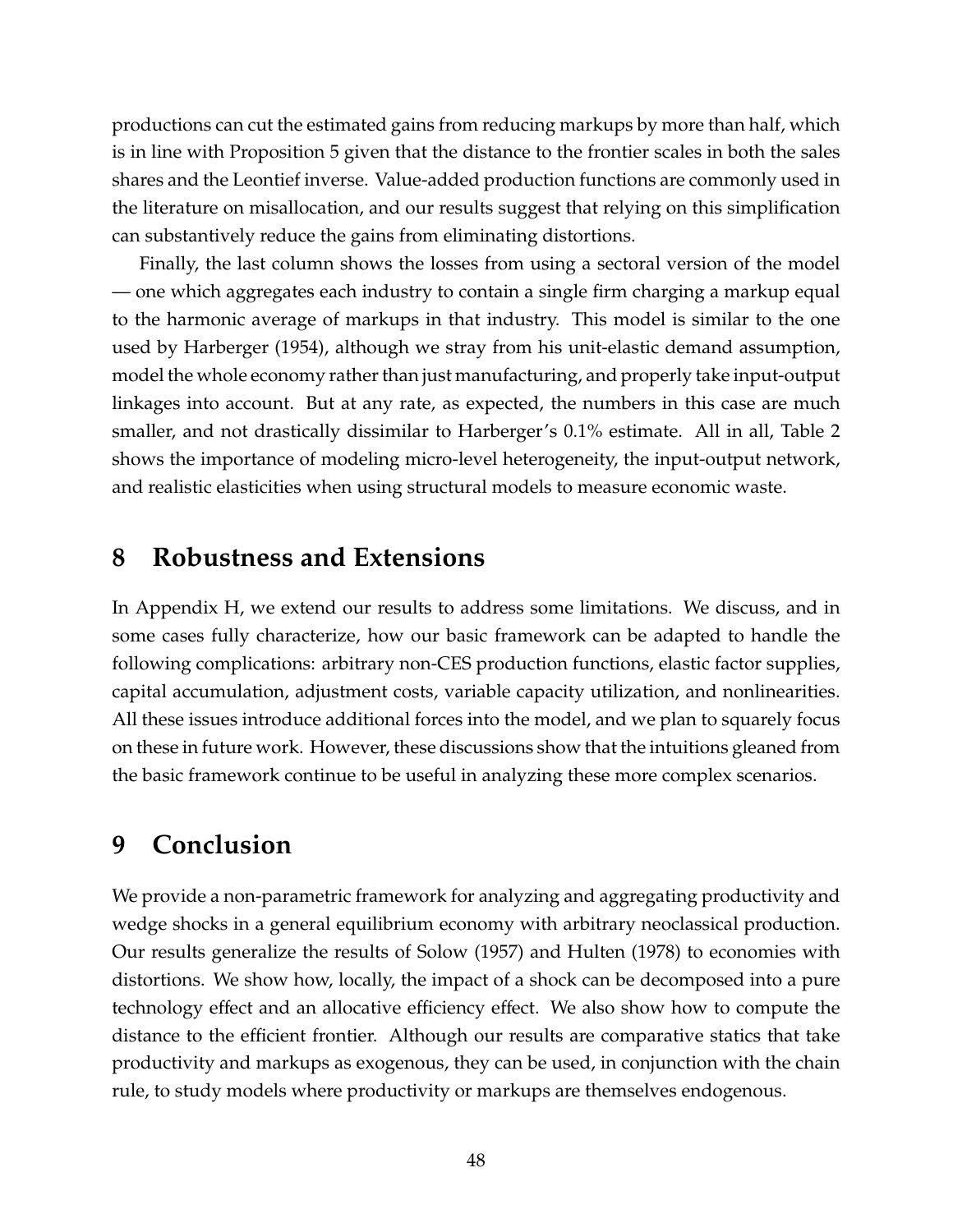We apply our findings to the firm-level markups in the US. We find that from 1997- 2015, allocative efficiency in the US accounts for about 50% of aggregate TFP growth. We also find that the gains from reducing markups have increased since 1997, and that eliminating markups would increase aggregate TFP by around 15%. These numbers are two orders of magnitude higher than classic estimates like those of [Harberger](#page-50-4) [\(1954\)](#page-50-4).

### **References**

- <span id="page-48-3"></span>Ackerberg, D. A., K. Caves, and G. Frazer (2015). Identification properties of recent production function estimators. *Econometrica 83*(6), 2411–2451.
- Asker, J., A. Collard-Wexler, and J. De Loecker (2019). (mis) allocation, market power, and global oil extraction. *American Economic Review 109*(4), 1568–1615.
- <span id="page-48-2"></span>Atalay, E. (2017). How important are sectoral shocks? *American Economic Journal: Macroeconomics (Forthcoming)*.
- <span id="page-48-5"></span>Atkeson, A. and A. Burstein (2008). Pricing-to-market, trade costs, and international relative prices. *American Economic Review 98*(5), 1998–2031.
- <span id="page-48-1"></span>Autor, D., D. Dorn, L. Katz, C. Patterson, and J. Van Reenen (2019). The fall of the labor share and the rise of superstar firms.
- Baily, M. N., C. Hulten, and D. Campbell (1992). Productivity Dynamics in Manufacturing Plants. *Brookings Papers on Economic Activity 23*(1992 Micr), 187–267.
- Baqaee, D. R. (2016). Cascading failures in production networks.
- <span id="page-48-0"></span>Baqaee, D. R. and E. Farhi (2017a). The macroeconomic impact of microeconomic shocks: Beyond Hulten's Theorem.
- Baqaee, D. R. and E. Farhi (2017b, November). Productivity and Misallocation in General Equilibrium. NBER Working Papers 24007, National Bureau of Economic Research, Inc.
- Baqaee, D. R. and E. Farhi (2018). Macroeconomics with heterogeneous agents and inputoutput networks. Technical report, National Bureau of Economic Research.
- Baqaee, D. R. and E. Farhi (2019a). Aggregating with Scale: Entry, Exit, and Selection. Working paper, Harvard.
- <span id="page-48-4"></span>Baqaee, D. R. and E. Farhi (2019b). Networks, Barriers, and Trade. Technical report.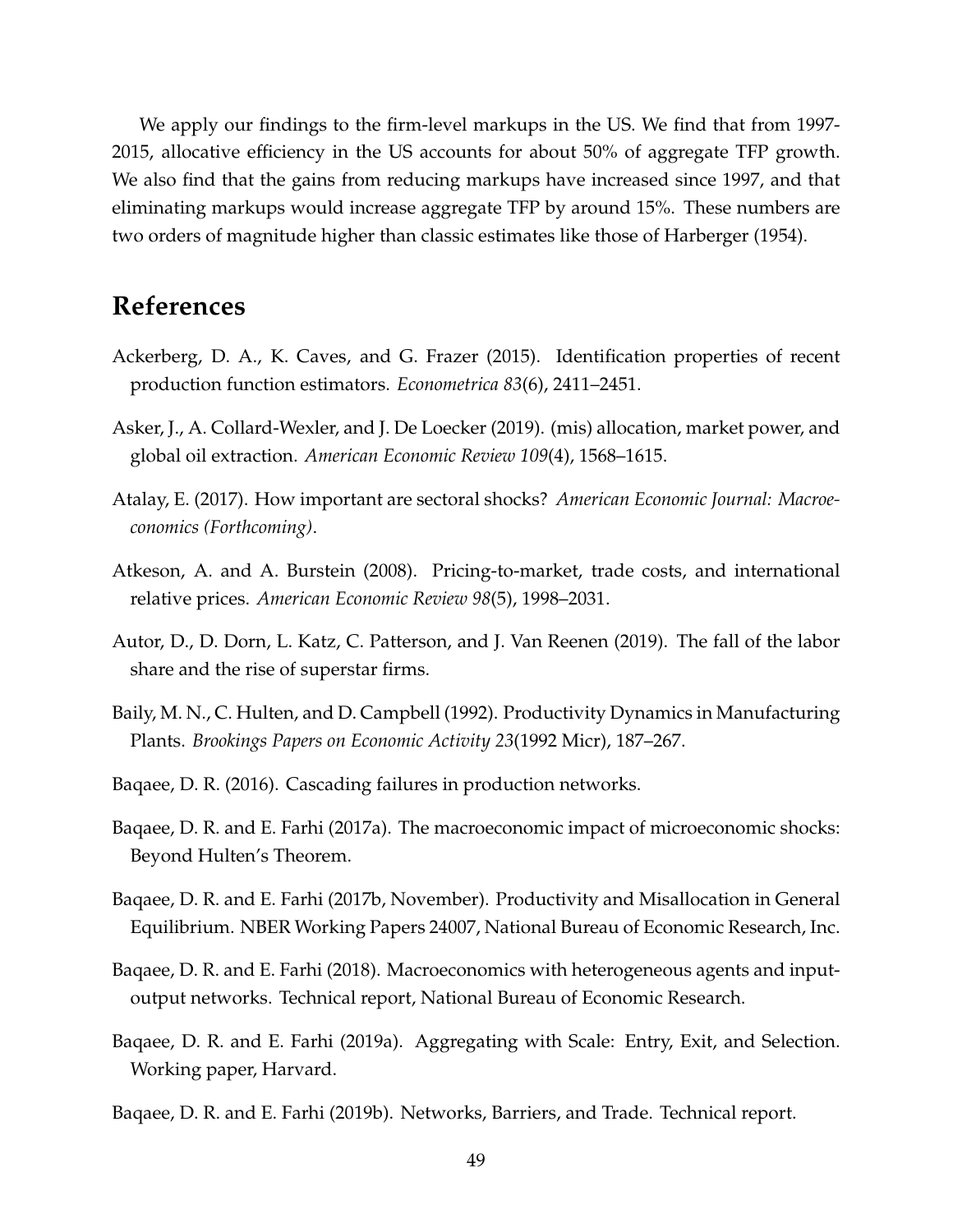Barkai, S. (2019). Declining labor and capital shares.

- Bartelsman, E., J. Haltiwanger, and S. Scarpetta (2013, February). Cross-Country Differences in Productivity: The Role of Allocation and Selection. *American Economic Review 103*(1), 305–334.
- Basu, S. and J. G. Fernald (2002). Aggregate productivity and aggregate technology. *European Economic Review 46*(6), 963–991.
- Bigio, S. and J. La'O (2019). Financial frictions in production networks. Technical report.
- <span id="page-49-2"></span>Boehm, C., A. Flaaen, and N. Pandalai-Nayar (2014). Complementarities in multinational production and business cycle dynamics. Technical report, Working paper, University of Michigan.
- Caballero, R. J., E. Farhi, and P.-O. Gourinchas (2017, May). Rents, technical change, and risk premia accounting for secular trends in interest rates, returns on capital, earning yields, and factor shares. *American Economic Review 107*(5), 614–20.
- <span id="page-49-3"></span>Claus, J. and J. Thomas (2001). Equity premia as low as three percent? evidence from analysts' earnings forecasts for domestic and international stock markets. *The Journal of Finance 56*(5), 1629–1666.
- <span id="page-49-0"></span>De Loecker, J., J. Eeckhout, and G. Unger (2019). The rise of market power and the macroeconomic implications. Technical report, National Bureau of Economic Research.
- <span id="page-49-1"></span>De Loecker, J. and F. Warzynski (2012). Markups and firm-level export status. *The American Economic Review 102*(6), 2437–2471.
- Debreu, G. (1951). The coefficient of resource utilization. *Econometrica: Journal of the Econometric Society*, 273–292.
- Domar, E. D. (1961). On the measurement of technological change. *The Economic Journal 71*(284), 709–729.
- Edmond, C., V. Midrigan, and D. Y. Xu (2018). How costly are markups? Technical report, National Bureau of Economic Research.
- Elsby, M. W., B. Hobijn, and A. Şahin (2013). The decline of the us labor share. *Brookings Papers on Economic Activity 2013*(2), 1–63.
- Farhi, E. and F. Gourio (2018). Accounting for macro-finance trends: Market power, intangibles, and risk premia. Technical report, National Bureau of Economic Research.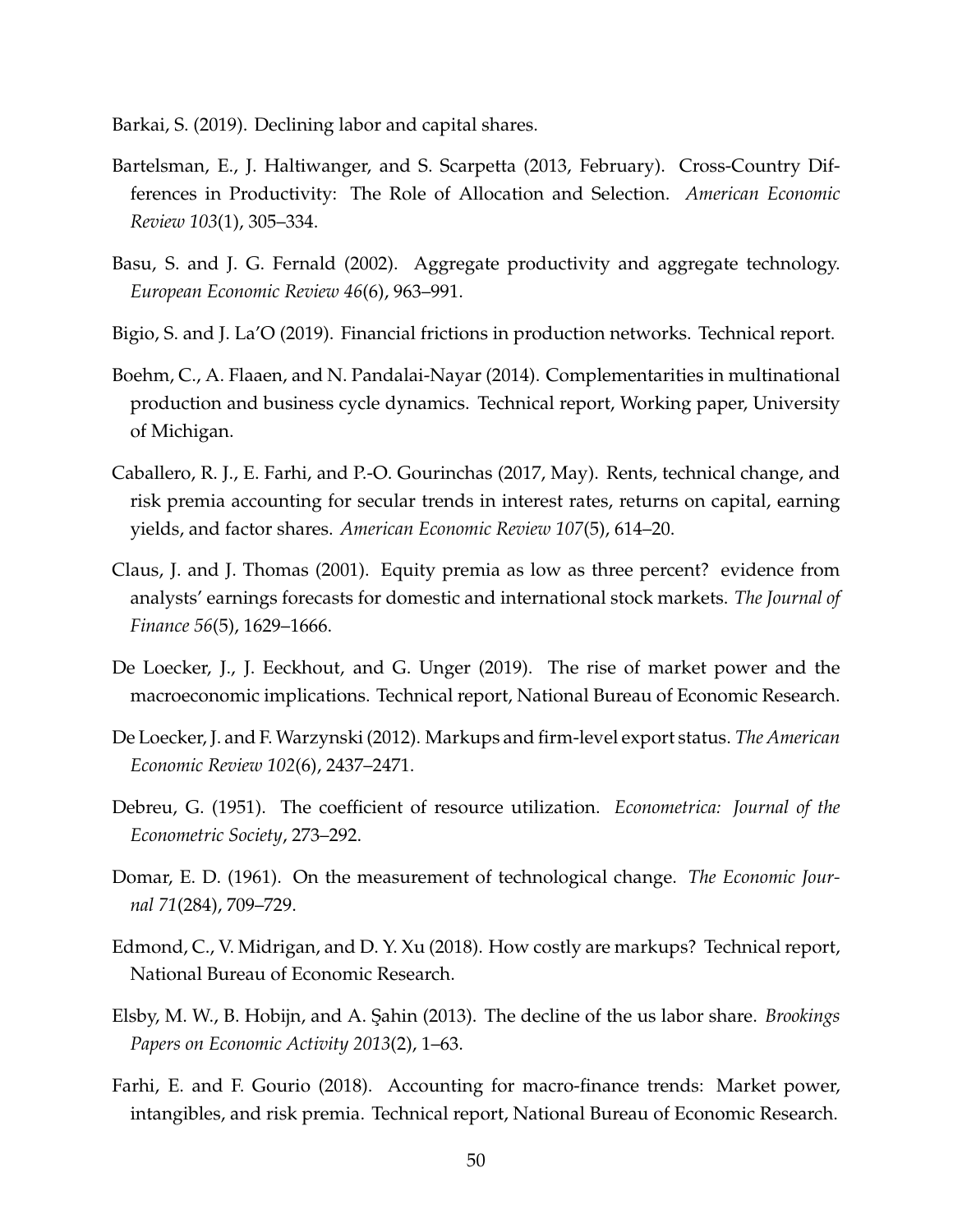- Farrell, M. J. (1957). The measurement of productive efficiency. *Journal of the Royal Statistical Society: Series A (General) 120*(3), 253–281.
- <span id="page-50-2"></span>Foster, L., J. Haltiwanger, and C. Syverson (2008). Reallocation, firm turnover, and efficiency: Selection on productivity or profitability? *American Economic Review 98*(1), 394–425.
- Foster, L., J. C. Haltiwanger, and C. J. Krizan (2001, September). Aggregate Productivity Growth: Lessons from Microeconomic Evidence. In *New Developments in Productivity Analysis*, NBER Chapters, pp. 303–372. National Bureau of Economic Research, Inc.
- Gollop, F. M., B. M. Fraumeni, and D. W. Jorgenson (1987). Productivity and us economic growth.
- Grassi, B. (2017). IO in I-O: Competition and volatility in input-output networks. Technical report.
- Griliches, Z. and H. Regev (1995, January). Firm productivity in Israeli industry 1979-1988. *Journal of Econometrics 65*(1), 175–203.
- <span id="page-50-1"></span>Gutierrez, G. (2017). Investigating global labor and profit shares.
- <span id="page-50-0"></span>Gutiérrez, G. and T. Philippon (2016). Investment-less growth: An empirical investigation. Technical report, National Bureau of Economic Research.
- <span id="page-50-7"></span>Hall, R. E. (1988). The relation between price and marginal cost in us industry. *Journal of political Economy 96*(5), 921–947.
- Hall, R. E. (1990). *Growth*/ *Productivity*/*Unemployment: Essays to Celebrate Bob Solow's Birthday*, Chapter 5, pp. 71–112. MIT Press.
- <span id="page-50-3"></span>Hall, R. E. and D. W. Jorgenson (1967). Tax policy and investment behavior. *American economic review 57*(3), 391–414.
- <span id="page-50-4"></span>Harberger, A. C. (1954). Monopoly and resource allocation. In *American Economic Association, Papers and Proceedings*, Volume 44, pp. 77–87.
- <span id="page-50-5"></span>Hsieh, C.-T. and P. J. Klenow (2009). Misallocation and manufacturing TFP in China and India. *The quarterly journal of economics 124*(4), 1403–1448.
- <span id="page-50-6"></span>Hulten, C. R. (1978). Growth accounting with intermediate inputs. *The Review of Economic Studies*, 511–518.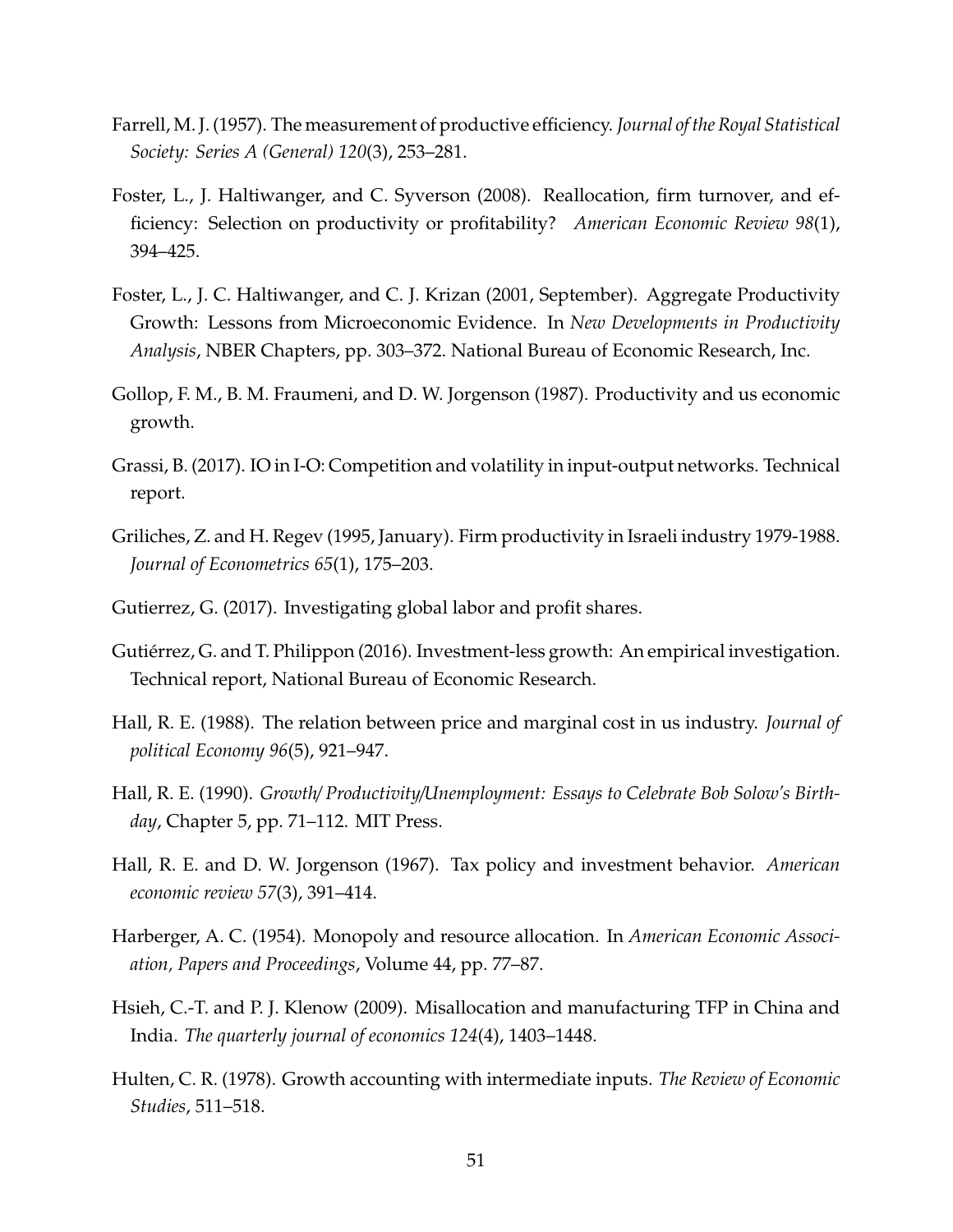- Jones, C. I. (2011). Intermediate goods and weak links in the theory of economic development. *American Economic Journal: Macroeconomics*, 1–28.
- Jones, C. I. (2013). Input-Output economics. In *Advances in Economics and Econometrics: Tenth World Congress*, Volume 2, pp. 419. Cambridge University Press.
- Koh, D., R. Santaeulalia-Llopis, and Y. Zheng (2019). Labor share decline and intellectual ` property products capital.
- <span id="page-51-4"></span>Levinsohn, J. and A. Petrin (2003). Estimating production functions using inputs to control for unobservables. *The review of economic studies 70*(2), 317–341.
- Liu, E. (2019). Industrial policies and economic development. Technical report.
- McKenzie, L. W. (1959). On the existence of general equilibrium for a competitive market. *Econometrica: journal of the Econometric Society*, 54–71.
- <span id="page-51-3"></span>Olley, G. S. and A. Pakes (1996a). The dynamics of productivity in the telecommunications equipment industry. *Econometrica: Journal of the Econometric Society*, 1263–1297.
- Olley, G. S. and A. Pakes (1996b, November). The Dynamics of Productivity in the Telecommunications Equipment Industry. *Econometrica 64*(6), 1263–1297.
- Osotimehin, S. (2019, April). Aggregate productivity and the allocation of resources over the business cycle. *Review of Economic Dynamics 32*, 180–205.
- Osotimehin, S. and L. Popov (2018). Misallocation and intersectoral linkages. Technical report.
- <span id="page-51-1"></span>Petrin, A. and J. Levinsohn (2012). Measuring aggregate productivity growth using plantlevel data. *The RAND Journal of Economics 43*(4), 705–725.
- Restuccia, D. and R. Rogerson (2008). Policy distortions and aggregate productivity with heterogeneous establishments. *Review of Economic dynamics 11*(4), 707–720.
- Rognlie, M. (2016). Deciphering the fall and rise in the net capital share: accumulation or scarcity? *Brookings papers on economic activity 2015*(1), 1–69.
- <span id="page-51-2"></span>Solow, R. M. (1957). Technical change and the aggregate production function. *The review of Economics and Statistics*, 312–320.
- <span id="page-51-0"></span>Vincent, N. and M. Kehrig (2019). The Micro-Level Anatomy of the Labor Share Decline. Nber working papers, National Bureau of Economic Research, Inc.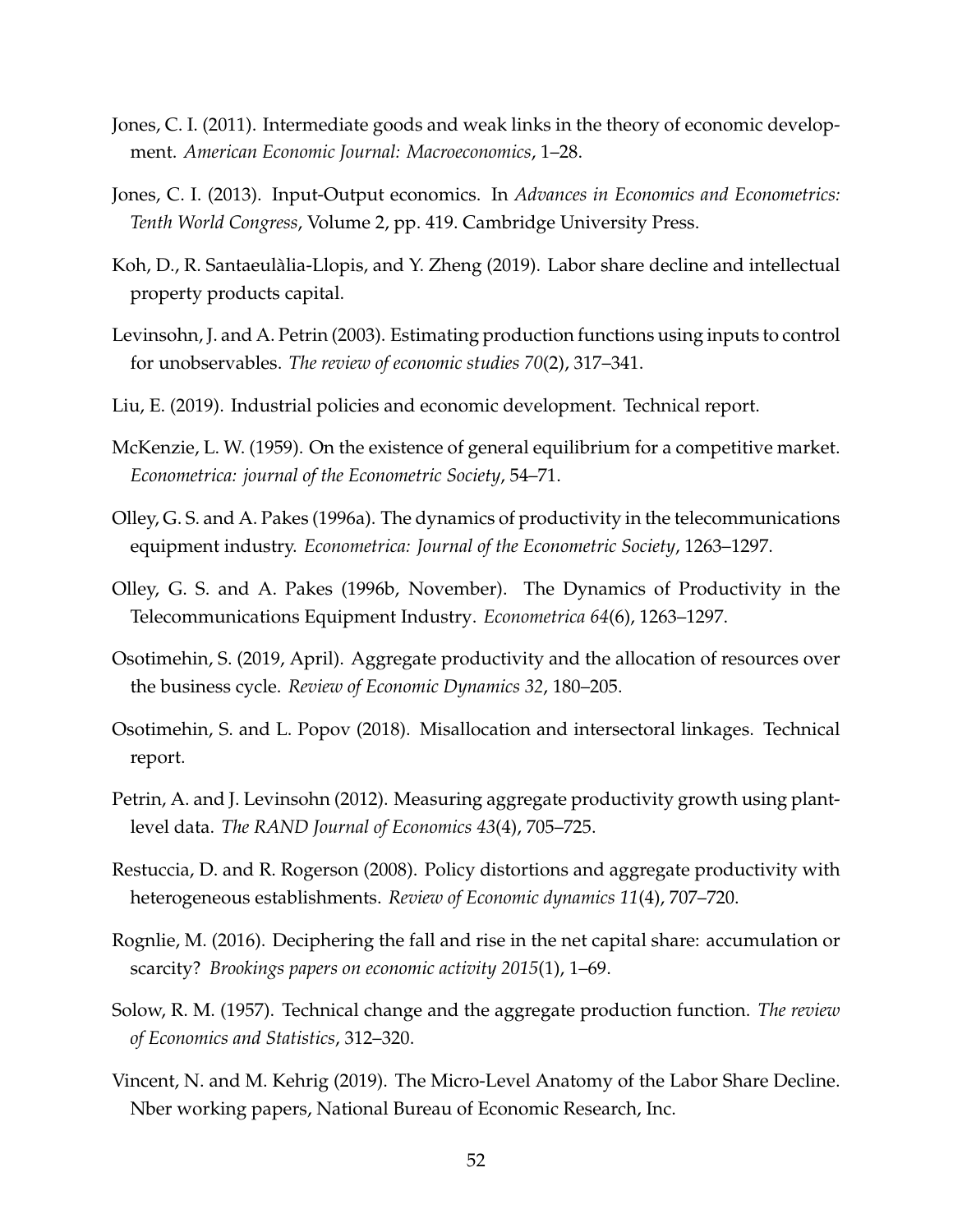<span id="page-52-2"></span>

# <span id="page-52-0"></span>**Appendix A Additional Figures**

Figure 6: Cumulative decomposition of changes in aggregate TFP into pure changes in technology and changes in allocative efficiency following equation [\(7\)](#page-20-1), with markups obtained from the production-function approach, at the firm level (left panel) and at the sectoral level (right panel).

<span id="page-52-1"></span>

Figure 7: Cumulative decomposition of changes in aggregate TFP into pure changes in technology and changes in allocative efficiency following equation [\(7\)](#page-20-1), with markups obtained from the accounting profits approach, at the firm level (left panel) and at the sectoral level (right panel).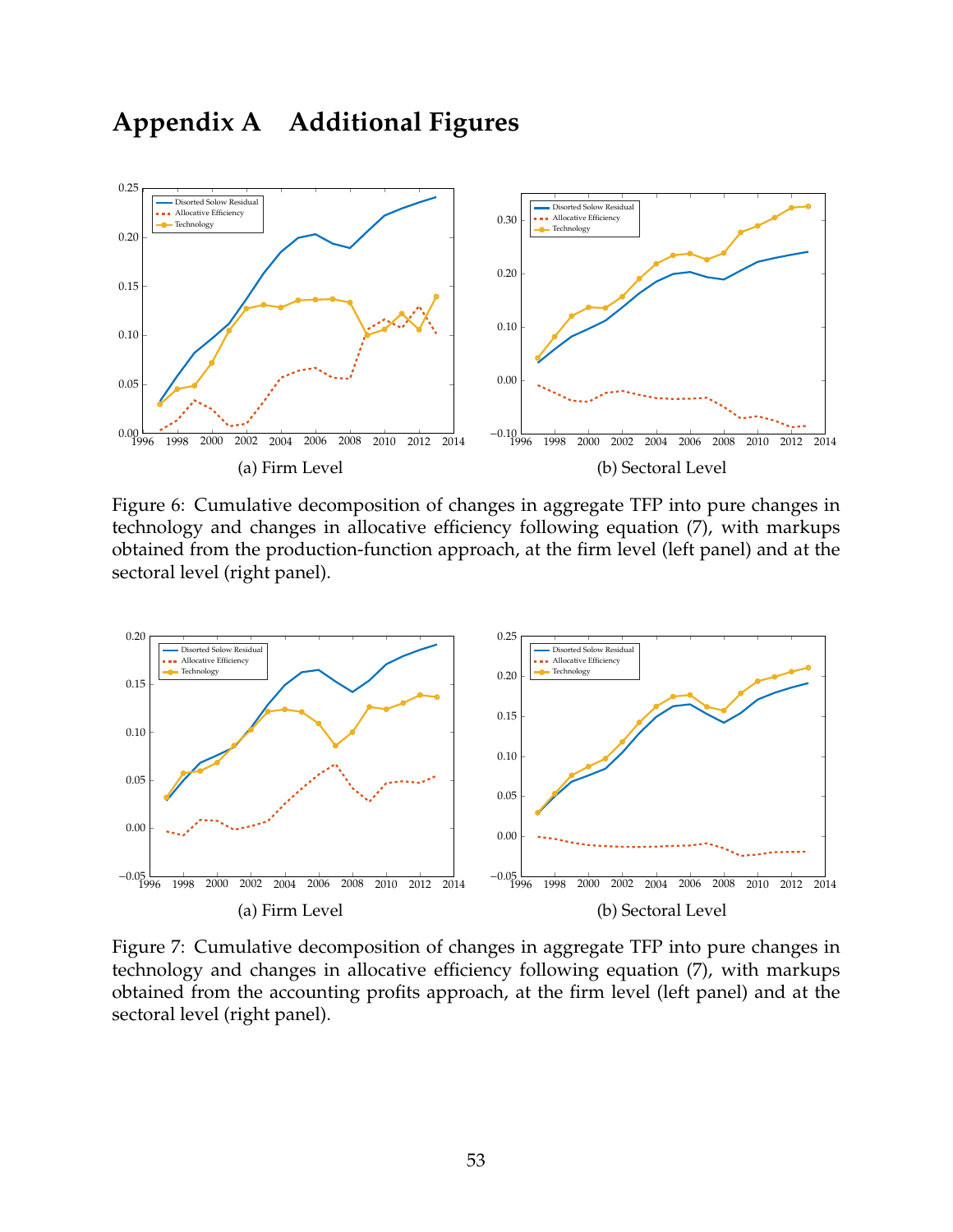# Online Appendix to Productivity and Misallocation in General Equilibrium

David Rezza Baqaee Emmanuel Farhi

September 20, 2019

<sup>∗</sup>Emails: baqaee@econ.ucla.edu, efarhi@harvard.edu. We thank Philippe Aghion, Pol Antras, Andrew Atkeson, Susanto Basu, John Geanakoplos, Ben Golub, Gita Gopinath, Dale Jorgenson, Marc Melitz, Ben Moll, Matthew Shapiro, Dan Trefler, Venky Venkateswaran and Jaume Ventura for their valuable comments. We are especially grateful to Natalie Bau for detailed conversations. We thank German Gutierrez, Thomas Philippon, Jan De Loecker, and Jan Eeckhout for sharing their data. We thank Thomas Brzustowski and Maria Voronina for excellent research assistance.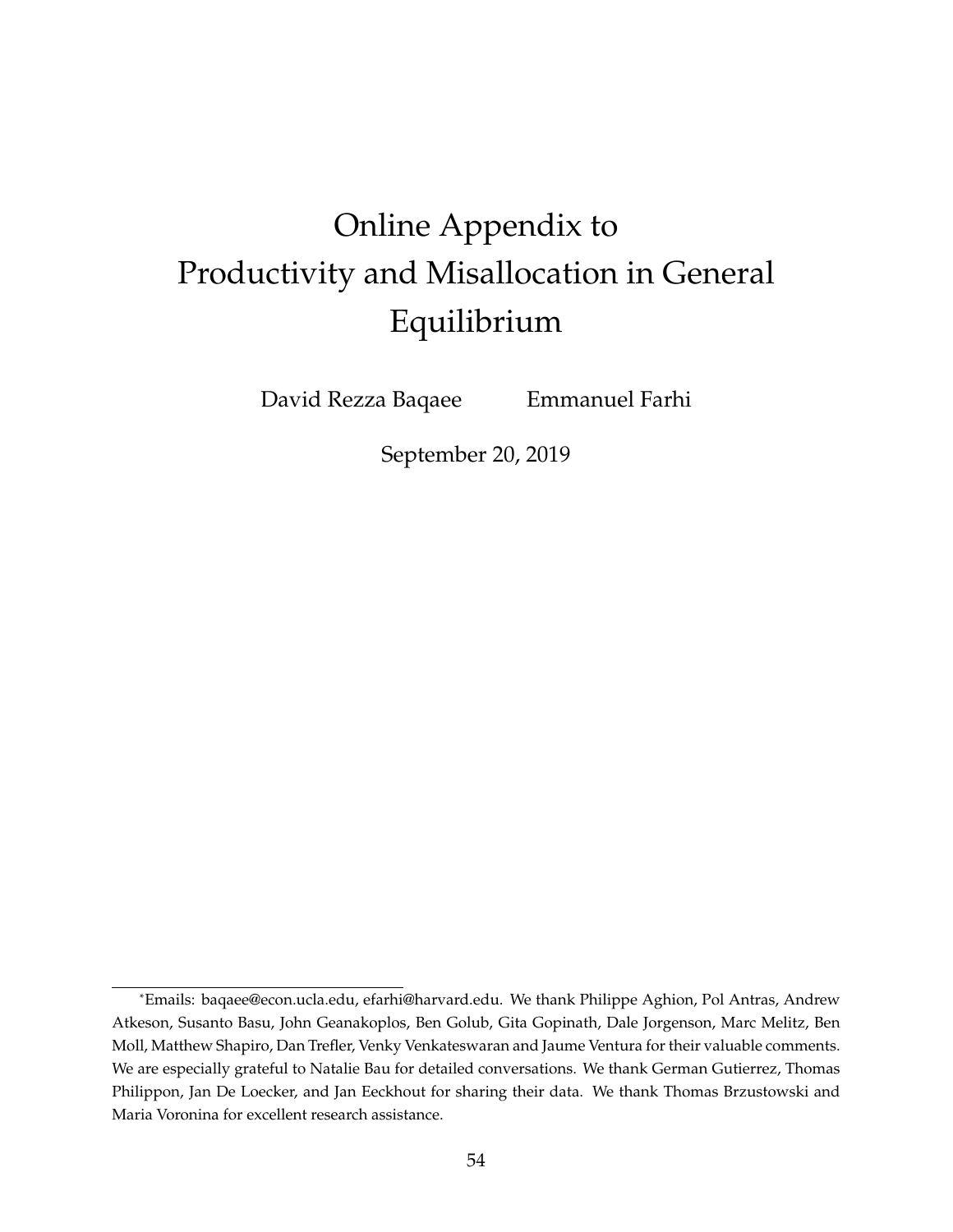|   | <b>B</b> Empirical Comparison with Petrin-Levinsohn                   | 56 |
|---|-----------------------------------------------------------------------|----|
|   | C Data                                                                | 57 |
|   |                                                                       | 57 |
|   |                                                                       | 58 |
|   | D Proofs                                                              | 61 |
| E | Basu-Fernald and Petrin-Levinsohn in a Simple Example                 | 70 |
| F | Applying our Results with Endogenous Markups in a Simple Example      | 71 |
|   | G Standard-Form for Nested CES Economies                              | 73 |
|   | H Robustness and Extensions                                           | 74 |
|   |                                                                       | 74 |
|   |                                                                       | 76 |
|   | H.3 Capital Accumulation, Adjustment Costs, and Capacity Utilization  | 77 |
|   | H.4 Nonlinear Impact of Shocks and Duality with Industry Structure 77 |    |
|   | <b>Aggregation of Cost-Based Domar Weights</b>                        | 81 |
| J | <b>Extra Examples</b>                                                 | 82 |
|   | K Volatility of Aggregate TFP                                         | 85 |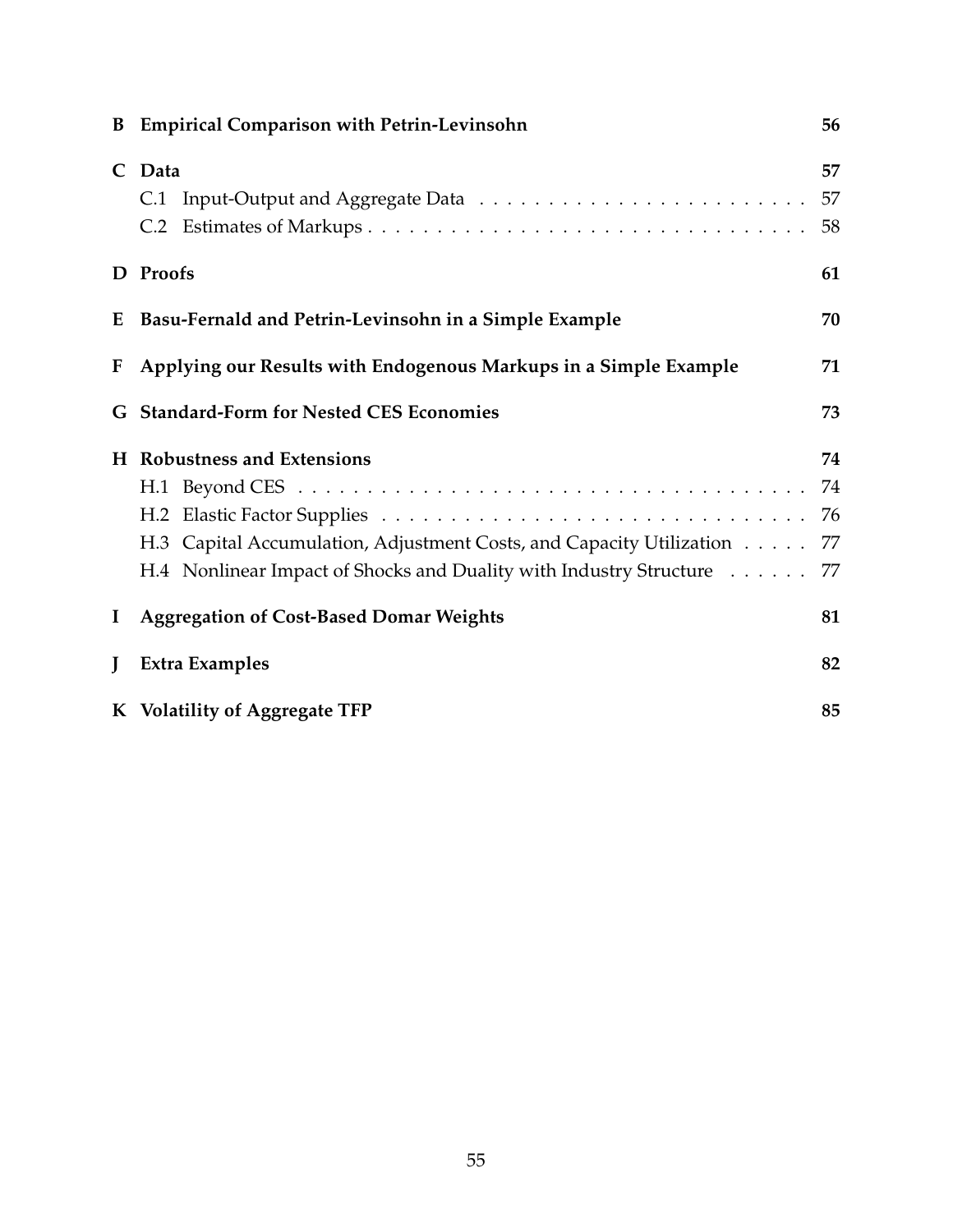## <span id="page-55-0"></span>**Appendix B Empirical Comparison with Petrin-Levinsohn**

Figure [8](#page-55-1) constructs the Petrin-Levinsohn decomposition with markups obtained from the production-function approach, at the firm level. The factor-growth-miscounting term is introduced to correct for the fact that the Petrin-Levinsohn decomposition applies to the Solow residual, whereas ours applies to the distortion-adjusted Solow residual, where both residuals weigh the growth of each factor differently. It does not affect the pure technology and changes in allocative efficiency effects constructed using their procedure.

Figures [6a](#page-52-2) and [8](#page-55-1) allow us to compare the different results that are obtained using our decomposition and the Petrin-Levinsohn decomposition. Compared to ours, the Petrin-Levinsohn decomposition finds lower contributions both for pure technology and for allocative efficiency. The different weights used to weigh labor and capital growth in the Solow residual vs. the distortion-adjusted Solow also lead to a sizable difference between the Solow residual and the distortion-adjusted Solow residual. The cumulated Solow residual is significantly lower than the cumulated distortion-adjusted Solow residual, and this is reflected in a sizable positive contribution of factor-growth miscounting.

<span id="page-55-1"></span>

Figure 8: Petrin-Levinsohn decomposition of changes in aggregate TFP into pure changes in technology, changes in allocative efficiency, and factor under-counting, with markups obtained from the production-function approach, at the firm level.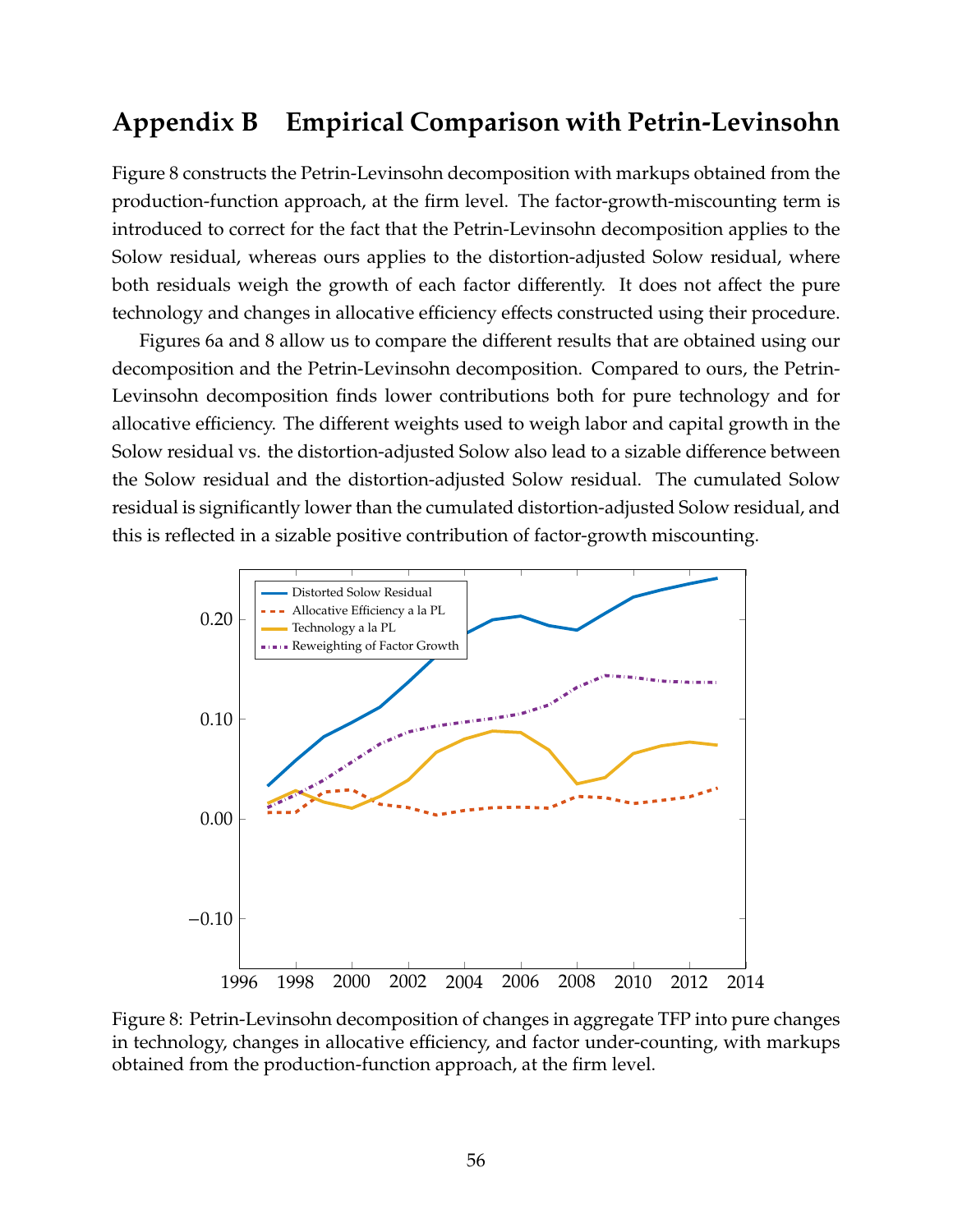## <span id="page-56-0"></span>**Appendix C Data**

We have two principal datasources: (i) aggregate data from the BEA, including the inputoutput tables and the national income and product accounts; (ii) firm-level data from Compustat. Below we describe how we treat the input-output data, merge it with firmlevel estimates of markups, and how we estimate markups at the firm-level.

### <span id="page-56-1"></span>**C.1 Input-Output and Aggregate Data**

Our measure of real GDP growth, and growth in real factor quantities (labor and capi-tal) come from the San Francisco Federal Reserve's dataset on total factor productivity.<sup>[1](#page-0-0)</sup> Specifically, we use the variable "dY" for real GDP growth, "dK" for real capital growth, and "dLQ+dhours" for labor input growth.

Our input-output data comes from the BEA's annual input-output tables. We calibrate the data to the USE tables from 1997-2015 before redefinitions. We also ignore the distinction between commodities and industries, assuming that each industry produces one commodity. For each year, this gives us the revenue-based expenditure share matrix  $\Omega$  as well as the final demand budget shares *b*. We drop the government, scrap, and noncomparable imports sectors from our dataset, leaving us with 66 industries. We define the gross-operating surplus of each industry to be the residual from sales minus intermediate input costs and compensation of employees. The expenditures on capital, at the industry level, are equal to the gross operating surplus minus the share of profits (how we calculate the profit share is described shortly). If this number is negative, we set it equal to zero. If any value in  $\Omega$  is negative, we set it to zero.

We have three sources of markup data. For each markup series, we compute the profit share (amongst Compustat firms) for each industry and year, and then we use that profit share to separate payments to capital from gross operating surplus in the BEA data for that industry and year. Conditional on the harmonic average of markups in each industryyear, we can recover the cost-based  $\Omega = \mu\Omega$ . If for an industry and year we do not observe any Compustat firms, then we assume that the profit share (and the average markup) of that industry is equal to the aggregate profit share (and the industry-level markup is the same as the aggregate markup).

We assume that the economy has an industry structure along the lines of Appendix [H.4,](#page-76-1) so that all producers in each industry have the same production function up to a Hicks-neutral productivity shifter. This means that for each producer *i* and *j* in the same

<sup>&</sup>lt;sup>1</sup>Available at https://www.frbsf.org/economic-research/indicators-data/total-factor-productivity-tfp/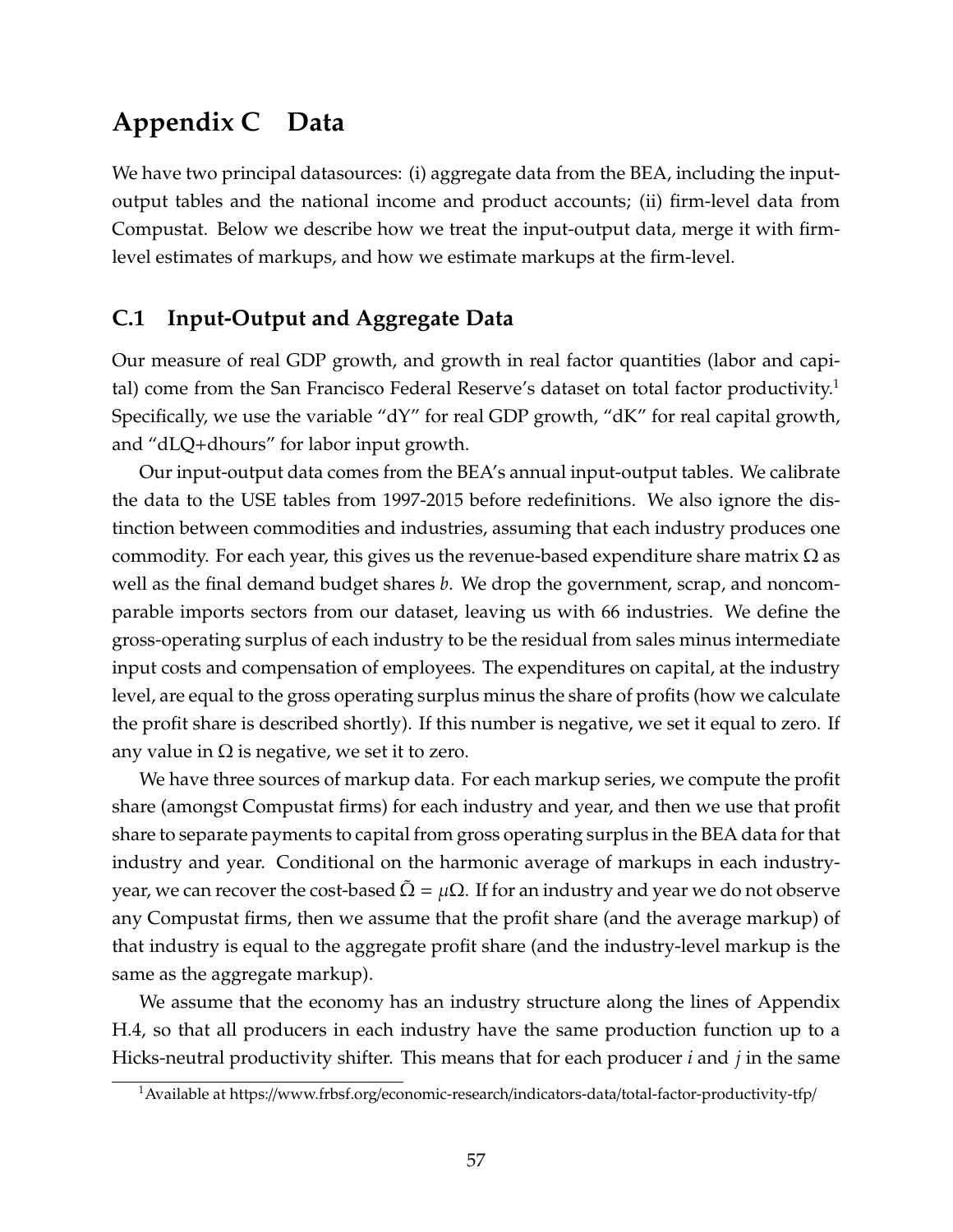industry  $\tilde{\Omega}_{ik}=\tilde{\Omega}_{jk}.$  To populate each industry with individual firms, we divide the sales of each industry across the firms in Compustat according to the sales share of these firms in Compustat. In other words, if some firm  $i$ 's markup is  $\mu_i$  and share of industry sales in Compustat is *x*, then we assume that the mass of firms in that industry whose markups are equal to  $\mu_i$  is also equal to  $x$ . These assumptions allow us to use the markup data and market share information from Compustat, and the industry-level IO matrix from the BEA, to construct the firm-level cost-based IO matrix.

### <span id="page-57-0"></span>**C.2 Estimates of Markups**

Now, we briefly describe how our firm-level markup data is constructed. Firm-level data is from Compustat, which includes all public firms in the US. The database covers 1950 to 2016, but we restrict ourselves to post-1997 data since that is the start of the annual BEA data. We exclude firm-year observations with assets less than 10 million, with negative book or market value, or with missing year, assets, or book liabilities. We exclude firms with BEA code 999 because there is no BEA depreciation available for them; and Financials (SIC codes 6000-6999 or NAICS3 codes 520-525). Firms are mapped to BEA industry segments using 'Level 3' NAICS codes, according to the correspondence tables provided by the BEA. When NAICS codes are not available, firms are mapped to the most common NAICS category among those firms that share the same SIC code and have NAICS codes available.

#### **C.2.1 Accounting Profits Approach**

For the accounting-profit approach markups, we use operating income before depreciation, minus depreciation to arrive at accounting profits. Our measure of depreciation is the industry-level depreciation rate from the BEA's investment series. The BEA depreciation rates are better than the Compustat depreciation measures since accounting rules and tax incentives incentivize firms to depreciate assets too quickly. We use the expression

$$
profits_i = \left(1 - \frac{1}{\mu_i}\right) sales_i,
$$

to back out the markups for each firm in each year. We winsorize markups and changes in markups at the 5-95th percentile by year. Intuitively, this is equivalent to assuming that the cost of capital is simply the depreciation rate (equivalently, the risk-adjusted rate of return on capital is zero).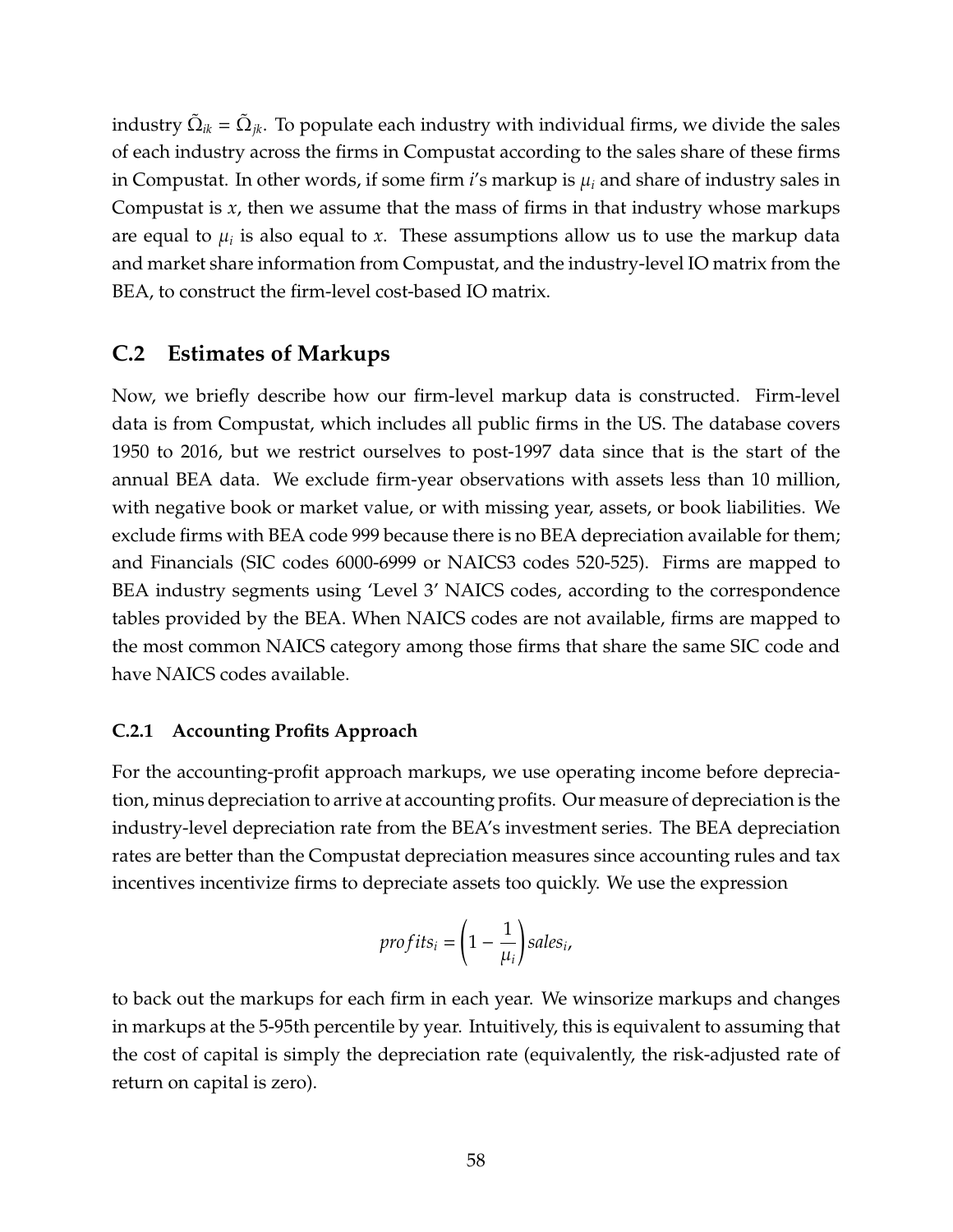#### **C.2.2 User Cost Approach**

The user-cost approach markups are similar to the accounting profits but require a more careful accounting for the user cost of capital. For this measure, we rely on the replication files from Gutiérrez and Philippon [\(2016\)](#page-50-0) provided German Gutierrez. For more informa-tion see Gutiérrez and Philippon [\(2016\)](#page-50-0). To recover markups, we assume that operating surplus of each firm is equal to payments to both capital as well as economic rents due to markups. We write

$$
OS_{i,t} = r_{k_i,t}K_{i,t} + \left(1 - \frac{1}{\mu_i}\right) sales_{i,t},
$$

where *OSi*,*<sup>t</sup>* is the operating income of the firm after depreciation and minus income taxes,  $r_{k_i,t}$  is the user-cost of capital and  $K_{i,t}$  is the quantity of capital used by firm *i* in industry *j* in period *t*. This equation uses the fact that each firm has constant-returns to scale. In other words,

<span id="page-58-0"></span>
$$
\frac{OS_{i,t}}{K_{i,t}} = r_{k_i,t} + \left(1 - \frac{1}{\mu_i}\right) \frac{sales_{i,t}}{K_{i,t}},
$$
\n(21)

To solve for the markup, we need to account for both the user cost (rental rate) of capital as well as the quantity of capital. The user-cost of capital is given by

$$
r_{k_i,t} = r_t^s + KRP_j - (1 - \delta_{k_i,t})E(\Pi_{t+1}^k),
$$

where  $r_i^s$  is the risk-free real rate,  $\text{KPR}_j$  is the industry-level capital risk premium,  $\delta_j$  is the industry-level BEA depreciation rate, and  $E(\Pi_{t+1}^k)$  is the expected growth in the relative price of capital. We assume that expected quantities are equal to the realized ones. To calculate the user-cost, the risk-free real rate is the yield on 10-year TIPS starting in 2003. Prior to 2003, we use the average spread between nominal and TIPS bonds to deduce the real rate from nominal bonds prior to 2003. *KRP* is computed using industry-level equity risk premia following [Claus and Thomas](#page-49-3) [\(2001\)](#page-49-3) using analyst forecasts of earnings from IBES and using current book value and the average industry payout ratio to forecast future book value. The depreciation rate is taken from BEA's industry-level depreciation rates. The capital gains  $E(\Pi_{t+1}^k)$  is equal to the growth in the relative price of capital computed from the industry-specific investment price index relative to the PCE deflator. Finally, we use net property, plant, and equipment as the measure of the capital stock. This allows us to solve equation [\(21\)](#page-58-0) for a time-varying firm-level measure of the markup. We winsorize markups and changes in markups at the 5-95th percentile by year.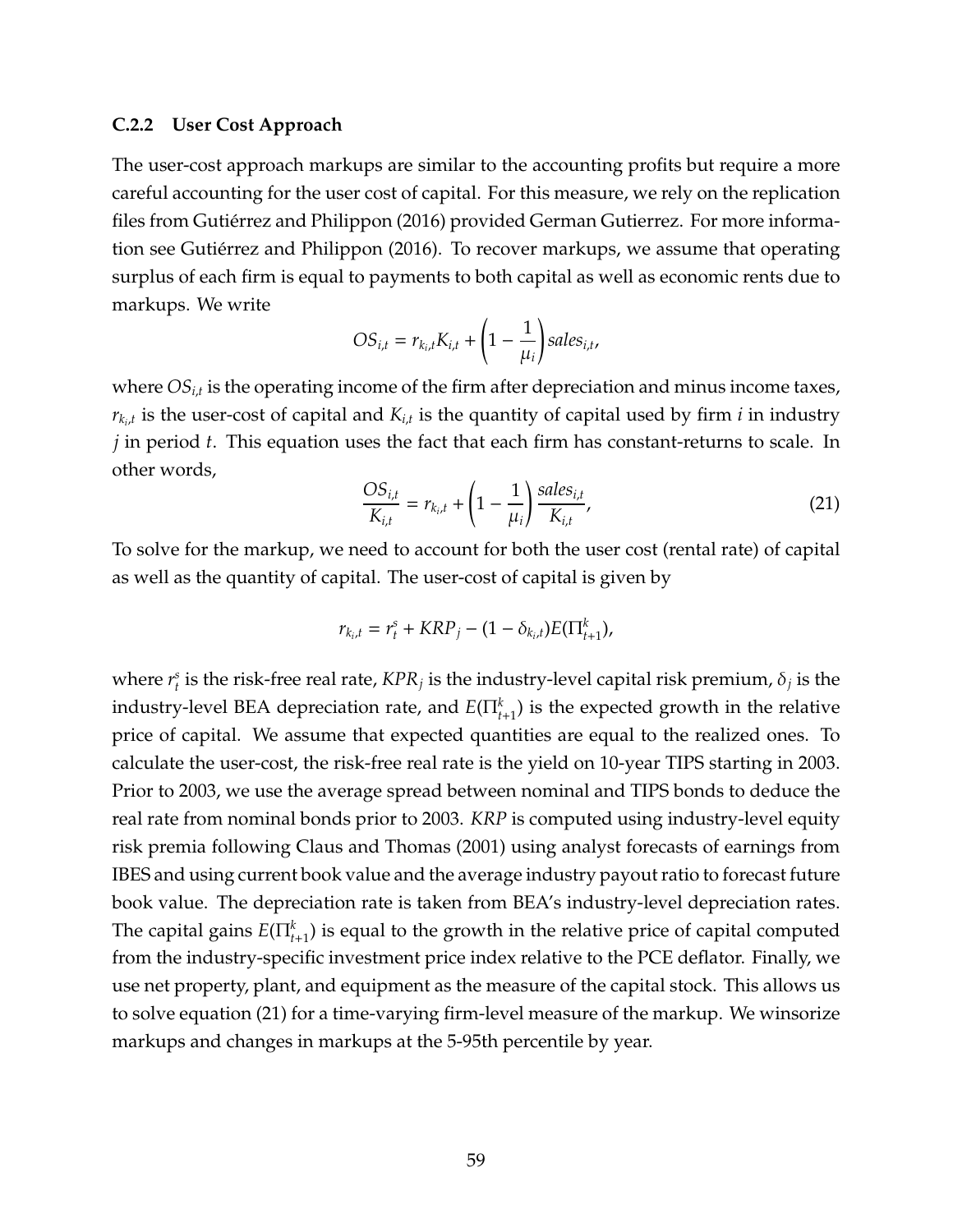#### **C.2.3 Production Function Estimation Approach**

For the production function estimation approach markups, we follow the procedure PF1 described by [De Loecker et al.](#page-49-0) [\(2019\)](#page-49-0) with some minor differences. We estimate the production function using [Olley and Pakes](#page-51-3) [\(1996a\)](#page-51-3) rather than [Levinsohn and Petrin](#page-51-4) [\(2003\)](#page-51-4). We use CAPX as the instrument and COGS as a variable input. We use the classification based on SIC numbers instead of NAICS numbers since they are available for a larger fraction of the sample. Finally, we exclude firms with COGS-to-sales and XSGAto-sales ratios in the top and bottom 2.5% of the corresponding year-specific distributions. As with the other series, we use Compustat excluding all firms that did not report SIC or NAICS indicators, and all firms with missing sales or COGS. Sales and COGS are deflated using the gross output price indices from KLEMS sector-level data. CAPX and PPEGT – using the capital price indices from the same source. Industry classification used in the estimation is based on the 2-digit codes whenever possible, and 1-digit codes if there are fewer than 500 observations for each industry and year.

To compute the PF Markups, we need to estimate elasticity of output with respect to variable inputs. This is because once we know the output-elasticity with respect to a variable input (in this case, the cost of goods sold or COGS), then following [Hall](#page-50-7) [\(1988\)](#page-50-7), the markup is

$$
\mu_i = \frac{\partial \log F_i / \partial \log COGS_i}{\Omega_{i,COGS}},
$$

where  $\Omega_{i,COGS}$  is the firm's expenditures on COGS relative to its turnover.

The output-elasticities are estimated using [Olley and Pakes](#page-51-3) [\(1996a\)](#page-51-3) methodology with the correction advocated by [Ackerberg et al.](#page-48-3) [\(2015\)](#page-48-3). To implement Olley-Pakes in Stata, we use the *prodest* Stata package. OP estimation requires:

- (i) outcome variable: log sales,
- (ii) "free" variable (variable inputs): log COGS,
- (iii) "state" variable: log capital stock, measured as log PPEGT in the Compustat data,
- (iv) "proxy" variable, used as an instrument for productivity: log investment, measured as log CAPX in Compustat data.
- (v) in addition, SIC 3-digit and SIC 4-digit firm sales shares were used to control for markups .

Given these data, we run the estimation procedure for every sector and every year. Since panel data are required, we use 3-year rolling windows so that the elasticity estimates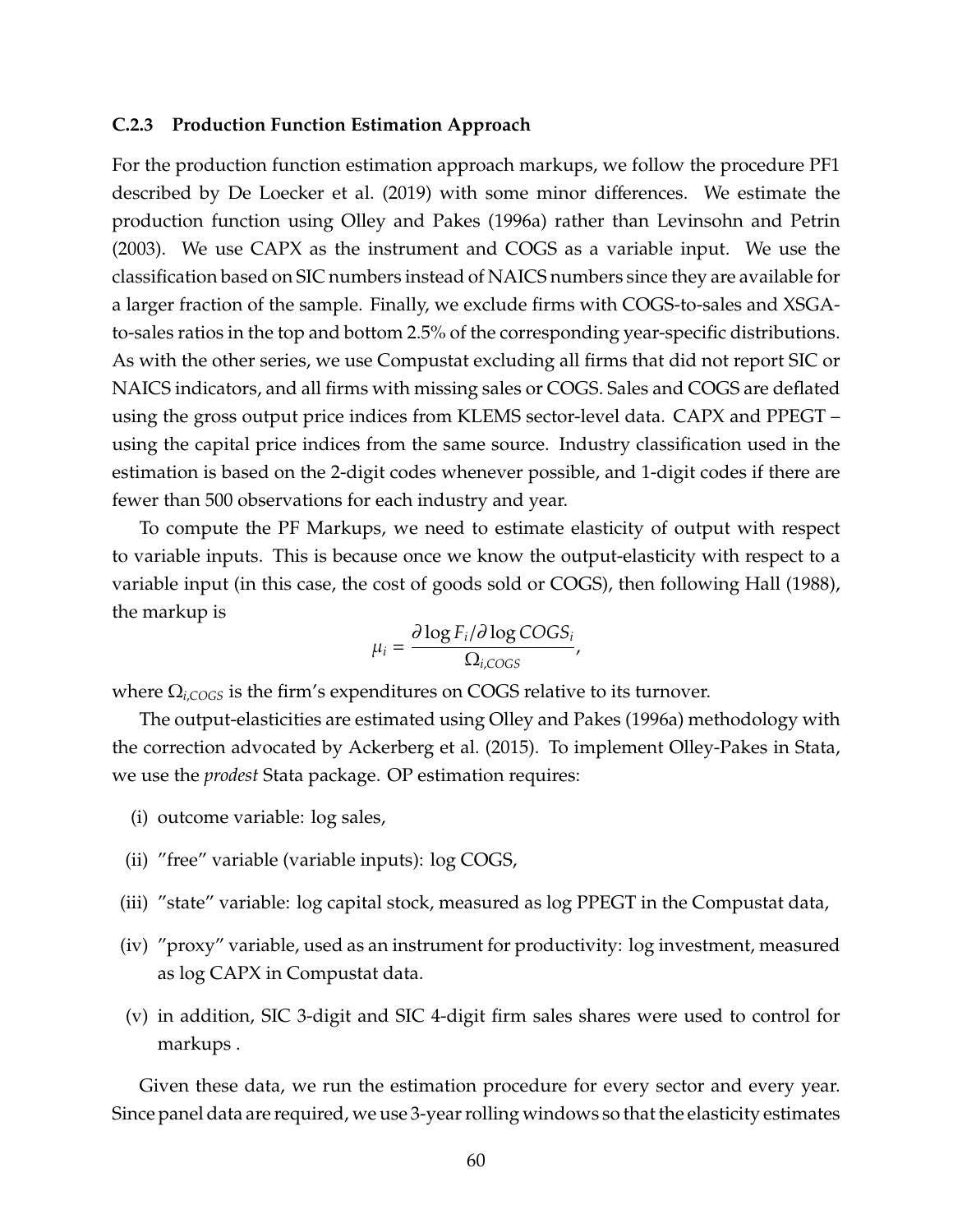based on data in years *t* − 1, *t* and *t* + 1 are assigned to year *t*. The estimation procedure has two stages: in the first stage, log sales are regressed on the 3-rd degree polynomial of state, free, proxy and control variables in order to remove the measurement error and unanticipated shocks; in the second stage, we estimate elasticities of output with respect to variable inputs and the state variable by fitting an AR(1) process for productivity to the data (via GMM). Just like in [De Loecker et al.](#page-49-0) [\(2019\)](#page-49-0), we control for markups using a linear function of firm sales shares (sales share at the 4-digit industry level).

We use a Cobb-Douglas specification of industry production functions because of its simplicity and stability. This means that to be entirely internally consistent, in our structural counterfactual exercise regarding the effect of removing markups on aggregate TFP, we should focus on specifications with unitary elasticities across industries and factors. For example, the benchmark should now be the CD+CES specification in the second column of Table [2](#page-46-0) instead of that in the first column. Imposing elasticities across industries and factors would only introduce minor quantitative differences as we navigate through the other columns, and would not change the corresponding quantitative conclusions much.

### <span id="page-60-0"></span>**Appendix D Proofs**

*Proof of Theorem [1.](#page-12-0)* By Shephard's lemma, we know that, to a first order, the productivity shock *A<sup>k</sup>* will change the prices of any industry who purchases inputs, either directly or indirectly, from industry *k*

$$
\frac{d \log p_i}{d \log A_k} = -1(i = k) + \sum_{F} \tilde{\Omega}_{if} \frac{d \log w_F}{d \log A_k} + \sum_{j} \tilde{\Omega}_{ij} \frac{d \log p_j}{d \log A_k}.
$$
 (22)

Denote the  $N$   $\times$   $F$  matrix corresponding to  $\tilde{\Omega}_{if}$  by  $\tilde{\alpha}_{if}.$  Then rewrite the equation above in matrix form to get

$$
\frac{\mathrm{d}\log p}{\mathrm{d}\log A_k} = (I - \tilde{\Omega})^{-1} (\tilde{\alpha} \frac{\mathrm{d}\log w}{\mathrm{d}\log A_k} - e_k) = \tilde{\Psi}(\tilde{\alpha} \frac{\mathrm{d}\log w}{\mathrm{d}\log A_k} - e_k),\tag{23}
$$

where *e<sup>k</sup>* is the *k*th standard basis vector. Let the household's aggregate consumption good to be the numeraire, so that the household's ideal price index *P<sup>c</sup>* is always equal to one. Then we know that

$$
\frac{\mathrm{d}\log P_c}{\mathrm{d}\log A_k} = b' \frac{\mathrm{d}\log p}{\mathrm{d}\log A_k} = 0. \tag{24}
$$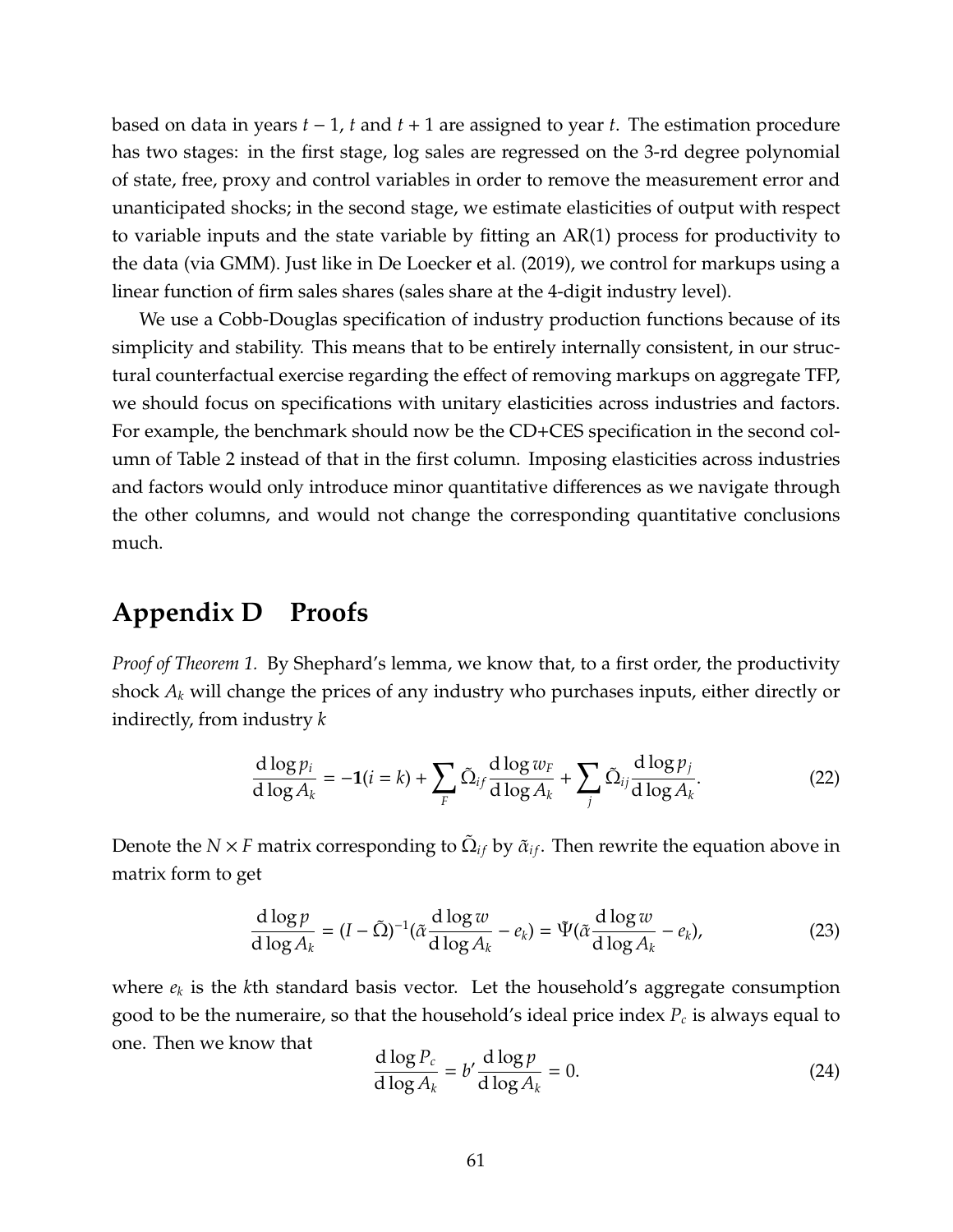Combine this with the previous expression to get

$$
-b'\tilde{\Psi}e_k + b'\tilde{\Psi}\tilde{\alpha}\frac{\mathrm{d}\log w}{\mathrm{d}\log A_k} = 0.
$$
 (25)

Note that,  $b'\tilde{\Psi} = \tilde{\lambda}$  and  $b'\tilde{\Psi}\tilde{\alpha} = \tilde{\Lambda}$ . Hence,

$$
-\tilde{\lambda}_k + \tilde{\Lambda}' \frac{\mathrm{d}\log w}{\mathrm{d}\log A_k} = 0. \tag{26}
$$

Now, note that

$$
\Lambda_f = \frac{w_f L_f}{P_c C}.\tag{27}
$$

From this, we know that

$$
\frac{d \log \Lambda_f}{d \log A_k} = \frac{d \log w_f}{d \log A_k} + \frac{d \log L_f}{d \log A_k} - \frac{d \log Y}{d \log A_k}.
$$
\n(28)

Substitute this into the previous expression to get

$$
-\tilde{\lambda}_k + \tilde{\Lambda}' \frac{d \log \Lambda}{d \log A_k} - \tilde{\Lambda}' \frac{d \log L_f}{d \log A_k} + \frac{d \log Y}{d \log A_k} = 0,
$$
\n(29)

where we use the fact that  $\sum_{f} \tilde{\Lambda}_{f} = 1$ . Rearrange this to get the desired result.

The proof for the case with markups is very similar.

*Proof of Proposition* [2.](#page-26-0) Denote the  $N \times F$  matrix corresponding to  $\tilde{\Omega}_{if}$  by  $\tilde{\alpha}_{if}$ . By Shephard's lemma,

$$
\frac{\mathrm{d}\log p_i}{\mathrm{d}\log A_k} = -1(i = k) + \sum_j \tilde{\Omega}_{ij} \frac{\mathrm{d}\log p_j}{\mathrm{d}\log A_k} + \sum_f \tilde{\alpha}_{if} \frac{\mathrm{d}\log w_f}{\mathrm{d}\log A_k}.\tag{30}
$$

Invert this system to get

$$
\frac{\mathrm{d}\log p_i}{\mathrm{d}\log A_k} = -\tilde{\Psi}e_k + \tilde{\Psi}_f \frac{\mathrm{d}\log w}{\mathrm{d}\log A_k},\tag{31}
$$

where  $\tilde{\Psi}_f = (I - \tilde{\Omega})^{-1} \tilde{\alpha}$  is  $\tilde{\Lambda}$ .

Now consider a factor *L*, we have

$$
\frac{d \Lambda_L}{d \log A_k} = \sum_i b_i (1 - \theta_0) [-\tilde{\Psi}_{ik} + \sum_f \tilde{\Psi}_{if} \frac{d \log w_f}{d \log A_k}] \Psi_{iL},
$$
  
+ 
$$
\sum_j (1 - \theta_j) \lambda_j \mu_j^{-1} \sum_i \tilde{\Omega}_{ji} [-\tilde{\Psi}_{ik} + \sum_f \tilde{\Psi}_{if} \frac{d \log w_f}{d \log A_k} + \tilde{\Psi}_{jk} - \sum_f \tilde{\Psi}_{if} \frac{d \log w_f}{d \log A_k}] \Psi_{iL}
$$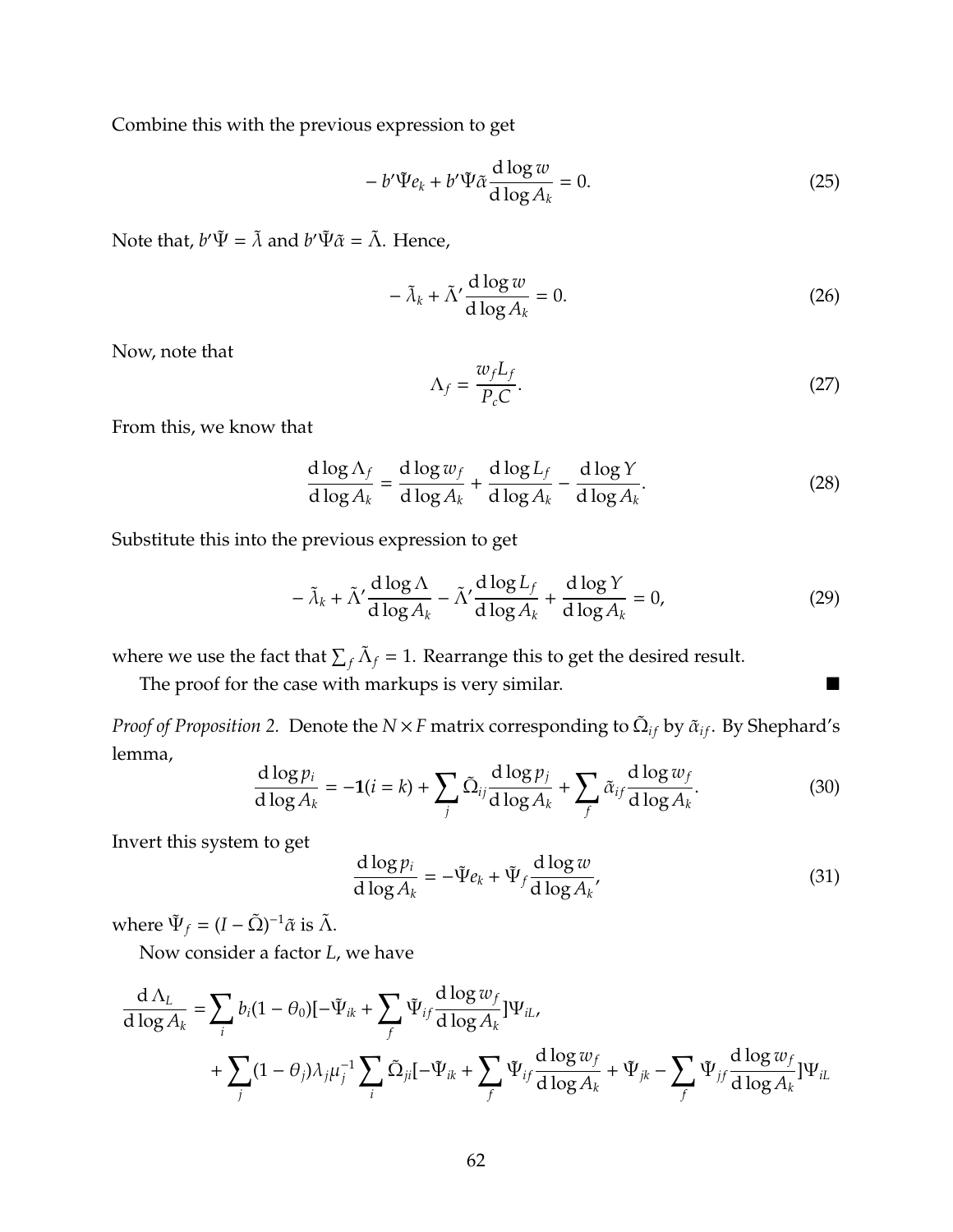$$
+\,(\theta_k-1)\lambda_k\mu_k^{-1}\sum_i\tilde\Omega_{ki}\Psi_{iL}.
$$

Simplify this to

$$
d \Lambda_{L} = (\theta_{0} - 1) \left( \sum_{i} b_{i} \Psi_{ik} \Psi_{il} - \sum_{i} b_{i} \Psi_{il} \sum_{j} \Psi_{ij} \frac{d \log w_{j}}{d \log A_{k}} \right),
$$
  
\n
$$
+ \sum_{j} (\theta_{j} - 1) \lambda_{j} \mu_{j}^{-1} \left[ \sum_{i} \tilde{\Omega}_{ji} \Psi_{ik} \Psi_{il} - \sum_{i} \tilde{\Omega}_{ji} \Psi_{jk} \Psi_{il} \right]
$$
  
\n
$$
+ \sum_{j} (1 - \theta_{j}) \lambda_{j} \mu_{j}^{-1} \left[ \sum_{i} \tilde{\Omega}_{ji} \sum_{j} (\Psi_{ij} - \Psi_{jj}) \frac{d \log w_{j}}{d \log A_{k}} \Psi_{il} \right]
$$
  
\n
$$
+ (\theta_{k} - 1) \lambda_{k} \mu_{k}^{-1} \sum_{i} \tilde{\Omega}_{ki} \Psi_{il},
$$
  
\n
$$
= (\theta_{0} - 1) \left( \sum_{i} b_{i} \Psi_{ik} \Psi_{il} - \sum_{i} b_{i} \Psi_{il} \sum_{j} \Psi_{ij} \frac{d \log w_{j}}{d \log A_{k}} \right),
$$
  
\n
$$
+ \sum_{j} (\theta_{j} - 1) \lambda_{j} \mu_{j}^{-1} \left[ \sum_{i} \tilde{\Omega}_{ji} \tilde{\Psi}_{ik} \Psi_{il} - \left( \sum_{i} \tilde{\Omega}_{ji} \Psi_{il} \right) \left( \sum_{i} \tilde{\Omega}_{ji} \tilde{\Psi}_{ik} \right) \right]
$$
  
\n
$$
+ \sum_{j} (1 - \theta_{j}) \lambda_{j} \mu_{j}^{-1} \left[ \sum_{i} \tilde{\Omega}_{ji} \sum_{j} (\Psi_{ij} - \Psi_{ij}) \frac{d \log w_{j}}{d \log A_{k}} \Psi_{il} \right],
$$
  
\n
$$
= (\theta_{0} - 1) \left( \sum_{i} b_{i} \Psi_{ik} \Psi_{il} - \sum_{i} b_{i} \Psi_{il} \sum_{j} \tilde{\Psi}_{ij} \frac{d \log w_{j}}{d \log A_{k}} \right),
$$
  
\n
$$
+ \sum_{j} ( \theta_{j} - 1) \lambda_{
$$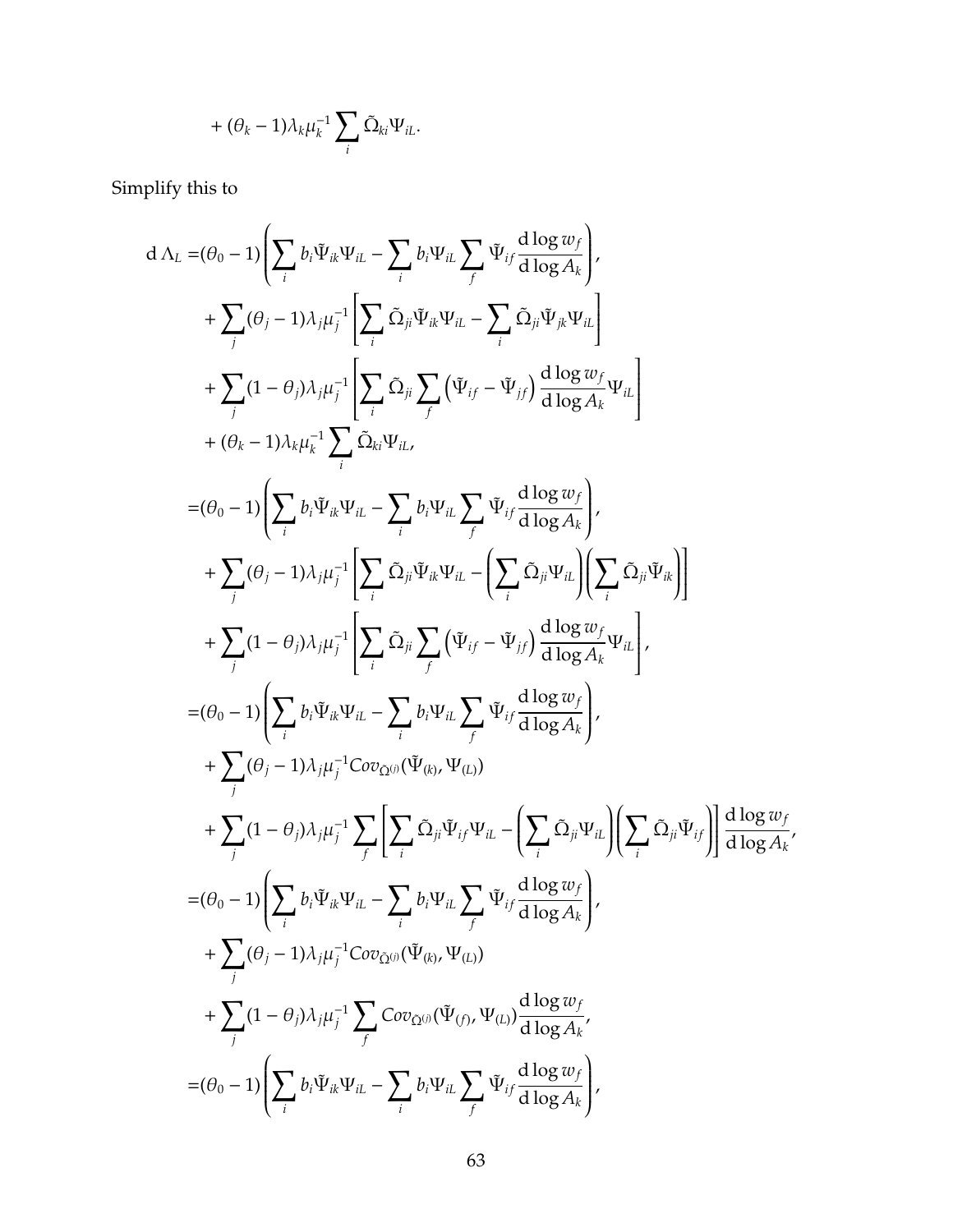+
$$
\sum_{j} (\theta_{j} - 1)\lambda_{j} \mu_{j}^{-1}Cov_{\tilde{\Omega}^{(j)}}(\tilde{\Psi}_{(k)} - \sum_{f} \tilde{\Psi}_{(f)} \frac{d \log w_{f}}{d \log A_{k}}, \Psi_{(L)})
$$
  
\n= $(\theta_{0} - 1) \left( \sum_{i} b_{i} \Psi_{iL} \left( \tilde{\Psi}_{ik} - \sum_{f} \tilde{\Psi}_{if} \frac{d \log w_{f}}{d \log A_{k}} \right) \right),$   
\n+
$$
\sum_{j} (\theta_{j} - 1)\lambda_{j} \mu_{j}^{-1}Cov_{\tilde{\Omega}^{(j)}}(\tilde{\Psi}_{(k)} - \sum_{f} \tilde{\Psi}_{(f)} \frac{d \log w_{f}}{d \log A_{k}}, \Psi_{(L)})
$$
  
\n= $(\theta_{0} - 1)Cov_{b}(\tilde{\Psi}_{(k)} - \sum_{f} \tilde{\Psi}_{(f)} \frac{d \log w_{f}}{d \log A_{k}}, \Psi_{(L)}) + (\theta_{0} - 1)(\tilde{\lambda}_{k} - \sum_{f} \tilde{\lambda}_{f} \frac{d \log w_{f}}{d \log A_{k}}) \lambda_{L},$   
\n+
$$
\sum_{j} (\theta_{j} - 1)\lambda_{j} \mu_{j}^{-1}Cov_{\tilde{\Omega}^{(j)}}(\tilde{\Psi}_{(k)} - \sum_{f} \tilde{\Psi}_{(f)} \frac{d \log w_{f}}{d \log A_{k}}, \Psi_{(L)}).
$$

Hence, for a productivity shock d log *A<sup>k</sup>* , letting Λ*<sup>L</sup>* be demand for factor *L*, and indexing all factors by  $f$ , we have

$$
\frac{d \Lambda_L}{d \log A_k} = (\theta_0 - 1)Cov_b \left( \tilde{\Psi}_{(k)} - \sum_f \tilde{\Psi}_{(f)} \frac{d \log w_f}{d \log A_k}, \Psi_{(L)} \right) \n+ \sum_j (\theta_j - 1) \mu_j^{-1} \lambda_j Cov_{\tilde{\Omega}_j} \left( \tilde{\Psi}_{(k)} - \sum_f \tilde{\Psi}_{(f)} \frac{d \log w_f}{d \log A_k}, \Psi_{(L)} \right) \n+ (\theta_0 - 1) \left( \tilde{\lambda}_k - \sum_f \tilde{\lambda}_f \frac{d \log w_f}{d \log A_k} \right) \lambda_L.
$$
\n(32)

Combine this with the observation that

$$
\Lambda_L(\mathrm{d}\log w_L + \mathrm{d}\log L_L - \mathrm{d}\log Y) = \mathrm{d}\Lambda_L. \tag{33}
$$

and the fact that, from Theorem [1,](#page-12-0)

$$
d \log Y = \tilde{\lambda}_k + \sum_{f} \tilde{\lambda}_f d \log \lambda_f.
$$
 (34)

Set  $d L_L = 0$ , since factors are inelastically supplied, and we have a linear system with  $F + 1$ equations and  $F + 1$  unknowns where  $F$  is the total number of factors. Substitute

$$
\frac{1}{\Lambda_f} \frac{d\Lambda_f}{d\log A_k} + \frac{d\log Y}{d\log A_k} = \frac{d\log w_f}{d\log A_k}
$$
(35)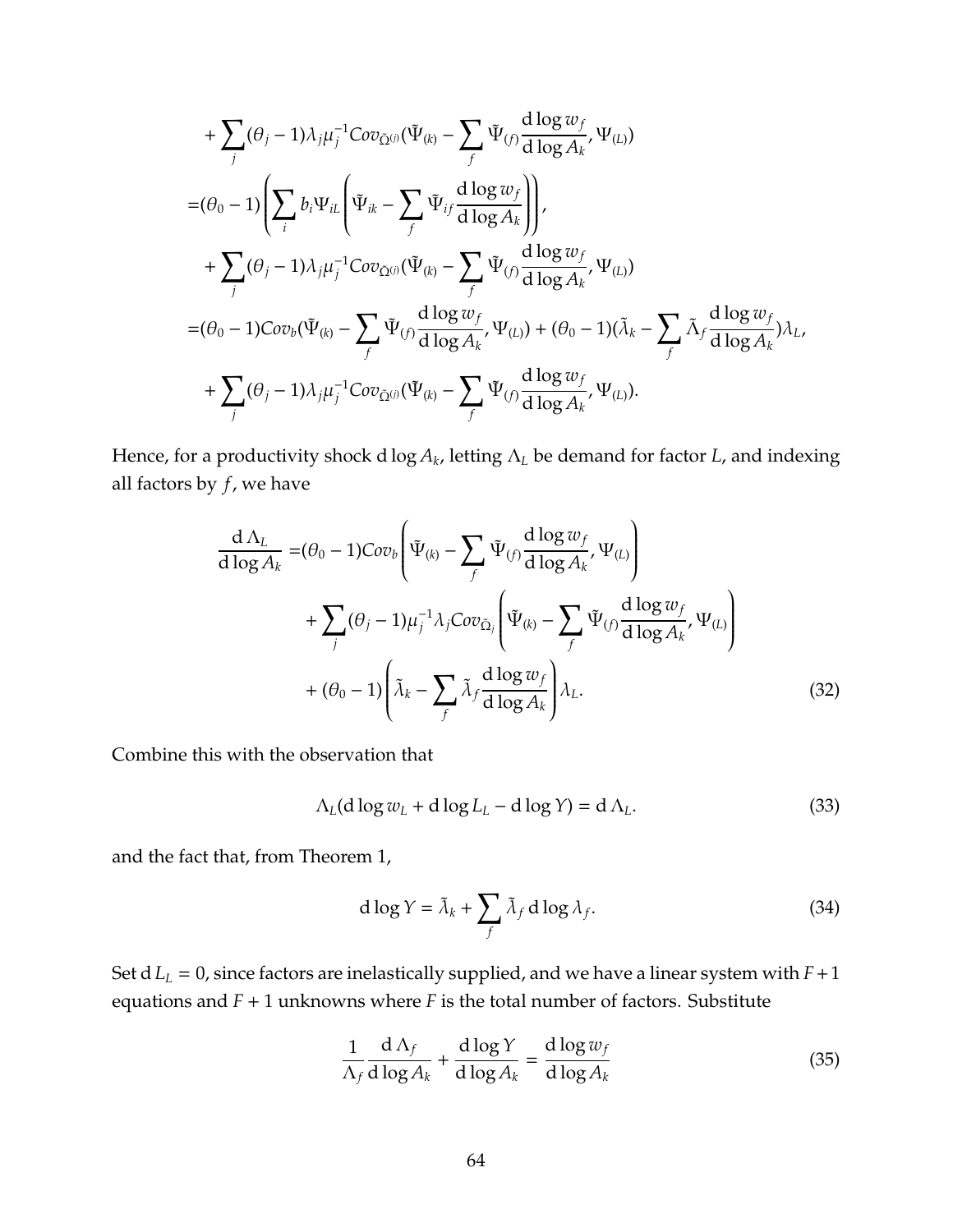back into network formula to get

$$
\Lambda_L \operatorname{d} \log \Lambda_L = (\theta_0 - 1) \operatorname{Cov}_b \left( \tilde{\Psi}_{(k)} - \sum_f \tilde{\Psi}_{(f)} \frac{\operatorname{d} \log \Lambda_f}{\operatorname{d} \log A_k}, \Psi_{(L)} \right) \n+ \sum_j (\theta_j - 1) \mu_j^{-1} \lambda_j \operatorname{Cov}_{\tilde{\Omega}_j} \left( \tilde{\Psi}_{(k)} - \sum_f \tilde{\Psi}_{(f)} \frac{\operatorname{d} \log \Lambda_f}{\operatorname{d} \log A_k}, \Psi_{(L)} \right) \n+ (\theta_0 - 1) \left( \tilde{\lambda}_k - \sum_f \tilde{\lambda}_f \frac{\operatorname{d} \log \Lambda_f}{\operatorname{d} \log A_k} - \operatorname{d} \log Y \right) \lambda_L.
$$
\n(36)

Use Theorem [1](#page-12-0) to further simplify this

$$
\Lambda_L \, d \log \lambda_L = (\theta_0 - 1) \text{Cov}_b \left( \tilde{\Psi}_{(k)} - \sum_f \tilde{\Psi}_{(f)} \, d \log \lambda_f, \Psi_{(L)} \right) + \sum_j (\theta_j - 1) \mu_j^{-1} \lambda_j \text{Cov}_{\tilde{\Omega}^{(j)}} \left( \tilde{\Psi}_{(k)} - \sum_f \tilde{\Psi}_{(f)} \frac{d \log \Lambda_f}{d \log A_k}, \Psi_{(L)} \right).
$$
(37)

Note that the final demand consumer needs to be labelled as producer 0 to complete the proof.

*Proof of Proposition [3.](#page-28-0)* From Theorem [1,](#page-12-0) we need only to characterize d log Λ/ d log µ*<sup>k</sup>* . For a markup shock, we can differentiate demand for a quantity *m* to get

<span id="page-64-0"></span>
$$
\frac{d\lambda_m}{d\log\mu_k} = \sum_i \left( b_i(1-\theta_0)(d\log p_i) + \sum_j \tilde{\Omega}_{ji}\mu_j^{-1}(1-\theta_j)\lambda_j[d\log p_i - d\log p_j] - \mathbf{1}(j=k)\theta_k \right) \Psi_{im}.
$$
\n(38)

By Shephard's lemma,

$$
d \log p_i = \mathbf{1}(i = k) + \sum_j \tilde{\Omega}_{ij} d \log p_j + \sum_f \tilde{\alpha}_{if} \frac{d \log w_f}{d \log \mu_k}.
$$
 (39)

Invert this system to get

$$
d \log p_i = \tilde{\Psi} e_k + \tilde{\Psi}_f \, d \log w,\tag{40}
$$

where  $\tilde{\Psi}_f = (I - \tilde{\Omega})^{-1} \tilde{\alpha}$  is a  $N \times K$  matrix of network-adjusted factor intensities by industry.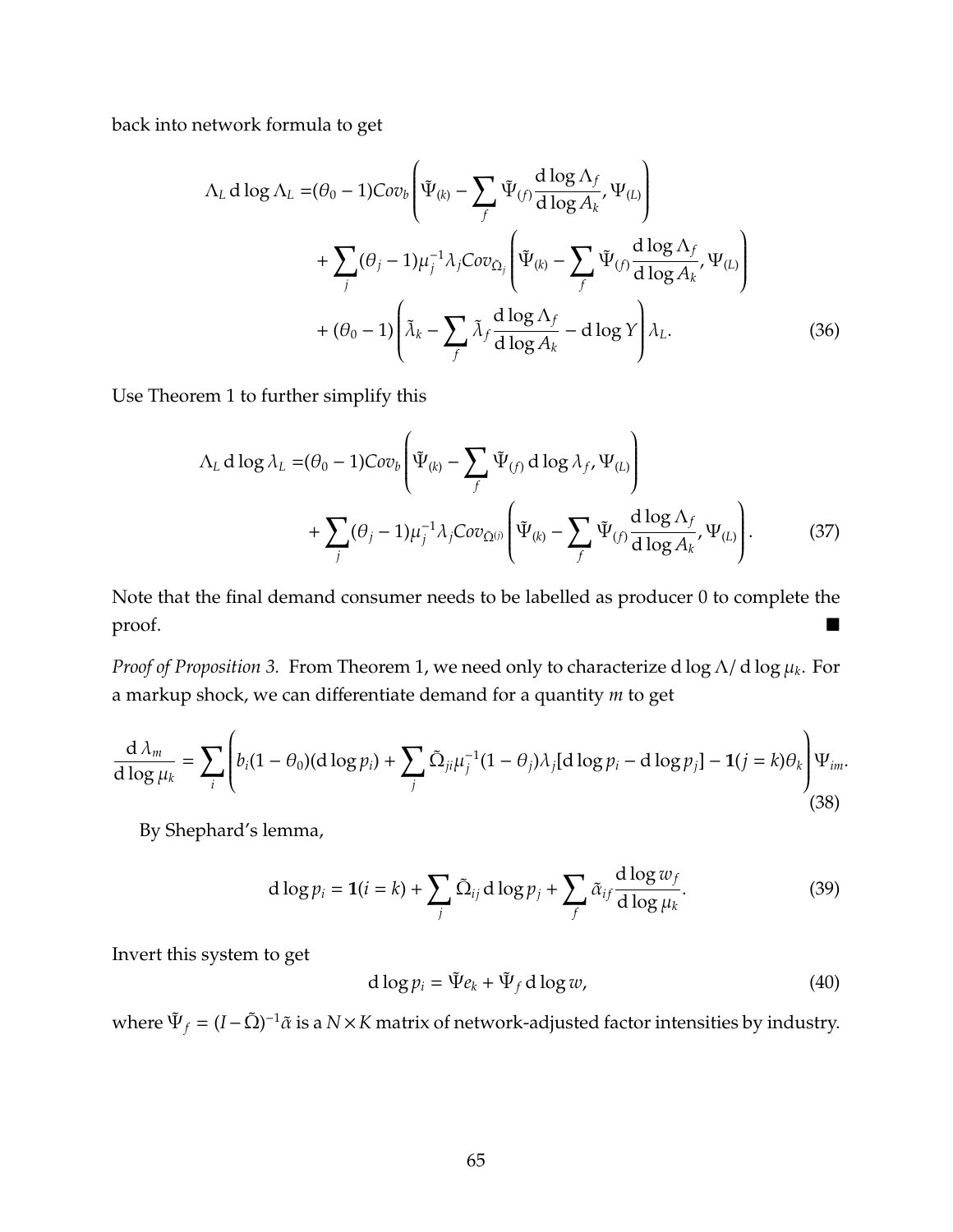Substituting this back into [\(38\)](#page-64-0) and set *m* = *L* to get

$$
\frac{d \Lambda_L}{d \log \mu_k} = \sum_i b_i (1 - \theta_0) [\tilde{\Psi}_{ik} + \sum_f \tilde{\Psi}_{if} \frac{d \log w_f}{d \log \mu_k}] \Psi_{iL},
$$
\n
$$
+ \sum_j (1 - \theta_j) \lambda_j \mu_j^{-1} \sum_i \tilde{\Omega}_{ji} [\tilde{\Psi}_{ik} + \sum_f \tilde{\Psi}_{if} \frac{d \log w_f}{d \log \mu_k} - \tilde{\Psi}_{jk} - \sum_f \tilde{\Psi}_{if} \frac{d \log w_f}{d \log \mu_k}] \Psi_{iL}
$$
\n
$$
- \theta_k \mu_k^{-1} \lambda_k \sum_i \tilde{\Omega}_{ki} \Psi_{iL}.
$$

Simplify this to

$$
d \Lambda_{L} = (1 - \theta_{0}) \left( \sum_{i} b_{i} \Psi_{ik} \Psi_{il} \right) + (1 - \theta_{0}) \left( \sum_{i} b_{i} \Psi_{il} \sum_{f} \Psi_{if} \frac{d \log w_{f}}{d \log \mu_{k}} \right),
$$
  
+ 
$$
\sum_{j} (1 - \theta_{j}) \lambda_{j} \mu_{j}^{-1} \left[ \sum_{i} \tilde{\Omega}_{ji} \Psi_{ik} \Psi_{il} - \sum_{i} \tilde{\Omega}_{ji} \Psi_{il} \Psi_{ik} \right]
$$
  
+ 
$$
\sum_{j} (1 - \theta_{j}) \lambda_{j} \mu_{j}^{-1} \left[ \sum_{i} \tilde{\Omega}_{ji} \sum_{f} \Psi_{if} \frac{d \log w_{f}}{d \log \mu_{k}} \Psi_{il} - \sum_{i} \tilde{\Omega}_{ji} \Psi_{il} \sum_{f} \Psi_{if} \frac{d \log w_{f}}{d \log \mu_{k}} \right]
$$
  
- 
$$
\theta_{k} \lambda_{k} \mu_{k}^{-1} \Psi_{kl},
$$
  
= 
$$
(1 - \theta_{0}) \left( Cov_{b}(\tilde{\Psi}_{(k)}, \Psi_{(L)}) + \tilde{\lambda}_{k} \Lambda_{L} \right)
$$
  
+ 
$$
\sum_{j} (1 - \theta_{j}) \lambda_{j} \mu_{j}^{-1} \left( Cov_{\tilde{\Omega}}(\tilde{\Psi}_{(k)}, \Psi_{(L)}) - 1(j = k) \Psi_{jl} \right)
$$
  
+ 
$$
(1 - \theta_{0}) \left( Cov_{b} \left( \sum_{f} \Psi_{(f)} \frac{d \log w_{f}}{d \log \mu_{k}}, \Psi_{(L)} \right) + \sum_{f} \tilde{\Lambda}_{f} \frac{d \log w_{f}}{d \log \mu_{k}} \Lambda_{L} \right)
$$
  
+ 
$$
\sum_{j} (1 - \theta_{j}) \lambda_{j} \mu_{j}^{-1} \left( Cov_{\tilde{\Omega}}(\theta) \left( \sum_{f} \Psi_{(f)} \frac{d \log w_{f}}{d \log \mu_{k}}, \Psi_{(L)} \right) - 1(j = k) \Psi_{jl} \right)
$$
  
- 
$$
\theta_{k} \lambda_{k} \mu_{k}^{-1} \Psi_{kl},
$$
  
= 
$$
(1 - \theta_{0}) \left( Cov_{b}(\
$$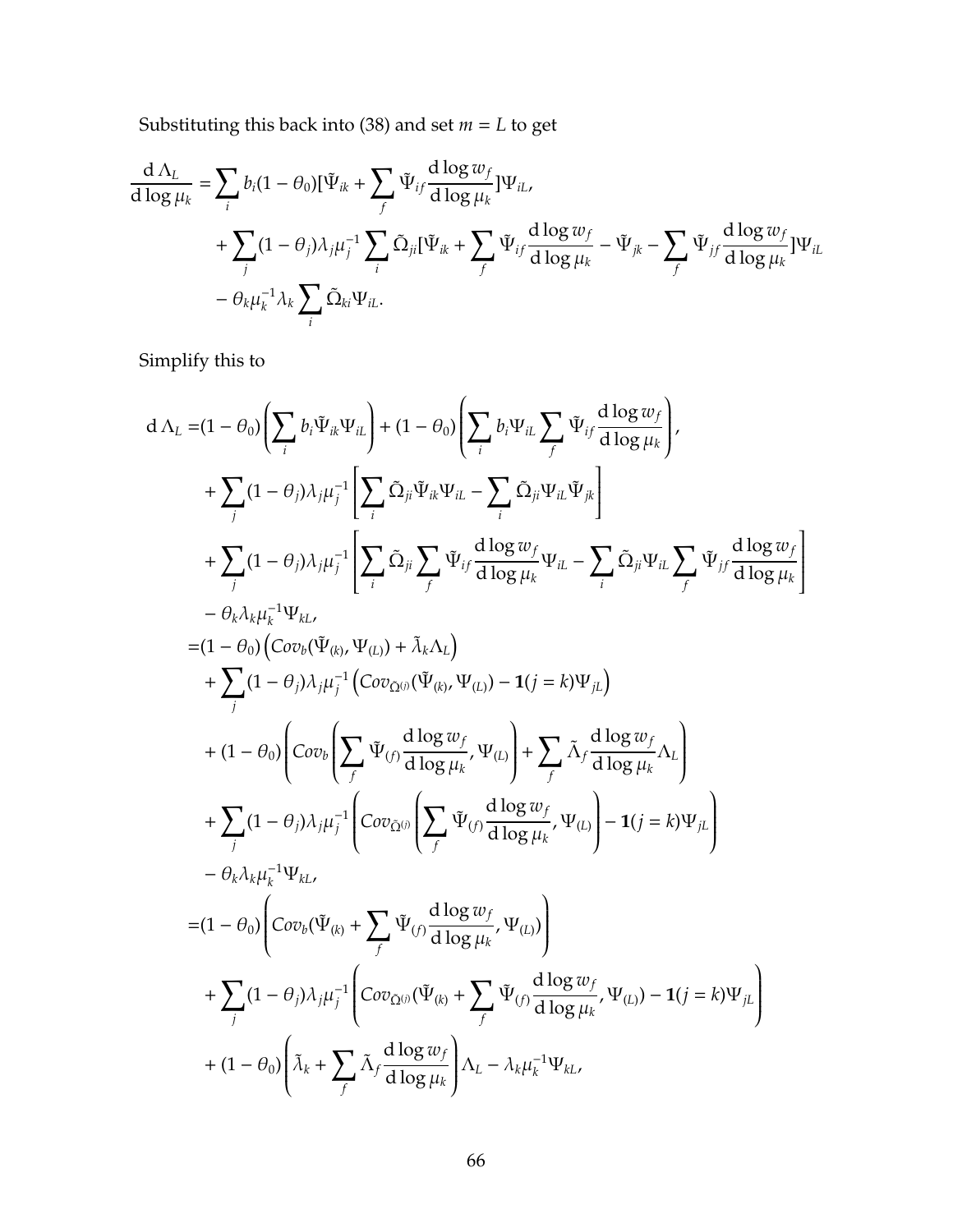$$
\begin{aligned}&\!=\!(1-\theta_0)\!\left(\!{Cov}_b(\tilde{\Psi}_{(k)}+\sum_f\tilde{\Psi}_{(f)}\frac{\text{d}\log w_f}{\text{d}\log\mu_k},\Psi_{(L)})\!\right)\\&+\sum_j(1-\theta_j)\lambda_j\mu_j^{-1}\!\left(\!{Cov}_{\tilde{\Omega}^{(j)}}(\tilde{\Psi}_{(k)}+\sum_f\tilde{\Psi}_{(f)}\frac{\text{d}\log w_f}{\text{d}\log\mu_k},\Psi_{(L)})\!\right)\\&-\lambda_k\Psi_{kL}.\end{aligned}
$$

The final line follows from the fact that  $(\tilde{\lambda}_k + \sum_f \tilde{\Lambda}_f)$ d log *w<sup>f</sup>* d log µ*<sup>k</sup>*  $= b' \, \text{d} \log p = \text{d} \log P_c = 0.$ Finally, substitute d  $\log w_f = d \log \Lambda_f + d \log Y$  into the expression above to get

$$
\frac{d \Lambda_L}{d \log \mu_k} = (1 - \theta_0) \left( \text{Cov}_b(\tilde{\Psi}_{(k)} + \sum_f \tilde{\Psi}_{(f)}(d \log \Lambda_f + d \log \Upsilon), \Psi_{(L)}) \right) \n+ \sum_j (1 - \theta_j) \lambda_j \mu_j^{-1} \left( \text{Cov}_{\tilde{\Omega}^{(j)}}(\tilde{\Psi}_{(k)} + \sum_f \tilde{\Psi}_{(f)}(d \log \Lambda_f + d \log \Upsilon), \Psi_{(L)}) \right) \n- \lambda_k \Psi_{kL}.
$$

To complete the proof, note that

$$
d \log Y \sum_{f} \tilde{\Psi}_{(f)} = d \log Y \mathbf{1}.
$$
 (41)

In other words, this is a vector of all ones multiplied by the scalar d log*Y*, and hence it drops out of the covariance operators, since the covariance of a vector of ones with any other vector under any probability distribution is always equal to zero. Hence,

$$
\begin{aligned}\nd\,\Lambda_L = & (1-\theta_0)\Bigg[Cov_b(\tilde{\Psi}_{(k)} + \sum_f \tilde{\Psi}_{(f)}\,d\log\Lambda_f, \Psi_{(L)})\Bigg)\\ & + \sum_j (1-\theta_j)\lambda_j\mu_j^{-1}\Bigg[Cov_{\tilde{\Omega}^{(j)}}(\tilde{\Psi}_{(k)} + \sum_f \tilde{\Psi}_{(f)}\,d\log\Lambda_f, \Psi_{(L)})\Bigg)\\ & - \lambda_k\Psi_{kL}.\end{aligned}
$$

*Proof of Proposition [5.](#page-31-0)* From [Baqaee and Farhi](#page-48-4) [\(2019b\)](#page-48-4), we know that the output losses can be expressed as

$$
\mathcal{L} = -\frac{1}{2} \sum_{l} (d \log \mu_l) \lambda_l d \log y_l.
$$
 (42)

 $\blacksquare$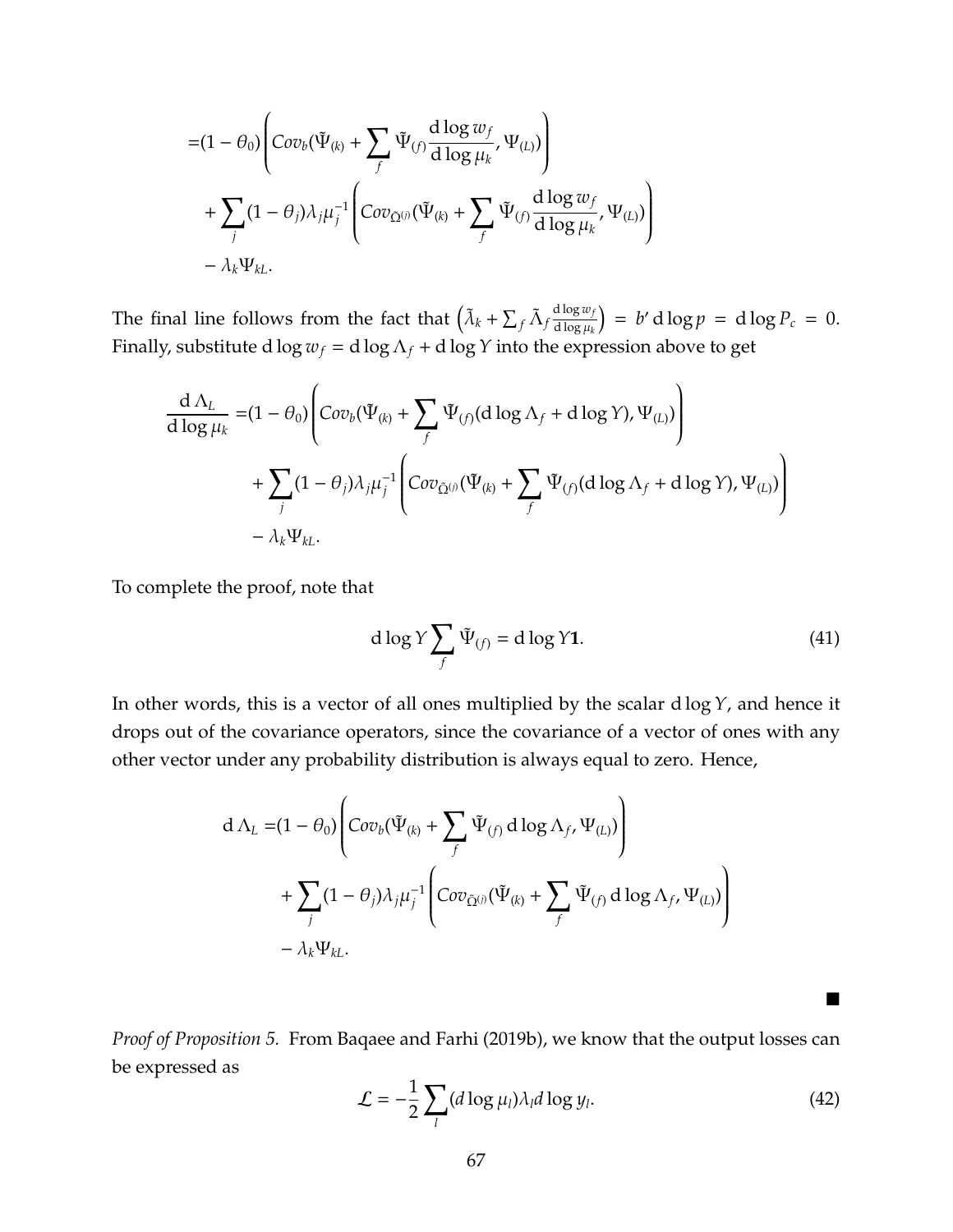With the normalization  $PY = 1$ , we also have

$$
d \log y_l = d \log \lambda_l - d \log p_l, \tag{43}
$$

$$
d\log p_l = \sum_f \Psi_{lj} d\log \Lambda_f + \sum_k \Psi_{lk} d\log \mu_k, \qquad (44)
$$

where, from Proposition [3](#page-28-0)

$$
d \log \lambda_{l} = \sum_{k} (\delta_{lk} - \frac{\lambda_{k}}{\lambda_{l}} \Psi_{kl}) d \log \mu_{k} - \sum_{j} \frac{\lambda_{j}}{\lambda_{l}} (\theta_{j} - 1) Cov_{\Omega^{(j)}}(\sum_{k} \Psi_{(k)} d \log \mu_{k} - \sum_{g} \Psi_{(g)} d \log \Lambda_{g}, \Psi_{(l)}),
$$
  

$$
d \log \Lambda_{f} = -\sum_{k} \lambda_{k} \frac{\Psi_{kf}}{\Lambda_{f}} d \log \mu_{k} - \sum_{j} \lambda_{j} (\theta_{j} - 1) Cov_{\Omega^{(j)}}(\sum_{k} \Psi_{(k)} d \log \mu_{k} - \sum_{g} \Psi_{(g)} d \log \Lambda_{g}, \frac{\Psi_{(f)}}{\Lambda_{f}}).
$$
(46)

We will now use these expressions to replace in formula for the second-order loss function. We get

$$
\mathcal{L} = -\frac{1}{2} \sum_{l} \sum_{k} (\frac{\delta_{lk}}{\lambda_k} - \frac{\Psi_{kl}}{\lambda_l} - \frac{\Psi_{lk}}{\lambda_k}) \lambda_k \lambda_l d \log \mu_k d \log \mu_l + \frac{1}{2} \sum_{l} \lambda_l d \log \mu_l \sum_{f} \Psi_{lf} d \log \Lambda_f
$$
  
+ 
$$
\frac{1}{2} \sum_{l} \sum_{j} (d \log \mu_l) \lambda_j (\theta_j - 1) Cov_{\Omega^{(j)}} (\sum_{k} \Psi_{(k)} d \log \mu_k - \sum_{g} \Psi_{(g)} d \log \Lambda_g, \Psi_{(l)}).
$$

We can rewrite this expression as

$$
\mathcal{L} = \mathcal{L}_I + \mathcal{L}_X \tag{47}
$$

where

$$
\mathcal{L}_{I} = \frac{1}{2} \sum_{k} \sum_{l} \left[ \frac{\Psi_{kl} - \delta_{kl}}{\lambda_{l}} + \frac{\Psi_{lk} - \delta_{lk}}{\lambda_{k}} + \frac{\delta_{kl}}{\lambda_{l}} - 1 \right] \lambda_{k} \lambda_{l} d \log \mu_{k} d \log \mu_{l} \n+ \frac{1}{2} \sum_{k} \sum_{l} \sum_{j} d \log \mu_{k} d \log \mu_{l} \lambda_{j} (\theta_{j} - 1) Cov_{\Omega^{(j)}}(\Psi_{(k)}, \Psi_{(l)}),
$$

$$
\mathcal{L}_X = \frac{1}{2} \sum_{l} \sum_{f} (\frac{\Psi_{lf}}{\Lambda_f} - 1) \lambda_l \Lambda_f d \log \mu_l d \log \Lambda_f
$$

$$
- \frac{1}{2} \sum_{l} \sum_{g} d \log \mu_l d \log \Lambda_g \sum_{j} \lambda_j (\theta_j - 1) Cov_{\Omega^{(j)}}(\Psi_{(g)}, \Psi_{(l)}),
$$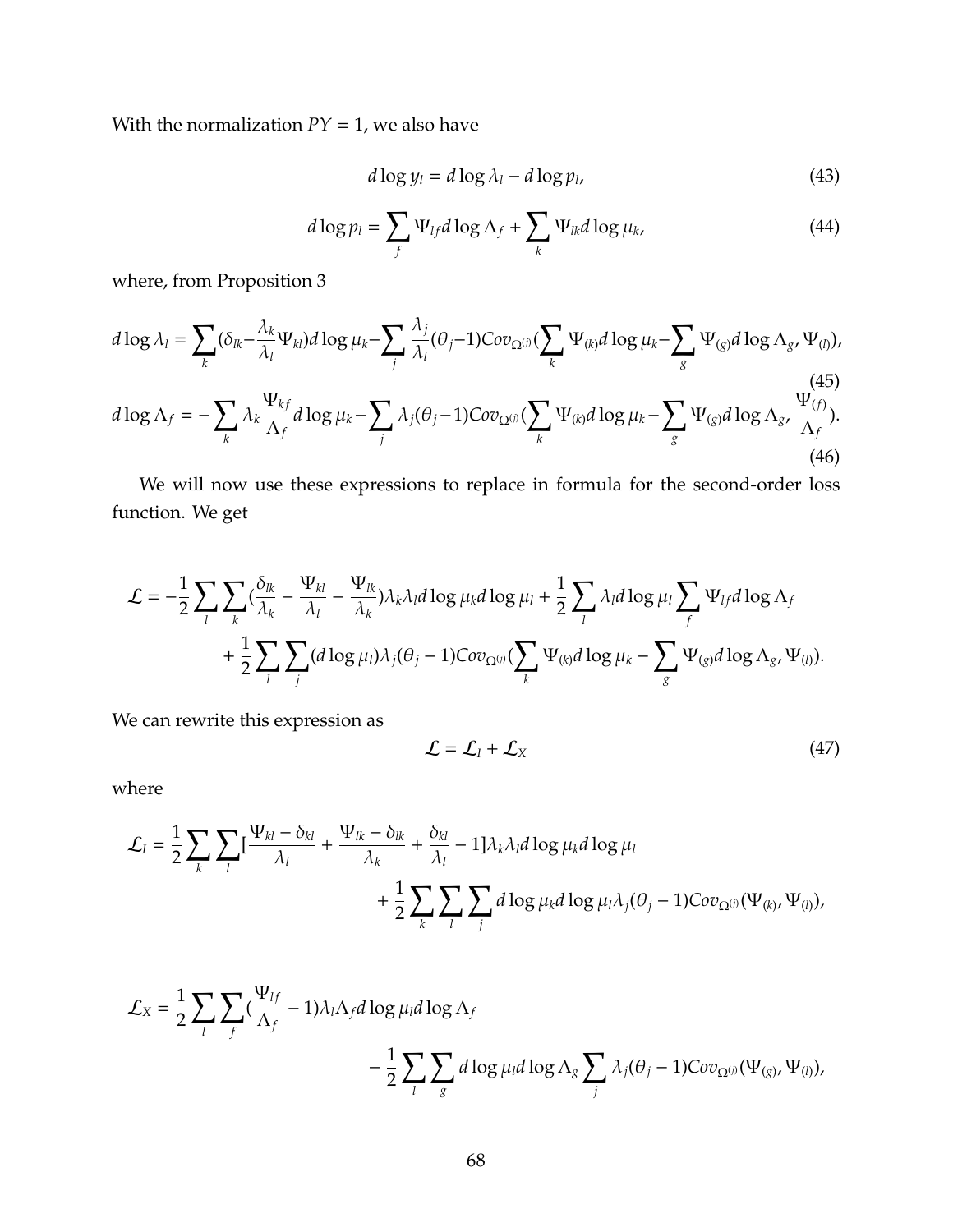where *d* log Λ is given by the usual expression.<sup>[2](#page-0-0)</sup> The proof is finished by use of the following lemma.

**Lemma 2.** *The following identity holds:*

$$
\sum_{j} \lambda_{j} \mu_{j}^{-1} Cov_{\tilde{\Omega}^{(j)}}(\tilde{\Psi}_{(k)}, \Psi_{(l)}) = \lambda_{l} \lambda_{k} \left[ \frac{\tilde{\Psi}_{lk} - \delta_{lk}}{\lambda_{k}} + \frac{\Psi_{kl} - \delta_{kl}}{\lambda_{l}} + \frac{\delta_{lk}}{\lambda_{k}} - \frac{\tilde{\lambda}_{k}}{\lambda_{k}} \right].
$$
 (48)

*This holds for ine*ffi*cient economies with multiple factors and applies when k and l are goods or factors.*

*Proof.* We have

$$
\begin{split} \sum_j \lambda_j \mu_j^{-1} Cov_{\tilde{\Omega}^{(j)}}(\tilde{\Psi}_{(k)},\Psi_{(l)}) = \\ \sum_j \lambda_j \mu_j^{-1} \Bigg[ \sum_m \tilde{\Omega}_{jm} \tilde{\Psi}_{mk} \Psi_{ml} - \Bigg( \sum_m \tilde{\Omega}_{jm} \tilde{\Psi}_{mk} \Bigg) \Bigg( \sum_m \tilde{\Omega}_{jm} \Psi_{ml} \Bigg) \Bigg] \,, \end{split}
$$

or

$$
\begin{split} \sum_j \lambda_j \mu_j^{-1}Cov_{\tilde{\Omega}^{(j)}}(\tilde{\Psi}_{(k)},\Psi_{(l)}) =&\\ &\qquad \qquad \sum_j \lambda_j \sum_m \Omega_{jm} \tilde{\Psi}_{mk} \Psi_{ml} - \sum_j \lambda_j \mu_j^{-1} \Biggl( \sum_m \tilde{\Omega}_{jm} \tilde{\Psi}_{mk} \Biggr) \Biggl( \sum_m \tilde{\Omega}_{jm} \Psi_{ml} \Biggr), \end{split}
$$

or

$$
\begin{split} \sum_j \lambda_j \mu_j^{-1}Cov_{\tilde{\Omega}^{(j)}}(\tilde{\Psi}_{(k)},\Psi_{(l)}) &= \\ &\qquad \qquad \sum_j \lambda_j \sum_m \Omega_{jm} \tilde{\Psi}_{mk} \Psi_{ml} - \sum_j \lambda_j \tilde{\Psi}_{jk} \Psi_{jl} \\ &\qquad \qquad + \sum_j \lambda_j \tilde{\Psi}_{jk} \Psi_{jl} - \sum_j \lambda_j \mu_j^{-1} \Biggl( \sum_m \tilde{\Omega}_{jm} \tilde{\Psi}_{mk} \Biggr) \Biggl( \sum_m \tilde{\Omega}_{jm} \Psi_{ml} \Biggr). \end{split}
$$

<sup>2</sup>We have used the intermediate step

$$
\mathcal{L}_X = \frac{1}{2} \sum_l \sum_k \lambda_k \lambda_l d \log \mu_k d \log \mu_l + \frac{1}{2} \sum_l \sum_f d \log \mu_l d \log \Lambda_f \lambda_l \Psi_{lf} \n- \frac{1}{2} \sum_l \sum_g d \log \mu_l d \log \Lambda_g \sum_j \lambda_j (\theta_j - 1) Cov_{\Omega^{(j)}}(\Psi_{(g)}, \Psi_{(l)}).
$$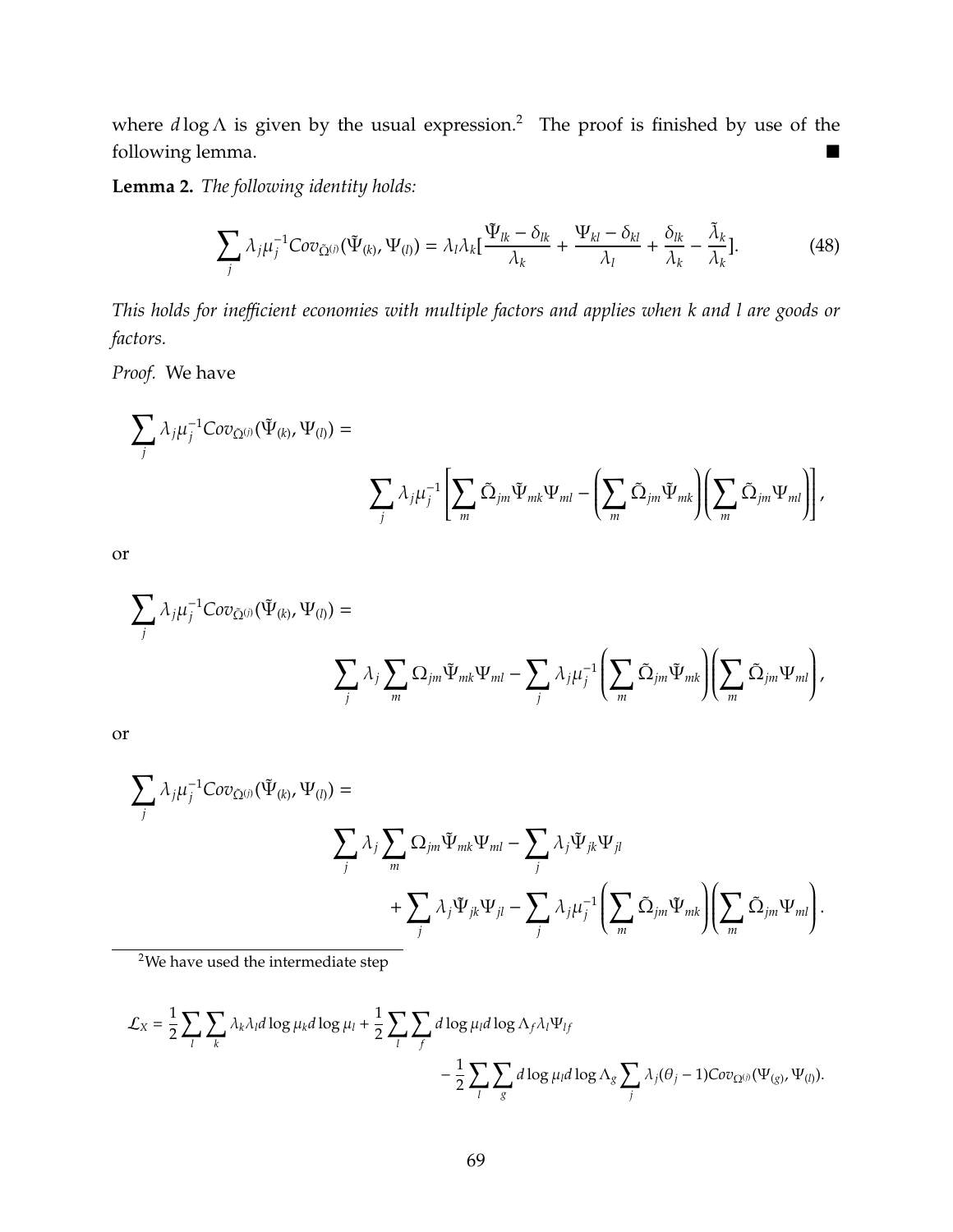From the fact that

$$
\sum_{j} \lambda_{j} \left[ \Psi_{jk} \Psi_{jl} - \sum_{m} \Omega_{jm} \Psi_{mk} \Psi_{ml} \right] = \lambda_{k} \lambda_{l}.
$$
 (49)

п

the equation above can be simplified to

$$
\sum_{j} \lambda_{j} \mu_{j}^{-1} Cov_{\tilde{\Omega}^{(j)}}(\tilde{\Psi}_{(k)}, \Psi_{(l)}) = -\tilde{\lambda}_{k} \lambda_{l} + \sum_{j} \lambda_{j} \tilde{\Psi}_{jk} \Psi_{jl} - \sum_{j} \lambda_{j} (\tilde{\Psi}_{jk} - \delta_{jk}) (\Psi_{jl} - \delta_{jl}), \qquad (50)
$$

and finally

$$
\sum_{j} \lambda_{j} \mu_{j}^{-1} Cov_{\tilde{\Omega}^{(j)}}(\tilde{\Psi}_{(k)}, \Psi_{(l)}) = \lambda_{l} \lambda_{k} \left[ \frac{\tilde{\Psi}_{lk} - \delta_{lk}}{\lambda_{k}} + \frac{\Psi_{kl} - \delta_{kl}}{\lambda_{l}} + \frac{\delta_{lk}}{\lambda_{k}} - \frac{\tilde{\lambda}_{k}}{\lambda_{k}} \right].
$$
 (51)

# <span id="page-69-0"></span>**Appendix E Basu-Fernald and Petrin-Levinsohn in a Simple Example**

To compare our decomposition with that of Basu-Fernald and Petrin-Levinsohn, we con-sider the simple economy in Figure [9.](#page-70-1) There are two factors  $L_1$  and  $L_2$ . There are two producers 1 and 2. Producer 2 produces linearly from factor *L*<sup>2</sup> with productivity *A*2. It does not charge any markup  $\mu_2 = 1$ . Producer 1 uses the factor  $L_1$  and output of producer 2 to produce according to a CES production function with steady-state revenue-based expenditure shares  $\omega_{1L_1}$  and  $\omega_{12}$ , and with elasticity of substitution  $\theta_1$  (this elasticity will not matter in the calculations below). It charges a markup  $\mu_1 > 1$ .

Because this economy is acyclic, there is a unique feasible allocation, and it is efficient. There is no misallocation, and there cannot be any change in allocative efficiency. Our decomposition gives

$$
\frac{d \log Y}{d \log A_2} = \underbrace{\tilde{\lambda}_2}_{\Delta \text{Technology}} + \underbrace{0}_{\Delta \text{Allocative Efficiency}} ,
$$

and the decompositions of Basu-Fernald and Petrin-Levinsohn both give

$$
\frac{d \log Y}{d \log A_2} = \underbrace{\lambda_2}_{\Delta \text{Technology}} + \underbrace{\tilde{\lambda}_2 - \lambda_2}_{\Delta \text{Allocative Efficiency}}
$$

where  $\lambda_2 = \omega_{12}$ , and  $\tilde{\lambda_2} = \mu_1 \omega_{12}$ . Since  $\tilde{\lambda}_2 = \mu_1 \lambda_2 > \lambda_2$ , this immediately implies that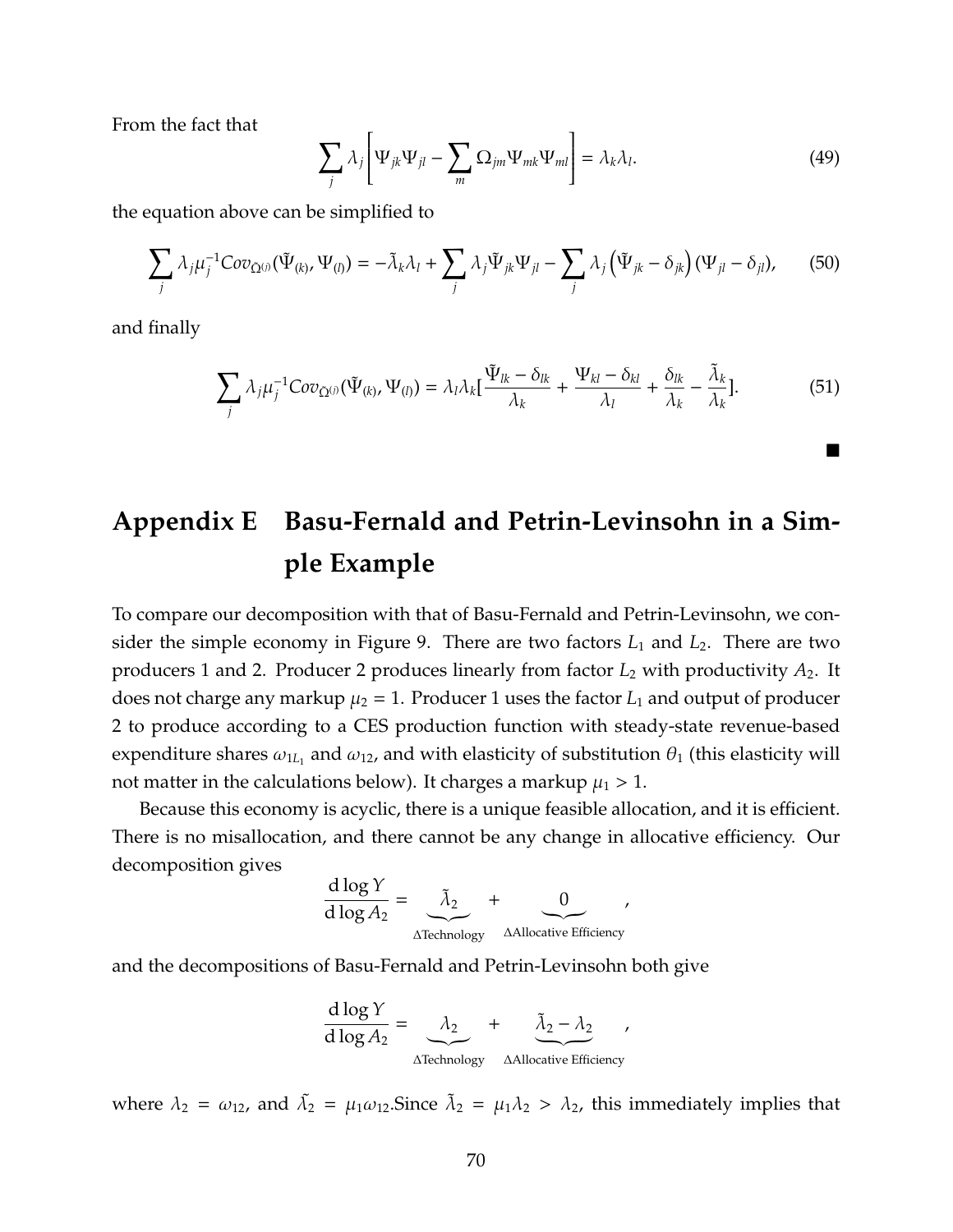<span id="page-70-1"></span>while our decomposition does not detect any change in allocative efficiency, those of Basu-Fernald, and Petrin-Levinsohn do detect changes in allocative efficiency.



Figure 9: Acyclic economy where the solid arrows represent the flow of goods. The flow of profits and wages from firms to households has been suppressed in the diagram. The two factors in this economy are  $L_1$  and  $L_2$ .

# <span id="page-70-0"></span>**Appendix F Applying our Results with EndogenousMarkups in a Simple Example**

Consider the following endogenous-markup economy. There is a large number of industries indexed by *I*. Within each industry, there is a finite number of producers  $i \in I$ . Each producer produces linearly from labor with productivity *A<sup>i</sup>* and charges a markup  $\mu_i$ . The outputs of the different producers in each industry are combined into an industry output via a CES aggregator with elasticity  $\theta_1 > 1$ . The outputs of the different industries are combined into a final good via a Cobb-Douglas aggregator so that  $\theta_0 = 1$ . Following [Atkeson and Burstein](#page-48-5) [\(2008\)](#page-48-5), assume that producers play a static game of quantity competition. Specifically, each producer chooses its quantity taking as given the quantities chosen by the other producers as well as the wage and the price quantity of the final good. Under this assumption, producers do recognize that industry prices and quantities vary when that they change their quantities. This gives rise to endogenous markups *i*:

<span id="page-70-2"></span>
$$
\frac{1}{\mu_i} = (1 - \frac{\lambda_i}{\lambda_{\mathcal{I}(i)}})(1 - \frac{1}{\theta_1}),\tag{52}
$$

where  $\bar{I}(i)$  is the industry of *i*,  $\lambda_i$  is its sales share, and  $\lambda_{I(i)}$  is the sales share of its industry. Hence, the markup of *i* is increasing in the relative sales share  $\lambda_i/\lambda_{I(i)}$  of *i* in its industry, and decreasing in the elasticity of substitution  $\theta_1$  across producers within an industry.

Suppose that all the industries are ex-ante identical. In each industry  $I$ , there is a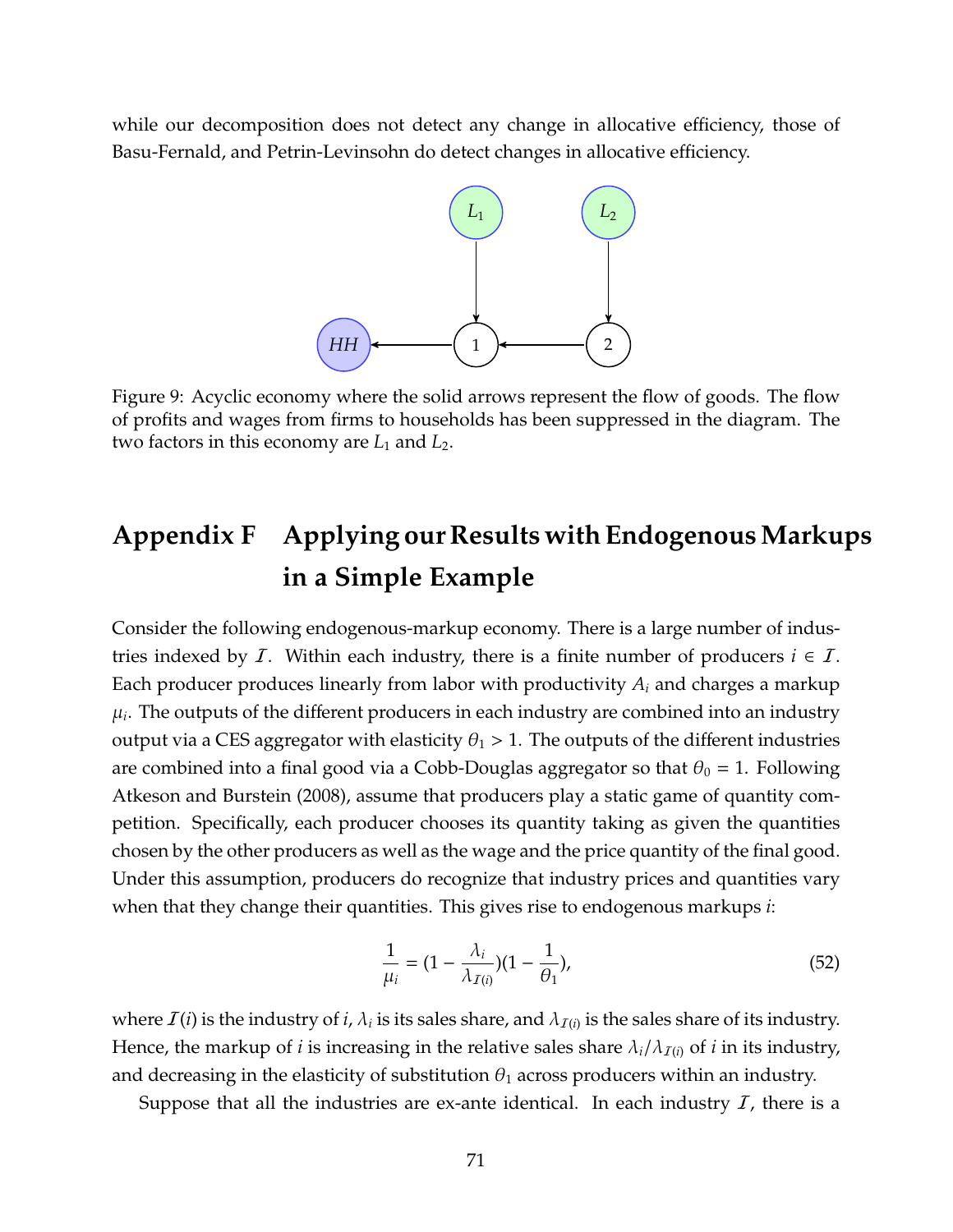large producer *k* with  $\lambda_k/\lambda_I > 0$  and a continuum of atomistic producers, each with an infinitesimal relative sales share, but with strictly positive total relative sales share  $1 - \lambda_k/\lambda_{I(k)} > 0$ . This implies that the markups of the atomistic producers are all constant at  $1/(1 - 1/\theta_1)$ .

Now consider a shock the productivity  $A_k$  of a single large producer  $k$  in a single industry I(*k*). The markup of producer *i* does not change if it is not in the industry of the shocked producer. The markup of an atomistic producer in the industry of the shocked producer does not change. And we can solve jointly for the change d log  $\mu_k$  in the markup of producer  $k$  and for the change d  $\log \lambda_k$  in its sales share:

$$
d \log \mu_k = \frac{\lambda_k/\lambda_{\Gamma(k)}}{1 - \lambda_k/\lambda_{\Gamma(k)}} d \log \lambda_k, \quad d \log \lambda_k = (\theta_1 - 1)(1 - \lambda_k/\lambda_{\Gamma(k)}) (d \log A_k - d \log \mu_k), \tag{53}
$$

where the first equation can be obtained by differentiating the markup equation [\(52\)](#page-70-2), and where the second equation can be obtained by applying the propagation equations in Propositions [2](#page-26-0) and [3](#page-28-0) applied to producer k's sales share rather than to factor shares. This in turn implies that the markup  $\mu_k$  of producer *k* increases endogenously with its productivity  $A_k$  according to

$$
\frac{d \log \mu_k}{d \log A_k} = \frac{\frac{\lambda_k}{\lambda_{I(k)}} (\theta_1 - 1)}{1 + \frac{\lambda_k}{\lambda_{I(k)}} (\theta_1 - 1)} > 0.
$$
\n(54)

There is therefore imperfect pass-through of productivity shocks to prices. We then use the chain rule equation [\(16\)](#page-30-0) with  $Z = \log A_k$ , in conjunction with the expressions for d log  $\Lambda$ / d log  $A_k$  and for d log  $\Lambda$ / d log  $\mu_k$  given by Propositions [2](#page-26-0) and [3.](#page-28-0) We find that taking into account the endogenous change of the markups responsible for imperfect passthrough, the change d log *Y* resulting from an increase d log  $A_k > 0$  in the productivity of producer *k* is

$$
d \log Y = \frac{d \log Y}{d \log A_k} d \log A_k + \frac{d \log Y}{d \log \mu_k} d \log A_k
$$
  
=  $\lambda_k \left[ 1 + \frac{1 - \frac{\lambda_k}{\lambda_{I(k)}}}{1 + \frac{\lambda_k}{\lambda_{I(k)}} (\theta_1 - 1)} \frac{\frac{\lambda_i}{\lambda_{I(k)}} (\theta_1 - 1)}{1 + \frac{\lambda_k}{\lambda_{I(k)}}} \right] d \log A_k.$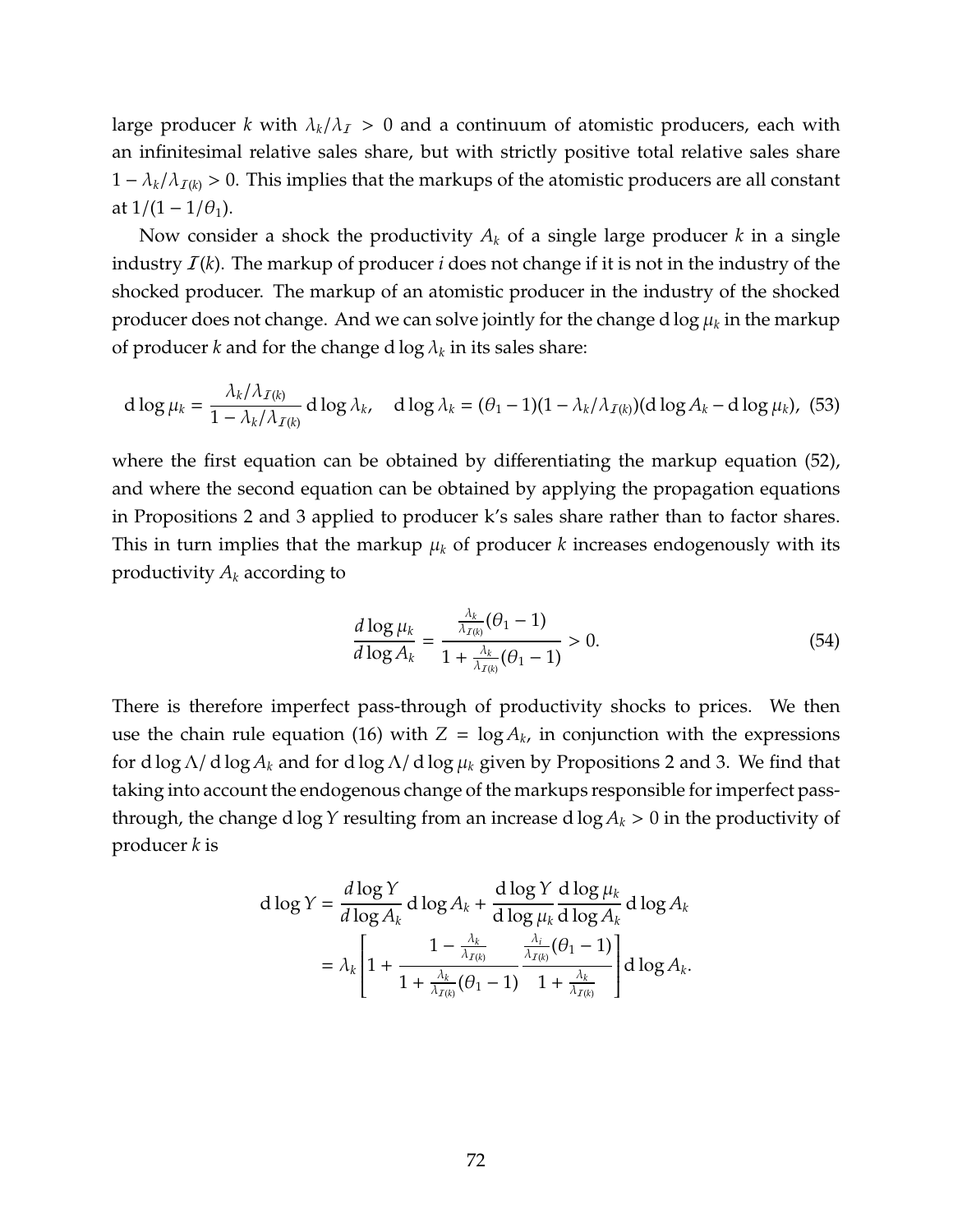If instead markups were exogenously fixed, we would have

$$
d \log Y = \frac{d \log Y}{d \log A_k} d \log A_k = \lambda_k \left[ 1 + \frac{\frac{\lambda_k}{\lambda_{I(k)}}(\theta_1 - 1)}{1 + \frac{\lambda_k}{\lambda_{I(k)}}} \right] d \log A_k,
$$

which is strictly higher. We therefore see that imperfect pass-through via endogenous markups mitigates the impact of the shock.

# **Appendix G Standard-Form for Nested CES Economies**

Throughout this section, variables with over-lines are normalizing constants equal to the values in steady-state. Since we are interested in log changes, the normalizing constants are irrelevant.[3](#page-0-0)

#### **Nested CES Economies in Standard Form**

A CES economy in standard form is defined by a tuple ( $\omega$ ,  $\theta$ ,  $\mu$ ,  $F$ ) and a set of normalizing constants  $(\overline{y}, \overline{x})$ . The  $(N + F + 1) \times (N + F + 1)$  matrix  $\omega$  is a matrix of input-output parameters where the first row and column correspond to the reproducible final good, the next *N* rows and columns correspond to reproducible goods and the last *F* rows and columns correspond to non-reproducible factors. The  $(N + 1) \times 1$  vector  $\theta$  is a vector of microeconomic elasticities of substitution. Finally, the  $N \times 1$  vector  $\mu$  is a vector of markups/wedges for the *N* non-final reproducible goods.<sup>[4](#page-0-0)</sup>

The *F* factors are modeled as non-reproducible goods and the production function of these goods are endowments

$$
\frac{y_f}{\overline{y}_f}=1.
$$

The other  $N + 1$  other goods are reproducible, and the production of a reproducible good *k* can be written as θ*k*

$$
\frac{y_k}{\overline{y}_k} = A_k \left( \sum_l \omega_{kl} \left( \frac{x_{kl}}{\overline{x}_{kl}} \right)^{\frac{\theta_k - 1}{\theta_k}} \right)^{\frac{\overline{\theta_k - 1}}{\theta_k - 1}},
$$

 $3$ We use normalized quantities since it simplifies calibration, and clarifies the fact that CES aggregators are not unit-less.

<sup>&</sup>lt;sup>4</sup>For convenience we use number indices starting at 0 instead of 1 to describe the elements of  $\omega$  and  $\theta$ , but number indices starting at 1 to describe the elements of µ. We impose the restriction that ω*ij* ∈ [0, 1],  $\sum_j \omega_{ij} = 1$  for all  $0 \le i \le N$ ,  $\omega_{fj} = 0$  for all  $N < f \le N + F$ ,  $\omega_{0f} = 0$  for all  $N < f \le N + F$ , and  $\omega_{i0} = 0$  for all  $0 \leq i \leq N$ .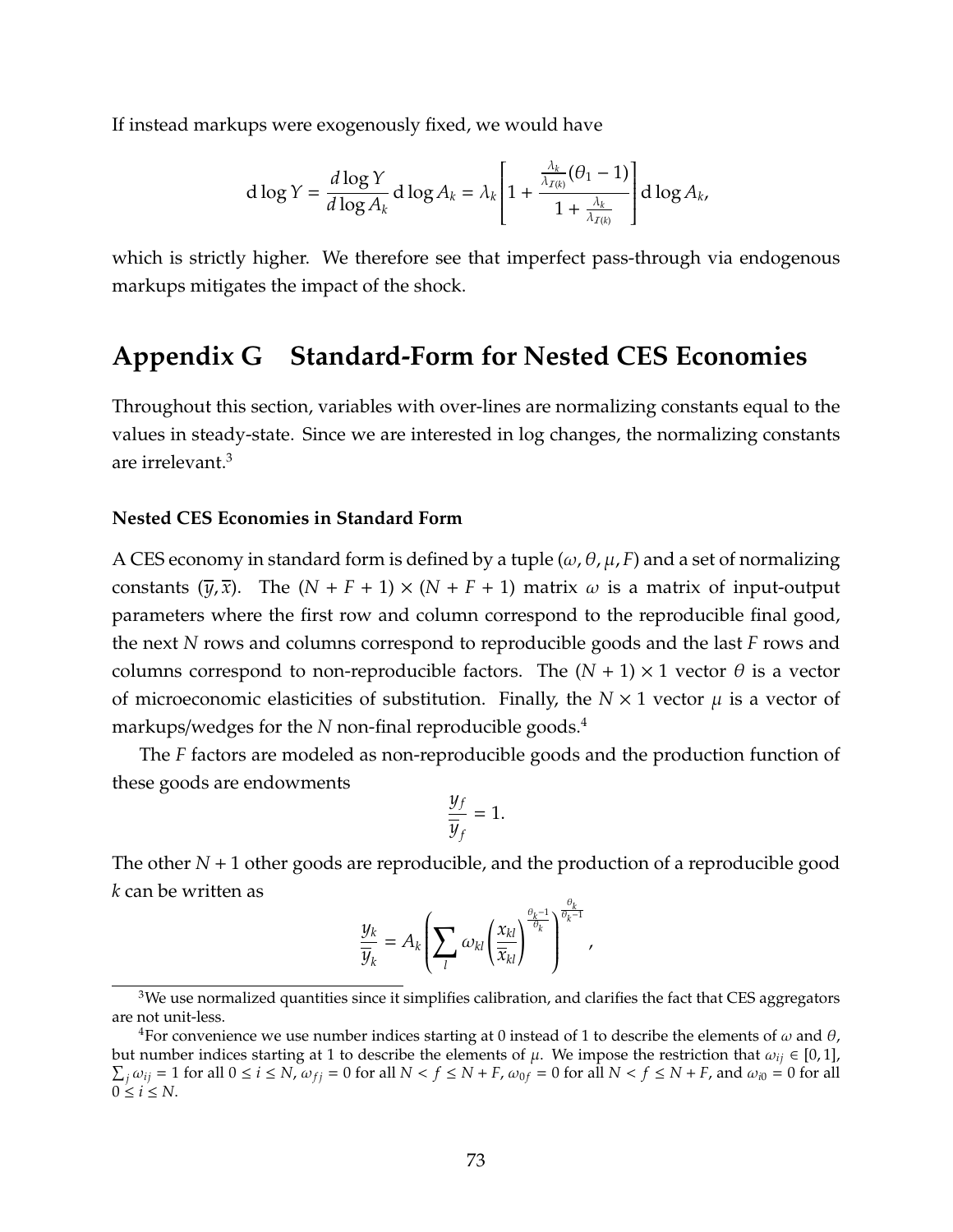where *xlk* are intermediate inputs from *l* used by *k*. Each producer charges a markup over its marginal cost  $\mu_k.$  Producer 0 represents final-demand and its production function the final-demand aggregator so that

$$
\frac{Y}{\overline{Y}} = \frac{y_0}{\overline{y}_0},\tag{55}
$$

where  $Y$  is output and  $y_0$  is the final good.

Through a relabelling, this structure can represent any CES economy with an arbitrary pattern of nests, markups/wedges and elasticities. Intuitively, by relabelling each CES aggregator to be a new producer, we can have as many nests as desired.

Consider some initial allocation with markups/wedges  $\mu$  and productivity shifters normalized, without loss of generality, at  $A = 1$ . The normalizing constants  $(\bar{y}, \bar{x})$  are chosen to correspond to this initial allocation. Let *b* and  $\Omega$  be the corresponding vector of consumption shares and cost-based input-output matrix. Then we must have  $\omega_{0i} = b_i$ and  $\omega_{(i+1)(j+1)} = \tilde{\Omega}_{ij}$ . From there, all the other cost-based and revenue-based input-output objects can be computed exactly as in Section [2.2.](#page-9-0)

## **Appendix H Robustness and Extensions**

In this section, we discuss some of the extensions mentioned in the body of the paper. Specifically, we address in more detail how are results extend to situations with arbitrary non-CES production functions, elastic factors, capital accumulation/dynamics, and nonlinearities. Proofs for the results are at the end of this section.

### **H.1 Beyond CES**

The input-output covariance operator defined in Section [4](#page-24-0) is a key concept capturing the substitution patterns in economies where all production and utility functions are nested-CES functions. In this section, we generalize this input-output covariance operator in such a way that allows us to work with arbitrary production functions.

For a producer *j* with cost function **C***<sup>j</sup>* , we define the Allen-Uzawa elasticity of substitution between inputs *x* and *y* as

$$
\theta_j(x,y) = \frac{\mathbf{C}_j d^2 \mathbf{C}_j/(dp_x dp_y)}{(d\mathbf{C}_j/dp_x)(d\mathbf{C}_j/dp_y)} = \frac{\epsilon_j(x,y)}{\Omega_{jy}},
$$

where  $\epsilon_i(x, y)$  is the elasticity of the demand by producer *j* for input *x* with respect to the price  $p_y$  of input *y*, and  $\Omega_{jy}$  is the expenditure share in cost of input *y*.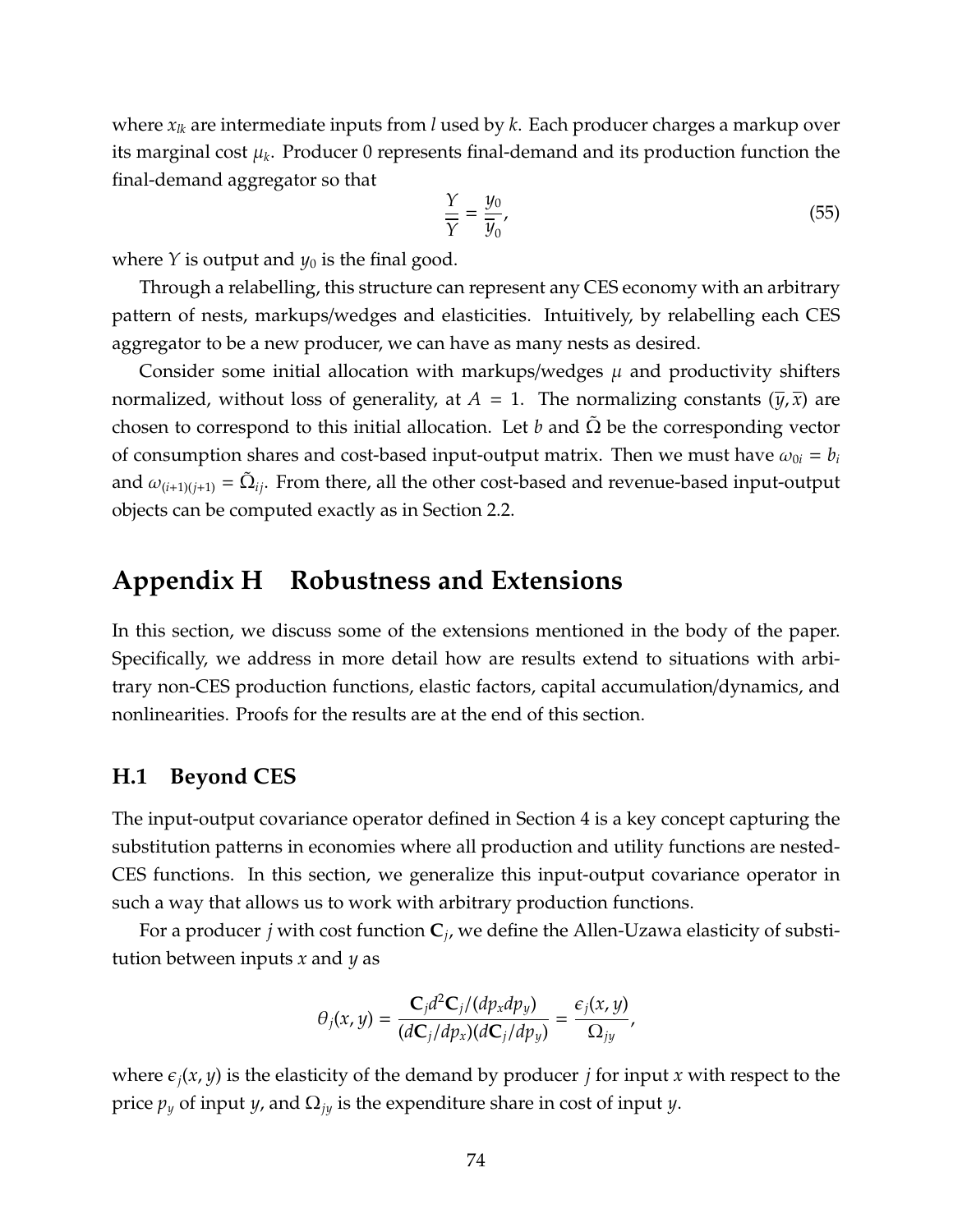Note the following properties. Because of the symmetry of partial derivatives, we have  $\theta_i(x, y) = \theta_i(y, x)$ . Because of the homogeneity of degree one of the cost function in the prices of inputs, we have the homogeneity identity  $\sum_{1 \le y \le N+1+F} \Omega_{jy} \theta_j(x, y) = 0$ .

We define the *input-output substitution operator* for producer *j* as

$$
\Phi_j(\tilde{\Psi}_{(k)}, \Psi_{(f)}) = -\sum_{1 \le x, y \le N+1+F} \Omega_{jx} [\delta_{xy} + \Omega_{jy} (\theta_j(x, y) - 1)] \tilde{\Psi}_{xk} \Psi_{yf}, \tag{56}
$$

<span id="page-74-1"></span><span id="page-74-0"></span>
$$
= \frac{1}{2} E_{\Omega^{(j)}} ((\theta_j(x, y) - 1)(\tilde{\Psi}_k(x) - \tilde{\Psi}_k(y))(\Psi_f(x) - \Psi_f(y))), \qquad (57)
$$

where  $\delta_{xy}$  is the Kronecker symbol,  $\Psi_k(x) = \Psi_{xk}$  and  $\Psi_f(x) = \Psi_{xf}$ , and the expectation on the second line is over *x* and *y*. The second line can be obtained from the first using the symmetry of Allen-Uzawa elasticities of substitution and the homogeneity identity.

In the CES case with elasticity  $\theta_j$ , all the cross Allen-Uzawa elasticities are identical with  $\theta_j(x, y) = \theta_j$  if  $x \neq y$ , and the own Allen-Uzawa elasticities are given by  $\theta_j(x, x) =$  $-\theta_j(1-\Omega_{ix})/\Omega_{ix}$ . It is easy to verify that we then recover the input-output covariance operator:

$$
\Phi_j(\tilde{\Psi}_{(k)},\Psi_{(f)})=(\theta_k-1)Cov_{\Omega^{(j)}}(\tilde{\Psi}_{(k)},\Psi_{(f)}).
$$

Even outside the CES case, the input-output substitution operator shares many properties with the input-output covariance operator. For example, it is immediate to verify, that:  $\Phi_j(\tilde{\Psi}_{(k)}, \Psi_{(f)})$  is bilinear and symmetric in  $\tilde{\Psi}_{(k)}$  and  $\Psi_{(f)}$ ;  $\Phi_j(\tilde{\Psi}_{(k)}, \Psi_{(f)}) = 0$  whenever  $\Psi_{(k)}$  or  $\Psi_{(f)}$  is a constant.

Luckily, it turns out that all of the results stated in Sections [4](#page-24-0) and [5](#page-30-0) can be generalized to non-CES economies simply by replacing terms of the form  $(\theta_j - 1)Cov_{\Omega^{(j)}}(\tilde{\Psi}_{(k)}, \Psi_{(f)})$  by  $\Phi_j(\tilde{\Psi}_{(k)}, \Psi_{(f)}).$ 

Intuitively,  $\Phi_j(\tilde{\Psi}_{(k)},\Psi_{(f)})$  captures the way in which *j* redirects demand expenditure towards *f* in response to proportional unit decline in the price of *k*. To see this, we make use of the following observation: the elasticity of the expenditure share of producer *j* on input *x* with respect to the price of input *y* is given by  $\delta_{xy} + \Omega_{y}(\theta_i(x, y) - 1)$ . Equation [\(56\)](#page-74-0) requires considering, for each pair of inputs *x* and *y*, how much the proportional reduction Ψ*yk* in the price of *y* induced by a unit proportional reduction in the price of *k* causes producer *j* to increase its expenditure share on *x* (as measured by  $-\Omega_{jx}[\delta_{xy} + \Omega_{jy}(\theta_j(x,y) - 1)]\tilde{\Psi}_{yk}$ ) and how much *x* is exposed to *f* (as measured by  $\Psi_{xf}$ ).

Equation [\(57\)](#page-74-1) says that this amounts to considering, for each pair of inputs *x* and *y,* whether or not increased exposure to  $k$  as measured by  $\tilde{\Psi}_k(x) - \tilde{\Psi}_k(y)$ , corresponds to increased exposure to *i* as measured by  $\Psi_i(x) - \Psi_i(y)$ , and whether *x* and *y* are complements or substitutes as measured by  $(\theta_j(x, y) - 1)$ . If *x* and *y* are substitutes, and  $\tilde{\Psi}_k(x) - \tilde{\Psi}_k(y)$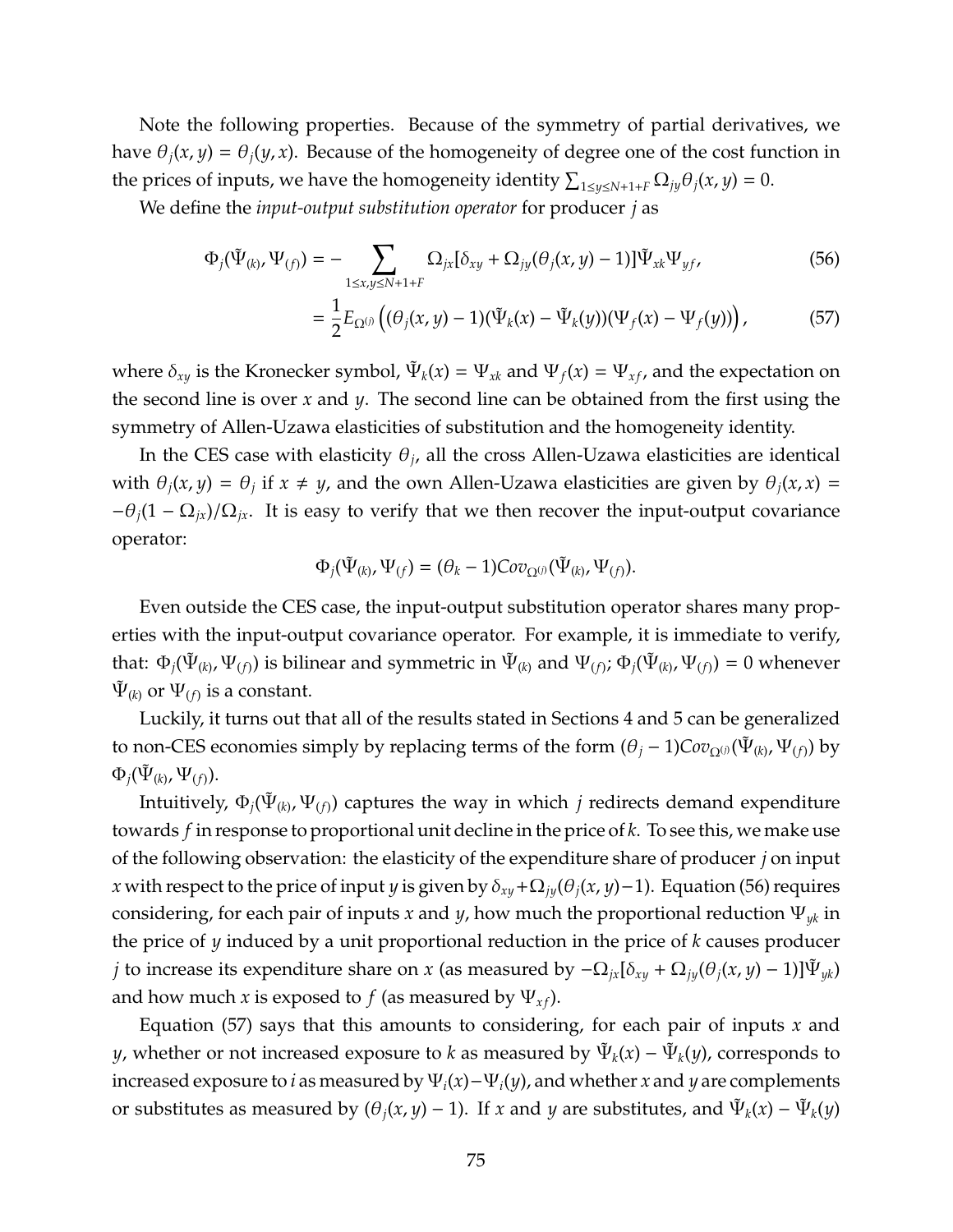and  $\Psi_f(x) - \Psi_f(y)$  are both positive, then substitution across x and y by k, in response to a shock to a decrease in the price of *k*, increases demand for *f*.

#### **H.2 Elastic Factor Supplies**

In this section, we fully flesh out one such extension by showing to generalize our analysis to allow for endogenous factor supplies.

To model elastic factor supplies, let  $G_f(w_f, Y)$  be the supply of factor  $f$ , where  $w_f$  is the real price of the factor and *Y* is aggregate income. Let  $\zeta_f = \partial \log G_f / \partial \log w_f$  be the elasticity of the supply of factor *f* to its real wage, and  $\gamma_f = -\partial \log G_f / \partial \log Y$  be its income elasticity. We then have the following characterization:

<span id="page-75-0"></span>
$$
\frac{d \log Y}{d \log A_k} = \varrho \left( \tilde{\lambda}_k - \sum_f \frac{1}{1 + \zeta_f} \tilde{\Lambda}_f \frac{d \log \Lambda_f}{d \log A_k} \right),\tag{58}
$$

and

<span id="page-75-1"></span>
$$
\frac{d \log Y}{d \log \mu_k} = \varrho \left( -\tilde{\lambda}_k - \sum_f \frac{1}{1 + \zeta_f} \tilde{\Lambda}_f \frac{d \log \Lambda_f}{d \log \mu_k} \right),\tag{59}
$$

where  $\varrho = 1/(\sum_f \tilde{\Lambda}_f)$ 1+γ*<sup>f</sup>*  $\frac{1+y_f}{1+\zeta_f}$ ).

With inelastic factors, a decline in factor income shares, ceteris paribus, *increases* output since it represents a reduction in the misallocation of resources and an increase in aggregate TFP. With elastic factor supply, the output effect is dampened by the presence of  $1/(1+\zeta_f)$  < 1. This is due to the fact that a reduction in factor income shares, while increasing aggregate TFP, reduces factor payments and factor supplies, which in turn reduces output. Hence, when factors are elastic, increases in allocative efficiency from assigning more resources to more monopolistic producers are counteracted by reductions in factor supplies due to the associated suppression of factor demand.<sup>[5](#page-0-0)</sup>

We can provide an explicit characterization of d log Λ*<sup>f</sup>* and d log *Y* in terms of microeconomic elasticities of substitution in a nested-CES structure similar to the one in Section [4.](#page-24-0) Changes in factor shares and output solve the following system of equations:

<sup>&</sup>lt;sup>5</sup>In the limit where factor supplies become infinitely elastic, the influence of the allocative efficiency effects disappear from output, since more factors can always be marshaled on the margin at the same real price. To see this, consider the case with a single factor called labor, and factor supply function  $G_L(w, Y) = (w/Y)^v$ , which can be derived from a standard labor-leisure choice model. In this case,  $\gamma_L = \zeta_L = v$ , and so equation [\(58\)](#page-75-0) implies that d log Y/ d log  $A_k = \tilde{\lambda}_k - 1/(1 + \nu)$  d log  $\Lambda_L$ / d log  $A_k$ . When labor supply becomes infinitely elastic  $v \to \infty$ , this simplifies to dlog  $Y/d \log A_k = \tilde{\lambda}_k$ , so that changes in allocative efficiency have no effect on output, even though they affect TFP.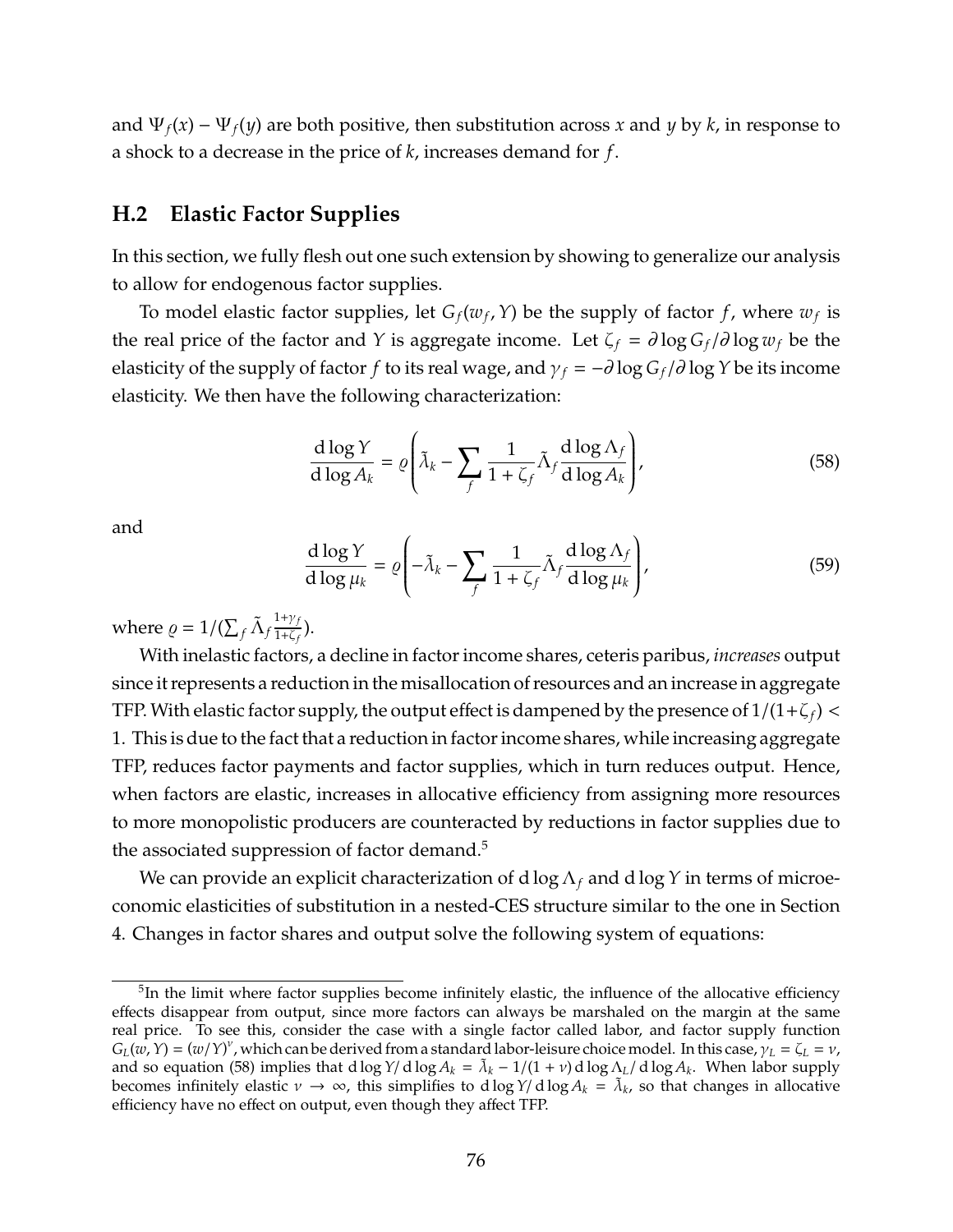$$
d \log \Lambda_f = -\sum_{k} \lambda_k \frac{\Psi_{kf}}{\Lambda_f} d \log \mu_k + \sum_{j} (\theta_j - 1) \mu_j^{-1} \lambda_j Cov_{\tilde{\Omega}^{(j)}}(\sum_{k} \tilde{\Psi}_{(k)} d \log A_k - \sum_{k} \tilde{\Psi}_{(k)} d \log \mu_k, \frac{\Psi_{(f)}}{\Lambda_f})
$$

$$
-\sum_{j} (\theta_j - 1) \mu_j^{-1} \lambda_j Cov_{\tilde{\Omega}^{(j)}}(\sum_{g} \tilde{\Psi}_{(g)} \frac{1}{1 + \zeta_g} d \log \Lambda_g + \sum_{g} \tilde{\Psi}_{(g)} \frac{\gamma_g - \zeta_g}{1 + \zeta_g} d \log \gamma_f \frac{\Psi_{(f)}}{\Lambda_f}),
$$

$$
d \log \gamma = \frac{1}{\sqrt{\pi \mu}} \left[ \sum_{g} \tilde{\lambda}_g d \log A_h - \sum_{g} \tilde{\lambda}_g d \log \mu_k - \sum_{g} \tilde{\lambda}_g \frac{1}{\sqrt{2\pi \mu}} d \log \Lambda_g \right]
$$

$$
d\log Y = \frac{1}{\sum_f \tilde{\Lambda}_f \frac{1+\gamma_f}{1+\zeta_f}} \left[ \sum_k \tilde{\lambda}_k d\log A_k - \sum_k \tilde{\lambda}_k d\log \mu_k - \sum_f \tilde{\Lambda}_f \frac{1}{1+\zeta_f} d\log \Lambda_f \right].
$$

Equations [\(58\)](#page-75-0) and [\(59\)](#page-75-1) can also be applied to frictionless economies with endogenous factor supplies. They show that even without any frictions, Hulten's theorem cannot be used to predict how output will respond to microeconomic TFP shocks, due to endogenous responses of factors. These results therefore also extend Hulten's theorem to efficient economies with endogenous factor supplies.

## **H.3 Capital Accumulation, Adjustment Costs, and Capacity Utilization**

In mapping this set-up to the data, there are two ways to interpret this model: either we could interpret final demand as a per-period part of a larger dynamic problem, or we could interpret final demand as an intertemporal consumption function where goods are also indexed by time a la Arrow-Debreu. When we interpret the model intratemporally, ` the output function encompasses demand for consumption goods and for investment goods. When we interpret the model intertemporally, the process of capital accumulation is captured via intertemporal production functions that transform goods in one period into goods in other periods. This modeling choice would also be well-suited to handle technological frictions to the reallocation of factors such as adjustment costs and variable capacity utilization. Our formulas would apply to these economies without change, but of course, in such a world, input-output definitions would now be expressed in net-present value terms.

## **H.4 Nonlinear Impact of Shocks and Duality with Industry Structure**

Another limitation of our results is that we neglect nonlinearities. As discussed by [Baqaee](#page-48-0) [and Farhi](#page-48-0) [\(2017a\)](#page-48-0), models with production networks can respond very nonlinearly to productivity shocks. We plan to extend these results to inefficient economies in full generality, but as a first step, we stipulate some conditions under which we can directly leverage these results to inefficient economies. In particular, we show that the amplification of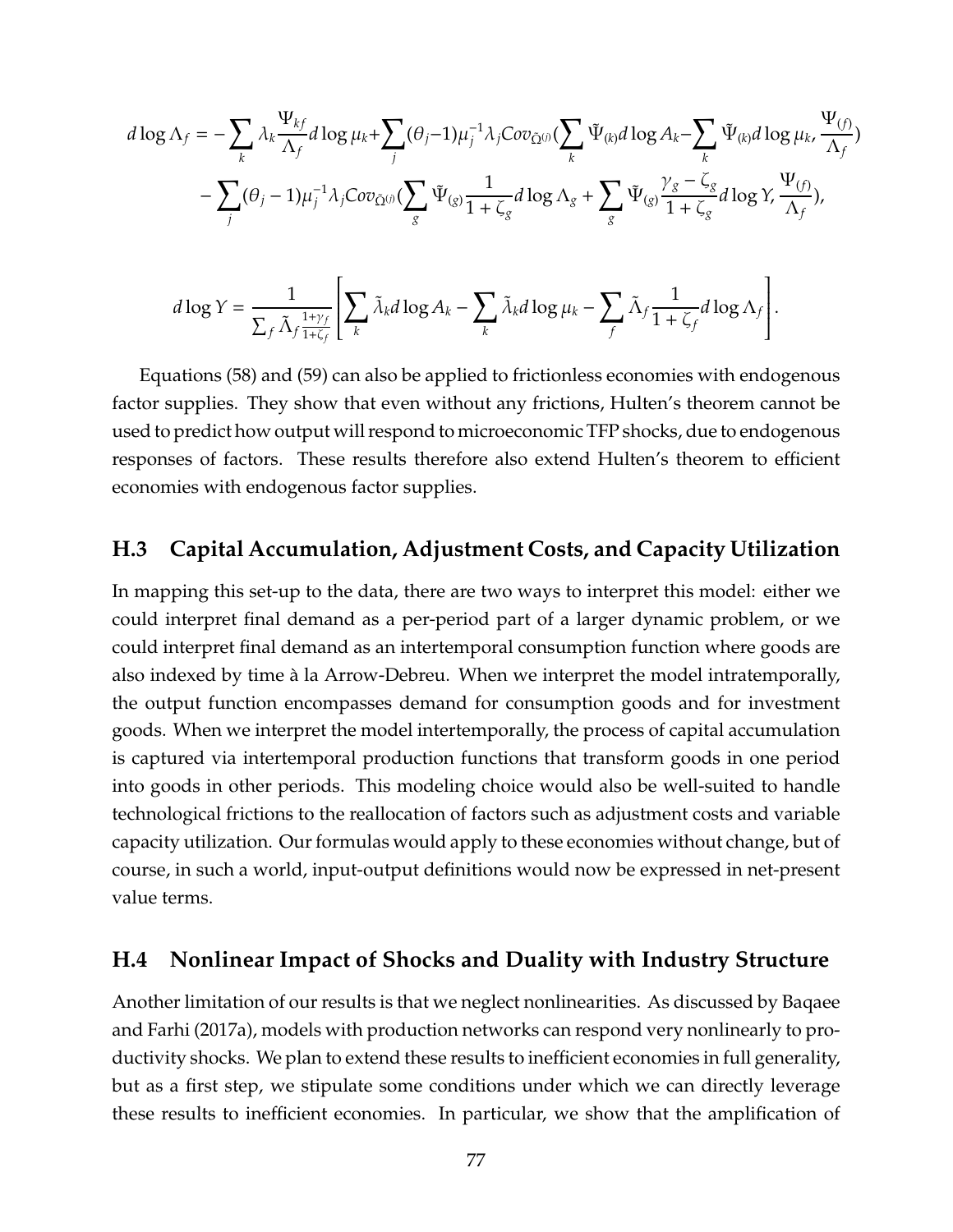negative shocks due to complementarities emphasized in [Baqaee and Farhi](#page-48-0) [\(2017a\)](#page-48-0) can also work to amplify the negative effects of misallocation.

Consider the quantitative parametric model in Section [7.](#page-38-0) Let  $\delta_k(i)$ ,  $\mu_k(i)$ , and  $A_k(i)$ denote firm *i* in industry *k*'s share of industry sales, markup, and productivity. Define industry *k*'s average markup and productivity to be

$$
\mu_k = \left(\sum_i \frac{\overline{\delta_k(i)}}{\mu_k(i)}\right)^{-1}
$$

and

$$
A_k/\overline{A_k} = \frac{\mu_k/\overline{\mu_k}}{\left(\sum_i \overline{\delta_k(i)} \left(\frac{\mu_k(i)/\overline{\mu_k(i)}}{A_k(i)/\overline{A_k(i)}}\right)^{1-\xi_k}\right)^{\frac{1}{1-\xi_k}}},
$$

where overline variables denote steady-state values.

To the original firm-level economy, we associate a dual industry-level economy, for which the input output-matrix is aggregated at the industry level Define the output level of the dual economy by  $\check{Y}$  and the revenue-based Domar weight of industry  $k$  by  $\check{\lambda}_k$ . Productivity and markup shocks in the original economy translate into productivity and markup shocks in the dual economy.

<span id="page-77-0"></span>**Proposition 6** (Exact Duality)**.** *The discrete (nonlinear) output response* ∆log*Y to shocks to productivities and markups of the original economy is equal to the output response*  $\Delta$ log  $\hat{Y}$  to the *dual shocks to productivity and markups of the dual economy.*

**Corollary 3** (Efficient Duality). *Consider an economy where*  $\overline{\mu_k} = 1$  *for every k, and consider a transformation*  $\mu_k(i)(t_k)$  *which changes markups but maintains*  $\mu_k = 1$ *. Then* 

$$
\frac{d \log Y}{d \log t_k} = \frac{d \log \check{Y}}{d \log t_k} = \check{\lambda}_k \frac{d \log \check{A}_k}{d \log t_k}
$$
(60)

*and*

$$
\frac{d^2 \log Y}{d \log t_k^2} = \frac{d^2 \log Y}{d \log t_k^2} = \lambda_k \frac{d \log \lambda_k}{d \log \lambda_k} \left(\frac{d \log \lambda_k}{d \log t_k}\right)^2 + \lambda_k \frac{d^2 \log \lambda_k}{d \log t_k^2},
$$
(61)

 $\alpha$  where  $d\log\widecheck{\lambda}_k/d\log\widecheck{A}_k$  is given by the formulas in [Baqaee and Farhi](#page-48-0) [\(2017a\)](#page-48-0).

If firms within an industry are substitutes, then increases in the dispersion of markups, which keep the harmonic average of markups equal to one, are isomorphic to negative productivity shocks in a model which is efficient at the industry level. Hence, shocks which increase markup dispersion in an industry can have outsized nonlinear effects on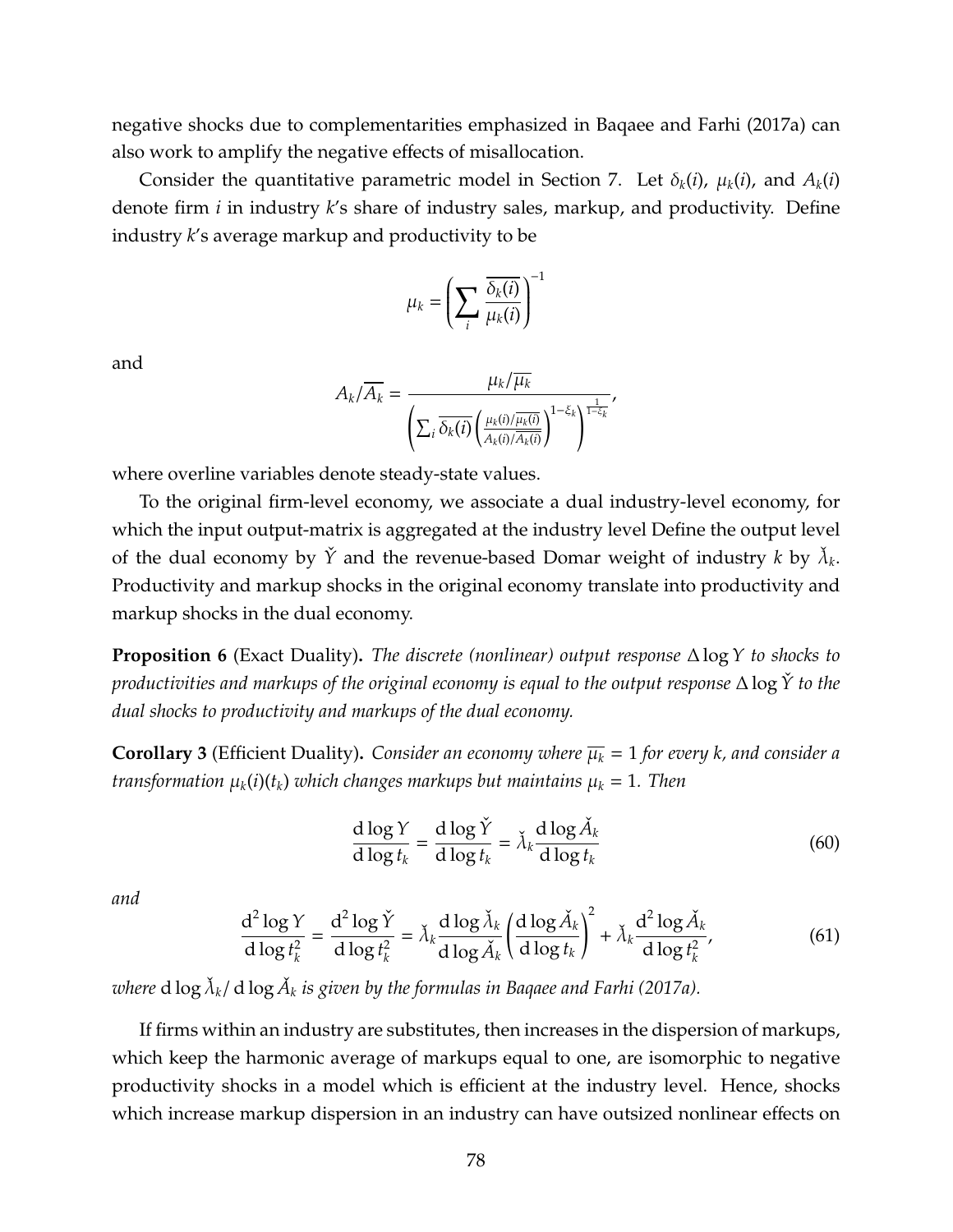output, if those industries are macro-complementary with other industries in the sense defined by [Baqaee and Farhi](#page-48-0) [\(2017a\)](#page-48-0) so that d $\log \check~~tlambda_k}/~~$  d</del>  $\log \check{A}_k < 0.$ 

This helps flesh out the insight in [Jones](#page-51-0) [\(2011\)](#page-51-0) that complementarities can interact with distortions to generate large reductions in output, and that these can be quantitatively important enough to explain the large differences in cross-country incomes. Given the examples in [Baqaee and Farhi](#page-48-0) [\(2017a\)](#page-48-0), it should be clear how misallocation in a key industry like energy production can significantly reduce output through macro-complementarities. Investigating these nonlinear forces more systematically is an interesting exercise that we leave for future work.

*Proof of Proposition [6.](#page-77-0)* To streamline the exposition, we focus on a single industry, and we use different but more straightforward notation. Consider an industry where: all firms *i* use the same upstream input bundle with cost *C*; firms transform this input into a firmspecific variety of output using constant return to returns to scale technology; each firm *i* has productivity  $a_i$  and charges a markup  $\mu_i$ ; the varieties are combined into a composite good by a competitive downstream industry according to a CES production function with elasticity  $\sigma$  on firm *i*. Without loss of generality, and only for convenience, we normalize all prices in steady-state to be equal to *C*, which means that we normalize the levels of productivities in steady state (and only in steady state) to be equal to the markups.

We denote the quantity of composite good produced as

$$
Q = \left[\sum b_i^{\frac{1}{\sigma}} p_i^{\frac{\sigma-1}{\sigma}}\right]^{\frac{\sigma}{\sigma-1}}.\tag{62}
$$

Firm *i* charges a price

$$
p_i = \frac{\mu_i}{a_i} C. \tag{63}
$$

The resulting demand for firm *i*'s variety is

$$
q_i = \left(\frac{p_i}{P}\right)^{-\sigma} b_i Q,\tag{64}
$$

where the price index is given by

$$
P = \left[\sum b_i p_i^{1-\sigma}\right]^{\frac{1}{1-\sigma}}.\tag{65}
$$

Total profits are given by

$$
\Pi = \sum_{i} (p_i - C) \left(\frac{p_i}{P}\right)^{-\sigma} b_i Q. \tag{66}
$$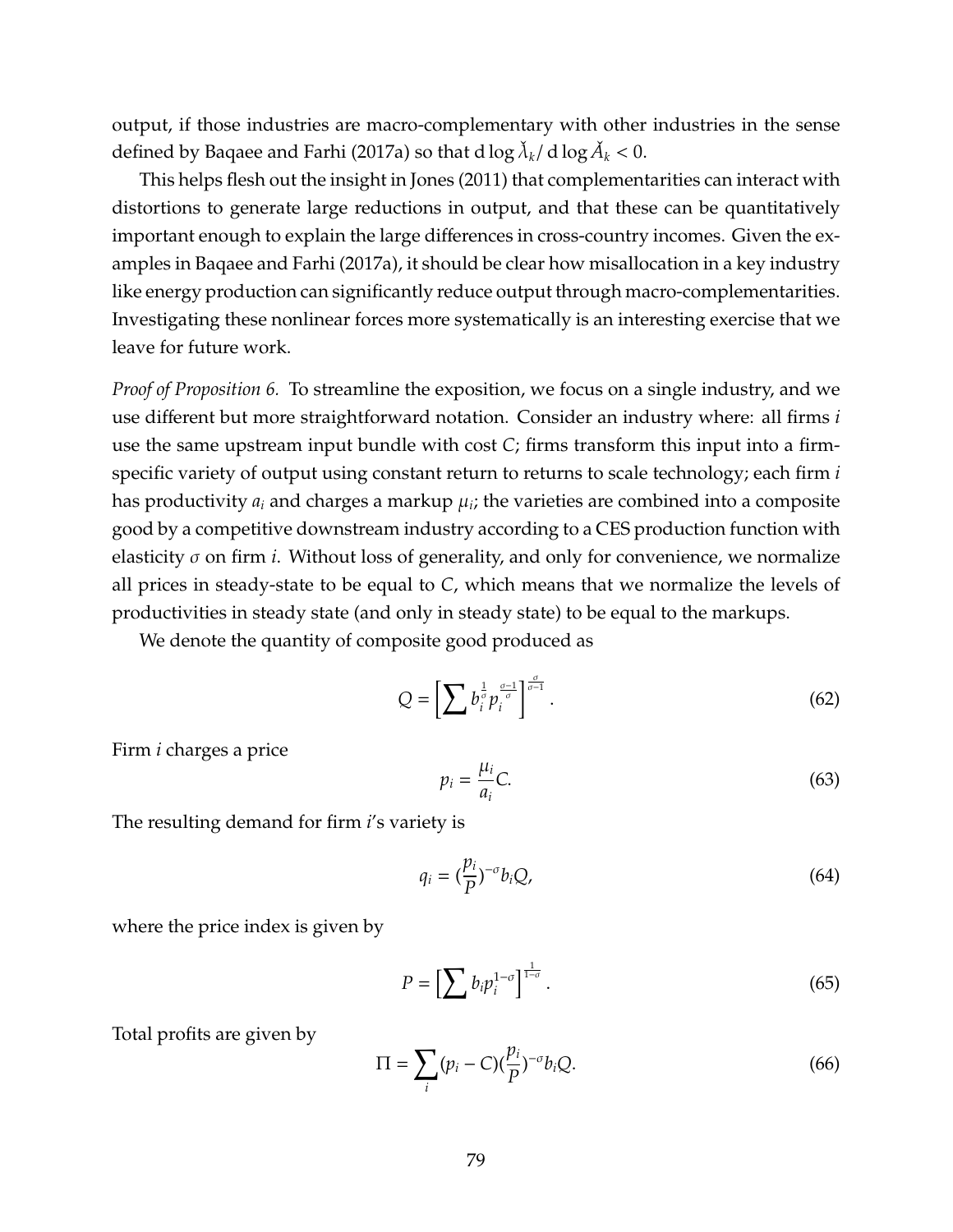We solve out the price index and profits explicitly and get

$$
P = \left[\sum_{i} b_i \left(\frac{\mu_i}{a_i}\right)^{1-\sigma}\right]^{\frac{1}{1-\sigma}} C,\tag{67}
$$

$$
\Pi = \sum_{i} \left( \frac{\mu_i}{a_i} - \frac{1}{a_i} \right) \left[ \frac{\frac{\mu_i}{a_i}}{\left[ \sum_j b_j \left( \frac{\mu_j}{a_j} \right)^{1-\sigma} \right]^{\frac{1}{1-\sigma}}} \right]^{-\sigma} b_i C Q. \tag{68}
$$

For completeness we can also solve for the sales of each firm as a fraction of the sales of the industry

$$
\lambda_i = \frac{p_i q_i}{PQ} = \frac{b_i \left(\frac{\mu_i}{a_i}\right)^{1-\sigma}}{\sum_j b_j \left(\frac{\mu_j}{a_j}\right)^{1-\sigma}}.
$$
\n(69)

We want to understand how to aggregate this industry into homogenous industry with productivity  $A$  and markup  $\mu$ . These variables must satisfy

$$
P = \frac{\mu}{A}C,\tag{70}
$$

$$
\Pi = \left(\frac{\mu}{A} - \frac{1}{A}\right)CQ.\tag{71}
$$

This implies that  $A$  and  $\mu$  are the solutions of the following system of equations

$$
\frac{\mu}{A} = \left[ \sum_{i} b_i \left( \frac{\mu_i}{a_i} \right)^{1-\sigma} \right]^{\frac{1}{1-\sigma}},\tag{72}
$$

$$
\left(\frac{\mu}{A} - \frac{1}{A}\right) = \sum_{i} \left(\frac{\mu_i}{a_i} - \frac{1}{a_i}\right) \left[\frac{\frac{\mu_i}{a_i}}{\left[\sum_j b_j \left(\frac{\mu_j}{a_j}\right)^{1-\sigma}\right]^{\frac{1}{1-\sigma}}}\right]^{-\sigma} b_i.
$$
\n(73)

The solution is

$$
A = \frac{1}{\left[\sum_{i} b_{i} \left(\frac{\mu_{i}}{a_{i}}\right)^{1-\sigma}\right]^{\frac{1}{1-\sigma}} - \sum_{i} \left(1 - \frac{1}{\mu_{i}}\right) \left[\frac{\frac{\mu_{i}}{a_{i}}}{\left[\sum_{j} b_{j} \left(\frac{\mu_{j}}{a_{j}}\right)^{1-\sigma}\right]^{\frac{1}{1-\sigma}}}\right]^{\frac{1}{\sigma_{i}}} b_{i}} \qquad (74)
$$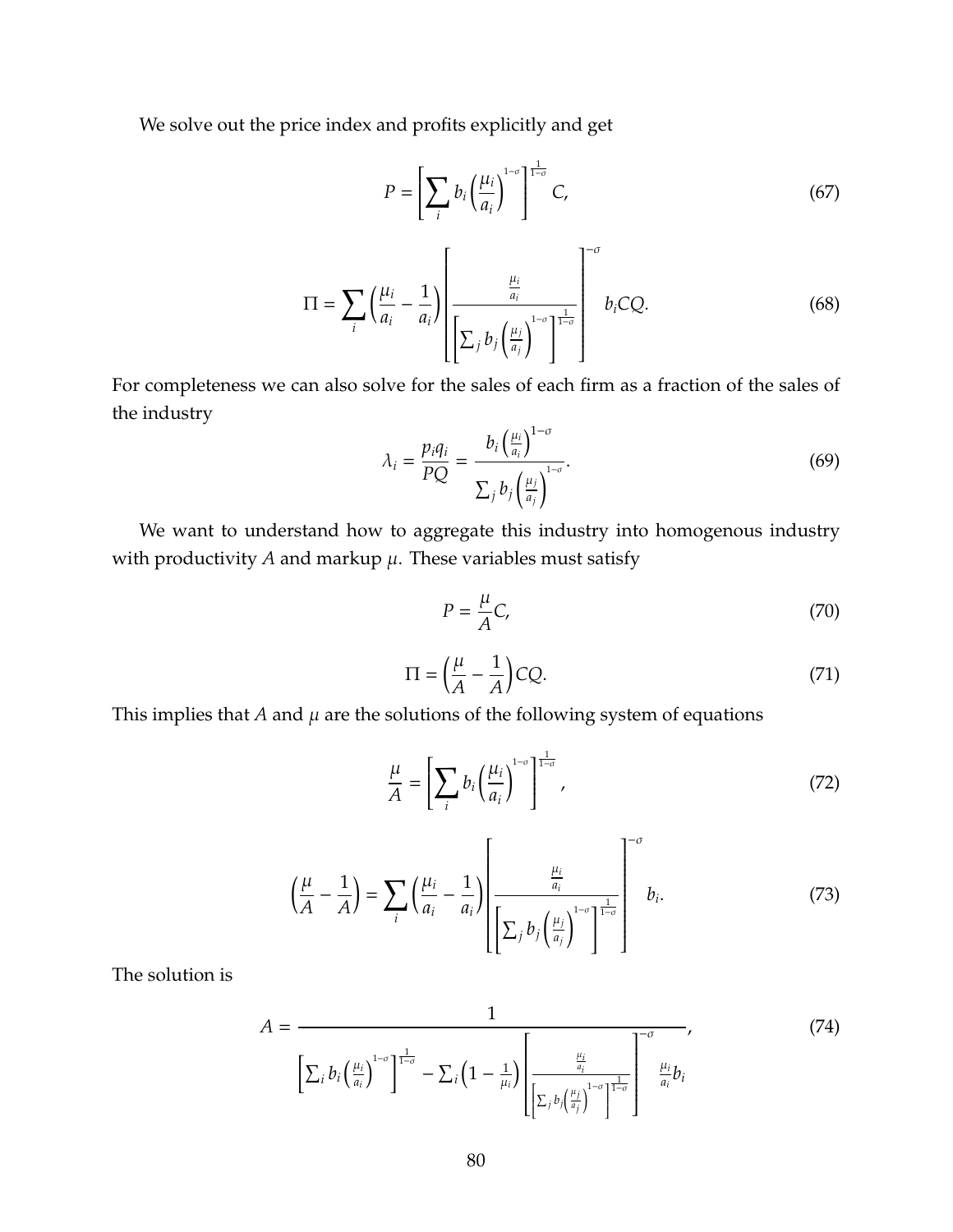$$
\mu = \frac{\left[\sum_{i} b_{i} \left(\frac{\mu_{i}}{a_{i}}\right)^{1-\sigma}\right]^{\frac{1}{1-\sigma}}}{\left[\sum_{i} b_{i} \left(\frac{\mu_{i}}{a_{i}}\right)^{1-\sigma}\right]^{\frac{1}{1-\sigma}} - \sum_{i} \left(1 - \frac{1}{\mu_{i}}\right) \left[\frac{\frac{\mu_{i}}{a_{i}}}{\left[\sum_{j} b_{j} \left(\frac{\mu_{j}}{a_{j}}\right)^{1-\sigma}\right]^{\frac{1}{1-\sigma}}}\right]^{-\frac{\mu_{i}}{a_{i}}} b_{i}}.
$$
\n(75)

We can also rewrite this in a useful way as

$$
A = \frac{1}{\left[\sum_{i} b_{i} \left(\frac{\mu_{i}}{a_{i}}\right)^{1-\sigma}\right]^{\frac{1}{1-\sigma}}} \frac{1}{\sum_{i} \frac{1}{\mu_{i}} \frac{\left(\frac{\mu_{i}}{a_{i}}\right)^{1-\sigma} b_{i}}{\sum_{j} b_{j} \left(\frac{\mu_{j}}{a_{j}}\right)^{1-\sigma}} } = \frac{1}{\left[\sum_{i} b_{i} \left(\frac{\mu_{i}}{a_{i}}\right)^{1-\sigma}\right]^{\frac{1}{1-\sigma}}} \frac{1}{\sum_{i} \frac{1}{\mu_{i}} \lambda_{i}},
$$
(76)

$$
\mu = \frac{1}{\sum_{i} \frac{1}{\mu_i} \frac{\left(\frac{\mu_i}{a_i}\right)^{1-\sigma} b_i}{\sum_{j} b_j \left(\frac{\mu_j}{a_j}\right)^{1-\sigma}}} = \frac{1}{\sum_{i} \frac{1}{\mu_i} \lambda_i}.
$$
\n(77)

 $\blacksquare$ 

The theorem follows by applying this analysis to an industry *k*, with  $\delta_k(i) = \lambda_i$  and  $b_i = \delta_k(i)$ .

# **Appendix I Aggregation of Cost-Based Domar Weights**

In this Appendix we show that recovering cost-based Domar weights from aggregated data is, in principle, not possible. The vertical economy in Figure [1a](#page-15-0) also shows the failure of the aggregation property implied by Hulten's theorem. The easiest way to see this is to consider aggregating the input-output table for the economy in Figure [1a.](#page-15-0) For simplicity, suppose that markups are the same everywhere so that  $\mu_i = \mu$  for all *i*. Since there is no possibility of reallocation in this economy, and since markups are uniform, this is our best chance of deriving an aggregation result, but even in this simplest example, such a result does not exist. Suppose that we aggregate the whole economy  $S = \{1, \ldots, N\}$ . Then, in aggregate, the economy consists of a single industry that uses labor and inputs from itself to produce. In this case, the input-output matrix is a scalar, and equal to the intermediate input share of the economy

$$
\Omega_{SS} = \frac{1 - \frac{1}{\mu^{N-1}}}{1 - \frac{1}{\mu^N}},\tag{78}
$$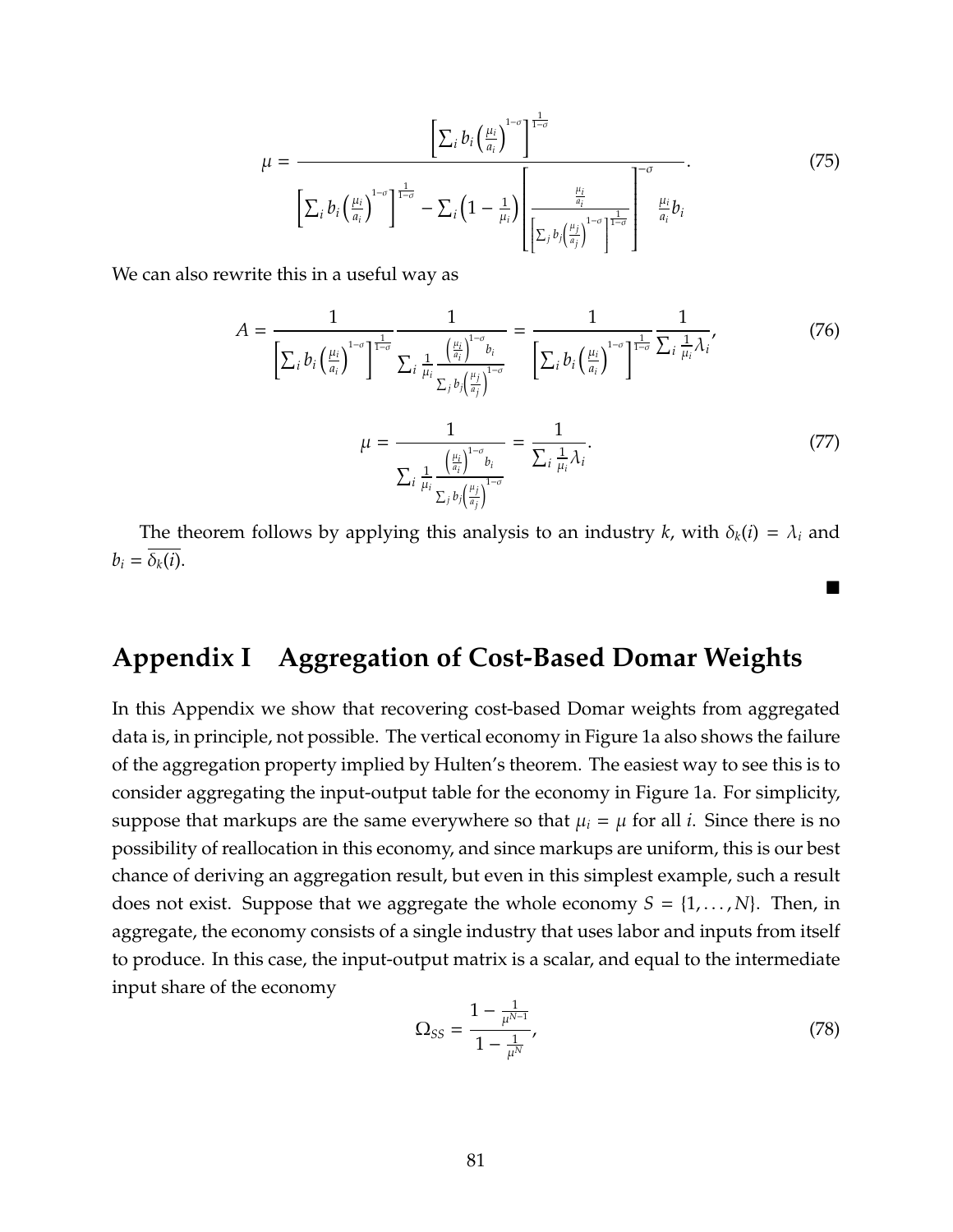and the aggregate markup for the economy is given by  $\mu.$  Therefore,  $\tilde{\lambda}_S$  constructed using aggregate data is

$$
\tilde{\lambda}_S = 1'(I - \mu \Omega)^{-1} = \frac{\mu^{N-1} - \frac{1}{\mu}}{1 - \frac{1}{\mu}}.
$$
\n(79)

However, we know from the example that

$$
\frac{\mathrm{d}\log Y}{\mathrm{d}\log A} = \sum_{i\in S} \tilde{\lambda}_i = N \neq \tilde{\lambda}_S = \frac{\mu^{N-1} - \frac{1}{\mu}}{1 - \frac{1}{\mu}},\tag{80}
$$

except in the limiting case without distortions  $\mu \rightarrow 1$ . Therefore, even in this simplest case, with homogenous markups and no reallocation, aggregated input-output data cannot be used to compute the impact of an aggregated shock.

## **Appendix J Extra Examples**

<span id="page-81-0"></span>**Example J.1.** We build a simple example to underscore the importance of properly accounting for the multiplicity of factors to assess the macroeconomic impact of microeconomic shocks in inefficient economies. The example is depicted in Figure [10.](#page-81-0)



Figure 10: An economy with two factors of production *L* and *K*. The subgraph from *L* to the household contains a cycle, and hence can be subject to misallocation. On the other hand, there is only a unique path connecting *K* to the household, so there is no misallocation.

We have

$$
\Gamma = -(\theta_0 - 1) \begin{pmatrix} Cov_b(\tilde{\Psi}_{(L)}, \Psi_{(L)}) & Cov_b(\tilde{\Psi}_{(K)}, \Psi_{(L)}) \\ Cov_b(\tilde{\Psi}_{(L)}, \Psi_{(K)}) & Cov_b(\tilde{\Psi}_{(K)}, \Psi_{(K)}) \end{pmatrix},
$$
(81)

and

$$
\delta_{(i)} = (\theta_0 - 1) \left( \begin{array}{c} Cov_b(\tilde{\Psi}_{(i)}, \Psi_{(L)}) \\ Cov_b(\tilde{\Psi}_{(i)}, \Psi_{(K)}) \end{array} \right).
$$

Substituting in the values and solving the system of equations [\(11\)](#page-27-0), using Proposition [2,](#page-26-0)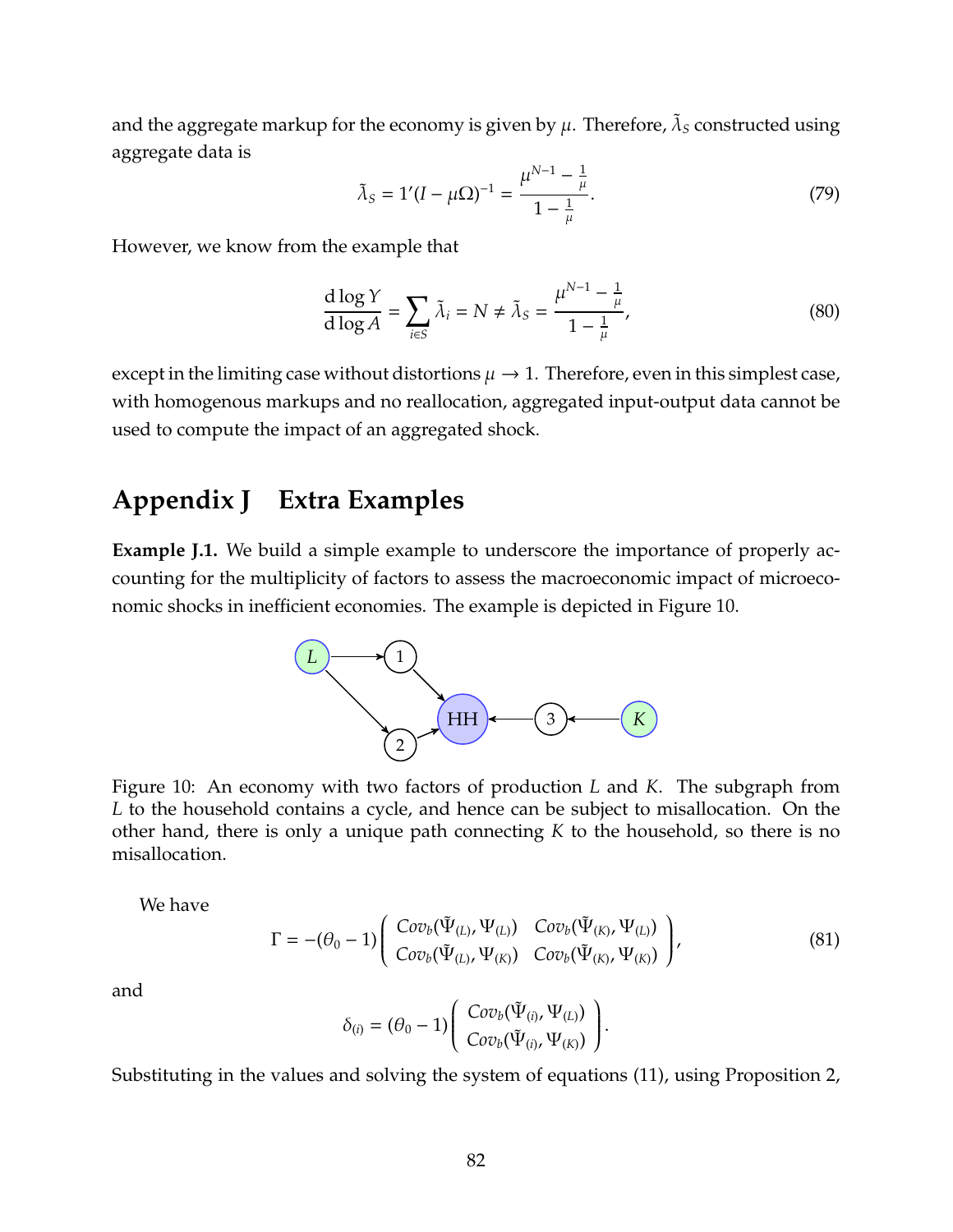and noting that  $\lambda_i = \tilde{\lambda}_i$  for all *i*, we find that

$$
\frac{d \log Y}{d \log A_i} = \lambda_i + \lambda_i (\theta_0 - 1) \left( 1 - \frac{\mu_i^{-1}}{\frac{\lambda_1}{\lambda_1 + \lambda_2} \mu_1^{-1} + \frac{\lambda_2}{\lambda_1 + \lambda_2} \mu_2^{-1}} \right), \quad (i = 1, 2)
$$

but

$$
\frac{\mathrm{d}\log Y}{\mathrm{d}\log A_i} = \lambda_i, \quad (i = 3).
$$

A lesson is that changes in allocative efficiency are only present for shocks to producers 1 and 2 which share a factor of production, but not for producer 3 which has its own factor of production. Moreover, the changes in allocative efficiency for shocks to producers 1 and 2 only depends on the markups of these two producers and not on the markup of producer 3.

<span id="page-82-0"></span>**Example J.2.** We consider a simple example with two elasticities of substitution, which demonstrates the principle that changes in misallocation are driven by how each node switches its demand across its supply chain in response to a shock. To this end, we apply Proposition [2](#page-26-0) to the economy depicted in Figure [11.](#page-82-0)



Figure 11: An economy with two elasticities of substitution.

$$
\frac{d \log Y}{d \log A_3} = \tilde{\lambda}_3 - \frac{1}{\Lambda_L} \left( (\theta_0 - 1) \left[ b_1(\omega_{13} \mu_1^{-1}(\omega_{13} \mu_3^{-1} + \omega_{14} \mu_4^{-1})) - \omega_{13} b_1 \Lambda_L \right] + (\theta_1 - 1) \mu_1^{-1} \lambda_1 \left[ \omega_{13} \mu_3^{-1} - \omega_{13} \left( \omega_{13} \mu_3^{-1} + \omega_{14} \mu_4^{-1} \right) \right] \right).
$$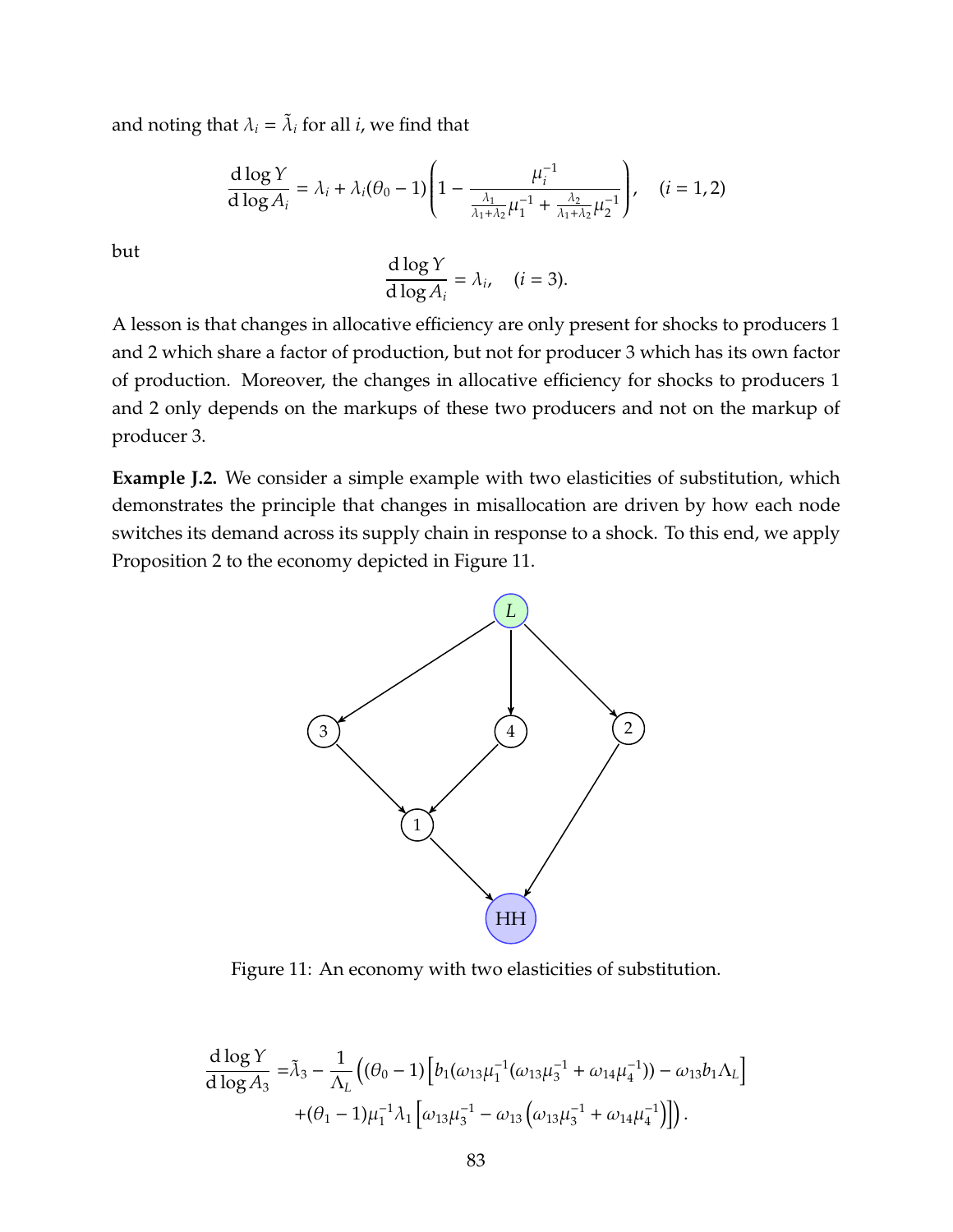The term multiplying ( $\theta_0$  – 1) captures how the household will shift their demand across 1 and 2 in response to the productivity shock, and the relative degrees of misallocation in 1 and 2's supply chains. The term multiplying  $(\theta_1 - 1)$  takes into account how 1 will shift its demand across 3 and 4 and the relative amount of misallocation of labor between 3 and 4. Not surprisingly, if instead we shock industry 1, then only the household's elasticity of substitution matters, since industry 1 will not shift its demand across its inputs in response to the shock to industry 2:

$$
\frac{d \log Y}{d \log A_1} = b_1 - \frac{1}{\Lambda_L} (\theta_0 - 1) \left[ b_1 \mu_1^{-1} (\omega_{13} \mu_3^{-1} + \omega_{14} \mu_4^{-1}) - b_1 \Lambda_L \right].
$$

This illustrates the general principle in Proposition [2](#page-26-0) that an elasticity of substitution θ*<sup>j</sup>* matters only if *j* is somewhere downstream from *k*.

**Example J.3.** We build a simple example to illustrate the macroeconomic impact of microeconomic markup/wedge shocks and their difference with microeconomic productivity shocks.

We consider a Cobb-Douglas economy, which helps to isolate the importance of the new term in Proposition [3.](#page-28-0) For a Cobb-Douglas economy, the only source factor reallocation comes from the fact that the producer which increases its markup/wedge releases some labor. Let  $\theta_j = 1$  for every *j*, which is the Cobb-Douglas special case. Now, applying Proposition [3,](#page-28-0) we get

$$
\frac{\mathrm{d}\log Y}{\mathrm{d}\log\mu_k} = -\tilde{\lambda}_k + \lambda_k \frac{\Psi_{kL}}{\Lambda_L} = -\tilde{\lambda}_k \left(1 - \frac{\lambda_k}{\tilde{\lambda}_k} \frac{\Psi_{kL}}{\Lambda_L}\right).
$$

As before, Ψ*kL*/Λ*<sup>L</sup>* is a measure of how distorted the supply chain of *k* is relative to the economy as a whole. If  $\Psi_{k}/\Lambda_L < 1$ , then this means that for each dollar *k* earns, a smaller share reaches workers than it would if that dollar was spent by the household. In other words, producer *k*'s supply chain has inefficiently too few workers. On the other hand,  $\lambda_k/\tilde{\lambda}_k$  is a measure of how distorted the demand of chain of *k* is. If  $\lambda_k/\tilde{\lambda}_k < 1$ , this implies that *k* is facing double-marginalization. When the product of the downstream and upstream terms is less than one, this means that producer *k* is inefficiently starved of demand and workers. Hence, an increase in the markup/wedge of *k* reduces the allocative efficiency of the economy. On the other hand, when the product of these two terms is greater than one, the path connecting the household to labor via producer *k* is too large. Therefore, an increase in the markup/wedge of *k* reallocates resources to the rest of the economy where they are more needed and increases allocative efficiency.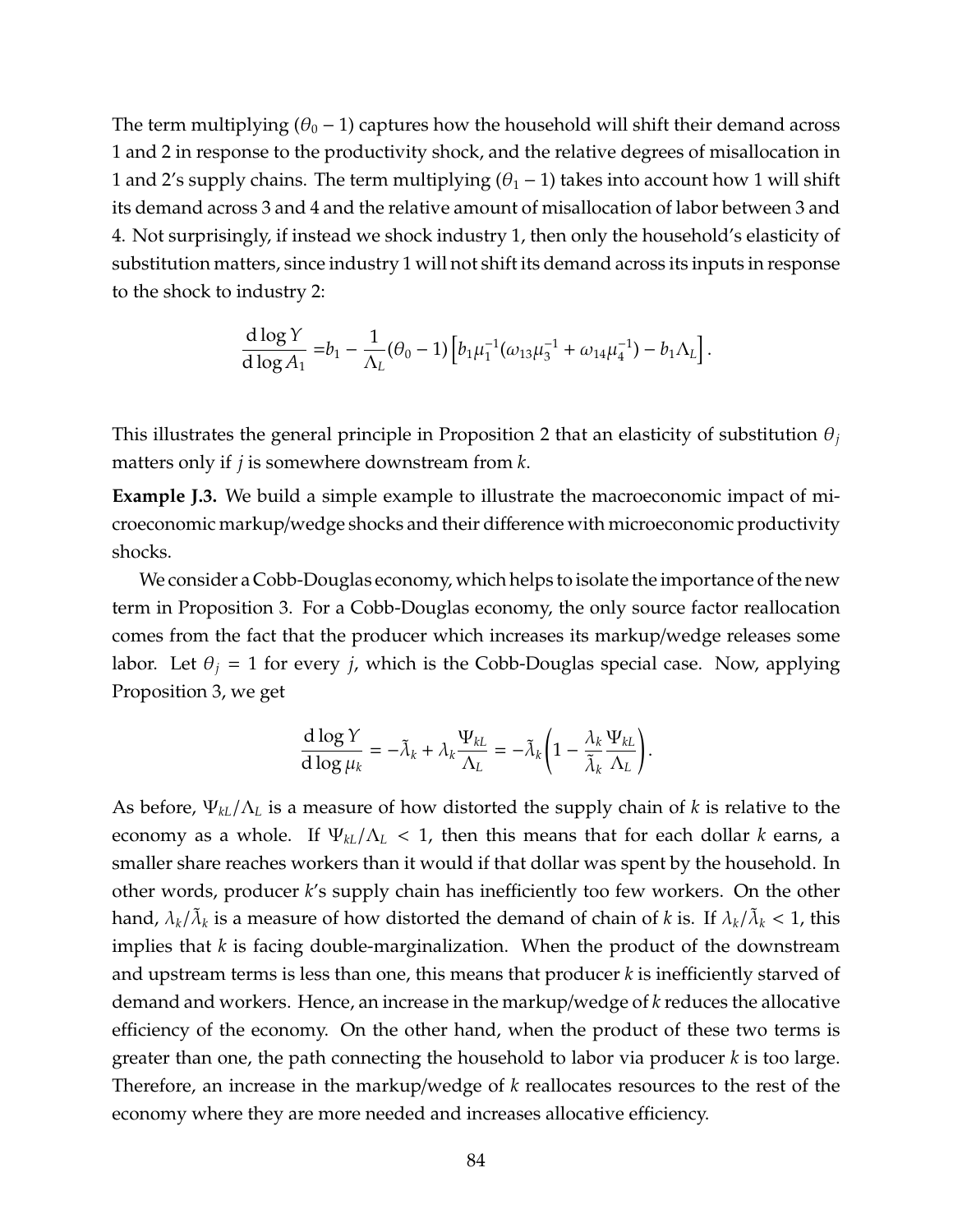With multiple factors, we get

$$
\frac{d \log Y}{d \log \mu_k} = -\tilde{\lambda}_k + \lambda_k \sum_f \tilde{\Lambda}_f \frac{\Psi_{kf}}{\Lambda_f} = -\tilde{\lambda}_k \left( 1 - \frac{\lambda_k}{\tilde{\lambda}_k} \sum_f \tilde{\Lambda}_f \frac{\Psi_{kf}}{\Lambda_f} \right).
$$

This generalizes the intuitions discussed earlier for markup/wedge shocks in the Cobb-Douglas economy with a single factor to the case of multiple factors. In particular, the amount of factor *f* released by sector *k* as a fraction of total factor *f* per unit of shock is  $\lambda_k \Psi_{kf} / \Lambda_f$  and the impact of that release on output per unit of shock is  $\tilde{\Lambda}_f$ . We also see again the roles of the index of downstream distortions  $\lambda_k/\tilde{\lambda}_k$  and of the generalized index of upstream distortions  $\sum_{f} \tilde{\Lambda}_f \Psi_{kf} / \Lambda_f$ .

**Example J.4.** We consider an example showing how, in general, the correlation between productivity and wedges matters. Consider the horizontal economy example discussed in Section [5.1,](#page-31-0) but instead of assuming log-normality, consider the binomial case where  $A_i \in$ {0, *A*} with probability 1/2 and ∆log µ*<sup>i</sup>* ∈ {0,∆log µ} with probability 1/2. An immediate application of formula [\(19\)](#page-32-0) shows that  $\mathcal{L} \approx (1/8) \theta_0 (\Delta \log \mu)^2$  if  $A_i$  and  $\mu_i$  are independent, but that  $\mathcal{L} \approx 0$  if  $A_i$  and  $\mu_i$  are perfectly correlated.

# **Appendix K Volatility of Aggregate TFP**

In this section, we use the quantitative structural model of Section [7.3](#page-44-0) to assess the volatility of aggregate output arising from firm-level and industry-level productivity and markup shocks.<sup>[6](#page-0-0)</sup> For this section, we do not assume that each Compustat firms' share of industry sales in Compustat is the same as its share of total industry sales in the BEA data. Instead, we assign to each firm its actual sales, and assume that any leftover sales are sold by a residual producer whose markup is equal to the average industry-level markup and who experiences no shocks (this effectively means we assume that the residual (non-Compustat) producer in each industry is really a representative of a mass of infinitesimal firms and experiences no shocks due to the law of large numbers).

We use our ex-post structural results on the elasticities of aggregate output to these shocks

$$
\log Y \approx \log \overline{Y} + \sum_{i} \frac{d \log Y}{d \log A_i} d \log A_i + \sum_{i} \frac{d \log Y}{d \log \mu_i} d \log \mu_i,
$$

 $6$ When we consider firm-level shocks, we assess only the contribution of shocks to Compustat firms, i.e. we account for the macro-volatility arising from firm-level shocks when only Compustat firms are being shocked, and not non-Compustat firms. We focus on this exercise because we do not have the data required to compute the contribution of shocks to all firms.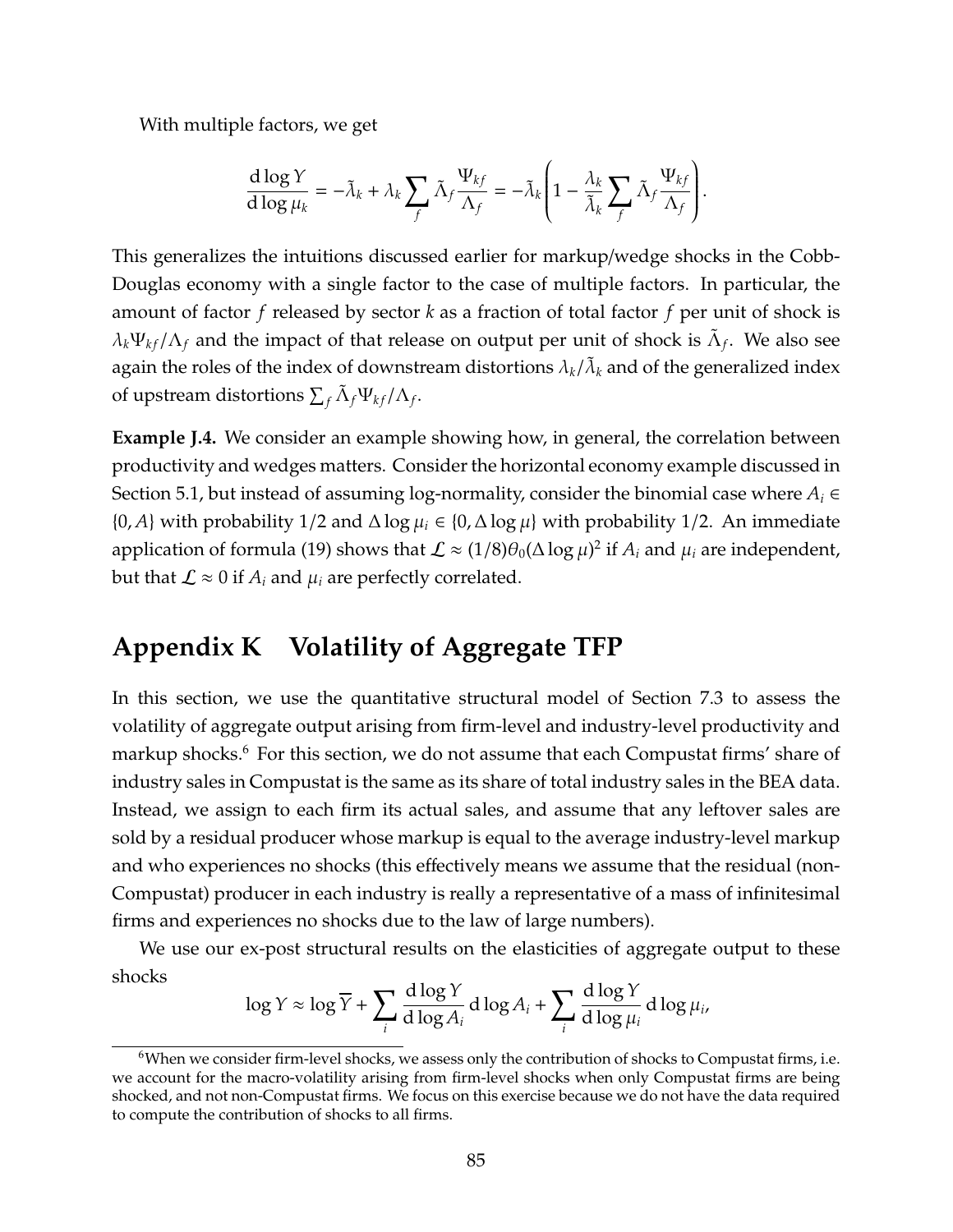to approximate the implied volatility of output in response to microeconomic shocks. Assuming productivity shocks and markup shocks are independent and identically distributed, get

$$
Var(\log Y) \approx \sum_{i} \left(\frac{d \log Y}{d \log A_{i}}\right)^{2} Var(d \log A_{i}) + \sum_{i} \left(\frac{d \log Y}{d \log \mu_{i}}\right)^{2} Var(d \log \mu_{i}),
$$
  
=  $||D_{\log A} \log Y||^{2} Var(d \log A) + ||D_{\log \mu} \log Y||^{2} Var(d \log \mu).$ 

Hence, the Euclidean norm  $\|D_{\log A}\log Y\|$  of the Jacobian of  $\log Y$  with respect to  $\log A$ gives the degree to which microeconomic productivity shocks are not "diversified" away in the aggregate. Similarly,  $\|D_{\log \mu}\log Y\|$  measures the diversification factor relative to markup shocks.<sup>[7](#page-0-0)</sup>

Table [3](#page-86-0) displays the diversification factor, for both markup shocks and productivity shocks at the firm level and at the industry level, for our benchmark model. We also compute the results for a Cobb-Douglas distorted economy where all elasticities are unitary, as well as for a perfectly competitive model without wedges. Across the board, the distorted model is more volatile than the competitive model, however the extent of this depends greatly on the type of shock and the level of aggregation. We discuss these different cases in turn.

First, consider the case of productivity shocks: as mentioned previously, the benchmark model is more volatile than the perfectly competitive model for both sets of shocks. However, the more interesting comparison is with respect to the distorted Cobb-Douglas economy. As explained in Section [4,](#page-24-0) the allocation of factors is invariant to productivity shocks in the Cobb-Douglas model. Hence, the Cobb-Douglas model lacks the reallocation channel, and hence can tell us in which direction the reallocation force is pushing. In the case of industry-level shocks, the benchmark model is slightly less volatile than the Cobb-Douglas model, whereas in the case of firm-level shocks, the benchmark model is significantly more volatile.

A partial intuition here relates to the elasticities of substitution: whereas industries are complements, firms within an industry are strong substitutes. Recall that loosely speaking, changes in allocative efficiency scale with the elasticity of substitution minus one. Firm-level shocks cause a considerable amount of changes in allocative efficiency whereas industry-level shocks cause much milder changes. At both levels of aggregation,

<sup>&</sup>lt;sup>7</sup> Although [Baqaee and Farhi](#page-48-0) [\(2017a\)](#page-48-0) suggest that log-linear approximations can be unreliable for modeling the mean, skewness, or kurtosis of output in the presence of microeconomic shocks, their results indicate the log-linear approximations of variance are less fragile (although still imperfect). In the final section of this paper, we discuss how our results can be extended to understanding the nonlinear impact of shocks.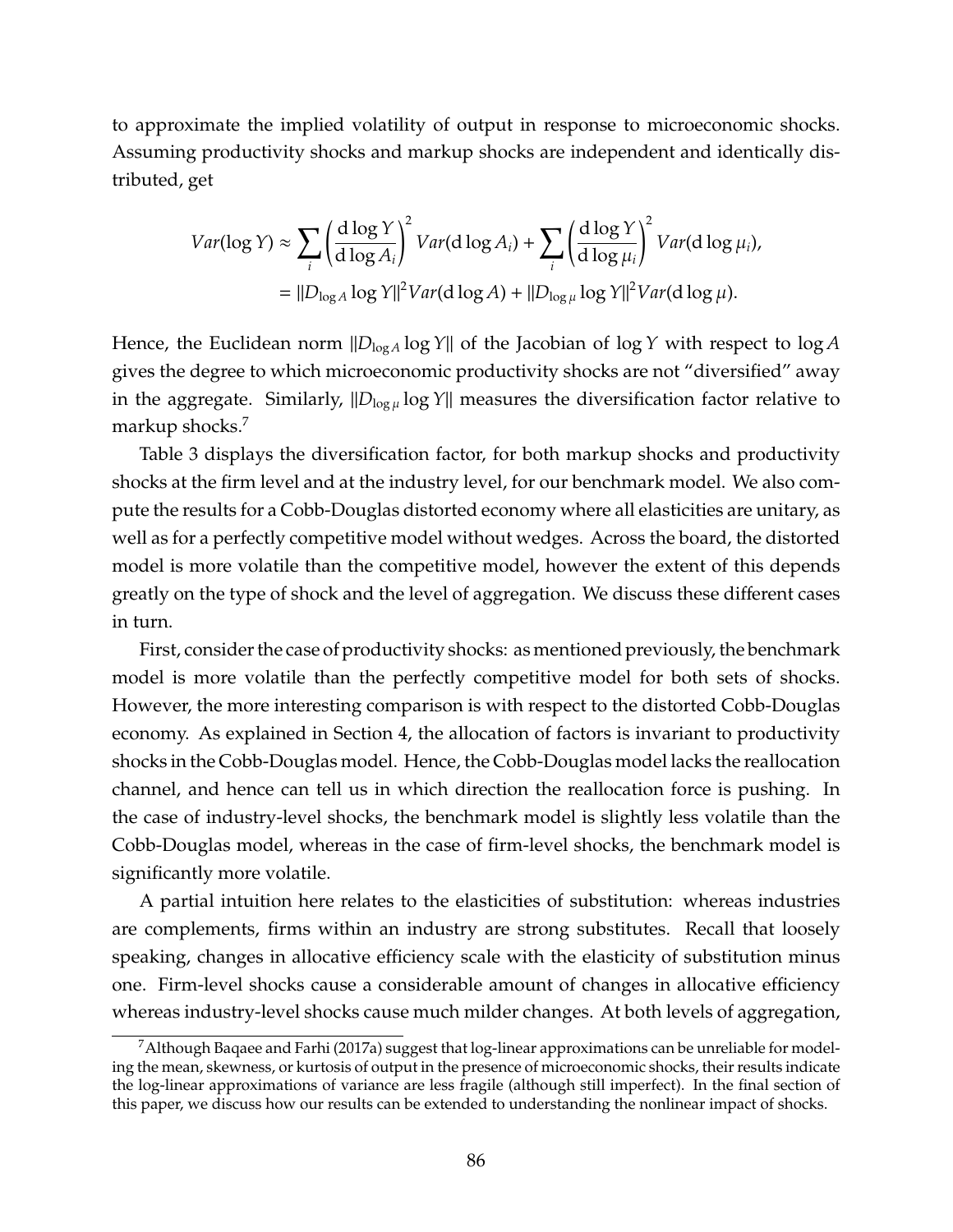<span id="page-86-0"></span>

|                                          | Benchmark | Competitive | Cobb-Douglas | Constant $\chi$ |
|------------------------------------------|-----------|-------------|--------------|-----------------|
|                                          |           |             |              |                 |
| Firm Productivity Shocks (UC)            | 0.0491    | 0.0376      | 0.0396       | 0.0396          |
| Firm Markup Shocks (UC)                  | 0.0296    | 0.0000      | 0.0077       | 0.0000          |
| <b>Industry Productivity Shocks (UC)</b> | 0.3162    | 0.3118      | 0.3259       | 0.3259          |
| <b>Industry Markup Shocks (UC)</b>       | 0.0084    | 0.0000      | 0.0391       | 0.0000          |
|                                          |           |             |              |                 |
|                                          |           |             |              |                 |
| Firm Productivity Shocks (AP)            | 0.0524    | 0.0376      | 0.0415       | 0.0415          |
| Firm Markup Shocks (AP)                  | 0.0368    | 0.0000      | 0.0085       | 0.0000          |
| <b>Industry Productivity Shocks (AP)</b> | 0.3188    | 0.3118      | 0.3375       | 0.3375          |
| <b>Industry Markup Shocks (AP)</b>       | 0.0127    | 0.0000      | 0.0500       | 0.0000          |
|                                          |           |             |              |                 |
|                                          |           |             |              |                 |
| Firm Productivity Shocks (PF)            | 0.0598    | 0.0376      | 0.0398       | 0.0398          |
| Firm Markup Shocks (PF)                  | 0.0321    | 0.0000      | 0.0112       | 0.0000          |
| <b>Industry Productivity Shocks (PF)</b> | 0.3299    | 0.3418      | 0.3618       | 0.3618          |
| <b>Industry Markup Shocks (PF)</b>       | 0.0216    | 0.0000      | 0.0760       | 0.0000          |
|                                          |           |             |              |                 |

Table 3: Diversification factor for different productivity and markup shocks at firm and industry level for different specifications of the model. A diversification factor of 1 means that the variance of microeconomic shocks moves aggregate variance one-for-one. A diversification factor of 0 means that microeconomic shocks are completely diversified away at the aggregate level. The final column is the allocation that holds the allocation matrix  $X$  constant in response to shocks.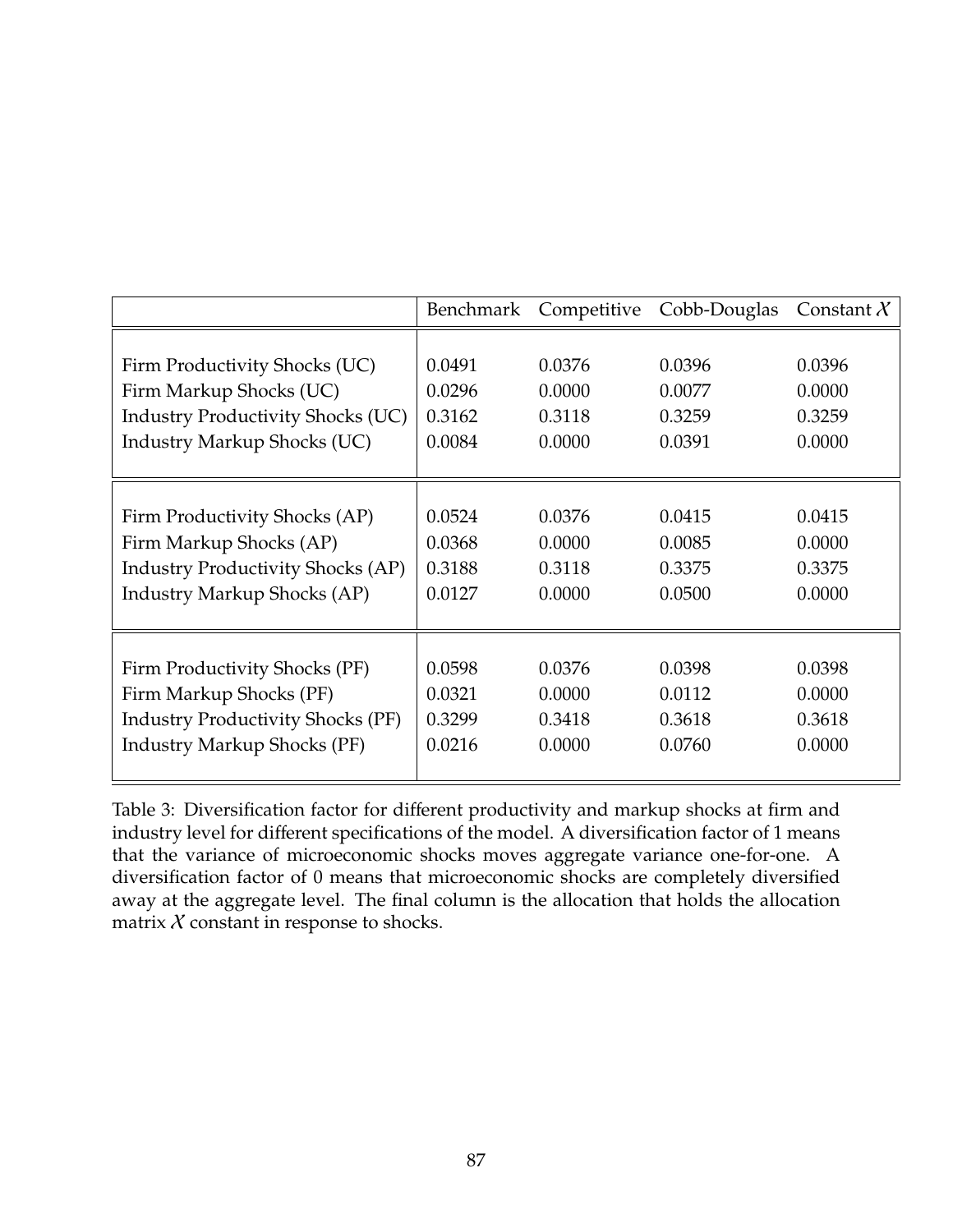these changes in allocative efficiency amplify some shocks and mitigate some others compared to the Cobb-Douglas model with no change in allocative efficiency.<sup>[8](#page-0-0)</sup> On the whole, at the firm level, the changes in allocative efficiency are so large that they dwarf the pure technology effects picked up by the Cobb-Douglas model and amplify the volatility of these shocks. By contrast, at the industry level, changes in allocative efficiency are more moderate and turn out to slightly mitigate the volatility of these shocks.

These intuitions are confirmed in the first two columns of Figure [12,](#page-88-0) where we plot the output elasticity with respect to productivity shocks to specific firms or industries relative to their revenue-based Domar weight. This represents a comparison of our benchmark model to a competitive model where Hulten's theorem holds. We find considerable dispersion in the response of the model relative to both, but much more so at the firm level than at the industry level. We could plot the same graph but with the cost-based Domar weight as a reference point in order to represent the comparison of our benchmark model to the Cobb-Douglas model, and the results would be visually similar.

Next, consider the effects of markup shocks. In this case, the distorted Cobb-Douglas economy is not necessarily a very natural benchmark since even with Cobb-Douglas, shocks to markups will reallocate factors across producers. Nonetheless, it is still instructive to compare the benchmark model to the Cobb-Douglas one to find that a similar lesson applies as with productivity shocks. The volatility of firm-level shocks is amplified relative to Cobb-Douglas while the volatility of industry-level shocks is attenuated relative to Cobb-Douglas. This follows from the fact that industries are more complementary than firms, and hence, in line with the intuition from the horizontal economy, the effect of the shock are monotonically increasing in the degree of substitutability. The last two columns of Figure [12](#page-88-0) plot the output elasticity with respect to markup shocks to specific firms or industries relative to their revenue-based Domar weight.

 $8$ There is another difference: reallocation occurs towards the firm receiving a positive shock; but reallocation occurs away from the industry receiving a positive shock.